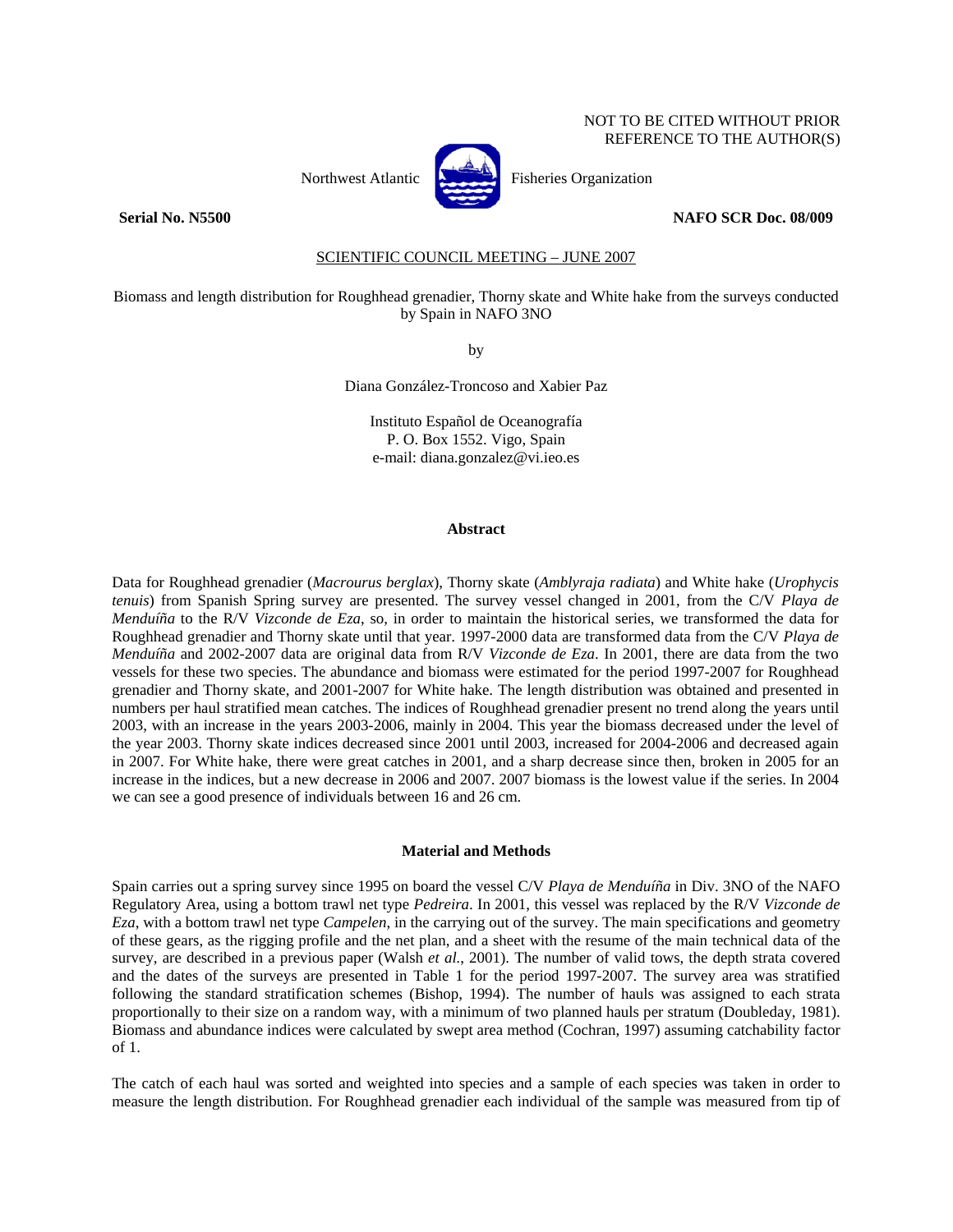snout to base of first anal-fin ray, in 0.5 cm intervals to the nearest lower half cm., and for Thorny skate and White hake each individual was measured to the total length to the nearest lower cm. We present the indices for the period 1997-2007 for Roughhead grenadier and Thorny skate. Years 1995 and 1996 are not representative, because these years the deeper strata were not surveyed, so they are not included in the analysis. Before 2001, we have no data for White hake in this survey. For this species, we present the data for the period 2001-2007.

For each species, the haul mean catch, with its variance, and the stratified mean catches by stratum and year, with the annual variance, are presented, transformed until 2000 and no-transformed in the period 2002-2007. In the year 2001, there are data transformed from the former vessel with original data from the new vessel. Besides this, the biomass per stratum and year, with the annual variance, are presented, as the stratified mean catches per haul length distribution. To more information about the calculation of these indices, see González Troncoso *et al.*, 2005. For White hake, it was no necessary to perform the calibration (González Troncoso and Paz, 2005)

## **Results**

## **Roughhead grenadier**

There is no directed fishery for Roughhead grenadier and most of the catches are taken as by-catches in the Greenland halibut fishery in Subareas 2 and 3. At the beginning of the Greenland halibut fishery in Subarea 3 of the Regulatory Area in 1988, the grenadier catches were systematically misreported as Roundnose grenadier. In last years the biomass of this species presents a decreasing trend (NAFO, 2007).

## **Mean Catches and Biomass**

The Roughhead grenadier haul mean catches by stratum are presented in Table 2, included swept area, number of hauls and SD. Roughhead grenadier stratified mean catches per tow by stratum and year and their SD are presented in Table 3.

The entire time series (1997-2007) of biomass and their SD estimates for Roughhead grenadier are presented in Table 4. Estimated parameters *a* and *b* values of length-weight relationship are presented in Table 5.

The indices of Roughhead grenadier present no trend along the years until 2003, with a marked increasing in 2004 and then remains stable with a slight decrease. The indices were in this period over the 1997-2003 values. In 2007, a decrease over the year 2006 can be seen, and the biomass is under the 2003 value (Fig. 1 and 2).

## **Length Distribution**

Table 6 and Figures 3 and 4 show the stratified mean catches per haul length distribution by year, besides the sampled size and its catch, for the period 1997-2007. The data have been grouped two by two**,** so we present the data every two cm. We can follow easily a cohort since 1999. In lasts years it can be seen a quite good recruitment. In 2007, all the length classes were poor.

## **Thorny skate**

Thorny skate catches comprises the most of the skates catches during the Spanish Spring survey and the Canadian surveys. This species is under TAC since 2004. Nominal catches increased in the mid-1980s with the commencement of a directed fishery for Thorny skate The catches reached their lowest value in the period 1993- 1995. The biomass has been relatively stable form 1996 to 2005 but at lower level than in the mid-1980s (NAFO, 2006).

#### **Mean Catches and Biomass**

In Table 7 we present the Thorny skate haul mean catches by stratum, included swept area, number of hauls and SD. Their stratified mean catches per tow by stratum and year, next to their SD, are presented in Table 8.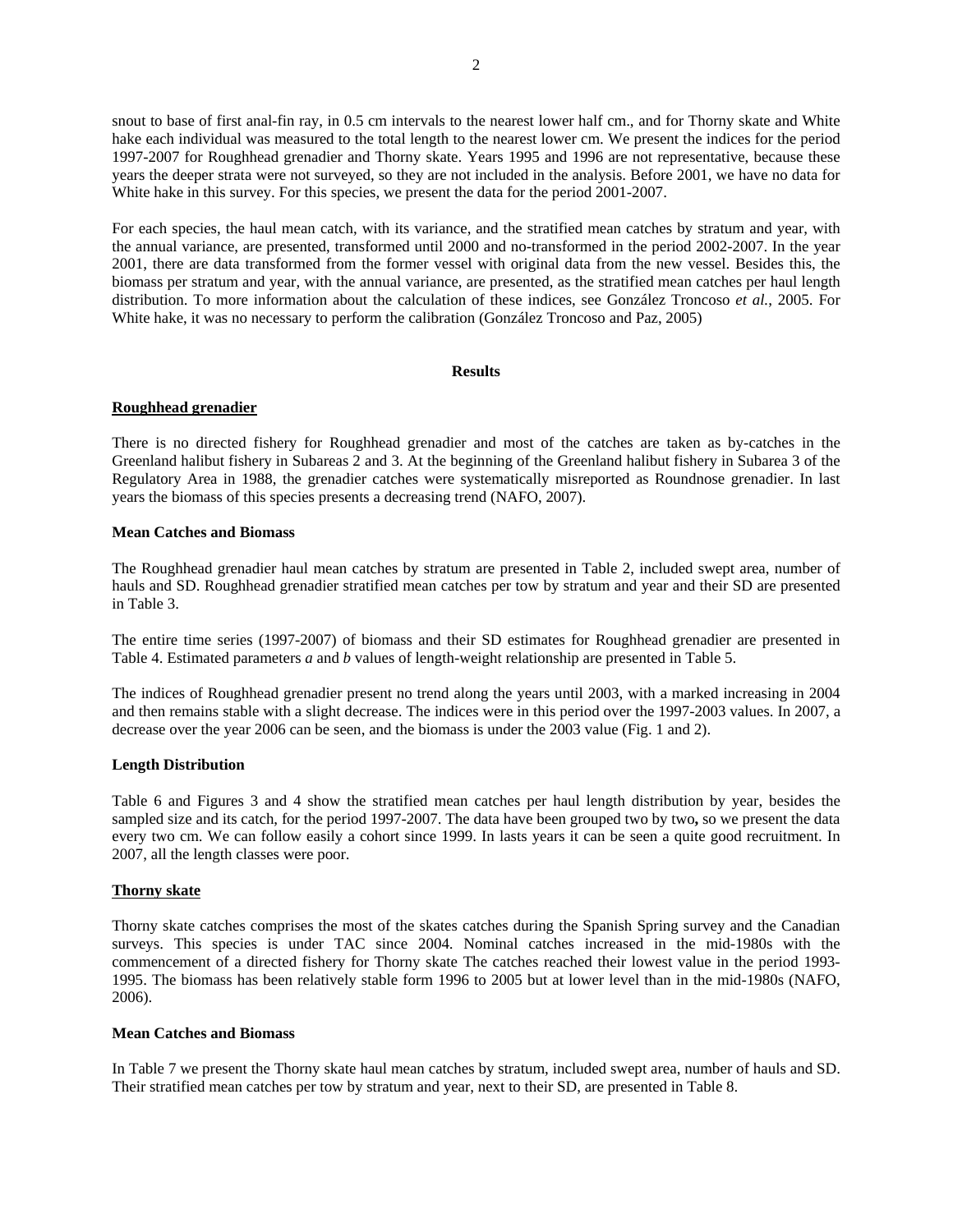The entire time series (1997-2007) of biomass and their SD estimates of Thorny skate are presented in Table 9. The estimated parameters *a* and *b* values of length-weight relationship are presented in Table 10.

The indices of the Thorny skate presented a decreasing since the year 2001, following for an increase in the period 2004-2006 and decrease again in 2007. Values of the period 2004-2006 were in the level of the 2000 value, the highest of the time series, but 2007 value is much under that value (Fig. 5 and 6).

## **Length Distribution**

The stratified mean catches per haul length distribution by sex and year are presented in Table 11 and Figures 7 and 8, besides the sampled size and its catch, for the period 1997-2007, in two-cm groups. In 1997, we have a recruitment modal value that can be followed more or less until 2007. In 1998 there was another modal value at small lengths that can be more or less followed along the years, reaching a maximum in 2002. In 2002, too, there was a quite good recruitment, but we can no follow this peak in the following years. This year all the length classes are poorer than another years.

## **White hake**

Catches of white hake in Div. 3NO peaked in 1987, then declined from 1988 to 1994. With the restriction of fishing by other countries to areas outside Canada's 200-mile limit in 1992, non-Canadian landings fell to zero. Average catch was at its lowest in 1995-2001; then increased in 2002 to decrease slightly in 2003. Total catch decreased sharply in 2004-2006. The 1999 year-class was large. Year-classes since then have been extremely low, as compared to the 1999 year-class. The biomass of this stock increased in 2000 with the large 1999 year-class. Subsequently, the biomass index has decreased (NAFO, 2007).

#### **Mean catches and biomass**

Table 12 presents the mean catches per stratum, besides the standard deviation, the surveyed area and the number of hauls. In table 13 and in Figure 9, the stratified mean catches per tow by stratum and year, as well as the annual variance, are presented. And in table 14 and Figure 10 we present the biomass per stratum and year, and the correspondent annual variance.

Table 15 presents the length weight relationship parameters for White hake for the period 2002-2007. In 2001, we have no sufficient data to calculate the parameters, so we used the parameters of the year 2002.

The indices of the White hake show a great presence in 2001, with a peak in the biomass that is more than the double of the 2002 biomass. In 2003 and 2004 the biomass decreased respect to the two previous years, and in 2005 an increasing occurs, reaching the second highest value in the series, but in 2006 the biomass decreased again up to 2004 value and in 2007 it dropped off. These results are totally agree with the NAFO Scientific Council results.

#### **Length distribution**

Table 16 presents the stratified mean catches per tow length distribution, by sex and year, as the number of samples, the number of sampled individuals, the sampled catch, the sampled range, the total catch and the total numbers of hauls, and in Figures 11 and 12 it we can be seeing the distribution along the years.

In 2001, we can see a great presence of individuals, that decreasing in the later years. In 2002 and 2003, it is no presence of juveniles, although in 2004 there is a quite good presence of individuals between 16 and 26 cm. Except in 2004, no presence of new cohort is seen. In 2005, the length distribution decreased although the biomass increased. We can see the presence of individuals between 52 cm and 70 cm and a quite good presence of individuals between 14 and 38 cm, but at low level compared with years 2001 and 2002. In 2006 and 2007 there is no length class with a good presence.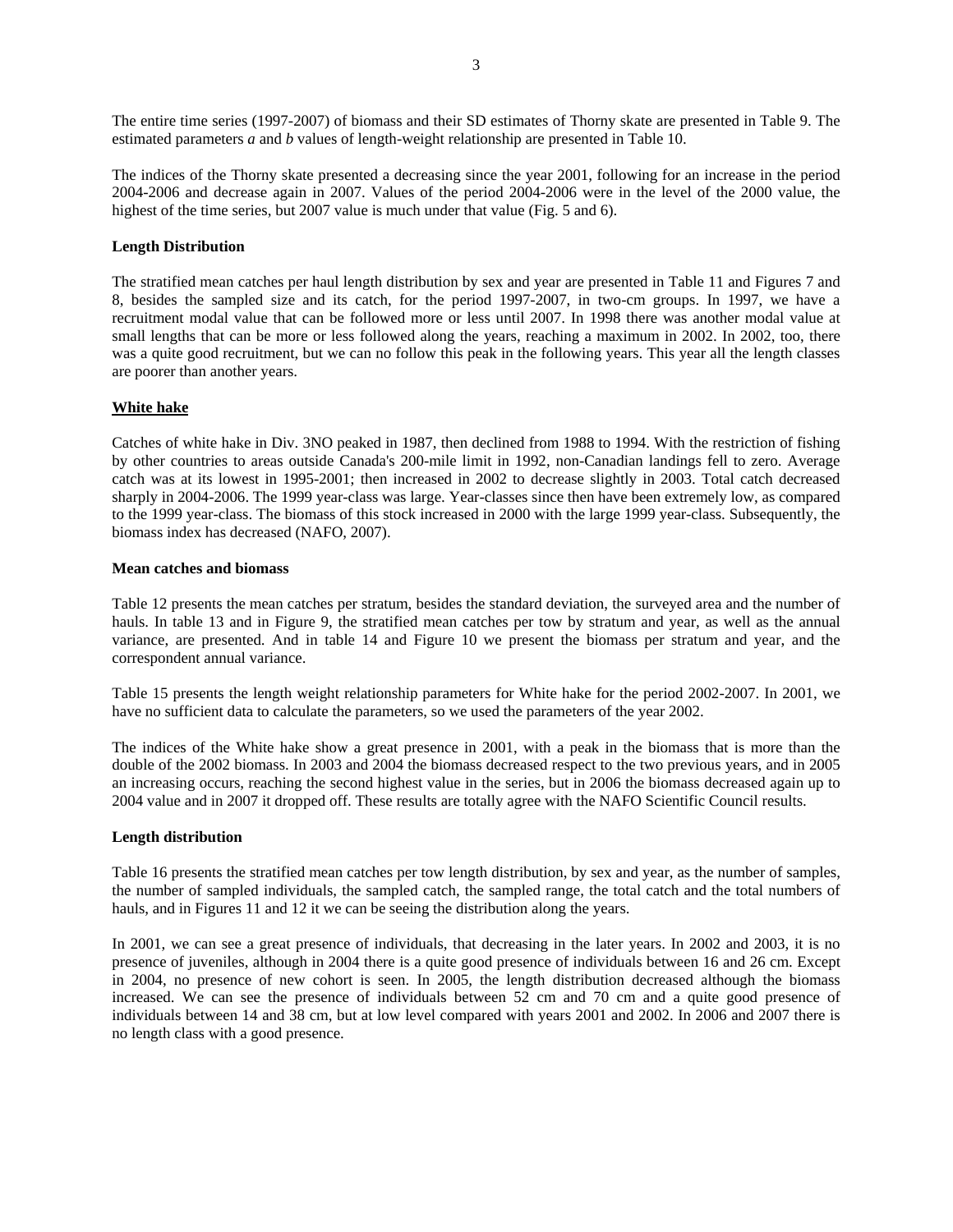# **References**

Bishop, C A.. 1994. Revisions and additions to stratification schemes used during research vessel surveys in NAFO subareas 2 and 3*.* NAFO SCR Doc., Nº 43, Serial nº N2413, 23 pp.

Cochran, W. G.. 1997. Sampling techniques. Ed. J. Wiley and Sons, N.Y., 428 pp.

Doubleday, W. G.. 1981. Manual on groundfish surveys in the Northwest Atlantic. NAFO Sci. Coun. Studies, 2, 55.

- González Troncoso, D. and X. Paz. 2005. Biomass and length distribution for Atlantic cod, Thorny skate and White hake from the surveys conducted by Spain NAFO Divisions 3NO. NAFO SCR Doc., 05/26, Serial n° N5112, 29 pp.
- González Troncoso, D., X. Paz and F. González. 2005. Results for the Roughhead grenadier from the Spanish surveys conducted in the NAFO Regulatory Area of Divisions 3NO, 1997-2004. NAFO SCR Doc., 05/28, Serial nº N5114, 18 pp.
- NAFO, 2006. Report of Scientific Council Meeting, 1-15 June 2006
- NAFO, 2007. Report of Scientific Council Meeting, 7-21 June 2007
- Walsh, J.S., X. Paz and P. Durán. 2001. A preliminary investigation of the efficiency of Canadian and Spanish Survey bottom trawls on the Southern Bank. NAFO SCR Doc., 01/74, Serial nº N4453, 18 pp.

**TABLE 1.-** Spanish spring bottom trawl surveys on NAFO Div. 3NO: 1997-2007

|              |                       |            | Depth strata |                 |
|--------------|-----------------------|------------|--------------|-----------------|
| Year         | Vessel                | Valid tows | covered (m)  | Dates           |
| 1997         | C/V Playa de Menduíña | 128        | 42-1263      | April 26-May 18 |
| 1998         | C/V Playa de Menduíña | 124        | 42-1390      | May 06-May 26   |
| 1999         | C/V Playa de Menduíña | 114        | 41-1381      | May 07-May 26   |
| 2000         | C/V Playa de Menduíña | 118        | 42-1401      | May 07-May 28   |
| $2001^{(*)}$ | R/V Vizconde de Eza   | 83         | 36-1156      | May 03-May 24   |
|              | C/V Playa de Menduíña | 121        | 40-1500      | May 05-May 23   |
| 2002         | R/V Vizconde de Eza   | 125        | 38-1540      | April 29-May 19 |
| 2003         | R/V Vizconde de Eza   | 118        | 38-1666      | May 11-June 02  |
| 2004         | R/V Vizconde de Eza   | 120        | 43-1539      | June 06–June 24 |
| 2005         | R/V Vizconde de Eza   | 119        | 47-1485      | June 10–June 29 |
| 2006         | R/V Vizconde de Eza   | 120        | 45-1480      | June 7-June 27  |
| 2007         | R/V Vizconde de Eza   | 110        | 45-1374      | May 29-June 19  |

 (\*) We took, for the calculation of the series, 83 hauls from the R/V *Vizconde de Eza* and 40 hauls from the C/V *Playa de Menduíña* (123 hauls in total)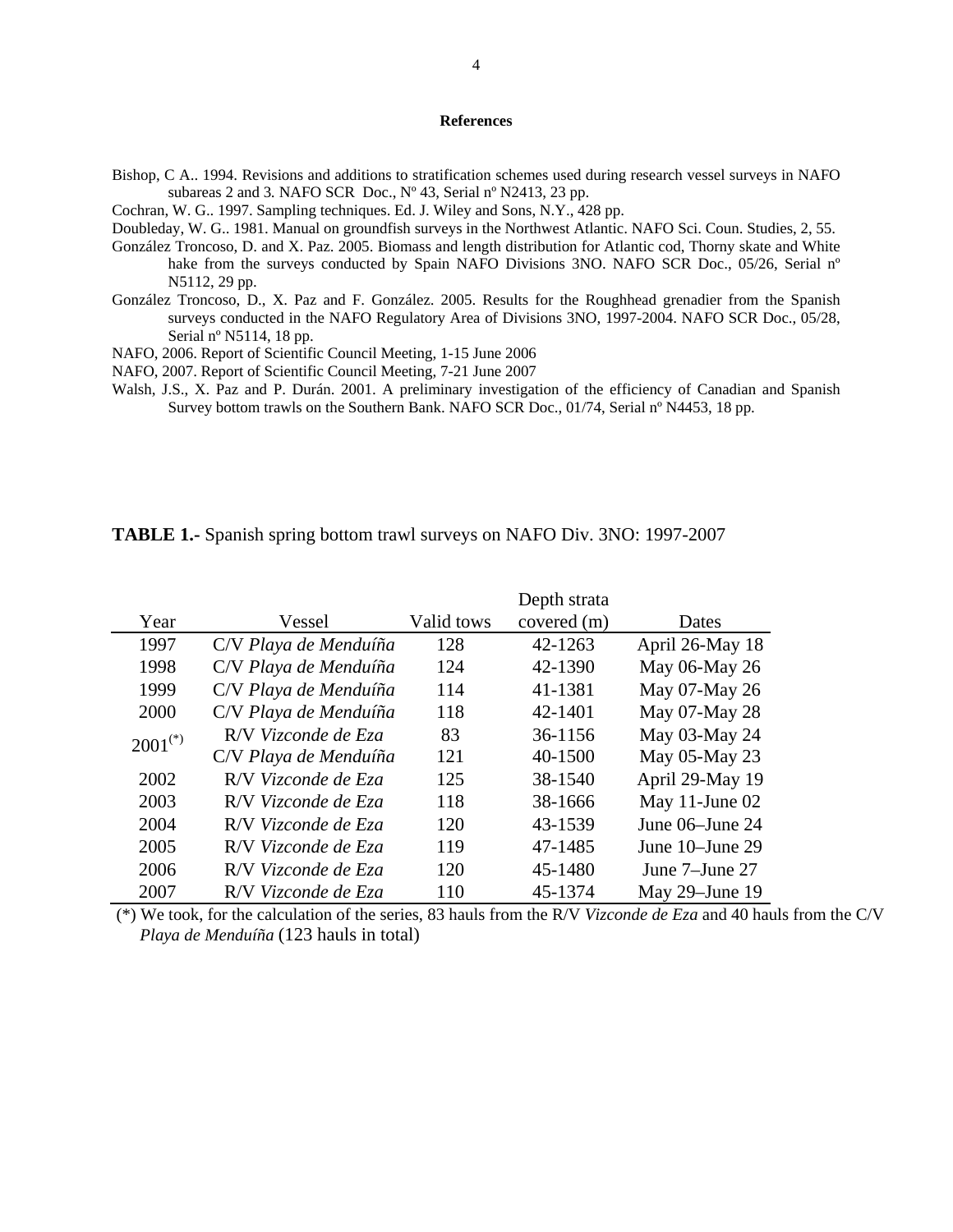**TABLE 2.-** Swept area, number of hauls and Roughhead grenadier mean catch (kg) and SD by stratum. Spanish Spring Surveys on NAFO Div. 3NO: 1997-2007. Swept area in square miles. n.s. means stratum not surveyed. 1997-2000 data are transformed C/V *Playa de Menduíña* data, and 2002-2007 data are original from R/V *Vizconde de Eza*. In 2001, there are data from the two vessels.

|         |        |                | 1997                      |                          |        |                | 1998                      |           |        |        | 1999                      |        |        | 2000           |                           |           |
|---------|--------|----------------|---------------------------|--------------------------|--------|----------------|---------------------------|-----------|--------|--------|---------------------------|--------|--------|----------------|---------------------------|-----------|
|         | Swept  | Tow            | R. grenadier R. grenadier |                          | Swept  | Tow            | R. grenadier R. grenadier |           | Swept  | Tow    | R. grenadier R. grenadier |        | Swept  | Tow            | R. grenadier R. grenadier |           |
| Stratum | area   | number         | Mean catch                | SD.                      | area   | number         | Mean catch                | SD.       | area   | number | Mean catch                | SD     | area   | number         | Mean catch                | <b>SD</b> |
| 353     | 0.0480 | $\overline{4}$ | 0.000                     | 0.000                    | 0.0465 | $\overline{4}$ | 0.000                     | 0.000     | 0.0360 |        | 3<br>0.000                | 0.000  | 0.0356 |                | 3<br>0.002                | 0.004     |
| 354     | 0.0233 | 2              | 0.000                     | 0.000                    | 0.0356 | 3              | 0.000                     | $0.000\,$ | 0.0218 |        | $\overline{c}$<br>0.000   | 0.000  | 0.0356 |                | 3<br>0.000                | 0.000     |
| 355     | 0.0233 | 2              | 0.000                     | 0.000                    | 0.0221 | 2              | 0.000                     | 0.000     | 0.0229 |        | $\overline{2}$<br>0.000   | 0.000  | 0.0233 | 2              | 0.083                     | 0.117     |
| 356     | 0.0225 | $\overline{c}$ | 0.000                     | 0.000                    | 0.0221 | $\overline{c}$ | 0.426                     | 0.602     | 0.0229 |        | $\overline{2}$<br>0.019   | 0.026  | 0.0225 |                | $\overline{2}$<br>0.084   | 0.016     |
| 357     | 0.0443 | $\overline{4}$ | 0.101                     | 0.202                    | 0.0240 | 2              | 0.000                     | 0.000     | 0.0236 |        | $\overline{2}$<br>0.216   | 0.152  | 0.0124 |                | 0.473                     |           |
| 358     | 0.0563 | 5              | 0.000                     | 0.000                    | 0.0236 | 3              | 0.000                     | 0.000     | 0.0349 |        | 3<br>0.233                | 0.403  | 0.0341 | 3              | 0.000                     | 0.000     |
| 359     | 0.0690 | 6              | 0.000                     | 0.000                    | 0.0698 | 6              | 0.000                     | 0.000     | 0.0364 |        | 3<br>0.000                | 0.000  | 0.0469 | $\overline{4}$ | 0.000                     | 0.000     |
| 360     | 0.3754 | 32             | 0.000                     | 0.000                    | 0.2561 | 25             | 0.000                     | 0.000     | 0.2325 | 19     | 0.000                     | 0.000  | 0.2396 | 20             | 0.000                     | 0.000     |
| 374     | 0.0353 | 3              | 0.000                     | 0.000                    | 0.0353 | 3              | 0.000                     | 0.000     | 0.0244 |        | $\sqrt{2}$<br>0.000       | 0.000  | 0.0240 | $\overline{c}$ | 0.000                     | 0.000     |
| 375     | 0.0116 |                | 0.000                     |                          | 0.0345 | 3              | 0.000                     | 0.000     | 0.0236 |        | $\overline{2}$<br>0.000   | 0.000  | 0.0244 | $\overline{c}$ | 0.000                     | 0.000     |
| 376     | 0.1583 | 14             | 0.000                     | 0.000                    | 0.0930 | 10             | 0.000                     | 0.000     | 0.1219 | 10     | 0.000                     | 0.000  | 0.1200 | 10             | 0.000                     | 0.000     |
| 377     | 0.0116 |                | 0.000                     |                          | 0.0229 | $\overline{c}$ | 0.000                     | 0.000     | 0.0240 |        | $\overline{c}$<br>0.000   | 0.000  | 0.0229 | $\sqrt{2}$     | 0.000                     | 0.000     |
| 378     | 0.0210 | $\mathbf{2}$   | 0.447                     | 0.632                    | 0.0120 | $\overline{c}$ | 0.000                     | 0.000     | 0.0229 |        | $\overline{2}$<br>0.298   | 0.421  | 0.0233 | $\overline{c}$ | 0.149                     | 0.211     |
| 379     | 0.0206 | 2              | 0.000                     | 0.000                    | 0.0356 | 3              | 0.011                     | 0.020     | 0.0236 |        | 2<br>0.024                | 0.034  | 0.0225 | 2              | 0.511                     | 0.722     |
| 380     | 0.0210 | $\sqrt{2}$     | 0.219                     | 0.309                    | 0.0113 | $\overline{c}$ | 0.000                     | 0.000     | 0.0236 |        | $\overline{c}$<br>0.003   | 0.005  | 0.0236 | $\sqrt{2}$     | 0.157                     | 0.220     |
| 381     | 0.0221 | $\mathbf{2}$   | 0.000                     | 0.000                    | 0.0229 | $\mathbf{2}$   | 0.000                     | 0.000     | 0.0229 |        | $\overline{2}$<br>0.000   | 0.000  | 0.0236 |                | $\overline{2}$<br>0.074   | 0.100     |
| 382     | 0.0461 | $\overline{4}$ | 0.000                     | 0.000                    | 0.0229 | 3              | 0.000                     | 0.000     | 0.0484 |        | $\overline{4}$<br>0.000   | 0.000  | 0.0499 |                | 0.004<br>$\overline{4}$   | 0.009     |
| 721     | 0.0221 | 2              | 0.000                     | 0.000                    | 0.0203 | $\mathbf{2}$   | 0.758                     | 0.253     | 0.0244 |        | $\overline{2}$<br>2.443   | 0.132  | 0.0236 |                | $\overline{2}$<br>0.812   | 0.778     |
| 722     | 0.0214 | 2              | 0.026                     | 0.036                    | 0.0101 | 2              | 3.950                     | 0.385     | 0.0229 |        | 2<br>3.865                | 3.202  | 0.0218 |                | $\overline{c}$<br>4.767   | 1.204     |
| 723     | 0.0210 | $\overline{c}$ | 0.000                     | 0.000                    | 0.0233 | 2              | 0.255                     | 0.361     | 0.0229 |        | 2<br>2.367                | 2.528  | 0.0248 |                | $\overline{2}$<br>2.859   | 1.554     |
| 724     | 0.0225 | $\sqrt{2}$     | 0.562                     | 0.048                    | 0.0206 | 2              | 1.064                     | 0.349     | 0.0225 |        | $\overline{c}$<br>3.678   | 0.217  | 0.0233 | $\sqrt{2}$     | 4.130                     | 1.074     |
| 725     | 0.0206 | 2              | 0.000                     | 0.000                    | 0.0086 | $\mathbf{1}$   | 0.077                     | $\sim$    | 0.0229 |        | $\overline{2}$<br>3.718   | 3.790  | 0.0210 | 2              | 12.646                    | 17.511    |
| 726     | n.s.   | n.s.           | n.s.                      | n.s.                     | 0.0094 | 2              | 2.213                     | 2.336     | 0.0225 |        | $\overline{2}$<br>7.296   | 0.205  | 0.0221 | $\overline{c}$ | 14.727                    | 0.120     |
| 727     | 0.0094 | $\mathbf{1}$   | 0.358                     |                          | 0.0233 | $\overline{2}$ | 0.196                     | 0.181     | 0.0236 |        | $\overline{2}$<br>0.661   | 0.236  | 0.0210 | 2              | 2.499                     | 2.726     |
| 728     | 0.0214 | $\mathbf{2}$   | 0.835                     | 0.167                    | 0.0206 | 2              | 0.919                     | 0.457     | 0.0233 |        | $\overline{2}$<br>17.996  | 15.217 | 0.0210 | $\overline{c}$ | 7.249                     | 6.640     |
| 752     | 0.0218 | $\overline{c}$ | 8.836                     | 3.973                    | 0.0229 | $\overline{c}$ | 8.172                     | 6.983     | 0.0233 |        | $\overline{2}$<br>9.032   | 3.744  | 0.0206 | $\sqrt{2}$     | 26.663                    | 9.968     |
| 753     | 0.0214 | 2              | 15.528                    | 7.705                    | 0.0218 | $\overline{2}$ | 35.635                    | 9.342     | 0.0229 |        | $\overline{2}$<br>28.442  | 30.760 | 0.0218 |                | $\overline{2}$<br>49.154  | 1.830     |
| 754     | 0.0330 | 3              | 70.193                    | 8.839                    | 0.0210 | $\overline{c}$ | 60.723                    | 3.985     | 0.0206 |        | $\overline{c}$<br>26.373  | 8.716  | 0.0195 | $\overline{c}$ | 66.801                    | 41.403    |
| 755     | n.s.   | n.s.           | n.s.                      | n.s.                     | 0.0206 | $\overline{2}$ | 42.088                    | 3.130     | 0.0311 |        | 3<br>23.467               | 7.041  | 0.0431 | $\overline{4}$ | 28.192                    | 7.595     |
| 756     | 0.0109 | -1             | 3.252                     |                          | 0.0225 | $\overline{c}$ | 6.895                     | 5.707     | 0.0225 |        | $\overline{2}$<br>29.642  | 5.995  | 0.0203 |                | $\mathfrak{2}$<br>17.852  | 0.205     |
| 757     | 0.0304 | 3              | 20.873                    | 17.870                   | 0.0206 | $\overline{2}$ | 39.313                    | 39.079    | 0.0233 |        | $\overline{2}$<br>8.896   | 5.646  | 0.0214 | $\overline{c}$ | 88.705                    | 79.940    |
| 758     | 0.0214 | $\overline{c}$ | 46.823                    | 8.232                    | 0.0105 | $\overline{2}$ | 77.034                    | 32.807    | 0.0214 |        | $\overline{c}$<br>46.200  | 23.151 | 0.0210 | $\sqrt{2}$     | 55.334                    | 32.746    |
| 759     | n.s.   | n.s.           | n.s.                      | n.s.                     | 0.0214 | 2              | 66.392                    | 41.956    | 0.0218 |        | $\overline{2}$<br>22.491  | 13.002 | 0.0210 |                | $\mathbf{2}$<br>32.826    | 6.694     |
| 760     | 0.0105 | $\mathbf{1}$   | 3.916                     | $\overline{\phantom{a}}$ | 0.0214 | $\overline{c}$ | 8.862                     | 1.890     | 0.0225 |        | $\overline{c}$<br>4.010   | 1.409  | 0.0210 | $\sqrt{2}$     | 17.758                    | 2.817     |
| 761     | 0.0315 | 3              | 19.198                    | 3.744                    | 0.0206 | $\overline{c}$ | 25.190                    | 8.102     | 0.0210 |        | $\overline{c}$<br>16.592  | 10.125 | 0.0221 | $\overline{c}$ | 11.535                    | 5.093     |
| 762     | 0.0308 | 3              | 24.278                    | 18.462                   | 0.0094 | 2              | 30.068                    | 18.564    | 0.0210 |        | $\overline{2}$<br>17.354  | 9.397  | 0.0203 | $\overline{c}$ | 18.990                    | 4.928     |
| 763     | n.s.   | n.s.           | n.s.                      | n.s.                     | 0.0218 | $\sqrt{2}$     | 10.820                    | 5.285     | 0.0311 |        | 3<br>11.447               | 3.789  | 0.0416 | $\overline{4}$ | 14.523                    | 15.110    |
| 764     | 0.0206 | 2              | 6.393                     | 4.081                    | 0.0218 | 2              | 4.827                     | 2.059     | 0.0225 |        | $\overline{2}$<br>4.044   | 1.240  | 0.0218 | $\overline{c}$ | 4.427                     | 2.047     |
| 765     | 0.0206 | 2              | 11.752                    | 5.592                    | 0.0098 | 2              | 6.734                     | 3.431     | 0.0221 |        | $\overline{c}$<br>6.197   | 1.421  | 0.0203 | 2              | 7.755                     | 4.467     |
| 766     | 0.0308 | 3              | 7.741                     | 2.498                    | 0.0191 | $\mathbf{2}$   | 6.895                     | 1.902     | 0.0218 |        | $\overline{2}$<br>5.516   | 3.371  | 0.0214 |                | $\overline{c}$<br>3.184   | 1.156     |
| 767     | n.s.   | n.s.           | n.s.                      | n.s.                     | 0.0109 |                | $\overline{2}$<br>6.529   | 2.950     | 0.0214 |        | $\overline{2}$<br>4.844   | 0.277  | 0.0210 |                | $\overline{2}$<br>2.537   | 0.506     |

$$
SD = \frac{\sum (x_i - \overline{x})^2}{n - 1}
$$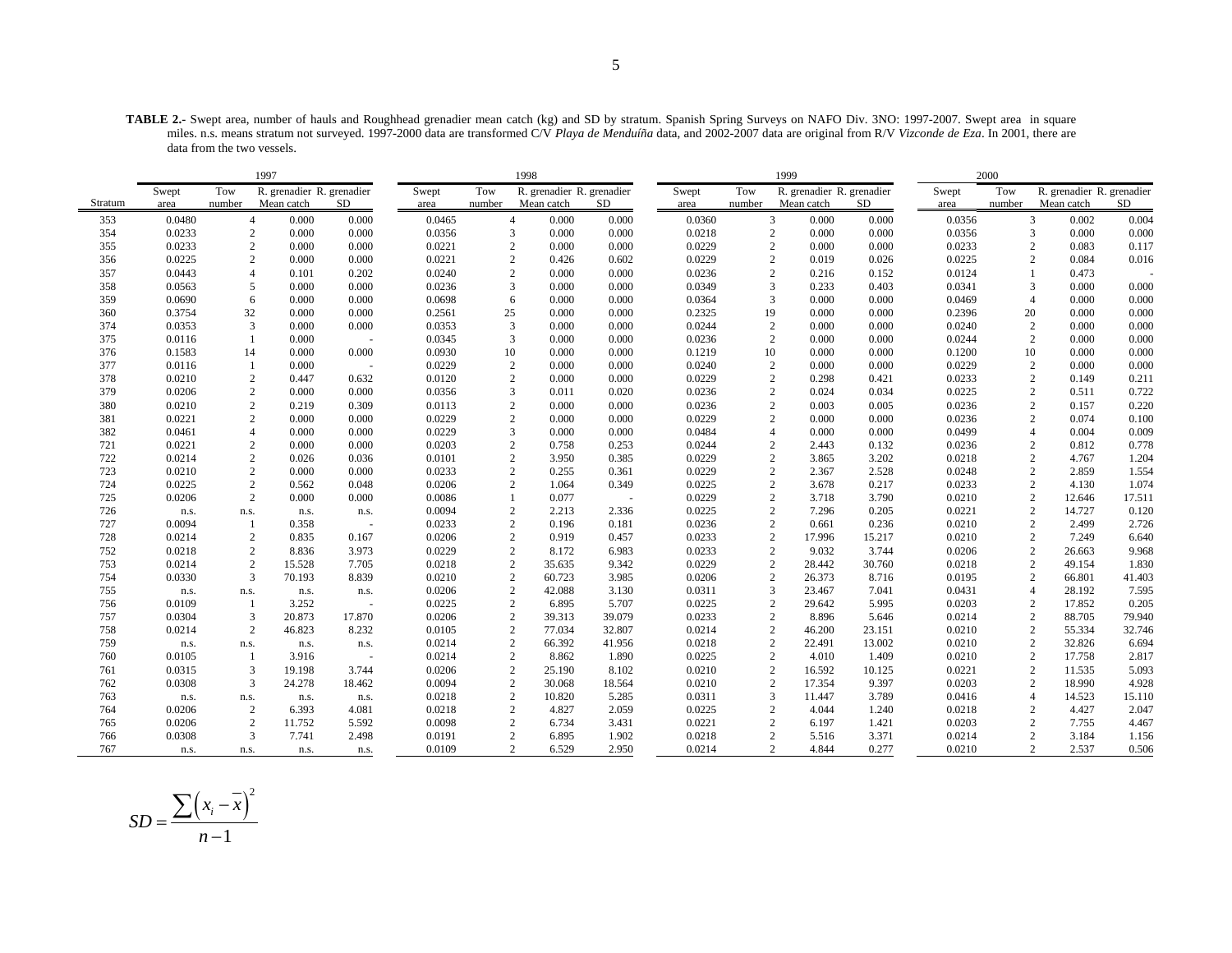**TABLE 2 (cont.).-** Swept area, number of hauls and Roughhead grenadier mean catch (kg) and SD by stratum. Spanish Spring Surveys on NAFO Div. 3NO: 1997-2007. Swept area in square miles. n.s. means stratum not surveyed. 1997-2000 data are transformed C/V *Playa de Menduíña* data, and 2002-2007 data are original from R/V *Vizconde de Eza*. In 2001, there are data from the two vessels.

|         |        |                | 2001                      |        |        |                | 2002                      |         |        |                | 2003                      |         |        |                | 2004                      |           |
|---------|--------|----------------|---------------------------|--------|--------|----------------|---------------------------|---------|--------|----------------|---------------------------|---------|--------|----------------|---------------------------|-----------|
|         | Swept  | Tow            | R. grenadier R. grenadier |        | Swept  | Tow            | R. grenadier R. grenadier |         | Swept  | Tow            | R. grenadier R. grenadier |         | Swept  | Tow            | R. grenadier R. grenadier |           |
| Stratum | area   | number         | Mean catch                | SD.    | area   | number         | Mean catch                | SD.     | area   | number         | Mean catch                | SD      | area   | number         | Mean catch                | <b>SD</b> |
| 353     | 0.0341 | 3              | 0.000                     | 0.000  | 0.0476 | $\overline{4}$ | 0.000                     | 0.000   | 0.0334 |                | 3<br>0.000                | 0.000   | 0.0338 | 3              | 0.000                     | 0.000     |
| 354     | 0.0338 | 3              | 0.000                     | 0.000  | 0.0356 | 3              | 0.000                     | 0.000   | 0.0338 |                | 0.000<br>3                | 0.000   | 0.0345 | 3              | 0.000                     | 0.000     |
| 355     | 0.0240 | 2              | 0.000                     | 0.000  | 0.0236 | 2              | 0.000                     | 0.000   | 0.0229 |                | $\overline{2}$<br>0.000   | 0.000   | 0.0229 | 2              | 0.000                     | 0.000     |
| 356     | 0.0240 | $\overline{c}$ | 0.000                     | 0.000  | 0.0233 | $\overline{c}$ | 0.000                     | 0.000   | 0.0225 |                | $\overline{c}$<br>0.115   | 0.163   | 0.0221 | $\overline{c}$ | 1.225                     | 1.732     |
| 357     | 0.0244 | 2              | 0.170                     | 0.240  | 0.0240 | 2              | 1.050                     | 1.061   | 0.0229 |                | $\overline{2}$<br>1.385   | 1.959   | 0.0229 | $\overline{2}$ | 0.027                     | 0.037     |
| 358     | 0.0345 | 3              | 0.000                     | 0.000  | 0.0345 | 3              | 0.500                     | 0.700   | 0.0338 |                | 3<br>0.000                | 0.000   | 0.0330 | 3              | 0.007                     | 0.012     |
| 359     | 0.0803 | $\overline{7}$ | 0.000                     | 0.000  | 0.0686 | 6              | 0.041                     | 0.100   | 0.0791 |                | $\tau$<br>0.000           | 0.000   | 0.0791 | $\tau$         | 0.479                     | 1.267     |
| 360     | 0.2423 | 20             | 0.390                     | 1.744  | 0.2865 | 25             | 0.000                     | 0.000   | 0.2254 | 20             | 0.000                     | 0.000   | 0.2310 | 20             | 0.000                     | 0.000     |
| 374     | 0.0240 | $\overline{c}$ | 0.000                     | 0.000  | 0.0345 | 3              | 0.000                     | 0.000   | 0.0225 | $\sqrt{2}$     | 0.000                     | 0.000   | 0.0233 | $\overline{c}$ | 0.000                     | 0.000     |
| 375     | 0.0338 | 3              | 0.000                     | 0.000  | 0.0353 | 3              | 0.000                     | 0.000   | 0.0330 |                | 3<br>0.000                | 0.000   | 0.0338 | 3              | 0.000                     | 0.000     |
| 376     | 0.1155 | 10             | 0.000                     | 0.000  | 0.1140 | 10             | 0.000                     | 0.000   | 0.1125 | 10             | 0.000                     | 0.000   | 0.1166 | 10             | 0.000                     | 0.000     |
| 377     | 0.0229 | $\sqrt{2}$     | 0.000                     | 0.000  | 0.0229 | $\overline{c}$ | 0.273                     | 0.386   | 0.0225 |                | $\overline{c}$<br>0.000   | 0.000   | 0.0218 | $\sqrt{2}$     | 0.000                     | 0.000     |
| 378     | 0.0236 | $\mathbf{2}$   | 0.000                     | 0.000  | 0.0233 | $\overline{c}$ | 0.008                     | 0.011   | 0.0225 |                | $\overline{2}$<br>0.000   | 0.000   | 0.0225 | 2              | 0.000                     | 0.000     |
| 379     | 0.0229 | 2              | 0.430                     | 0.580  | 0.0229 | 2              | 0.265                     | 0.375   | 0.0229 |                | 2<br>0.124                | 0.175   | 0.0124 | $\overline{1}$ | 3.960                     |           |
| 380     | 0.0206 | $\sqrt{2}$     | 0.03                      | 0.048  | 0.0225 | $\sqrt{2}$     | 0.008                     | 0.011   | 0.0229 |                | $\overline{c}$<br>0.085   | 0.120   | 0.0221 | $\sqrt{2}$     | 278.650                   | 209.516   |
| 381     | 0.0236 | $\mathbf{2}$   | 0.00                      | 0.00   | 0.0229 | $\mathbf{2}$   | 0.000                     | 0.000   | 0.0229 |                | $\overline{2}$<br>0.000   | 0.000   | 0.0225 | $\overline{2}$ | 4.145                     | 5.169     |
| 382     | 0.0469 | $\overline{4}$ | 0.00                      | 0.00   | 0.0341 | 3              | 0.002                     | 0.004   | 0.0454 |                | $\overline{4}$<br>0.000   | 0.000   | 0.0461 | $\overline{4}$ | 0.080                     | 0.160     |
| 721     | 0.0248 | 2              | 0.220                     | 0.085  | 0.0233 | $\mathbf{2}$   | 1.250                     | 1.768   | 0.0225 |                | $\overline{2}$<br>0.000   | 0.000   | 0.0221 | $\overline{2}$ | 3.473                     | 0.449     |
| 722     | 0.0233 | 2              | 2.465                     | 2.878  | 0.0236 | 2              | 10.930                    | 14.213  | 0.0221 |                | 2<br>4.315                | 4.547   | 0.0218 | 2              | 4.530                     | 2.676     |
| 723     | 0.0240 | 2              | 1.705                     | 0.304  | 0.0233 | 2              | 0.700                     | 0.283   | 0.0229 |                | 2<br>8.370                | 3.253   | 0.0229 | $\sqrt{2}$     | 10.053                    | 4.938     |
| 724     | 0.0353 | 3              | 7.507                     | 3.835  | 0.0225 | $\overline{2}$ | 10.000                    | 4.384   | 0.0225 |                | $\overline{2}$<br>4.980   | 1.669   | 0.0214 | $\sqrt{2}$     | 10.746                    | 0.701     |
| 725     | 0.0116 | 2              | 1.415                     | 1.832  | 0.0225 | 2              | 2.650                     | 1.344   | 0.0229 |                | $\overline{c}$<br>0.377   | 0.532   | 0.0225 | 2              | 92.415                    | 82.046    |
| 726     | 0.0116 | $\mathbf{2}$   | 4.304                     | 5.509  | 0.0214 | $\mathbf{2}$   | 2.650                     | 1.909   | 0.0225 |                | $\overline{2}$<br>0.000   | 0.000   | 0.0225 | $\overline{c}$ | 59.865                    | 19.608    |
| 727     | 0.0225 | $\overline{2}$ | 0.21                      | 0.132  | 0.0233 | 2              | 0.570                     | 0.806   | 0.0218 |                | $\overline{2}$<br>21.900  | 24.607  | 0.0233 | 2              | 16.700                    | 1.697     |
| 728     | 0.0229 | $\mathbf{2}$   | 1.00                      | 0.241  | 0.0229 | 2              | 0.620                     | 0.876   | 0.0225 |                | $\overline{c}$<br>32.650  | 3.748   | 0.0180 | $\overline{c}$ | 15.650                    | 9.687     |
| 752     | 0.0210 | $\mathbf{2}$   | 6.04                      | 3.455  | 0.0116 |                | 1.950                     | 2.758   | 0.0229 |                | $\overline{2}$<br>77.900  | 100.268 | 0.0214 | $\sqrt{2}$     | 94.610                    | 95.162    |
| 753     | 0.0214 | 2              | 31.57                     | 21.165 | 0.0229 | $\overline{2}$ | 5.400                     | 7.637   | 0.0229 |                | $\overline{2}$<br>57.050  | 55.791  | 0.0218 | $\overline{2}$ | 63.835                    | 45.912    |
| 754     | 0.0195 | $\mathbf{2}$   | 75.61                     | 17.890 | 0.0341 | 3              | 98.450                    | 82.237  | 0.0218 | $\overline{c}$ | 65.600                    | 40.729  | 0.0214 | $\overline{c}$ | 33.355                    | 11.377    |
| 755     | 0.0416 |                | 24.29                     | 19.579 | 0.0338 | 3              | 1.460                     | 1.307   | 0.0221 |                | $\overline{2}$<br>18.200  | 25.597  | 0.0319 | 3              | 14.658                    | 21.304    |
| 756     | 0.0113 | $\overline{c}$ | 12.796                    | 11.520 | 0.0229 | $\overline{2}$ | 11.750                    | 10.819  | 0.0221 |                | 7.160<br>$\overline{2}$   | 9.051   | 0.0218 | $\mathfrak{2}$ | 9.772                     | 3.778     |
| 757     | 0.0233 | $\mathbf{2}$   | 20.43                     | 16.686 | 0.0225 | $\overline{2}$ | 16.250                    | 16.193  | 0.0221 |                | $\overline{2}$<br>8.575   | 2.765   | 0.0218 | $\overline{c}$ | 12.890                    | 8.330     |
| 758     | 0.0218 | $\overline{c}$ | 69.10                     | 46.916 | 0.0225 | $\overline{c}$ | 141.550                   | 101.470 | 0.0221 |                | $\overline{2}$<br>41.050  | 58.053  | 0.0214 | $\sqrt{2}$     | 32.955                    | 10.260    |
| 759     | 0.0221 | 2              | 59.11                     | 50.035 | 0.0225 | 2              | 69.250                    | 97.934  | 0.0113 | 1              | 78.080                    |         | 0.0214 | $\overline{2}$ | 39.980                    | 4.921     |
| 760     | 0.0229 | $\overline{c}$ | 7.195                     | 9.468  | 0.0229 | $\overline{c}$ | 11.950                    | 4.172   | 0.0218 |                | $\overline{2}$<br>40.650  | 3.465   | 0.0221 | $\sqrt{2}$     | 76.475                    | 94.293    |
| 761     | 0.0225 | $\overline{c}$ | 15.515                    | 2.524  | 0.0225 | $\overline{c}$ | 5.350                     | 5.445   | 0.0225 |                | $\overline{2}$<br>12.750  | 9.263   | 0.0221 | $\overline{c}$ | 25.610                    | 28.055    |
| 762     | 0.0116 | 2              | 2.839                     | 3.040  | 0.0225 | 2              | 0.325                     | 0.460   | 0.0225 |                | $\overline{2}$<br>14.650  | 3.861   | 0.0233 | $\overline{c}$ | 15.729                    | 4.594     |
| 763     | 0.0330 | 3              | 15.35                     | 12.271 | 0.0225 | $\mathbf{2}$   | 1.225                     | 1.732   | 0.0311 |                | 3<br>2.717                | 4.705   | 0.0326 | 3              | 28.000                    | 21.696    |
| 764     | 0.0240 | 2              | 5.550                     | 3.323  | 0.0236 | 2              | 20.050                    | 11.526  | 0.0221 |                | $\overline{2}$<br>19.420  | 19.771  | 0.0229 | $\overline{c}$ | 40.790                    | 41.988    |
| 765     | 0.0113 | 2              | 4.385                     | 0.685  | 0.0236 | 2              | 2.700                     | 2.404   | 0.0113 |                | 1<br>10.400               | $\sim$  | 0.0225 | 2              | 5.347                     | 2.710     |
| 766     | 0.0203 | $\mathbf{2}$   | 2.65                      | 1.233  | 0.0233 | $\mathbf{2}$   | 9.125                     | 9.016   | 0.0225 |                | $\overline{2}$<br>5.690   | 6.548   | 0.0225 | $\overline{c}$ | 7.214                     | 1.582     |
| 767     | 0.0218 | 2              | 3.09                      | 1.673  | 0.0225 |                | $\overline{2}$<br>9.150   | 12.940  | 0.0229 |                | $\overline{2}$<br>3.130   | 2.461   | 0.0218 | $\overline{2}$ | 3.667                     | 0.401     |

$$
(**) SD = \frac{\sum (x_i - \bar{x})^2}{n - 1}
$$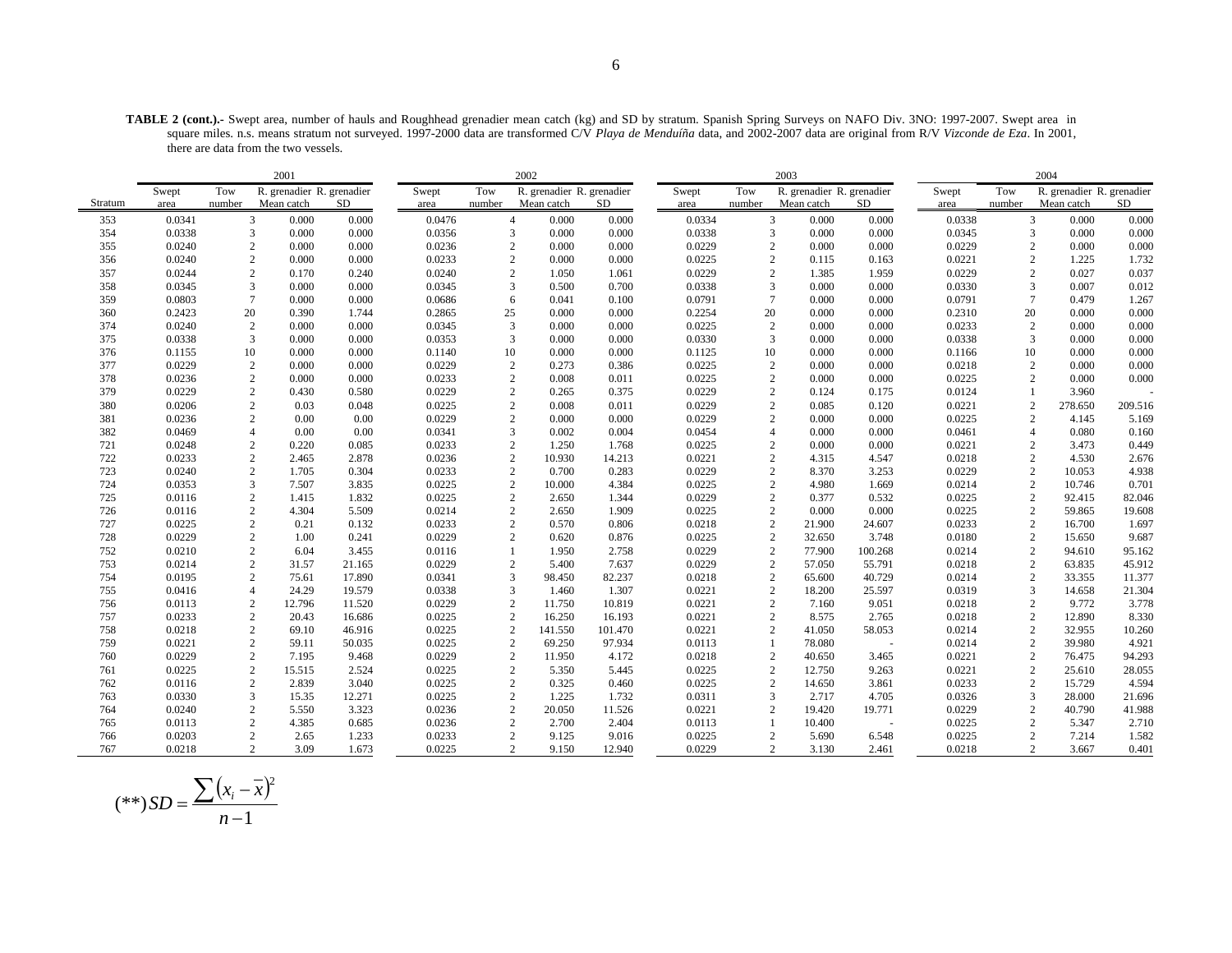**TABLE 2 (cont.).-** Swept area, number of hauls and Roughhead grenadier mean catch (kg) and SD by stratum. Spanish Spring Surveys on NAFO Div. 3NO: 1997-2007. Swept area in square miles. n.s. means stratum not surveyed. 1997-2000 data are transformed C/V *Playa de Menduíña* data, and 2002-2007 data are original from R/V *Vizconde de Eza*. In 2001, there are data from the two vessels.

|         |        |        | 2005           |         |                           |        |        | 2006           |            |                           |        |        | 2007                      |           |
|---------|--------|--------|----------------|---------|---------------------------|--------|--------|----------------|------------|---------------------------|--------|--------|---------------------------|-----------|
|         | Swept  | Tow    |                |         | R. grenadier R. grenadier | Swept  | Tow    |                |            | R. grenadier R. grenadier | Swept  | Tow    | R. grenadier R. grenadier |           |
| Stratum | area   | number | Mean catch     |         | <b>SD</b>                 | area   | number |                | Mean catch | <b>SD</b>                 | area   | number | Mean catch                | <b>SD</b> |
| 353     | 0.0353 |        | 3              | 0.000   | 0.000                     | 0.0371 |        | 3              | 0.000      | 0.000                     | 0.0364 |        | 3<br>0.000                | 0.000     |
| 354     | 0.0353 |        | 3              | 0.000   | 0.000                     | 0.0364 |        | 3              | 0.000      | 0.000                     | 0.0364 |        | 3<br>0.000                | 0.000     |
| 355     | 0.0225 |        | $\overline{c}$ | 0.000   | 0.000                     | 0.0248 |        | $\overline{c}$ | 0.000      | 0.000                     | 0.0240 |        | $\overline{c}$<br>0.000   | 0.000     |
| 356     | 0.0233 |        | $\mathbf{2}$   | 0.260   | 0.368                     | 0.0240 |        | $\mathbf{2}$   | 0.350      | 0.495                     | 0.0240 |        | $\overline{c}$<br>0.000   | 0.000     |
| 357     | 0.0233 |        | $\overline{c}$ | 15.785  | 3.090                     | 0.0244 |        | $\overline{c}$ | 42.575     | 1.407                     | 0.0360 |        | 3<br>1.907                | 1.661     |
| 358     | 0.0349 |        | 3              | 0.000   | 0.000                     | 0.0349 |        | 3              | 0.000      | 0.000                     | 0.0368 |        | 3<br>0.283                | 0.491     |
| 359     | 0.0814 |        | $\overline{7}$ | 0.103   | 0.217                     | 0.0975 |        | 8              | 0.000      | 0.000                     | 0.0855 |        | $\boldsymbol{7}$<br>0.000 | 0.000     |
| 360     | 0.2325 | 20     |                | 0.000   | 0.000                     | 0.2340 | 19     |                | 0.000      | 0.000                     | 0.2378 | 20     | 0.000                     | 0.000     |
| 374     | 0.0229 |        | $\overline{2}$ | 0.000   | 0.000                     | 0.0236 |        | $\sqrt{2}$     | 0.000      | 0.000                     | 0.0240 |        | $\sqrt{2}$<br>0.000       | 0.000     |
| 375     | 0.0349 |        | 3              | 0.000   | 0.000                     | 0.0364 |        | 3              | 0.000      | 0.000                     | 0.0364 |        | $\overline{3}$<br>0.000   | 0.000     |
| 376     | 0.1174 | 10     |                | 0.000   | 0.000                     | 0.1219 | 10     |                | 0.000      | 0.000                     | 0.1185 | 10     | 0.000                     | 0.000     |
| 377     | 0.0233 |        | $\overline{2}$ | 0.000   | 0.000                     | 0.0236 |        | $\overline{2}$ | 0.000      | 0.000                     | 0.0240 |        | $\sqrt{2}$<br>0.000       | 0.000     |
| 378     | 0.0225 |        | $\overline{c}$ | 0.620   | 0.877                     | 0.0240 |        | $\overline{2}$ | 0.260      | 0.367                     | 0.0233 |        | $\overline{c}$<br>0.000   | 0.000     |
| 379     | 0.0236 |        | $\overline{2}$ | 26.975  | 17.006                    | 0.0236 |        | $\overline{c}$ | 112.080    | 148.252                   | 0.0240 |        | $\sqrt{2}$<br>6.478       | 1.813     |
| 380     | 0.0229 |        | $\sqrt{2}$     | 194.750 | 113.491                   | 0.0229 |        | $\overline{c}$ | 130.294    | 89.342                    | 0.0240 |        | $\overline{c}$<br>22.490  | 15.712    |
| 381     | 0.0233 |        | $\overline{2}$ | 17.450  | 11.384                    | 0.0229 |        | $\overline{c}$ | 101.485    | 42.122                    | 0.0240 |        | $\overline{c}$<br>0.000   | 0.000     |
| 382     | 0.0458 |        | $\overline{4}$ | 0.235   | 0.286                     | 0.0469 |        | $\overline{4}$ | 0.200      | 0.400                     | 0.0484 |        | $\overline{4}$<br>0.163   | 0.325     |
| 721     | 0.0229 |        | $\sqrt{2}$     | 1.173   | 1.609                     | 0.0236 |        | $\sqrt{2}$     | 3.005      | 3.415                     | 0.0116 |        | 0.830<br>1                |           |
| 722     | 0.0233 |        | $\sqrt{2}$     | 5.415   | 4.985                     | 0.0240 |        | $\overline{c}$ | 0.901      | 1.005                     | 0.0225 |        | $\sqrt{2}$<br>3.945       | 1.902     |
| 723     | 0.0233 |        | $\overline{2}$ | 21.528  | 23.869                    | 0.0236 |        | $\overline{c}$ | 20.810     | 0.919                     | 0.0240 |        | $\overline{c}$<br>4.417   | 2.512     |
| 724     | 0.0225 |        | $\overline{c}$ | 9.500   | 8.514                     | 0.0233 |        | $\overline{c}$ | 4.712      | 4.322                     | 0.0233 |        | $\mathbf{2}$<br>8.758     | 3.297     |
| 725     | 0.0236 |        | $\overline{c}$ | 104.420 | 135.072                   | 0.0233 |        | $\overline{2}$ | 48.050     | 48.578                    | 0.0225 |        | $\overline{c}$<br>12.730  | 7.742     |
| 726     | 0.0113 |        | 1              | 34.900  |                           | 0.0225 |        | $\overline{c}$ | 21.017     | 5.822                     | 0.0229 |        | $\overline{c}$<br>40.814  | 22.325    |
| 727     | 0.0229 |        | $\overline{c}$ | 18.650  | 12.657                    | 0.0225 |        | $\overline{c}$ | 14.650     | 7.283                     | 0.0240 |        | $\mathbf{2}$<br>10.079    | 6.405     |
| 728     | 0.0109 |        | 1              | 35.400  |                           | 0.0225 |        | $\sqrt{2}$     | 25.250     | 1.626                     | 0.0225 |        | $\sqrt{2}$<br>17.355      | 10.953    |
| 752     | 0.0236 |        | $\sqrt{2}$     | 21.590  | 3.677                     | 0.0225 |        | $\overline{c}$ | 25.200     | 10.041                    | 0.0225 |        | $\sqrt{2}$<br>19.404      | 27.432    |
| 753     | 0.0225 |        | $\sqrt{2}$     | 63.320  | 12.629                    | 0.0225 |        | $\overline{c}$ | 14.863     | 7.973                     | 0.0225 |        | $\sqrt{2}$<br>31.106      | 20.248    |
| 754     | 0.0225 |        | $\overline{c}$ | 13.957  | 14.981                    | 0.0225 |        | $\overline{c}$ | 5.055      | 7.148                     | 0.0225 |        | $\overline{c}$<br>53.404  | 6.218     |
| 755     | 0.0450 |        | $\overline{4}$ | 34.228  | 9.637                     | 0.0338 |        | 3              | 22.257     | 27.055                    | 0.0338 |        | 3<br>28.680               | 19.358    |
| 756     | 0.0233 |        | $\overline{c}$ | 23.675  | 12.693                    | 0.0229 |        | $\overline{c}$ | 26.875     | 13.103                    | 0.0225 |        | $\sqrt{2}$<br>85.074      | 23.863    |
| 757     | 0.0225 |        | $\overline{c}$ | 17.758  | 8.403                     | 0.0225 |        | $\overline{2}$ | 7.399      | 6.079                     | 0.0229 |        | 2<br>46.664               | 28.618    |
| 758     | 0.0225 |        | $\sqrt{2}$     | 34.043  | 1.042                     | 0.0225 |        | $\sqrt{2}$     | 111.965    | 139.915                   | 0.0225 |        | $\sqrt{2}$<br>18.887      | 14.302    |
| 759     | 0.0229 |        | $\overline{c}$ | 46.825  | 37.512                    | 0.0225 |        | $\overline{c}$ | 2.410      | 3.242                     | n.s.   | n.s.   | n.s.                      | n.s.      |
| 760     | 0.0229 |        | $\overline{c}$ | 57.790  | 20.492                    | 0.0225 |        | $\overline{c}$ | 42.124     | 31.854                    | 0.0233 |        | $\sqrt{2}$<br>27.625      | 32.492    |
| 761     | 0.0221 |        | $\overline{c}$ | 37.553  | 18.438                    | 0.0233 |        | $\sqrt{2}$     | 18.333     | 4.104                     | 0.0225 |        | $\overline{c}$<br>20.654  | 18.550    |
| 762     | 0.0225 |        | $\overline{2}$ | 11.938  | 8.432                     | 0.0233 |        | $\mathbf{2}$   | 22.712     | 29.399                    | n.s.   | n.s.   | n.s.                      | n.s.      |
| 763     | 0.0334 |        | 3              | 13.424  | 3.205                     | 0.0225 |        | $\overline{c}$ | 29.163     | 24.236                    | n.s.   | n.s.   | n.s.                      | n.s.      |
| 764     | 0.0233 |        | $\mathbf{2}$   | 1.161   | 1.642                     | 0.0233 |        | $\mathbf{2}$   | 3.134      | 0.699                     | 0.0225 |        | $\mathbf{2}$<br>22.213    | 23.443    |
| 765     | 0.0229 |        | $\sqrt{2}$     | 7.252   | 2.647                     | 0.0236 |        | $\sqrt{2}$     | 15.093     | 19.846                    | 0.0225 |        | $\sqrt{2}$<br>5.328       | 4.173     |
| 766     | 0.0229 |        | $\overline{c}$ | 6.355   | 4.794                     | 0.0229 |        | $\overline{c}$ | 3.463      | 2.077                     | n.s.   | n.s.   | n.s.                      | n.s.      |
| 767     | 0.0113 |        | $\mathbf{1}$   | 4.646   |                           | 0.0233 |        | $\overline{c}$ | 2.495      | 3.528                     | n.s.   | n.s.   | n.s.                      | n.s.      |

$$
SD = \frac{\sum (x_i - \overline{x})^2}{n - 1}
$$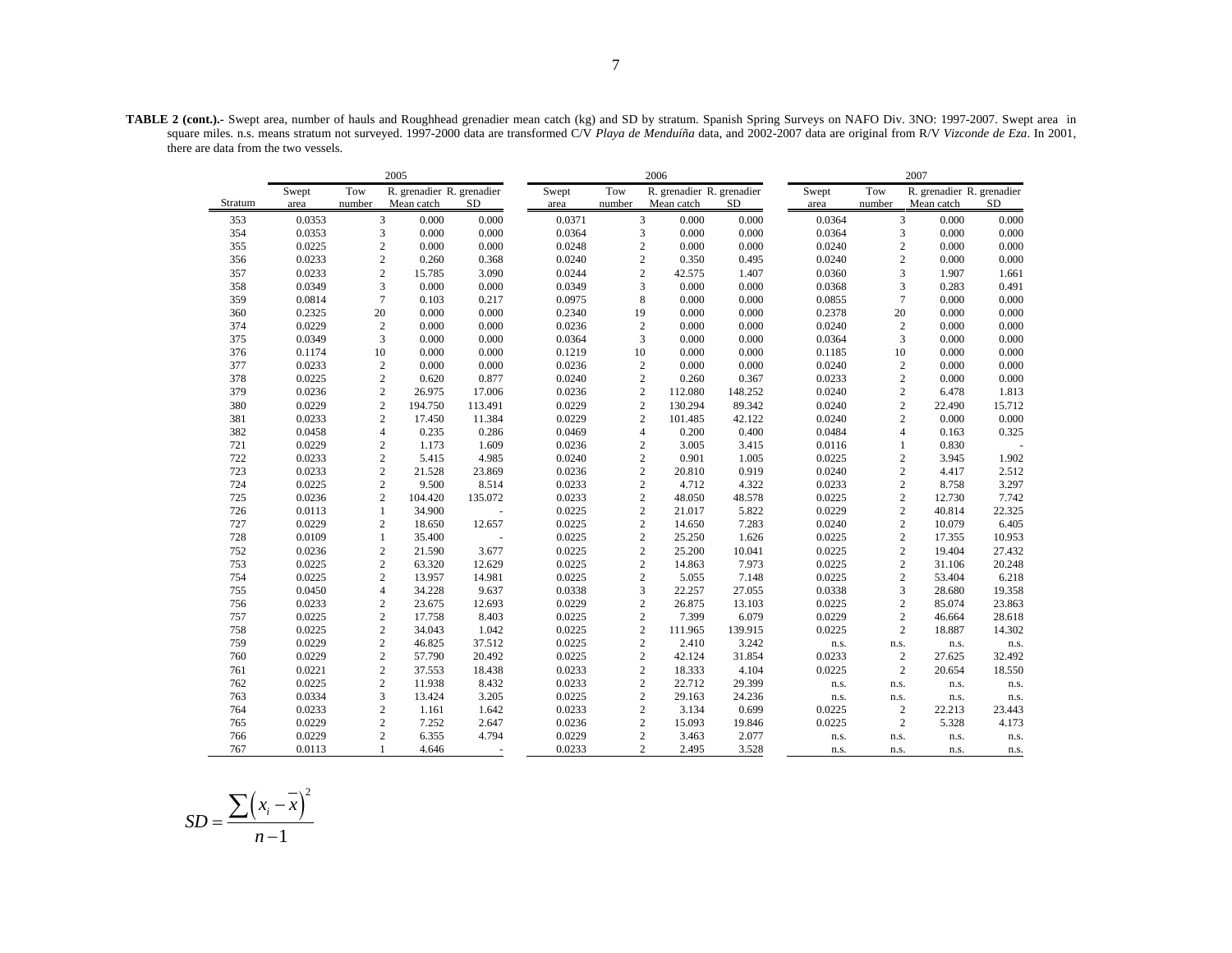**TABLE 3.-** Stratified mean catches (Kg) by stratum and year and SD by year of Roughhead grenadier (1997-2007). n.s. means stratum not surveyed. 1997-2000 data are transformed C/V *Playa de Menduíña* data. 2002-2007 data are original from R/V *Vizconde de Eza*. In 2001, there are data from the two vessels.

| Stratum        | 1997               | 1998     | 1999     | 2000     | 2001     | 2002     | 2003     | 2004      | 2005      | 2006      | 2007     |
|----------------|--------------------|----------|----------|----------|----------|----------|----------|-----------|-----------|-----------|----------|
| 353            | $0.00\,$           | 0.00     | 0.00     | 0.61     | 0.00     | 0.00     | 0.00     | $0.00\,$  | $0.00\,$  | 0.00      | 0.00     |
| 354            | $0.00\,$           | $0.00\,$ | 0.00     | $0.00\,$ | 0.00     | 0.00     | 0.00     | $0.00\,$  | $0.00\,$  | 0.00      | 0.00     |
| 355            | 0.00               | $0.00\,$ | 0.00     | 6.11     | 0.00     | 0.00     | 0.00     | $0.00\,$  | $0.00\,$  | $0.00\,$  | 0.00     |
| 356            | 0.00               | 20.01    | 0.88     | 3.96     | 0.00     | 0.00     | 5.41     | 57.58     | 12.22     | 16.45     | 0.00     |
| 357            | 16.54              | 0.00     | 35.46    | 77.62    | 27.88    | 172.20   | 227.14   | 4.35      | 2588.74   | 6982.30   | 312.69   |
| 358            | 0.00               | $0.00\,$ | 52.35    | 0.00     | 0.00     | 112.50   | 0.00     | 1.50      | $0.00\,$  | $0.00\,$  | 63.75    |
| 359            | $0.00\,$           | 0.00     | 0.00     | 0.00     | $0.00\,$ | 17.19    | 0.00     | 201.66    | 43.30     | $0.00\,$  | 0.00     |
| 360            | $0.00\,$           | 0.00     | 0.00     | 0.00     | 1085.37  | 0.00     | 0.00     | 0.00      | $0.00\,$  | $0.00\,$  | 0.00     |
| 374            | $0.00\,$           | $0.00\,$ | 0.00     | 0.00     | $0.00\,$ | 0.00     | 0.00     | $0.00\,$  | $0.00\,$  | 0.00      | 0.00     |
| 375            | $0.00\,$           | $0.00\,$ | 0.00     | 0.00     | 0.00     | 0.00     | 0.00     | 0.00      | $0.00\,$  | $0.00\,$  | 0.00     |
| 376            | $0.00\,$           | $0.00\,$ | 0.00     | $0.00\,$ | 0.00     | 0.00     | 0.00     | $0.00\,$  | $0.00\,$  | $0.00\,$  | 0.00     |
| 377            | 0.00               | 0.00     | 0.00     | $0.00\,$ | 0.00     | 27.30    | 0.00     | 0.00      | $0.00\,$  | 0.00      | 0.00     |
| 378            | 62.12              | 0.00     | 41.42    | 20.71    | $0.00\,$ | 1.04     | 0.00     | 0.00      | 86.18     | 36.07     | 0.00     |
| 379            | 0.00               | 1.20     | 2.53     | 54.14    | 45.58    | 28.09    | 13.14    | 419.76    | 2859.35   | 11880.48  | 686.67   |
| 380            | 21.00              | $0.00\,$ | 0.33     | 15.12    | 3.27     | 0.72     | 8.16     | 26750.40  | 18696.00  | 12508.18  | 2159.04  |
| 381            | 0.00               | 0.00     | 0.00     | 10.67    | 0.00     | 0.00     | 0.00     | 596.88    | 2512.80   | 14613.84  | 0.00     |
| 382            | $0.00\,$           | $0.00\,$ | 0.00     | 1.46     | $0.00\,$ | 0.80     | 0.00     | 27.44     | 80.61     | 68.60     | 55.74    |
| 721            | $0.00\,$           | 49.25    | 158.81   | 52.79    | 14.30    | 81.25    | 0.00     | 225.71    | 76.21     | 195.33    | 53.95    |
| 722            | 2.15               | 331.80   | 324.65   | 400.45   | 207.06   | 918.12   | 362.46   | 380.48    | 454.86    | 75.64     | 331.38   |
| 723            | 0.00               | 39.59    | 366.82   | 443.22   | 264.28   | 108.50   | 1297.35  | 1558.14   | 3336.84   | 3225.55   | 684.56   |
| 724            | 69.67              | 131.95   | 456.02   | 512.18   | 930.83   | 1240.00  | 617.52   | 1332.50   | 1178.00   | 584.29    | 1085.93  |
| 725            | 0.00               | 8.04     | 390.44   | 1327.83  | 148.53   | 278.25   | 39.53    | 9703.58   | 10964.10  | 5045.25   | 1336.60  |
| 726            | ${\bf n}.{\bf s}.$ | 159.36   | 525.28   | 1060.37  | 309.91   | 190.80   | $0.00\,$ | 4310.28   | 2512.80   | 1513.22   | 2938.57  |
| 727            | 34.32              | 18.80    | 63.42    | 239.94   | 20.43    | 54.72    | 2102.40  | 1603.20   | 1790.40   | 1406.40   | 967.58   |
| 728            | 65.14              | 71.71    | 1403.72  | 565.40   | 78.35    | 48.32    | 2546.70  | 1220.70   | 2761.20   | 1969.50   | 1353.69  |
| 752            | 1157.57            | 1070.59  | 1183.22  | 3492.80  | 790.67   | 255.45   | 10204.90 | 12393.91  | 2828.29   | 3301.20   | 2541.92  |
| 753            | 2142.81            | 4917.66  | 3924.96  | 6783.22  | 4356.11  | 745.20   | 7872.90  | 8809.23   | 8738.16   | 2051.03   | 4292.56  |
| 754            | 12634.78           | 10930.12 | 4747.16  | 12024.20 | 13610.16 | 17721.00 | 11808.00 | 6003.90   | 2512.26   | 909.81    | 9612.63  |
| 755            | n.s.               | 16203.89 | 9034.94  | 10853.88 | 9350.67  | 562.10   | 7007.00  | 5643.46   | 13177.59  | 8568.82   | 11041.67 |
| 756            | 328.45             | 696.44   | 2993.85  | 1803.02  | 1292.39  | 1186.75  | 723.16   | 986.92    | 2391.18   | 2714.38   | 8592.42  |
| 757            | 2129.06            | 4009.91  | 907.40   | 9047.90  | 2083.97  | 1657.50  | 874.65   | 1314.78   | 1811.32   | 754.65    | 4759.73  |
| 758            | 4635.47            | 7626.33  | 4573.78  | 5478.08  | 6840.86  | 14013.45 | 4063.95  | 3262.55   | 3370.26   | 11084.54  | 1869.81  |
| 759            | $\rm n.s.$         | 8431.85  | 2856.38  | 4168.89  | 7507.47  | 8794.75  | 9916.16  | 5077.46   | 5946.78   | 306.01    | n.s.     |
| 760            | 603.06             | 1364.74  | 617.48   | 2734.73  | 1108.03  | 1840.30  | 6260.10  | 11777.15  | 8899.66   | 6487.10   | 4254.25  |
| 761            | 3282.93            | 4307.46  | 2837.19  | 1972.49  | 2653.07  | 914.85   | 2180.25  | 4379.31   | 6421.48   | 3134.94   | 3531.75  |
| 762            | 5147.01            | 6374.36  | 3678.97  | 4025.85  | 601.93   | 68.90    | 3105.80  | 3334.44   | 2530.75   | 4814.94   | n.s.     |
| 763            | n.s.               | 2824.01  | 2987.69  | 3790.53  | 4005.31  | 319.73   | 709.05   | 7307.91   | 3503.58   | 7611.41   | n.s.     |
| 764            | 639.32             | 482.68   | 404.37   | 442.67   | 555.00   | 2005.00  | 1942.00  | 4079.00   | 116.10    | 313.40    | 2221.30  |
| 765            | 1457.26            | 834.98   | 768.48   | 961.66   | 543.70   | 334.80   | 1289.60  | 662.97    | 899.19    | 1871.53   | 660.61   |
| 766            | 1114.72            | 992.95   | 794.36   | 458.47   | 381.98   | 1314.00  | 819.36   | 1038.74   | 915.12    | 498.67    | n.s.     |
| 767            | n.s.               | 1031.65  | 765.33   | 400.82   | 488.25   | 1445.70  | 494.54   | 579.31    | 734.07    | 394.21    | n.s.     |
| <b>TOTAL</b>   |                    |          |          |          |          |          |          |           |           |           |          |
| $\overline{Y}$ | 35543.40           | 72931.33 | 46897.68 | 73231.81 | 59305.36 | 56459.28 | 76491.23 | 125045.18 | 114749.37 | 114937.72 | 65408.81 |
|                | 3.81               | 7.05     | 4.53     | 7.08     | 5.73     | 5.46     | 7.40     | 12.09     | 11.10     | 11.11     | 6.93     |
| S.D.           | 0.31               | 0.61     | 0.45     | 0.85     | 0.77     | 1.51     | 1.42     | 2.17      | 1.38      | 1.89      | 0.83     |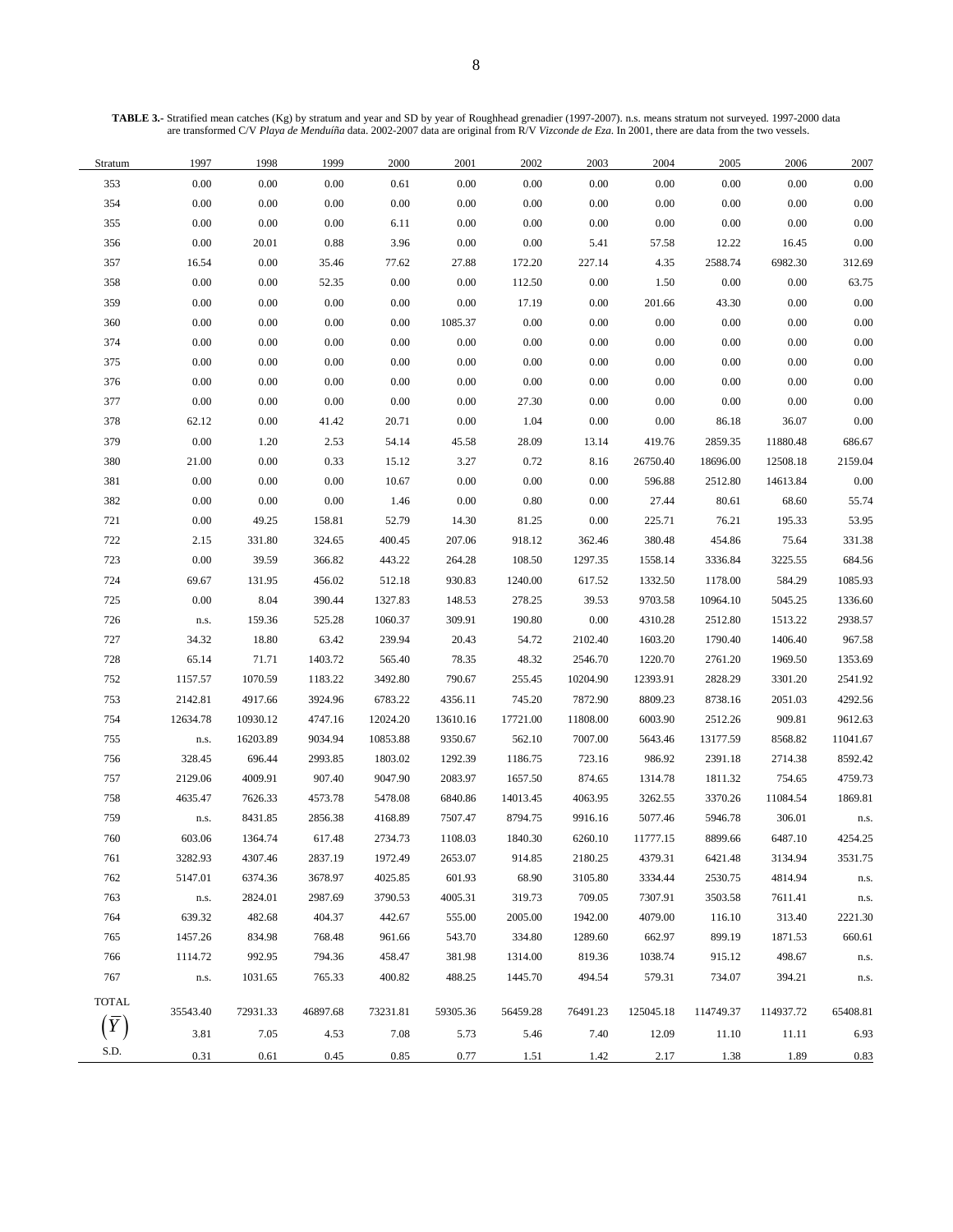| Stratum      | 1997               | 1998             | 1999             | 2000             | 2001             | 2002             | 2003             | 2004             | 2005             | 2006                      | 2007             |
|--------------|--------------------|------------------|------------------|------------------|------------------|------------------|------------------|------------------|------------------|---------------------------|------------------|
| 353          | $\boldsymbol{0}$   | $\boldsymbol{0}$ | $\mathbf{0}$     | $\boldsymbol{0}$ | $\boldsymbol{0}$ | $\boldsymbol{0}$ | $\boldsymbol{0}$ | $\boldsymbol{0}$ | $\boldsymbol{0}$ | $\boldsymbol{0}$          | $\boldsymbol{0}$ |
| 354          | $\boldsymbol{0}$   | $\boldsymbol{0}$ | $\boldsymbol{0}$ | $\boldsymbol{0}$ | $\boldsymbol{0}$ | $\boldsymbol{0}$ | $\boldsymbol{0}$ | $\boldsymbol{0}$ | $\boldsymbol{0}$ | $\boldsymbol{0}$          | $\mathbf{0}$     |
| 355          | $\boldsymbol{0}$   | $\boldsymbol{0}$ | $\mathbf{0}$     | $\mathbf{1}$     | $\boldsymbol{0}$ | $\boldsymbol{0}$ | $\boldsymbol{0}$ | $\boldsymbol{0}$ | $\boldsymbol{0}$ | $\boldsymbol{0}$          | $\boldsymbol{0}$ |
| 356          | $\boldsymbol{0}$   | $\sqrt{2}$       | $\mathbf{0}$     | $\boldsymbol{0}$ | $\boldsymbol{0}$ | $\boldsymbol{0}$ | $\boldsymbol{0}$ | 5                | $\mathbf{1}$     | $\mathbf{1}$              | $\boldsymbol{0}$ |
| 357          | $\mathbf{1}$       | $\boldsymbol{0}$ | 3                | 6                | $\overline{2}$   | 14               | 20               | $\boldsymbol{0}$ | 223              | 573                       | 26               |
| 358          | $\boldsymbol{0}$   | $\boldsymbol{0}$ | 5                | $\boldsymbol{0}$ | $\boldsymbol{0}$ | $10\,$           | $\boldsymbol{0}$ | $\boldsymbol{0}$ | $\boldsymbol{0}$ | $\boldsymbol{0}$          | 5                |
| 359          | $\boldsymbol{0}$   | $\mathbf{0}$     | $\boldsymbol{0}$ | $\boldsymbol{0}$ | $\boldsymbol{0}$ | $\overline{c}$   | $\boldsymbol{0}$ | 18               | $\overline{4}$   | $\boldsymbol{0}$          | $\boldsymbol{0}$ |
| 360          | $\boldsymbol{0}$   | $\boldsymbol{0}$ | $\mathbf{0}$     | $\boldsymbol{0}$ | 90               | $\boldsymbol{0}$ | $\boldsymbol{0}$ | $\boldsymbol{0}$ | $\boldsymbol{0}$ | $\boldsymbol{0}$          | $\mathbf{0}$     |
| 374          | $\boldsymbol{0}$   | $\boldsymbol{0}$ | $\boldsymbol{0}$ | $\boldsymbol{0}$ | $\boldsymbol{0}$ | $\boldsymbol{0}$ | $\boldsymbol{0}$ | $\boldsymbol{0}$ | $\boldsymbol{0}$ | $\boldsymbol{0}$          | $\mathbf{0}$     |
| 375          | $\boldsymbol{0}$   | $\mathbf{0}$     | $\boldsymbol{0}$ | $\boldsymbol{0}$ | $\boldsymbol{0}$ | $\boldsymbol{0}$ | $\mathbf{0}$     | $\boldsymbol{0}$ | $\boldsymbol{0}$ | $\boldsymbol{0}$          | $\mathbf{0}$     |
| 376          | $\boldsymbol{0}$   | $\boldsymbol{0}$ | $\boldsymbol{0}$ | $\boldsymbol{0}$ | $\boldsymbol{0}$ | $\overline{0}$   | $\boldsymbol{0}$ | $\boldsymbol{0}$ | $\boldsymbol{0}$ | $\boldsymbol{0}$          | $\mathbf{0}$     |
| 377          | $\boldsymbol{0}$   | $\mathbf{0}$     | $\mathbf{0}$     | $\boldsymbol{0}$ | $\boldsymbol{0}$ | $\overline{c}$   | $\mathbf{0}$     | $\boldsymbol{0}$ | $\boldsymbol{0}$ | $\boldsymbol{0}$          | $\mathbf{0}$     |
| 378          | $\sqrt{6}$         | $\boldsymbol{0}$ | $\overline{4}$   | $\sqrt{2}$       | $\boldsymbol{0}$ | $\boldsymbol{0}$ | $\boldsymbol{0}$ | $\boldsymbol{0}$ | $\,8\,$          | $\ensuremath{\mathsf{3}}$ | $\boldsymbol{0}$ |
| 379          | $\boldsymbol{0}$   | $\boldsymbol{0}$ | $\overline{0}$   | $\sqrt{5}$       | $\overline{4}$   | $\sqrt{2}$       | $\,1$            | 34               | 242              | 1006                      | 57               |
| 380          | $\sqrt{2}$         | $\boldsymbol{0}$ | $\boldsymbol{0}$ | $\mathbf{1}$     | $\boldsymbol{0}$ | $\boldsymbol{0}$ | $\,1$            | 2418             | 1635             | 1094                      | 180              |
| 381          | $\boldsymbol{0}$   | $\boldsymbol{0}$ | $\boldsymbol{0}$ | $\mathbf{1}$     | $\boldsymbol{0}$ | $\boldsymbol{0}$ | $\boldsymbol{0}$ | 53               | 216              | 1278                      | $\boldsymbol{0}$ |
| 382          | $\boldsymbol{0}$   | $\boldsymbol{0}$ | $\boldsymbol{0}$ | $\boldsymbol{0}$ | $\boldsymbol{0}$ | $\boldsymbol{0}$ | $\boldsymbol{0}$ | $\sqrt{2}$       | $\boldsymbol{7}$ | 6                         | 5                |
| 721          | $\boldsymbol{0}$   | $\sqrt{5}$       | 13               | $\overline{4}$   | $\mathbf{1}$     | $\overline{7}$   | $\boldsymbol{0}$ | 20               | $\boldsymbol{7}$ | 17                        | 5                |
| 722          | $\boldsymbol{0}$   | 31               | 28               | 37               | 18               | 78               | 33               | 35               | 39               | 6                         | 29               |
| 723          | $\boldsymbol{0}$   | $\sqrt{3}$       | 32               | 36               | 22               | $\overline{9}$   | 113              | 136              | 287              | 273                       | 57               |
| 724          | 6                  | 13               | 41               | 44               | 79               | 110              | 55               | 125              | 105              | 50                        | 93               |
| 725          | $\boldsymbol{0}$   | $\mathbf{1}$     | 34               | 126              | 13               | 25               | $\mathbf{3}$     | 863              | 928              | 434                       | 119              |
| 726          | $\boldsymbol{0}$   | 15               | 47               | 96               | 25               | 18               | $\boldsymbol{0}$ | 383              | 223              | 135                       | 257              |
| 727          | $\overline{4}$     | $\sqrt{2}$       | 5                | 23               | $\sqrt{2}$       | 5                | 193              | 138              | 157              | 125                       | 81               |
| 728          | 6                  | $\tau$           | 121              | 54               | $\boldsymbol{7}$ | $\overline{4}$   | 226              | 136              | 254              | 175                       | 120              |
| 752          | 106                | 94               | 102              | 339              | 75               | $22\,$           | 892              | 1160             | 239              | 293                       | 226              |
| 753          | 200                | 452              | 343              | 624              | 407              | 65               | 688              | 810              | 777              | 182                       | 382              |
| 754          | 1149               | 1041             | 460              | 1233             | 1395             | 1549             | 1086             | 562              | 223              | 81                        | 854              |
| 755          | ${\bf n}.{\bf s}.$ | 1571             | 871              | 1007             | 899              | 50               | 633              | 531              | 1171             | 762                       | 981              |
| 756          | $30\,$             | 62               | 266              | 178              | 113              | 104              | 65               | 91               | 206              | 237                       | 764              |
| 757          | 210                | 389              | 78               | 847              | 179              | 147              | 79               | 121              | 161              | 67                        | 416              |
| 758          | 434                | 701              | 428              | 522              | 629              | 1246             | 367              | 305              | 300              | 985                       | 166              |
| 759          | n.s.               | 789              | 263              | 397              | 679              | 782              | 881              | 475              | 520              | 27                        | n.s.             |
| 760          | 57                 | 128              | 55               | 260              | 97               | 161              | 576              | 1065             | 778              | 577                       | 366              |
| 761          | 313                | 418              | 270              | 178              | 236              | 81               | 194              | 396              | 580              | 270                       | 314              |
| 762          | 502                | 618              | 350              | 398              | 54               | 6                | 276              | 287              | 225              | 414                       | n.s.             |
| 763          | n.s.               | 260              | 288              | 364              | 364              | 28               | 68               | 672              | 315              | 677                       | n.s.             |
| 764          | 62                 | 44               | 36               | 41               | 46               | 170              | 176              | 357              | 10               | 27                        | 197              |
| 765          | 141                | 80               | 69               | 95               | 49               | $28\,$           | 115              | 59               | 79               | 158                       | 59               |
| 766          | 109                | 104              | 73               | 43               | 38               | 113              | 73               | 92               | $80\,$           | 44                        | n.s.             |
| 767          | n.s.               | 93               | 72               | 38               | 45               | 129              | 43               | 53               | 65               | 34                        | n.s.             |
| <b>TOTAL</b> | 3340               | 6922             | 4357             | 7000             | 5568             | 4968             | 6860             | 11402            | 10064            | 10010                     | 5760             |
| S.D.         | 290                | 644              | 431              | 807              | 700              | 1365             | 1316             | 2043             | 1236             | 1716                      | 695              |

**TABLE 4.-** Survey estimates (by the swept area method) of Roughhead grenadier biomass (t) and SD by stratum and year on NAFO Div. 3NO. n.s. means stratum not surveyed. 1997-2000 data are transformed C/V *Playa de Menduíña* data. 2002-2007 data are original from R/V *Vizconde de Eza*. In 2001, there are data from the two vessels. The last row presents the biomass obtained from the length distribution.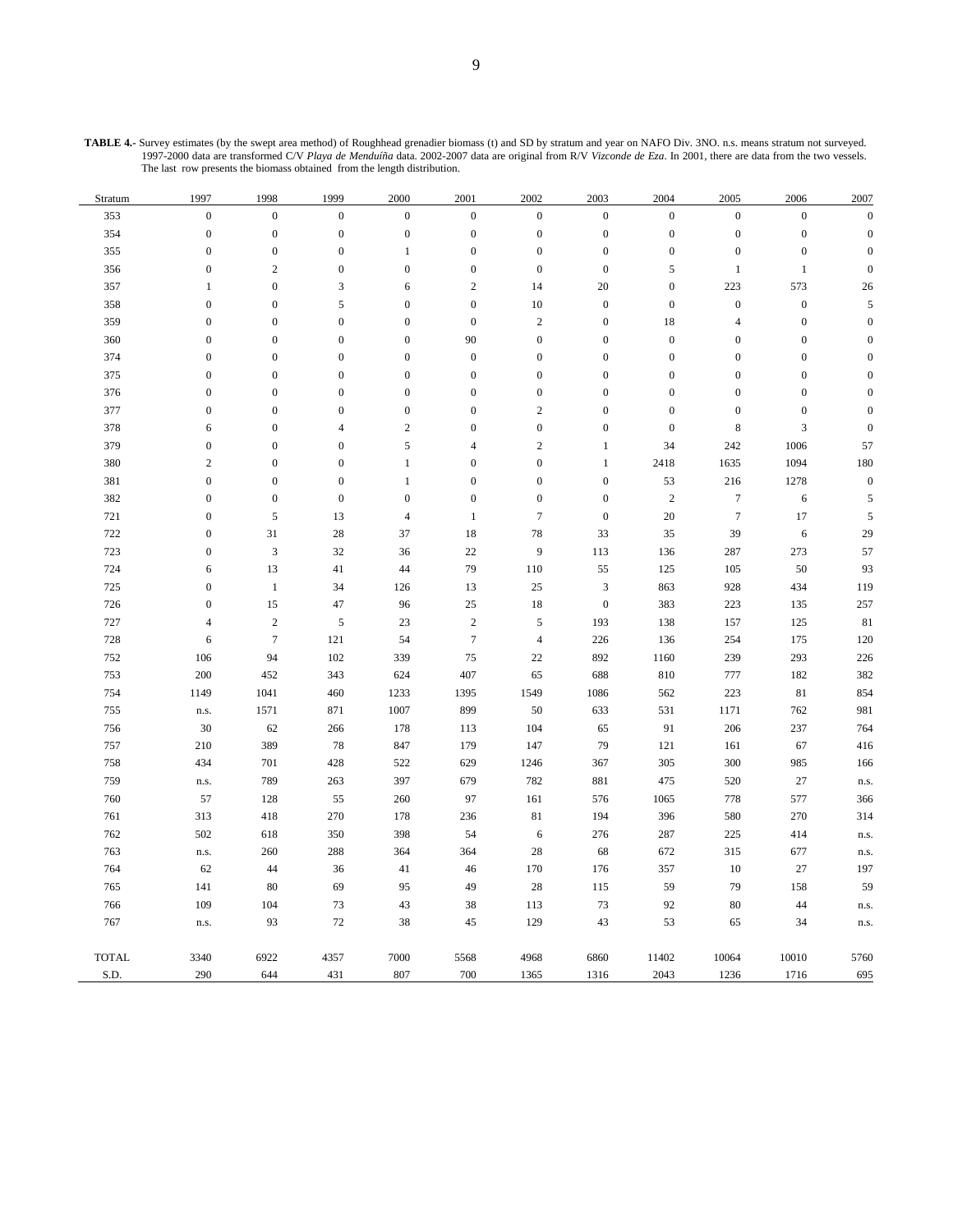**TABLE 5.-** Length weight relationships in the calculation of Roughead grenadier biomass. The equation is  $Weight = a(l + 0.25)^{b}$ Spanish Spring Surveys on NAFO Div. 3NO: 1997-2007. To calculate the parameters for the indeterminate individuals, we used the total data (males + females + indeterminate individuals). *E* means Error.

|         |             | 1997         | 1998         | 1999                                    | 2000         | 2001         | 2002                        | 2003                        | 2004         | 2005                        | 2006                      | 2007         |
|---------|-------------|--------------|--------------|-----------------------------------------|--------------|--------------|-----------------------------|-----------------------------|--------------|-----------------------------|---------------------------|--------------|
| Males   | a           | 0.0687       | 0.1094       | 0.0650                                  | 0.0554       | 0.1095       | 0.0882                      | 0.1141                      | 0.0904       | 0.0600                      | 0.1058                    | 0.1287       |
|         |             | $E = 0.3814$ | $E = 0.0983$ | $E = 0.1812$                            | $E = 0.1403$ | $E = 0.0689$ | $E = 0.0485$                | $E = 0.0628$                | $E = 0.0792$ | $E = 0.1014$                | $E = 0.1087$              | $E = 0.0819$ |
|         | $\mathbf b$ | 3.0453       | 2.8929       | 3.1085                                  | 3.1411       | 2.8906       | 2.9672                      | 2.8805                      | 2.9517       | 3.1090                      | 2.9150                    | 2.8342       |
|         |             | $E = 0.1340$ |              | $E = 0.09370$ $E = 0.0728$ $E = 0.0547$ |              | $E = 0.0279$ |                             | $E = 0.0200$ $E = 0.0262$   | $E = 0.0311$ |                             | $E = 0.0389$ $E = 0.0442$ | $E = 0.0317$ |
|         |             | $R2 = 0.979$ | $R2 = 0.995$ | $R2 = 0.984$                            | $R2 = 0.989$ | $R2 = 0.997$ |                             | $R2 = 0.998$ $R2 = 0.997$   | $R2 = 0.995$ | $R2 = 0.994$                | $R2 = 0.995$              | $R2 = 0.995$ |
|         |             | $N = 26$     | $N = 201$    | $N = 102$                               | $N = 269$    | $N = 116$    | $N = 292$                   | $N = 496$                   | $N = 525$    | $N = 411$                   | $N = 463$                 | $N = 473$    |
| Females | a           | 0.0937       | 0.0673       | 0.1185                                  | 0.0790       | 0.2843       | 0.0856                      | 0.1132                      | 0.0804       | 0.0802                      | 0.3193                    | 0.1128       |
|         |             | $E = 0.1618$ | $E = 0.0938$ | $E = 0.1245$                            | $E = 0.0608$ | $E = 0.3519$ | $E = 0.0950$                | $E = 0.0441$                | $E = 0.0351$ | $E = 0.0499$                | $E = 0.3878$              | $E = 0.0627$ |
|         | $\mathbf b$ | 2.9395       | 3.0551       | 2.8739                                  | 3.0192       | 2.5397       | 2.9736                      | 2.8864                      | 2.9919       | 2.9950                      | 2.5373                    | 2.8872       |
|         |             | $E = 0.0531$ | $E = 0.0315$ | $E = 0.0422$                            | $E = 0.0209$ | $E = 0.1311$ |                             | $E = 0.0336$   $E = 0.0156$ | $E = 0.0123$ |                             | $E = 0.0175$ $E = 0.1408$ | $E = 0.0218$ |
|         |             | $R2 = 0.993$ | $R2 = 0.993$ | $R2 = 0.987$                            | $R2 = 0.997$ | $R2 = 0.901$ | $R2 = 0.992$                | $R2 = 0.998$                | $R2 = 0.999$ | $R2 = 0.998$   $R2 = 0.918$ |                           | $R2 = 0.997$ |
|         |             | $N = 41$     | $N = 450$    | $N = 233$                               | $N = 548$    | $N = 168$    | $N = 477$                   | $N = 788$                   | $N = 806$    | $N = 626$                   | $N = 737$                 | $N = 907$    |
| Indet.  | a           | 0.0909       | 0.0907       | 0.1185                                  | 0.0736       | 0.1862       | 0.1040                      | 0.1104                      | 0.0924       | 0.0833                      | 0.2939                    | 0.1168       |
|         |             | $E = 0.1433$ | $E = 0.0484$ | $E = 0.1043$                            | $E = 0.0625$ |              | $E = 0.1546$   $E = 0.0542$ | $E = 0.0425$                | $E = 0.0578$ | $E = 0.0451$                | $E = 0.3531$              | $E = 0.0399$ |
|         | $\mathbf b$ | 2.9494       | 2.9631       | 2.8773                                  | 3.0409       | 2.6892       | 2.9096                      | 2.8949                      | 2.9466       | 2.9832                      | 2.5661                    | 2.8774       |
|         |             | $E = 0.0475$ | $E = 0.0164$ | $E = 0.0357$                            | $E = 0.0218$ | $E = 0.0603$ |                             | $E = 0.0196$ $E = 0.0151$   | $E = 0.0207$ | $E = 0.0161$ $E = 0.1301$   |                           | $E = 0.0143$ |
|         |             | $R2 = 0.994$ | $R2 = 0.998$ | $R2 = 0.990$                            | $R2 = 0.997$ | $R2 = 0.977$ | $R2 = 0.997$                | $R2 = 0.998$                | $R2 = 0.997$ | $R2 = 0.998$   $R2 = 0.928$ |                           | $R2 = 0.998$ |
|         |             | $N = 67$     | $N = 655$    | $N = 338$                               | $N = 820$    | $N = 292$    | $N = 787$                   | $N = 1288$                  | $N = 1379$   | $N = 1078$                  | $N = 1218$                | $N = 1401$   |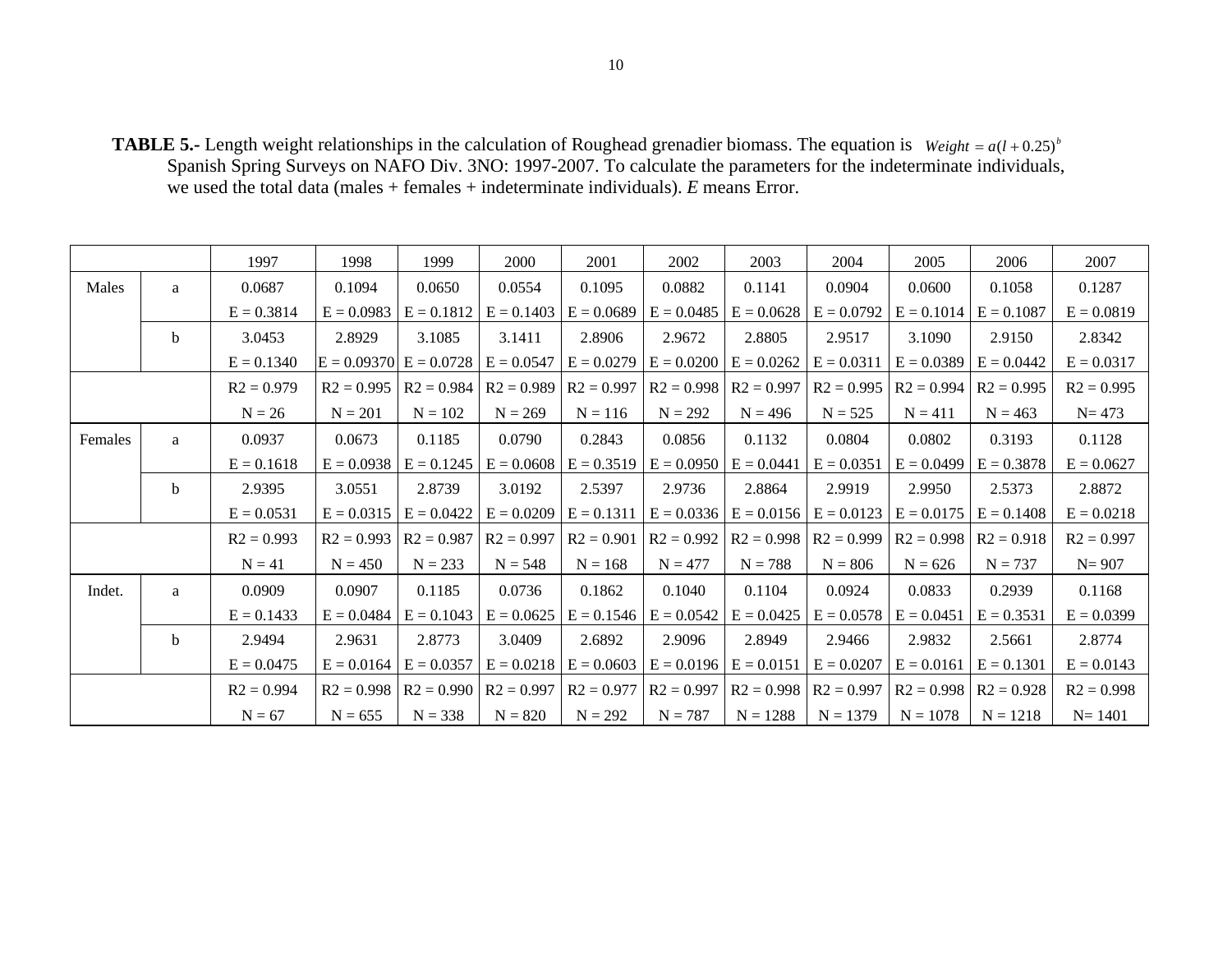**TABLE 6.-** Roughhead grenadier length distribution. Estimated numbers per haul stratified mean catches. Spanish Spring Survey on NAFO 3NO: 1997-2007. Indet. means indeterminate. 1997-2000 data are transformed C/V *Playa de Menduíña* data. 2002-2007 data are original R/V *Vizconde de Eza* data. In 2001, there are data from the two vessels. (\*) indicates untransformed data.

| Females<br>Total<br>Total<br>Males<br>Indet.<br>Total<br>Males<br>Females<br>Indet.<br>Males<br>Females<br>Total<br>Males<br>Females<br>Indet.<br>Indet.<br>0.000<br>2.5<br>0.000<br>0.000<br>0.000<br>0.000<br>0.000<br>0.000<br>0.000<br>0.000<br>0.000<br>0.000<br>0.000<br>0.000<br>0.000<br>0.000<br>0.000<br>3.5<br>0.000<br>0.000<br>0.000<br>0.000<br>0.006<br>0.000<br>0.000<br>0.000<br>0.000<br>0.000<br>0.023<br>0.023<br>0.000<br>0.006<br>0.000<br>0.000<br>4.5<br>0.000<br>0.063<br>0.079<br>0.000<br>0.000<br>0.000<br>0.000<br>0.000<br>0.000<br>0.000<br>0.000<br>0.061<br>0.009<br>0.070<br>0.016<br>0.000<br>5.5<br>0.000<br>0.042<br>0.000<br>0.042<br>0.000<br>0.000<br>0.030<br>0.030<br>0.265<br>0.186<br>0.021<br>0.472<br>0.393<br>0.000<br>0.584<br>0.191<br>6.5<br>0.000<br>0.000<br>0.000<br>0.000<br>0.005<br>0.013<br>0.007<br>0.024<br>0.105<br>0.171<br>0.003<br>0.280<br>0.169<br>0.027<br>0.349<br>0.153<br>7.5<br>0.000<br>0.055<br>0.000<br>0.055<br>0.025<br>0.087<br>0.213<br>0.296<br>0.000<br>0.509<br>0.412<br>0.061<br>0.002<br>0.253<br>0.159<br>0.000<br>8.5<br>0.191<br>0.346<br>0.087<br>0.070<br>0.000<br>0.156<br>0.201<br>0.152<br>0.000<br>0.353<br>0.253<br>0.000<br>0.444<br>0.172<br>0.174<br>0.000<br>9.5<br>0.006<br>0.060<br>0.301<br>0.331<br>0.737<br>0.054<br>0.000<br>0.238<br>0.208<br>0.000<br>0.446<br>0.000<br>0.631<br>0.379<br>0.358<br>0.000<br>10.5<br>0.055<br>0.097<br>0.000<br>0.152<br>0.725<br>0.612<br>0.000<br>1.337<br>0.702<br>0.754<br>0.000<br>1.456<br>0.420<br>0.461<br>0.000<br>0.881<br>1.974<br>11.5<br>0.095<br>0.211<br>0.000<br>0.305<br>0.537<br>1.227<br>1.232<br>1.447<br>0.000<br>2.679<br>1.019<br>0.691<br>0.000<br>0.955<br>0.000<br>12.5<br>0.141<br>0.208<br>0.349<br>0.399<br>0.870<br>1.582<br>0.000<br>2.738<br>3.159<br>0.000<br>0.471<br>0.000<br>1.156<br>1.506<br>1.653<br>0.000<br>0.889<br>13.5<br>0.236<br>0.332<br>0.000<br>0.568<br>0.522<br>1.006<br>0.643<br>0.000<br>1.532<br>2.471<br>4.464<br>0.484<br>0.000<br>1.993<br>0.000<br>14.5<br>0.639<br>0.529<br>0.899<br>0.498<br>1.762<br>2.869<br>0.000<br>1.168<br>0.678<br>0.000<br>1.576<br>0.569<br>0.000<br>1.067<br>1.107<br>0.000<br>15.5<br>0.699<br>0.836<br>0.000<br>2.255<br>0.728<br>0.000<br>0.972<br>1.851<br>1.536<br>1.242<br>1.013<br>0.000<br>0.565<br>1.293<br>0.879<br>0.000<br>1.025<br>0.771<br>16.5<br>0.471<br>0.554<br>0.000<br>1.159<br>1.006<br>0.000<br>2.165<br>0.698<br>0.663<br>0.000<br>1.361<br>0.709<br>0.000<br>1.480<br>0.000<br>0.625<br>0.000<br>0.789<br>17.5<br>0.251<br>0.374<br>0.920<br>0.943<br>0.000<br>1.862<br>0.480<br>0.561<br>1.041<br>0.000<br>1.415<br>0.626<br>18.5<br>0.244<br>0.319<br>0.000<br>0.563<br>0.707<br>0.000<br>1.162<br>0.245<br>0.318<br>0.000<br>0.563<br>0.589<br>0.000<br>1.016<br>0.455<br>0.427<br>0.603<br>19.5<br>0.263<br>0.288<br>0.000<br>0.551<br>0.380<br>0.429<br>0.808<br>0.151<br>0.181<br>0.000<br>0.332<br>0.412<br>0.000<br>0.000<br>0.191<br>20.5<br>0.235<br>0.280<br>0.000<br>0.514<br>0.235<br>0.303<br>0.538<br>0.067<br>0.131<br>0.000<br>0.198<br>0.250<br>0.000<br>0.308<br>0.000<br>0.057<br>21.5<br>0.159<br>0.198<br>0.000<br>0.358<br>0.022<br>0.116<br>0.000<br>0.138<br>0.274<br>0.302<br>0.118<br>0.359<br>0.000<br>0.476<br>0.028<br>0.000<br>22.5<br>0.042<br>0.212<br>0.254<br>0.272<br>0.008<br>0.079<br>0.000<br>0.087<br>0.174<br>0.000<br>0.035<br>0.237<br>0.000<br>0.007<br>0.167<br>0.000<br>0.022<br>0.002<br>23.5<br>0.165<br>0.000<br>0.187<br>0.025<br>0.223<br>0.000<br>0.248<br>0.071<br>0.000<br>0.074<br>0.006<br>0.118<br>0.000<br>0.124<br>24.5<br>0.000<br>0.116<br>0.000<br>0.116<br>0.002<br>0.203<br>0.000<br>0.204<br>0.001<br>0.074<br>0.000<br>0.075<br>0.000<br>0.143<br>0.000<br>0.143<br>0.097<br>25.5<br>0.002<br>0.082<br>0.000<br>0.084<br>0.001<br>0.187<br>0.000<br>0.188<br>0.001<br>0.058<br>0.000<br>0.059<br>0.092<br>0.000<br>0.005<br>0.002<br>0.091<br>0.094<br>26.5<br>0.000<br>0.046<br>0.000<br>0.046<br>0.003<br>0.076<br>0.000<br>0.079<br>0.045<br>0.000<br>0.047<br>0.002<br>0.000<br>27.5<br>0.000<br>0.000<br>0.000<br>0.038<br>0.000<br>0.074<br>0.014<br>0.014<br>0.009<br>0.071<br>0.000<br>0.080<br>0.038<br>0.004<br>0.070<br>0.000<br>28.5<br>0.000<br>0.033<br>0.000<br>0.033<br>0.000<br>0.066<br>0.000<br>0.066<br>0.000<br>0.033<br>0.000<br>0.033<br>0.000<br>0.057<br>0.000<br>0.057<br>29.5<br>0.008<br>0.022<br>0.000<br>0.030<br>0.057<br>0.002<br>0.033<br>0.000<br>0.035<br>0.034<br>0.000<br>0.034<br>0.007<br>0.051<br>0.000<br>0.000<br>30.5<br>0.000<br>0.014<br>0.014<br>0.054<br>0.000<br>0.013<br>0.000<br>0.013<br>0.037<br>0.037<br>0.000<br>0.001<br>0.054<br>0.000<br>0.000<br>0.000<br>31.5<br>0.000<br>0.012<br>0.000<br>0.012<br>0.044<br>0.000<br>0.014<br>0.000<br>0.014<br>0.025<br>0.025<br>0.000<br>0.044<br>0.000<br>0.000<br>0.000<br>32.5<br>0.000<br>0.011<br>0.000<br>0.011<br>0.000<br>0.023<br>0.000<br>0.023<br>0.000<br>0.010<br>0.000<br>0.010<br>0.000<br>0.018<br>0.000<br>0.018<br>33.5<br>0.004<br>0.000<br>0.008<br>0.000<br>0.008<br>0.000<br>0.016<br>0.000<br>0.016<br>0.000<br>0.013<br>0.000<br>0.013<br>0.000<br>0.004<br>0.000<br>34.5<br>0.000<br>0.000<br>0.000<br>0.000<br>0.000<br>0.015<br>0.000<br>0.015<br>0.000<br>0.004<br>0.000<br>0.004<br>0.011<br>0.000<br>0.011<br>0.000<br>35.5<br>0.000<br>0.001<br>0.010<br>0.000<br>0.003<br>0.000<br>0.003<br>0.002<br>0.002<br>0.000<br>0.001<br>0.000<br>0.010<br>0.000<br>0.000<br>0.000<br>36.5<br>0.001<br>0.019<br>0.019<br>0.000<br>0.005<br>0.000<br>0.005<br>0.000<br>0.007<br>0.000<br>0.007<br>0.000<br>0.001<br>0.000<br>0.000<br>0.000<br>37.5<br>0.003<br>0.001<br>0.000<br>0.000<br>0.003<br>0.000<br>0.003<br>0.000<br>0.003<br>0.000<br>0.000<br>0.001<br>0.000<br>0.000<br>0.000<br>0.000<br>38.5<br>0.002<br>0.000<br>0.000<br>0.000<br>0.000<br>0.000<br>0.000<br>0.000<br>0.000<br>0.001<br>0.000<br>0.001<br>0.002<br>0.000<br>0.000<br>0.000<br>0.000<br>39.5<br>0.000<br>0.000<br>0.000<br>0.000<br>0.000<br>0.002<br>0.002<br>0.000<br>0.000<br>0.000<br>0.000<br>0.000<br>0.000<br>0.000<br>0.000<br>40.5<br>0.000<br>0.000<br>0.000<br>0.000<br>0.000<br>0.000<br>0.000<br>0.000<br>0.000<br>0.000<br>0.002<br>0.002<br>0.000<br>0.000<br>0.000<br>0.000<br>3.654<br>5.191<br>0.000<br>8.845<br>0.033<br>17.309<br>23.770<br>Total<br>8.176<br>9.385<br>0.039<br>17.600<br>7.712<br>9.565<br>10.087<br>13.633<br>0.050<br>14<br>47<br>53<br>57<br>$N^{\circ}$ samples $(*)$ :<br>$\overline{c}$<br>8<br>$\tau$<br>1027<br>4076<br>2501<br>6020<br>4928<br>$N^{\circ}$ Ind. $(*)$ :<br>416<br>609<br>1647<br>2421<br>3512<br>1957<br>2967<br>$\overline{4}$<br>89<br>338<br>379<br>318<br>Sampled catch:<br>$4 - 38$<br>$3 - 40.5$<br>Range(*):<br>5.5-37<br>3.5-39.5<br>892<br>626<br>650<br>1080<br>Total catch:<br>128<br>124<br>Total hauls(*):<br>114<br>118 |              | 1997 |  | 1998 |  | 1999 |  | 2000 |  |
|----------------------------------------------------------------------------------------------------------------------------------------------------------------------------------------------------------------------------------------------------------------------------------------------------------------------------------------------------------------------------------------------------------------------------------------------------------------------------------------------------------------------------------------------------------------------------------------------------------------------------------------------------------------------------------------------------------------------------------------------------------------------------------------------------------------------------------------------------------------------------------------------------------------------------------------------------------------------------------------------------------------------------------------------------------------------------------------------------------------------------------------------------------------------------------------------------------------------------------------------------------------------------------------------------------------------------------------------------------------------------------------------------------------------------------------------------------------------------------------------------------------------------------------------------------------------------------------------------------------------------------------------------------------------------------------------------------------------------------------------------------------------------------------------------------------------------------------------------------------------------------------------------------------------------------------------------------------------------------------------------------------------------------------------------------------------------------------------------------------------------------------------------------------------------------------------------------------------------------------------------------------------------------------------------------------------------------------------------------------------------------------------------------------------------------------------------------------------------------------------------------------------------------------------------------------------------------------------------------------------------------------------------------------------------------------------------------------------------------------------------------------------------------------------------------------------------------------------------------------------------------------------------------------------------------------------------------------------------------------------------------------------------------------------------------------------------------------------------------------------------------------------------------------------------------------------------------------------------------------------------------------------------------------------------------------------------------------------------------------------------------------------------------------------------------------------------------------------------------------------------------------------------------------------------------------------------------------------------------------------------------------------------------------------------------------------------------------------------------------------------------------------------------------------------------------------------------------------------------------------------------------------------------------------------------------------------------------------------------------------------------------------------------------------------------------------------------------------------------------------------------------------------------------------------------------------------------------------------------------------------------------------------------------------------------------------------------------------------------------------------------------------------------------------------------------------------------------------------------------------------------------------------------------------------------------------------------------------------------------------------------------------------------------------------------------------------------------------------------------------------------------------------------------------------------------------------------------------------------------------------------------------------------------------------------------------------------------------------------------------------------------------------------------------------------------------------------------------------------------------------------------------------------------------------------------------------------------------------------------------------------------------------------------------------------------------------------------------------------------------------------------------------------------------------------------------------------------------------------------------------------------------------------------------------------------------------------------------------------------------------------------------------------------------------------------------------------------------------------------------------------------------------------------------------------------------------------------------------------------------------------------------------------------------------------------------------------------------------------------------------------------------------------------------------------------------------------------------------------------------------------------------------------------------------------------------------------------------------------------------------------------------------------------------------------------------------------------------------------------------------------------------------------------------------------------------------------------------------------------------------------------------------------------------------------------------------------------------------------------------------------------------------------------------------------------------------------------------------------------------------------------------------------------------------------------------------------------------------------------------------------------------------------------------------------|--------------|------|--|------|--|------|--|------|--|
|                                                                                                                                                                                                                                                                                                                                                                                                                                                                                                                                                                                                                                                                                                                                                                                                                                                                                                                                                                                                                                                                                                                                                                                                                                                                                                                                                                                                                                                                                                                                                                                                                                                                                                                                                                                                                                                                                                                                                                                                                                                                                                                                                                                                                                                                                                                                                                                                                                                                                                                                                                                                                                                                                                                                                                                                                                                                                                                                                                                                                                                                                                                                                                                                                                                                                                                                                                                                                                                                                                                                                                                                                                                                                                                                                                                                                                                                                                                                                                                                                                                                                                                                                                                                                                                                                                                                                                                                                                                                                                                                                                                                                                                                                                                                                                                                                                                                                                                                                                                                                                                                                                                                                                                                                                                                                                                                                                                                                                                                                                                                                                                                                                                                                                                                                                                                                                                                                                                                                                                                                                                                                                                                                                                                                                                                                                                                                                                                                                                                                                                                                                                                                                                                                                                                                                                                                                                                                                                                  | Length (cm.) |      |  |      |  |      |  |      |  |
|                                                                                                                                                                                                                                                                                                                                                                                                                                                                                                                                                                                                                                                                                                                                                                                                                                                                                                                                                                                                                                                                                                                                                                                                                                                                                                                                                                                                                                                                                                                                                                                                                                                                                                                                                                                                                                                                                                                                                                                                                                                                                                                                                                                                                                                                                                                                                                                                                                                                                                                                                                                                                                                                                                                                                                                                                                                                                                                                                                                                                                                                                                                                                                                                                                                                                                                                                                                                                                                                                                                                                                                                                                                                                                                                                                                                                                                                                                                                                                                                                                                                                                                                                                                                                                                                                                                                                                                                                                                                                                                                                                                                                                                                                                                                                                                                                                                                                                                                                                                                                                                                                                                                                                                                                                                                                                                                                                                                                                                                                                                                                                                                                                                                                                                                                                                                                                                                                                                                                                                                                                                                                                                                                                                                                                                                                                                                                                                                                                                                                                                                                                                                                                                                                                                                                                                                                                                                                                                                  |              |      |  |      |  |      |  |      |  |
|                                                                                                                                                                                                                                                                                                                                                                                                                                                                                                                                                                                                                                                                                                                                                                                                                                                                                                                                                                                                                                                                                                                                                                                                                                                                                                                                                                                                                                                                                                                                                                                                                                                                                                                                                                                                                                                                                                                                                                                                                                                                                                                                                                                                                                                                                                                                                                                                                                                                                                                                                                                                                                                                                                                                                                                                                                                                                                                                                                                                                                                                                                                                                                                                                                                                                                                                                                                                                                                                                                                                                                                                                                                                                                                                                                                                                                                                                                                                                                                                                                                                                                                                                                                                                                                                                                                                                                                                                                                                                                                                                                                                                                                                                                                                                                                                                                                                                                                                                                                                                                                                                                                                                                                                                                                                                                                                                                                                                                                                                                                                                                                                                                                                                                                                                                                                                                                                                                                                                                                                                                                                                                                                                                                                                                                                                                                                                                                                                                                                                                                                                                                                                                                                                                                                                                                                                                                                                                                                  |              |      |  |      |  |      |  |      |  |
|                                                                                                                                                                                                                                                                                                                                                                                                                                                                                                                                                                                                                                                                                                                                                                                                                                                                                                                                                                                                                                                                                                                                                                                                                                                                                                                                                                                                                                                                                                                                                                                                                                                                                                                                                                                                                                                                                                                                                                                                                                                                                                                                                                                                                                                                                                                                                                                                                                                                                                                                                                                                                                                                                                                                                                                                                                                                                                                                                                                                                                                                                                                                                                                                                                                                                                                                                                                                                                                                                                                                                                                                                                                                                                                                                                                                                                                                                                                                                                                                                                                                                                                                                                                                                                                                                                                                                                                                                                                                                                                                                                                                                                                                                                                                                                                                                                                                                                                                                                                                                                                                                                                                                                                                                                                                                                                                                                                                                                                                                                                                                                                                                                                                                                                                                                                                                                                                                                                                                                                                                                                                                                                                                                                                                                                                                                                                                                                                                                                                                                                                                                                                                                                                                                                                                                                                                                                                                                                                  |              |      |  |      |  |      |  |      |  |
|                                                                                                                                                                                                                                                                                                                                                                                                                                                                                                                                                                                                                                                                                                                                                                                                                                                                                                                                                                                                                                                                                                                                                                                                                                                                                                                                                                                                                                                                                                                                                                                                                                                                                                                                                                                                                                                                                                                                                                                                                                                                                                                                                                                                                                                                                                                                                                                                                                                                                                                                                                                                                                                                                                                                                                                                                                                                                                                                                                                                                                                                                                                                                                                                                                                                                                                                                                                                                                                                                                                                                                                                                                                                                                                                                                                                                                                                                                                                                                                                                                                                                                                                                                                                                                                                                                                                                                                                                                                                                                                                                                                                                                                                                                                                                                                                                                                                                                                                                                                                                                                                                                                                                                                                                                                                                                                                                                                                                                                                                                                                                                                                                                                                                                                                                                                                                                                                                                                                                                                                                                                                                                                                                                                                                                                                                                                                                                                                                                                                                                                                                                                                                                                                                                                                                                                                                                                                                                                                  |              |      |  |      |  |      |  |      |  |
|                                                                                                                                                                                                                                                                                                                                                                                                                                                                                                                                                                                                                                                                                                                                                                                                                                                                                                                                                                                                                                                                                                                                                                                                                                                                                                                                                                                                                                                                                                                                                                                                                                                                                                                                                                                                                                                                                                                                                                                                                                                                                                                                                                                                                                                                                                                                                                                                                                                                                                                                                                                                                                                                                                                                                                                                                                                                                                                                                                                                                                                                                                                                                                                                                                                                                                                                                                                                                                                                                                                                                                                                                                                                                                                                                                                                                                                                                                                                                                                                                                                                                                                                                                                                                                                                                                                                                                                                                                                                                                                                                                                                                                                                                                                                                                                                                                                                                                                                                                                                                                                                                                                                                                                                                                                                                                                                                                                                                                                                                                                                                                                                                                                                                                                                                                                                                                                                                                                                                                                                                                                                                                                                                                                                                                                                                                                                                                                                                                                                                                                                                                                                                                                                                                                                                                                                                                                                                                                                  |              |      |  |      |  |      |  |      |  |
|                                                                                                                                                                                                                                                                                                                                                                                                                                                                                                                                                                                                                                                                                                                                                                                                                                                                                                                                                                                                                                                                                                                                                                                                                                                                                                                                                                                                                                                                                                                                                                                                                                                                                                                                                                                                                                                                                                                                                                                                                                                                                                                                                                                                                                                                                                                                                                                                                                                                                                                                                                                                                                                                                                                                                                                                                                                                                                                                                                                                                                                                                                                                                                                                                                                                                                                                                                                                                                                                                                                                                                                                                                                                                                                                                                                                                                                                                                                                                                                                                                                                                                                                                                                                                                                                                                                                                                                                                                                                                                                                                                                                                                                                                                                                                                                                                                                                                                                                                                                                                                                                                                                                                                                                                                                                                                                                                                                                                                                                                                                                                                                                                                                                                                                                                                                                                                                                                                                                                                                                                                                                                                                                                                                                                                                                                                                                                                                                                                                                                                                                                                                                                                                                                                                                                                                                                                                                                                                                  |              |      |  |      |  |      |  |      |  |
|                                                                                                                                                                                                                                                                                                                                                                                                                                                                                                                                                                                                                                                                                                                                                                                                                                                                                                                                                                                                                                                                                                                                                                                                                                                                                                                                                                                                                                                                                                                                                                                                                                                                                                                                                                                                                                                                                                                                                                                                                                                                                                                                                                                                                                                                                                                                                                                                                                                                                                                                                                                                                                                                                                                                                                                                                                                                                                                                                                                                                                                                                                                                                                                                                                                                                                                                                                                                                                                                                                                                                                                                                                                                                                                                                                                                                                                                                                                                                                                                                                                                                                                                                                                                                                                                                                                                                                                                                                                                                                                                                                                                                                                                                                                                                                                                                                                                                                                                                                                                                                                                                                                                                                                                                                                                                                                                                                                                                                                                                                                                                                                                                                                                                                                                                                                                                                                                                                                                                                                                                                                                                                                                                                                                                                                                                                                                                                                                                                                                                                                                                                                                                                                                                                                                                                                                                                                                                                                                  |              |      |  |      |  |      |  |      |  |
|                                                                                                                                                                                                                                                                                                                                                                                                                                                                                                                                                                                                                                                                                                                                                                                                                                                                                                                                                                                                                                                                                                                                                                                                                                                                                                                                                                                                                                                                                                                                                                                                                                                                                                                                                                                                                                                                                                                                                                                                                                                                                                                                                                                                                                                                                                                                                                                                                                                                                                                                                                                                                                                                                                                                                                                                                                                                                                                                                                                                                                                                                                                                                                                                                                                                                                                                                                                                                                                                                                                                                                                                                                                                                                                                                                                                                                                                                                                                                                                                                                                                                                                                                                                                                                                                                                                                                                                                                                                                                                                                                                                                                                                                                                                                                                                                                                                                                                                                                                                                                                                                                                                                                                                                                                                                                                                                                                                                                                                                                                                                                                                                                                                                                                                                                                                                                                                                                                                                                                                                                                                                                                                                                                                                                                                                                                                                                                                                                                                                                                                                                                                                                                                                                                                                                                                                                                                                                                                                  |              |      |  |      |  |      |  |      |  |
|                                                                                                                                                                                                                                                                                                                                                                                                                                                                                                                                                                                                                                                                                                                                                                                                                                                                                                                                                                                                                                                                                                                                                                                                                                                                                                                                                                                                                                                                                                                                                                                                                                                                                                                                                                                                                                                                                                                                                                                                                                                                                                                                                                                                                                                                                                                                                                                                                                                                                                                                                                                                                                                                                                                                                                                                                                                                                                                                                                                                                                                                                                                                                                                                                                                                                                                                                                                                                                                                                                                                                                                                                                                                                                                                                                                                                                                                                                                                                                                                                                                                                                                                                                                                                                                                                                                                                                                                                                                                                                                                                                                                                                                                                                                                                                                                                                                                                                                                                                                                                                                                                                                                                                                                                                                                                                                                                                                                                                                                                                                                                                                                                                                                                                                                                                                                                                                                                                                                                                                                                                                                                                                                                                                                                                                                                                                                                                                                                                                                                                                                                                                                                                                                                                                                                                                                                                                                                                                                  |              |      |  |      |  |      |  |      |  |
|                                                                                                                                                                                                                                                                                                                                                                                                                                                                                                                                                                                                                                                                                                                                                                                                                                                                                                                                                                                                                                                                                                                                                                                                                                                                                                                                                                                                                                                                                                                                                                                                                                                                                                                                                                                                                                                                                                                                                                                                                                                                                                                                                                                                                                                                                                                                                                                                                                                                                                                                                                                                                                                                                                                                                                                                                                                                                                                                                                                                                                                                                                                                                                                                                                                                                                                                                                                                                                                                                                                                                                                                                                                                                                                                                                                                                                                                                                                                                                                                                                                                                                                                                                                                                                                                                                                                                                                                                                                                                                                                                                                                                                                                                                                                                                                                                                                                                                                                                                                                                                                                                                                                                                                                                                                                                                                                                                                                                                                                                                                                                                                                                                                                                                                                                                                                                                                                                                                                                                                                                                                                                                                                                                                                                                                                                                                                                                                                                                                                                                                                                                                                                                                                                                                                                                                                                                                                                                                                  |              |      |  |      |  |      |  |      |  |
|                                                                                                                                                                                                                                                                                                                                                                                                                                                                                                                                                                                                                                                                                                                                                                                                                                                                                                                                                                                                                                                                                                                                                                                                                                                                                                                                                                                                                                                                                                                                                                                                                                                                                                                                                                                                                                                                                                                                                                                                                                                                                                                                                                                                                                                                                                                                                                                                                                                                                                                                                                                                                                                                                                                                                                                                                                                                                                                                                                                                                                                                                                                                                                                                                                                                                                                                                                                                                                                                                                                                                                                                                                                                                                                                                                                                                                                                                                                                                                                                                                                                                                                                                                                                                                                                                                                                                                                                                                                                                                                                                                                                                                                                                                                                                                                                                                                                                                                                                                                                                                                                                                                                                                                                                                                                                                                                                                                                                                                                                                                                                                                                                                                                                                                                                                                                                                                                                                                                                                                                                                                                                                                                                                                                                                                                                                                                                                                                                                                                                                                                                                                                                                                                                                                                                                                                                                                                                                                                  |              |      |  |      |  |      |  |      |  |
|                                                                                                                                                                                                                                                                                                                                                                                                                                                                                                                                                                                                                                                                                                                                                                                                                                                                                                                                                                                                                                                                                                                                                                                                                                                                                                                                                                                                                                                                                                                                                                                                                                                                                                                                                                                                                                                                                                                                                                                                                                                                                                                                                                                                                                                                                                                                                                                                                                                                                                                                                                                                                                                                                                                                                                                                                                                                                                                                                                                                                                                                                                                                                                                                                                                                                                                                                                                                                                                                                                                                                                                                                                                                                                                                                                                                                                                                                                                                                                                                                                                                                                                                                                                                                                                                                                                                                                                                                                                                                                                                                                                                                                                                                                                                                                                                                                                                                                                                                                                                                                                                                                                                                                                                                                                                                                                                                                                                                                                                                                                                                                                                                                                                                                                                                                                                                                                                                                                                                                                                                                                                                                                                                                                                                                                                                                                                                                                                                                                                                                                                                                                                                                                                                                                                                                                                                                                                                                                                  |              |      |  |      |  |      |  |      |  |
|                                                                                                                                                                                                                                                                                                                                                                                                                                                                                                                                                                                                                                                                                                                                                                                                                                                                                                                                                                                                                                                                                                                                                                                                                                                                                                                                                                                                                                                                                                                                                                                                                                                                                                                                                                                                                                                                                                                                                                                                                                                                                                                                                                                                                                                                                                                                                                                                                                                                                                                                                                                                                                                                                                                                                                                                                                                                                                                                                                                                                                                                                                                                                                                                                                                                                                                                                                                                                                                                                                                                                                                                                                                                                                                                                                                                                                                                                                                                                                                                                                                                                                                                                                                                                                                                                                                                                                                                                                                                                                                                                                                                                                                                                                                                                                                                                                                                                                                                                                                                                                                                                                                                                                                                                                                                                                                                                                                                                                                                                                                                                                                                                                                                                                                                                                                                                                                                                                                                                                                                                                                                                                                                                                                                                                                                                                                                                                                                                                                                                                                                                                                                                                                                                                                                                                                                                                                                                                                                  |              |      |  |      |  |      |  |      |  |
|                                                                                                                                                                                                                                                                                                                                                                                                                                                                                                                                                                                                                                                                                                                                                                                                                                                                                                                                                                                                                                                                                                                                                                                                                                                                                                                                                                                                                                                                                                                                                                                                                                                                                                                                                                                                                                                                                                                                                                                                                                                                                                                                                                                                                                                                                                                                                                                                                                                                                                                                                                                                                                                                                                                                                                                                                                                                                                                                                                                                                                                                                                                                                                                                                                                                                                                                                                                                                                                                                                                                                                                                                                                                                                                                                                                                                                                                                                                                                                                                                                                                                                                                                                                                                                                                                                                                                                                                                                                                                                                                                                                                                                                                                                                                                                                                                                                                                                                                                                                                                                                                                                                                                                                                                                                                                                                                                                                                                                                                                                                                                                                                                                                                                                                                                                                                                                                                                                                                                                                                                                                                                                                                                                                                                                                                                                                                                                                                                                                                                                                                                                                                                                                                                                                                                                                                                                                                                                                                  |              |      |  |      |  |      |  |      |  |
|                                                                                                                                                                                                                                                                                                                                                                                                                                                                                                                                                                                                                                                                                                                                                                                                                                                                                                                                                                                                                                                                                                                                                                                                                                                                                                                                                                                                                                                                                                                                                                                                                                                                                                                                                                                                                                                                                                                                                                                                                                                                                                                                                                                                                                                                                                                                                                                                                                                                                                                                                                                                                                                                                                                                                                                                                                                                                                                                                                                                                                                                                                                                                                                                                                                                                                                                                                                                                                                                                                                                                                                                                                                                                                                                                                                                                                                                                                                                                                                                                                                                                                                                                                                                                                                                                                                                                                                                                                                                                                                                                                                                                                                                                                                                                                                                                                                                                                                                                                                                                                                                                                                                                                                                                                                                                                                                                                                                                                                                                                                                                                                                                                                                                                                                                                                                                                                                                                                                                                                                                                                                                                                                                                                                                                                                                                                                                                                                                                                                                                                                                                                                                                                                                                                                                                                                                                                                                                                                  |              |      |  |      |  |      |  |      |  |
|                                                                                                                                                                                                                                                                                                                                                                                                                                                                                                                                                                                                                                                                                                                                                                                                                                                                                                                                                                                                                                                                                                                                                                                                                                                                                                                                                                                                                                                                                                                                                                                                                                                                                                                                                                                                                                                                                                                                                                                                                                                                                                                                                                                                                                                                                                                                                                                                                                                                                                                                                                                                                                                                                                                                                                                                                                                                                                                                                                                                                                                                                                                                                                                                                                                                                                                                                                                                                                                                                                                                                                                                                                                                                                                                                                                                                                                                                                                                                                                                                                                                                                                                                                                                                                                                                                                                                                                                                                                                                                                                                                                                                                                                                                                                                                                                                                                                                                                                                                                                                                                                                                                                                                                                                                                                                                                                                                                                                                                                                                                                                                                                                                                                                                                                                                                                                                                                                                                                                                                                                                                                                                                                                                                                                                                                                                                                                                                                                                                                                                                                                                                                                                                                                                                                                                                                                                                                                                                                  |              |      |  |      |  |      |  |      |  |
|                                                                                                                                                                                                                                                                                                                                                                                                                                                                                                                                                                                                                                                                                                                                                                                                                                                                                                                                                                                                                                                                                                                                                                                                                                                                                                                                                                                                                                                                                                                                                                                                                                                                                                                                                                                                                                                                                                                                                                                                                                                                                                                                                                                                                                                                                                                                                                                                                                                                                                                                                                                                                                                                                                                                                                                                                                                                                                                                                                                                                                                                                                                                                                                                                                                                                                                                                                                                                                                                                                                                                                                                                                                                                                                                                                                                                                                                                                                                                                                                                                                                                                                                                                                                                                                                                                                                                                                                                                                                                                                                                                                                                                                                                                                                                                                                                                                                                                                                                                                                                                                                                                                                                                                                                                                                                                                                                                                                                                                                                                                                                                                                                                                                                                                                                                                                                                                                                                                                                                                                                                                                                                                                                                                                                                                                                                                                                                                                                                                                                                                                                                                                                                                                                                                                                                                                                                                                                                                                  |              |      |  |      |  |      |  |      |  |
|                                                                                                                                                                                                                                                                                                                                                                                                                                                                                                                                                                                                                                                                                                                                                                                                                                                                                                                                                                                                                                                                                                                                                                                                                                                                                                                                                                                                                                                                                                                                                                                                                                                                                                                                                                                                                                                                                                                                                                                                                                                                                                                                                                                                                                                                                                                                                                                                                                                                                                                                                                                                                                                                                                                                                                                                                                                                                                                                                                                                                                                                                                                                                                                                                                                                                                                                                                                                                                                                                                                                                                                                                                                                                                                                                                                                                                                                                                                                                                                                                                                                                                                                                                                                                                                                                                                                                                                                                                                                                                                                                                                                                                                                                                                                                                                                                                                                                                                                                                                                                                                                                                                                                                                                                                                                                                                                                                                                                                                                                                                                                                                                                                                                                                                                                                                                                                                                                                                                                                                                                                                                                                                                                                                                                                                                                                                                                                                                                                                                                                                                                                                                                                                                                                                                                                                                                                                                                                                                  |              |      |  |      |  |      |  |      |  |
|                                                                                                                                                                                                                                                                                                                                                                                                                                                                                                                                                                                                                                                                                                                                                                                                                                                                                                                                                                                                                                                                                                                                                                                                                                                                                                                                                                                                                                                                                                                                                                                                                                                                                                                                                                                                                                                                                                                                                                                                                                                                                                                                                                                                                                                                                                                                                                                                                                                                                                                                                                                                                                                                                                                                                                                                                                                                                                                                                                                                                                                                                                                                                                                                                                                                                                                                                                                                                                                                                                                                                                                                                                                                                                                                                                                                                                                                                                                                                                                                                                                                                                                                                                                                                                                                                                                                                                                                                                                                                                                                                                                                                                                                                                                                                                                                                                                                                                                                                                                                                                                                                                                                                                                                                                                                                                                                                                                                                                                                                                                                                                                                                                                                                                                                                                                                                                                                                                                                                                                                                                                                                                                                                                                                                                                                                                                                                                                                                                                                                                                                                                                                                                                                                                                                                                                                                                                                                                                                  |              |      |  |      |  |      |  |      |  |
|                                                                                                                                                                                                                                                                                                                                                                                                                                                                                                                                                                                                                                                                                                                                                                                                                                                                                                                                                                                                                                                                                                                                                                                                                                                                                                                                                                                                                                                                                                                                                                                                                                                                                                                                                                                                                                                                                                                                                                                                                                                                                                                                                                                                                                                                                                                                                                                                                                                                                                                                                                                                                                                                                                                                                                                                                                                                                                                                                                                                                                                                                                                                                                                                                                                                                                                                                                                                                                                                                                                                                                                                                                                                                                                                                                                                                                                                                                                                                                                                                                                                                                                                                                                                                                                                                                                                                                                                                                                                                                                                                                                                                                                                                                                                                                                                                                                                                                                                                                                                                                                                                                                                                                                                                                                                                                                                                                                                                                                                                                                                                                                                                                                                                                                                                                                                                                                                                                                                                                                                                                                                                                                                                                                                                                                                                                                                                                                                                                                                                                                                                                                                                                                                                                                                                                                                                                                                                                                                  |              |      |  |      |  |      |  |      |  |
|                                                                                                                                                                                                                                                                                                                                                                                                                                                                                                                                                                                                                                                                                                                                                                                                                                                                                                                                                                                                                                                                                                                                                                                                                                                                                                                                                                                                                                                                                                                                                                                                                                                                                                                                                                                                                                                                                                                                                                                                                                                                                                                                                                                                                                                                                                                                                                                                                                                                                                                                                                                                                                                                                                                                                                                                                                                                                                                                                                                                                                                                                                                                                                                                                                                                                                                                                                                                                                                                                                                                                                                                                                                                                                                                                                                                                                                                                                                                                                                                                                                                                                                                                                                                                                                                                                                                                                                                                                                                                                                                                                                                                                                                                                                                                                                                                                                                                                                                                                                                                                                                                                                                                                                                                                                                                                                                                                                                                                                                                                                                                                                                                                                                                                                                                                                                                                                                                                                                                                                                                                                                                                                                                                                                                                                                                                                                                                                                                                                                                                                                                                                                                                                                                                                                                                                                                                                                                                                                  |              |      |  |      |  |      |  |      |  |
|                                                                                                                                                                                                                                                                                                                                                                                                                                                                                                                                                                                                                                                                                                                                                                                                                                                                                                                                                                                                                                                                                                                                                                                                                                                                                                                                                                                                                                                                                                                                                                                                                                                                                                                                                                                                                                                                                                                                                                                                                                                                                                                                                                                                                                                                                                                                                                                                                                                                                                                                                                                                                                                                                                                                                                                                                                                                                                                                                                                                                                                                                                                                                                                                                                                                                                                                                                                                                                                                                                                                                                                                                                                                                                                                                                                                                                                                                                                                                                                                                                                                                                                                                                                                                                                                                                                                                                                                                                                                                                                                                                                                                                                                                                                                                                                                                                                                                                                                                                                                                                                                                                                                                                                                                                                                                                                                                                                                                                                                                                                                                                                                                                                                                                                                                                                                                                                                                                                                                                                                                                                                                                                                                                                                                                                                                                                                                                                                                                                                                                                                                                                                                                                                                                                                                                                                                                                                                                                                  |              |      |  |      |  |      |  |      |  |
|                                                                                                                                                                                                                                                                                                                                                                                                                                                                                                                                                                                                                                                                                                                                                                                                                                                                                                                                                                                                                                                                                                                                                                                                                                                                                                                                                                                                                                                                                                                                                                                                                                                                                                                                                                                                                                                                                                                                                                                                                                                                                                                                                                                                                                                                                                                                                                                                                                                                                                                                                                                                                                                                                                                                                                                                                                                                                                                                                                                                                                                                                                                                                                                                                                                                                                                                                                                                                                                                                                                                                                                                                                                                                                                                                                                                                                                                                                                                                                                                                                                                                                                                                                                                                                                                                                                                                                                                                                                                                                                                                                                                                                                                                                                                                                                                                                                                                                                                                                                                                                                                                                                                                                                                                                                                                                                                                                                                                                                                                                                                                                                                                                                                                                                                                                                                                                                                                                                                                                                                                                                                                                                                                                                                                                                                                                                                                                                                                                                                                                                                                                                                                                                                                                                                                                                                                                                                                                                                  |              |      |  |      |  |      |  |      |  |
|                                                                                                                                                                                                                                                                                                                                                                                                                                                                                                                                                                                                                                                                                                                                                                                                                                                                                                                                                                                                                                                                                                                                                                                                                                                                                                                                                                                                                                                                                                                                                                                                                                                                                                                                                                                                                                                                                                                                                                                                                                                                                                                                                                                                                                                                                                                                                                                                                                                                                                                                                                                                                                                                                                                                                                                                                                                                                                                                                                                                                                                                                                                                                                                                                                                                                                                                                                                                                                                                                                                                                                                                                                                                                                                                                                                                                                                                                                                                                                                                                                                                                                                                                                                                                                                                                                                                                                                                                                                                                                                                                                                                                                                                                                                                                                                                                                                                                                                                                                                                                                                                                                                                                                                                                                                                                                                                                                                                                                                                                                                                                                                                                                                                                                                                                                                                                                                                                                                                                                                                                                                                                                                                                                                                                                                                                                                                                                                                                                                                                                                                                                                                                                                                                                                                                                                                                                                                                                                                  |              |      |  |      |  |      |  |      |  |
|                                                                                                                                                                                                                                                                                                                                                                                                                                                                                                                                                                                                                                                                                                                                                                                                                                                                                                                                                                                                                                                                                                                                                                                                                                                                                                                                                                                                                                                                                                                                                                                                                                                                                                                                                                                                                                                                                                                                                                                                                                                                                                                                                                                                                                                                                                                                                                                                                                                                                                                                                                                                                                                                                                                                                                                                                                                                                                                                                                                                                                                                                                                                                                                                                                                                                                                                                                                                                                                                                                                                                                                                                                                                                                                                                                                                                                                                                                                                                                                                                                                                                                                                                                                                                                                                                                                                                                                                                                                                                                                                                                                                                                                                                                                                                                                                                                                                                                                                                                                                                                                                                                                                                                                                                                                                                                                                                                                                                                                                                                                                                                                                                                                                                                                                                                                                                                                                                                                                                                                                                                                                                                                                                                                                                                                                                                                                                                                                                                                                                                                                                                                                                                                                                                                                                                                                                                                                                                                                  |              |      |  |      |  |      |  |      |  |
|                                                                                                                                                                                                                                                                                                                                                                                                                                                                                                                                                                                                                                                                                                                                                                                                                                                                                                                                                                                                                                                                                                                                                                                                                                                                                                                                                                                                                                                                                                                                                                                                                                                                                                                                                                                                                                                                                                                                                                                                                                                                                                                                                                                                                                                                                                                                                                                                                                                                                                                                                                                                                                                                                                                                                                                                                                                                                                                                                                                                                                                                                                                                                                                                                                                                                                                                                                                                                                                                                                                                                                                                                                                                                                                                                                                                                                                                                                                                                                                                                                                                                                                                                                                                                                                                                                                                                                                                                                                                                                                                                                                                                                                                                                                                                                                                                                                                                                                                                                                                                                                                                                                                                                                                                                                                                                                                                                                                                                                                                                                                                                                                                                                                                                                                                                                                                                                                                                                                                                                                                                                                                                                                                                                                                                                                                                                                                                                                                                                                                                                                                                                                                                                                                                                                                                                                                                                                                                                                  |              |      |  |      |  |      |  |      |  |
|                                                                                                                                                                                                                                                                                                                                                                                                                                                                                                                                                                                                                                                                                                                                                                                                                                                                                                                                                                                                                                                                                                                                                                                                                                                                                                                                                                                                                                                                                                                                                                                                                                                                                                                                                                                                                                                                                                                                                                                                                                                                                                                                                                                                                                                                                                                                                                                                                                                                                                                                                                                                                                                                                                                                                                                                                                                                                                                                                                                                                                                                                                                                                                                                                                                                                                                                                                                                                                                                                                                                                                                                                                                                                                                                                                                                                                                                                                                                                                                                                                                                                                                                                                                                                                                                                                                                                                                                                                                                                                                                                                                                                                                                                                                                                                                                                                                                                                                                                                                                                                                                                                                                                                                                                                                                                                                                                                                                                                                                                                                                                                                                                                                                                                                                                                                                                                                                                                                                                                                                                                                                                                                                                                                                                                                                                                                                                                                                                                                                                                                                                                                                                                                                                                                                                                                                                                                                                                                                  |              |      |  |      |  |      |  |      |  |
|                                                                                                                                                                                                                                                                                                                                                                                                                                                                                                                                                                                                                                                                                                                                                                                                                                                                                                                                                                                                                                                                                                                                                                                                                                                                                                                                                                                                                                                                                                                                                                                                                                                                                                                                                                                                                                                                                                                                                                                                                                                                                                                                                                                                                                                                                                                                                                                                                                                                                                                                                                                                                                                                                                                                                                                                                                                                                                                                                                                                                                                                                                                                                                                                                                                                                                                                                                                                                                                                                                                                                                                                                                                                                                                                                                                                                                                                                                                                                                                                                                                                                                                                                                                                                                                                                                                                                                                                                                                                                                                                                                                                                                                                                                                                                                                                                                                                                                                                                                                                                                                                                                                                                                                                                                                                                                                                                                                                                                                                                                                                                                                                                                                                                                                                                                                                                                                                                                                                                                                                                                                                                                                                                                                                                                                                                                                                                                                                                                                                                                                                                                                                                                                                                                                                                                                                                                                                                                                                  |              |      |  |      |  |      |  |      |  |
|                                                                                                                                                                                                                                                                                                                                                                                                                                                                                                                                                                                                                                                                                                                                                                                                                                                                                                                                                                                                                                                                                                                                                                                                                                                                                                                                                                                                                                                                                                                                                                                                                                                                                                                                                                                                                                                                                                                                                                                                                                                                                                                                                                                                                                                                                                                                                                                                                                                                                                                                                                                                                                                                                                                                                                                                                                                                                                                                                                                                                                                                                                                                                                                                                                                                                                                                                                                                                                                                                                                                                                                                                                                                                                                                                                                                                                                                                                                                                                                                                                                                                                                                                                                                                                                                                                                                                                                                                                                                                                                                                                                                                                                                                                                                                                                                                                                                                                                                                                                                                                                                                                                                                                                                                                                                                                                                                                                                                                                                                                                                                                                                                                                                                                                                                                                                                                                                                                                                                                                                                                                                                                                                                                                                                                                                                                                                                                                                                                                                                                                                                                                                                                                                                                                                                                                                                                                                                                                                  |              |      |  |      |  |      |  |      |  |
|                                                                                                                                                                                                                                                                                                                                                                                                                                                                                                                                                                                                                                                                                                                                                                                                                                                                                                                                                                                                                                                                                                                                                                                                                                                                                                                                                                                                                                                                                                                                                                                                                                                                                                                                                                                                                                                                                                                                                                                                                                                                                                                                                                                                                                                                                                                                                                                                                                                                                                                                                                                                                                                                                                                                                                                                                                                                                                                                                                                                                                                                                                                                                                                                                                                                                                                                                                                                                                                                                                                                                                                                                                                                                                                                                                                                                                                                                                                                                                                                                                                                                                                                                                                                                                                                                                                                                                                                                                                                                                                                                                                                                                                                                                                                                                                                                                                                                                                                                                                                                                                                                                                                                                                                                                                                                                                                                                                                                                                                                                                                                                                                                                                                                                                                                                                                                                                                                                                                                                                                                                                                                                                                                                                                                                                                                                                                                                                                                                                                                                                                                                                                                                                                                                                                                                                                                                                                                                                                  |              |      |  |      |  |      |  |      |  |
|                                                                                                                                                                                                                                                                                                                                                                                                                                                                                                                                                                                                                                                                                                                                                                                                                                                                                                                                                                                                                                                                                                                                                                                                                                                                                                                                                                                                                                                                                                                                                                                                                                                                                                                                                                                                                                                                                                                                                                                                                                                                                                                                                                                                                                                                                                                                                                                                                                                                                                                                                                                                                                                                                                                                                                                                                                                                                                                                                                                                                                                                                                                                                                                                                                                                                                                                                                                                                                                                                                                                                                                                                                                                                                                                                                                                                                                                                                                                                                                                                                                                                                                                                                                                                                                                                                                                                                                                                                                                                                                                                                                                                                                                                                                                                                                                                                                                                                                                                                                                                                                                                                                                                                                                                                                                                                                                                                                                                                                                                                                                                                                                                                                                                                                                                                                                                                                                                                                                                                                                                                                                                                                                                                                                                                                                                                                                                                                                                                                                                                                                                                                                                                                                                                                                                                                                                                                                                                                                  |              |      |  |      |  |      |  |      |  |
|                                                                                                                                                                                                                                                                                                                                                                                                                                                                                                                                                                                                                                                                                                                                                                                                                                                                                                                                                                                                                                                                                                                                                                                                                                                                                                                                                                                                                                                                                                                                                                                                                                                                                                                                                                                                                                                                                                                                                                                                                                                                                                                                                                                                                                                                                                                                                                                                                                                                                                                                                                                                                                                                                                                                                                                                                                                                                                                                                                                                                                                                                                                                                                                                                                                                                                                                                                                                                                                                                                                                                                                                                                                                                                                                                                                                                                                                                                                                                                                                                                                                                                                                                                                                                                                                                                                                                                                                                                                                                                                                                                                                                                                                                                                                                                                                                                                                                                                                                                                                                                                                                                                                                                                                                                                                                                                                                                                                                                                                                                                                                                                                                                                                                                                                                                                                                                                                                                                                                                                                                                                                                                                                                                                                                                                                                                                                                                                                                                                                                                                                                                                                                                                                                                                                                                                                                                                                                                                                  |              |      |  |      |  |      |  |      |  |
|                                                                                                                                                                                                                                                                                                                                                                                                                                                                                                                                                                                                                                                                                                                                                                                                                                                                                                                                                                                                                                                                                                                                                                                                                                                                                                                                                                                                                                                                                                                                                                                                                                                                                                                                                                                                                                                                                                                                                                                                                                                                                                                                                                                                                                                                                                                                                                                                                                                                                                                                                                                                                                                                                                                                                                                                                                                                                                                                                                                                                                                                                                                                                                                                                                                                                                                                                                                                                                                                                                                                                                                                                                                                                                                                                                                                                                                                                                                                                                                                                                                                                                                                                                                                                                                                                                                                                                                                                                                                                                                                                                                                                                                                                                                                                                                                                                                                                                                                                                                                                                                                                                                                                                                                                                                                                                                                                                                                                                                                                                                                                                                                                                                                                                                                                                                                                                                                                                                                                                                                                                                                                                                                                                                                                                                                                                                                                                                                                                                                                                                                                                                                                                                                                                                                                                                                                                                                                                                                  |              |      |  |      |  |      |  |      |  |
|                                                                                                                                                                                                                                                                                                                                                                                                                                                                                                                                                                                                                                                                                                                                                                                                                                                                                                                                                                                                                                                                                                                                                                                                                                                                                                                                                                                                                                                                                                                                                                                                                                                                                                                                                                                                                                                                                                                                                                                                                                                                                                                                                                                                                                                                                                                                                                                                                                                                                                                                                                                                                                                                                                                                                                                                                                                                                                                                                                                                                                                                                                                                                                                                                                                                                                                                                                                                                                                                                                                                                                                                                                                                                                                                                                                                                                                                                                                                                                                                                                                                                                                                                                                                                                                                                                                                                                                                                                                                                                                                                                                                                                                                                                                                                                                                                                                                                                                                                                                                                                                                                                                                                                                                                                                                                                                                                                                                                                                                                                                                                                                                                                                                                                                                                                                                                                                                                                                                                                                                                                                                                                                                                                                                                                                                                                                                                                                                                                                                                                                                                                                                                                                                                                                                                                                                                                                                                                                                  |              |      |  |      |  |      |  |      |  |
|                                                                                                                                                                                                                                                                                                                                                                                                                                                                                                                                                                                                                                                                                                                                                                                                                                                                                                                                                                                                                                                                                                                                                                                                                                                                                                                                                                                                                                                                                                                                                                                                                                                                                                                                                                                                                                                                                                                                                                                                                                                                                                                                                                                                                                                                                                                                                                                                                                                                                                                                                                                                                                                                                                                                                                                                                                                                                                                                                                                                                                                                                                                                                                                                                                                                                                                                                                                                                                                                                                                                                                                                                                                                                                                                                                                                                                                                                                                                                                                                                                                                                                                                                                                                                                                                                                                                                                                                                                                                                                                                                                                                                                                                                                                                                                                                                                                                                                                                                                                                                                                                                                                                                                                                                                                                                                                                                                                                                                                                                                                                                                                                                                                                                                                                                                                                                                                                                                                                                                                                                                                                                                                                                                                                                                                                                                                                                                                                                                                                                                                                                                                                                                                                                                                                                                                                                                                                                                                                  |              |      |  |      |  |      |  |      |  |
|                                                                                                                                                                                                                                                                                                                                                                                                                                                                                                                                                                                                                                                                                                                                                                                                                                                                                                                                                                                                                                                                                                                                                                                                                                                                                                                                                                                                                                                                                                                                                                                                                                                                                                                                                                                                                                                                                                                                                                                                                                                                                                                                                                                                                                                                                                                                                                                                                                                                                                                                                                                                                                                                                                                                                                                                                                                                                                                                                                                                                                                                                                                                                                                                                                                                                                                                                                                                                                                                                                                                                                                                                                                                                                                                                                                                                                                                                                                                                                                                                                                                                                                                                                                                                                                                                                                                                                                                                                                                                                                                                                                                                                                                                                                                                                                                                                                                                                                                                                                                                                                                                                                                                                                                                                                                                                                                                                                                                                                                                                                                                                                                                                                                                                                                                                                                                                                                                                                                                                                                                                                                                                                                                                                                                                                                                                                                                                                                                                                                                                                                                                                                                                                                                                                                                                                                                                                                                                                                  |              |      |  |      |  |      |  |      |  |
|                                                                                                                                                                                                                                                                                                                                                                                                                                                                                                                                                                                                                                                                                                                                                                                                                                                                                                                                                                                                                                                                                                                                                                                                                                                                                                                                                                                                                                                                                                                                                                                                                                                                                                                                                                                                                                                                                                                                                                                                                                                                                                                                                                                                                                                                                                                                                                                                                                                                                                                                                                                                                                                                                                                                                                                                                                                                                                                                                                                                                                                                                                                                                                                                                                                                                                                                                                                                                                                                                                                                                                                                                                                                                                                                                                                                                                                                                                                                                                                                                                                                                                                                                                                                                                                                                                                                                                                                                                                                                                                                                                                                                                                                                                                                                                                                                                                                                                                                                                                                                                                                                                                                                                                                                                                                                                                                                                                                                                                                                                                                                                                                                                                                                                                                                                                                                                                                                                                                                                                                                                                                                                                                                                                                                                                                                                                                                                                                                                                                                                                                                                                                                                                                                                                                                                                                                                                                                                                                  |              |      |  |      |  |      |  |      |  |
|                                                                                                                                                                                                                                                                                                                                                                                                                                                                                                                                                                                                                                                                                                                                                                                                                                                                                                                                                                                                                                                                                                                                                                                                                                                                                                                                                                                                                                                                                                                                                                                                                                                                                                                                                                                                                                                                                                                                                                                                                                                                                                                                                                                                                                                                                                                                                                                                                                                                                                                                                                                                                                                                                                                                                                                                                                                                                                                                                                                                                                                                                                                                                                                                                                                                                                                                                                                                                                                                                                                                                                                                                                                                                                                                                                                                                                                                                                                                                                                                                                                                                                                                                                                                                                                                                                                                                                                                                                                                                                                                                                                                                                                                                                                                                                                                                                                                                                                                                                                                                                                                                                                                                                                                                                                                                                                                                                                                                                                                                                                                                                                                                                                                                                                                                                                                                                                                                                                                                                                                                                                                                                                                                                                                                                                                                                                                                                                                                                                                                                                                                                                                                                                                                                                                                                                                                                                                                                                                  |              |      |  |      |  |      |  |      |  |
|                                                                                                                                                                                                                                                                                                                                                                                                                                                                                                                                                                                                                                                                                                                                                                                                                                                                                                                                                                                                                                                                                                                                                                                                                                                                                                                                                                                                                                                                                                                                                                                                                                                                                                                                                                                                                                                                                                                                                                                                                                                                                                                                                                                                                                                                                                                                                                                                                                                                                                                                                                                                                                                                                                                                                                                                                                                                                                                                                                                                                                                                                                                                                                                                                                                                                                                                                                                                                                                                                                                                                                                                                                                                                                                                                                                                                                                                                                                                                                                                                                                                                                                                                                                                                                                                                                                                                                                                                                                                                                                                                                                                                                                                                                                                                                                                                                                                                                                                                                                                                                                                                                                                                                                                                                                                                                                                                                                                                                                                                                                                                                                                                                                                                                                                                                                                                                                                                                                                                                                                                                                                                                                                                                                                                                                                                                                                                                                                                                                                                                                                                                                                                                                                                                                                                                                                                                                                                                                                  |              |      |  |      |  |      |  |      |  |
|                                                                                                                                                                                                                                                                                                                                                                                                                                                                                                                                                                                                                                                                                                                                                                                                                                                                                                                                                                                                                                                                                                                                                                                                                                                                                                                                                                                                                                                                                                                                                                                                                                                                                                                                                                                                                                                                                                                                                                                                                                                                                                                                                                                                                                                                                                                                                                                                                                                                                                                                                                                                                                                                                                                                                                                                                                                                                                                                                                                                                                                                                                                                                                                                                                                                                                                                                                                                                                                                                                                                                                                                                                                                                                                                                                                                                                                                                                                                                                                                                                                                                                                                                                                                                                                                                                                                                                                                                                                                                                                                                                                                                                                                                                                                                                                                                                                                                                                                                                                                                                                                                                                                                                                                                                                                                                                                                                                                                                                                                                                                                                                                                                                                                                                                                                                                                                                                                                                                                                                                                                                                                                                                                                                                                                                                                                                                                                                                                                                                                                                                                                                                                                                                                                                                                                                                                                                                                                                                  |              |      |  |      |  |      |  |      |  |
|                                                                                                                                                                                                                                                                                                                                                                                                                                                                                                                                                                                                                                                                                                                                                                                                                                                                                                                                                                                                                                                                                                                                                                                                                                                                                                                                                                                                                                                                                                                                                                                                                                                                                                                                                                                                                                                                                                                                                                                                                                                                                                                                                                                                                                                                                                                                                                                                                                                                                                                                                                                                                                                                                                                                                                                                                                                                                                                                                                                                                                                                                                                                                                                                                                                                                                                                                                                                                                                                                                                                                                                                                                                                                                                                                                                                                                                                                                                                                                                                                                                                                                                                                                                                                                                                                                                                                                                                                                                                                                                                                                                                                                                                                                                                                                                                                                                                                                                                                                                                                                                                                                                                                                                                                                                                                                                                                                                                                                                                                                                                                                                                                                                                                                                                                                                                                                                                                                                                                                                                                                                                                                                                                                                                                                                                                                                                                                                                                                                                                                                                                                                                                                                                                                                                                                                                                                                                                                                                  |              |      |  |      |  |      |  |      |  |
|                                                                                                                                                                                                                                                                                                                                                                                                                                                                                                                                                                                                                                                                                                                                                                                                                                                                                                                                                                                                                                                                                                                                                                                                                                                                                                                                                                                                                                                                                                                                                                                                                                                                                                                                                                                                                                                                                                                                                                                                                                                                                                                                                                                                                                                                                                                                                                                                                                                                                                                                                                                                                                                                                                                                                                                                                                                                                                                                                                                                                                                                                                                                                                                                                                                                                                                                                                                                                                                                                                                                                                                                                                                                                                                                                                                                                                                                                                                                                                                                                                                                                                                                                                                                                                                                                                                                                                                                                                                                                                                                                                                                                                                                                                                                                                                                                                                                                                                                                                                                                                                                                                                                                                                                                                                                                                                                                                                                                                                                                                                                                                                                                                                                                                                                                                                                                                                                                                                                                                                                                                                                                                                                                                                                                                                                                                                                                                                                                                                                                                                                                                                                                                                                                                                                                                                                                                                                                                                                  |              |      |  |      |  |      |  |      |  |
|                                                                                                                                                                                                                                                                                                                                                                                                                                                                                                                                                                                                                                                                                                                                                                                                                                                                                                                                                                                                                                                                                                                                                                                                                                                                                                                                                                                                                                                                                                                                                                                                                                                                                                                                                                                                                                                                                                                                                                                                                                                                                                                                                                                                                                                                                                                                                                                                                                                                                                                                                                                                                                                                                                                                                                                                                                                                                                                                                                                                                                                                                                                                                                                                                                                                                                                                                                                                                                                                                                                                                                                                                                                                                                                                                                                                                                                                                                                                                                                                                                                                                                                                                                                                                                                                                                                                                                                                                                                                                                                                                                                                                                                                                                                                                                                                                                                                                                                                                                                                                                                                                                                                                                                                                                                                                                                                                                                                                                                                                                                                                                                                                                                                                                                                                                                                                                                                                                                                                                                                                                                                                                                                                                                                                                                                                                                                                                                                                                                                                                                                                                                                                                                                                                                                                                                                                                                                                                                                  |              |      |  |      |  |      |  |      |  |
|                                                                                                                                                                                                                                                                                                                                                                                                                                                                                                                                                                                                                                                                                                                                                                                                                                                                                                                                                                                                                                                                                                                                                                                                                                                                                                                                                                                                                                                                                                                                                                                                                                                                                                                                                                                                                                                                                                                                                                                                                                                                                                                                                                                                                                                                                                                                                                                                                                                                                                                                                                                                                                                                                                                                                                                                                                                                                                                                                                                                                                                                                                                                                                                                                                                                                                                                                                                                                                                                                                                                                                                                                                                                                                                                                                                                                                                                                                                                                                                                                                                                                                                                                                                                                                                                                                                                                                                                                                                                                                                                                                                                                                                                                                                                                                                                                                                                                                                                                                                                                                                                                                                                                                                                                                                                                                                                                                                                                                                                                                                                                                                                                                                                                                                                                                                                                                                                                                                                                                                                                                                                                                                                                                                                                                                                                                                                                                                                                                                                                                                                                                                                                                                                                                                                                                                                                                                                                                                                  |              |      |  |      |  |      |  |      |  |
|                                                                                                                                                                                                                                                                                                                                                                                                                                                                                                                                                                                                                                                                                                                                                                                                                                                                                                                                                                                                                                                                                                                                                                                                                                                                                                                                                                                                                                                                                                                                                                                                                                                                                                                                                                                                                                                                                                                                                                                                                                                                                                                                                                                                                                                                                                                                                                                                                                                                                                                                                                                                                                                                                                                                                                                                                                                                                                                                                                                                                                                                                                                                                                                                                                                                                                                                                                                                                                                                                                                                                                                                                                                                                                                                                                                                                                                                                                                                                                                                                                                                                                                                                                                                                                                                                                                                                                                                                                                                                                                                                                                                                                                                                                                                                                                                                                                                                                                                                                                                                                                                                                                                                                                                                                                                                                                                                                                                                                                                                                                                                                                                                                                                                                                                                                                                                                                                                                                                                                                                                                                                                                                                                                                                                                                                                                                                                                                                                                                                                                                                                                                                                                                                                                                                                                                                                                                                                                                                  |              |      |  |      |  |      |  |      |  |
|                                                                                                                                                                                                                                                                                                                                                                                                                                                                                                                                                                                                                                                                                                                                                                                                                                                                                                                                                                                                                                                                                                                                                                                                                                                                                                                                                                                                                                                                                                                                                                                                                                                                                                                                                                                                                                                                                                                                                                                                                                                                                                                                                                                                                                                                                                                                                                                                                                                                                                                                                                                                                                                                                                                                                                                                                                                                                                                                                                                                                                                                                                                                                                                                                                                                                                                                                                                                                                                                                                                                                                                                                                                                                                                                                                                                                                                                                                                                                                                                                                                                                                                                                                                                                                                                                                                                                                                                                                                                                                                                                                                                                                                                                                                                                                                                                                                                                                                                                                                                                                                                                                                                                                                                                                                                                                                                                                                                                                                                                                                                                                                                                                                                                                                                                                                                                                                                                                                                                                                                                                                                                                                                                                                                                                                                                                                                                                                                                                                                                                                                                                                                                                                                                                                                                                                                                                                                                                                                  |              |      |  |      |  |      |  |      |  |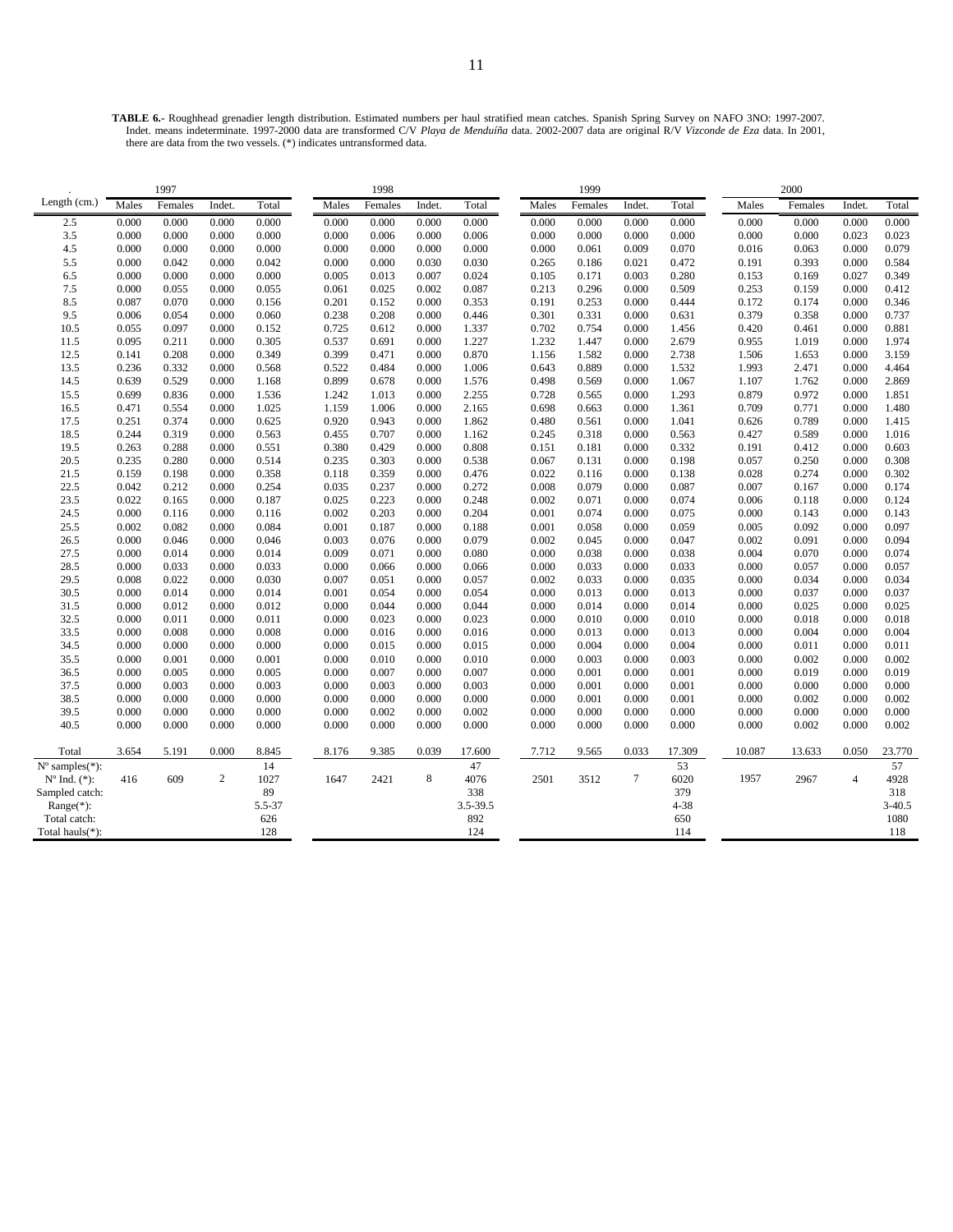**TABLE 6 (cont.).-** Roughhead grenadier length distribution. Estimated numbers per haul stratified mean catches. Spanish Spring Survey on NAFO 3NO: 1997- 2007. Indet. means indeterminate. 1997-2000 data are transformed C/V *Playa de Menduíña* data. 2002-2007 data are original R/V *Vizconde de Eza* data. In 2001, there are data from the two vessels. (\*) indicates untransformed data.

|                             |       | 2001    |        |            |       | 2002    |        |            |       | 2003    |        |            |        | 2004    |        |            |
|-----------------------------|-------|---------|--------|------------|-------|---------|--------|------------|-------|---------|--------|------------|--------|---------|--------|------------|
| Length (cm.)                | Males | Females | Indet. | Total      | Males | Females | Indet. | Total      | Males | Females | Indet. | Total      | Males  | Females | Indet. | Total      |
| 2.5                         | 0.000 | 0.000   | 0.036  | 0.036      | 0.031 | 0.009   | 0.012  | 0.052      | 0.016 | 0.000   | 0.019  | 0.035      | 0.000  | 0.000   | 0.026  | 0.026      |
| 3.5                         | 0.007 | 0.021   | 0.050  | 0.079      | 0.112 | 0.036   | 0.047  | 0.195      | 0.219 | 0.069   | 0.074  | 0.362      | 0.070  | 0.024   | 0.651  | 0.746      |
| 4.5                         | 0.059 | 0.013   | 0.029  | 0.102      | 0.088 | 0.039   | 0.017  | 0.144      | 0.045 | 0.052   | 0.015  | 0.113      | 0.089  | 0.006   | 0.080  | 0.176      |
| 5.5                         | 0.110 | 0.143   | 0.010  | 0.263      | 0.198 | 0.208   | 0.009  | 0.414      | 0.353 | 0.390   | 0.000  | 0.743      | 0.161  | 0.124   | 0.005  | 0.290      |
| 6.5                         | 0.074 | 0.087   | 0.000  | 0.161      | 0.058 | 0.102   | 0.005  | 0.165      | 0.653 | 0.652   | 0.000  | 1.305      | 0.649  | 0.567   | 0.000  | 1.216      |
| 7.5                         | 0.051 | 0.060   | 0.000  | 0.111      | 0.095 | 0.080   | 0.000  | 0.175      | 0.215 | 0.256   | 0.000  | 0.470      | 0.223  | 0.196   | 0.000  | 0.419      |
| 8.5                         | 0.121 | 0.134   | 0.000  | 0.254      | 0.087 | 0.149   | 0.000  | 0.235      | 0.401 | 0.491   | 0.000  | 0.892      | 0.617  | 0.550   | 0.000  | 1.167      |
| 9.5                         | 0.158 | 0.090   | 0.000  | 0.248      | 0.084 | 0.063   | 0.000  | 0.147      | 0.254 | 0.233   | 0.000  | 0.487      | 0.592  | 0.860   | 0.000  | 1.452      |
| 10.5                        | 0.189 | 0.215   | 0.000  | 0.404      | 0.110 | 0.098   | 0.000  | 0.208      | 0.351 | 0.320   | 0.000  | 0.671      | 0.442  | 0.694   | 0.000  | 1.136      |
| 11.5                        | 0.319 | 0.371   | 0.000  | 0.690      | 0.109 | 0.185   | 0.000  | 0.294      | 0.220 | 0.407   | 0.000  | 0.627      | 0.715  | 0.673   | 0.000  | 1.387      |
| 12.5                        | 0.476 | 0.550   | 0.000  | 1.026      | 0.201 | 0.243   | 0.000  | 0.444      | 0.312 | 0.354   | 0.000  | 0.665      | 0.684  | 0.650   | 0.000  | 1.335      |
| 13.5                        | 0.959 | 1.182   | 0.000  | 2.141      | 0.378 | 0.284   | 0.000  | 0.662      | 0.482 | 0.542   | 0.000  | 1.024      | 0.678  | 0.716   | 0.000  | 1.393      |
| 14.5                        | 1.521 | 1.543   | 0.000  | 3.063      | 0.603 | 0.552   | 0.000  | 1.155      | 0.751 | 0.859   | 0.000  | 1.610      | 0.932  | 0.683   | 0.000  | 1.615      |
| 15.5                        | 1.453 | 1.650   | 0.000  | 3.104      | 0.627 | 0.904   | 0.000  | 1.531      | 1.246 | 1.169   | 0.000  | 2.414      | 1.046  | 0.901   | 0.000  | 1.947      |
| 16.5                        | 0.844 | 1.158   | 0.000  | 2.003      | 0.612 | 0.928   | 0.000  | 1.540      | 1.525 | 1.389   | 0.000  | 2.914      | 1.197  | 1.295   | 0.000  | 2.492      |
| 17.5                        | 0.773 | 0.628   | 0.000  | 1.401      | 0.343 | 0.729   | 0.000  | 1.072      | 0.793 | 1.335   | 0.000  | 2.128      | 1.429  | 1.270   | 0.000  | 2.699      |
| 18.5                        | 0.646 | 0.464   | 0.000  | 1.111      | 0.244 | 0.502   | 0.000  | 0.746      | 0.384 | 0.806   | 0.000  | 1.190      | 1.051  | 1.573   | 0.000  | 2.623      |
| 19.5                        | 0.283 | 0.317   | 0.000  | 0.600      | 0.202 | 0.505   | 0.000  | 0.707      | 0.234 | 0.656   | 0.000  | 0.890      | 0.476  | 1.333   | 0.000  | 1.808      |
| 20.5                        | 0.071 | 0.361   | 0.000  | 0.432      | 0.115 | 0.387   | 0.000  | 0.502      | 0.171 | 0.356   | 0.000  | 0.527      | 0.334  | 0.875   | 0.000  | 1.209      |
| 21.5                        | 0.025 | 0.148   | 0.000  | 0.173      | 0.028 | 0.349   | 0.000  | 0.377      | 0.005 | 0.257   | 0.000  | 0.262      | 0.157  | 0.681   | 0.000  | 0.839      |
| 22.5                        | 0.001 | 0.095   | 0.000  | 0.095      | 0.017 | 0.299   | 0.000  | 0.316      | 0.019 | 0.289   | 0.000  | 0.308      | 0.027  | 0.597   | 0.000  | 0.624      |
| 23.5                        | 0.000 | 0.082   | 0.000  | 0.082      | 0.008 | 0.152   | 0.000  | 0.160      | 0.008 | 0.187   | 0.000  | 0.195      | 0.028  | 0.437   | 0.000  | 0.466      |
| 24.5                        | 0.000 | 0.061   | 0.000  | 0.061      | 0.004 | 0.102   | 0.000  | 0.106      | 0.000 | 0.108   | 0.000  | 0.108      | 0.018  | 0.391   | 0.000  | 0.409      |
| 25.5                        | 0.002 | 0.058   | 0.000  | 0.060      | 0.000 | 0.070   | 0.000  | 0.070      | 0.000 | 0.111   | 0.000  | 0.111      | 0.000  | 0.266   | 0.000  | 0.266      |
| 26.5                        | 0.004 | 0.040   | 0.000  | 0.044      | 0.000 | 0.114   | 0.000  | 0.114      | 0.000 | 0.109   | 0.000  | 0.109      | 0.005  | 0.265   | 0.000  | 0.270      |
| 27.5                        | 0.000 | 0.026   | 0.000  | 0.026      | 0.000 | 0.149   | 0.000  | 0.149      | 0.000 | 0.100   | 0.000  | 0.100      | 0.000  | 0.178   | 0.000  | 0.178      |
| 28.5                        | 0.002 | 0.040   | 0.000  | 0.041      | 0.000 | 0.086   | 0.000  | 0.086      | 0.000 | 0.104   | 0.000  | 0.104      | 0.000  | 0.154   | 0.000  | 0.154      |
| 29.5                        | 0.000 | 0.027   | 0.000  | 0.027      | 0.000 | 0.063   | 0.000  | 0.063      | 0.000 | 0.083   | 0.000  | 0.083      | 0.005  | 0.185   | 0.000  | 0.190      |
| 30.5                        | 0.000 | 0.032   | 0.000  | 0.032      | 0.000 | 0.059   | 0.000  | 0.059      | 0.000 | 0.073   | 0.000  | 0.073      | 0.000  | 0.146   | 0.000  | 0.146      |
| 31.5                        | 0.000 | 0.029   | 0.000  | 0.029      | 0.000 | 0.062   | 0.000  | 0.062      | 0.000 | 0.018   | 0.000  | 0.018      | 0.000  | 0.086   | 0.000  | 0.086      |
| 32.5                        | 0.000 | 0.021   | 0.000  | 0.021      | 0.000 | 0.023   | 0.000  | 0.023      | 0.000 | 0.040   | 0.000  | 0.040      | 0.000  | 0.059   | 0.000  | 0.059      |
| 33.5                        | 0.000 | 0.008   | 0.000  | 0.008      | 0.000 | 0.034   | 0.000  | 0.034      | 0.000 | 0.016   | 0.000  | 0.016      | 0.000  | 0.062   | 0.000  | 0.062      |
| 34.5                        | 0.000 | 0.008   | 0.000  | 0.008      | 0.000 | 0.000   | 0.000  | 0.000      | 0.000 | 0.005   | 0.000  | 0.005      | 0.000  | 0.040   | 0.000  | 0.040      |
| 35.5                        | 0.000 | 0.008   | 0.000  | 0.008      | 0.000 | 0.041   | 0.000  | 0.041      | 0.000 | 0.030   | 0.000  | 0.030      | 0.000  | 0.018   | 0.000  | 0.018      |
| 36.5                        | 0.000 | 0.004   | 0.000  | 0.004      | 0.000 | 0.018   | 0.000  | 0.018      | 0.000 | 0.010   | 0.000  | 0.010      | 0.000  | 0.013   | 0.000  | 0.013      |
| 37.5                        | 0.000 | 0.003   | 0.000  | 0.003      | 0.000 | 0.000   | 0.000  | 0.000      | 0.000 | 0.000   | 0.000  | 0.000      | 0.000  | 0.000   | 0.000  | 0.000      |
| 38.5                        | 0.000 | 0.000   | 0.000  | 0.000      | 0.000 | 0.000   | 0.000  | 0.000      | 0.000 | 0.000   | 0.000  | 0.000      | 0.000  | 0.000   | 0.000  | 0.000      |
| 39.5                        | 0.000 | 0.000   | 0.000  | 0.000      | 0.000 | 0.000   | 0.000  | 0.000      | 0.000 | 0.000   | 0.000  | 0.000      | 0.000  | 0.009   | 0.000  | 0.009      |
| 40.5                        | 0.000 | 0.001   | 0.000  | 0.001      | 0.000 | 0.000   | 0.000  | 0.000      | 0.000 | 0.000   | 0.000  | 0.000      | 0.000  | 0.000   | 0.000  | 0.000      |
|                             |       |         |        |            |       |         |        |            |       |         |        |            |        |         |        |            |
| Total                       | 8.149 | 9.677   | 0.125  | 17.952     | 4.352 | 7.622   | 0.090  | 12.063     | 8.655 | 11.875  | 0.108  | 20.638     | 11.623 | 16.579  | 0.763  | 28.964     |
| $N^{\circ}$ samples $(*)$ : |       |         |        | 22         |       |         |        | 48         |       |         |        | 43         |        |         |        | 59         |
| $N^{\circ}$ Ind. $(*)$ :    | 149   | 208     | 10     | 367        | 604   | 1018    | 18     | 1640       | 1089  | 1500    | 21     | 2610       | 1535   | 2270    | 157    | 3962       |
| Sampled catch:              |       |         |        | 107        |       |         |        | 754        |       |         |        | 931        |        |         |        | 1742       |
| $Range(*)$ :                |       |         |        | $2.5 - 29$ |       |         |        | $2 - 36.5$ |       |         |        | $2.5 - 36$ |        |         |        | $2.5 - 39$ |
| Total catch:                |       |         |        | 453        |       |         |        | 877        |       |         |        | 990        |        |         |        | 2055       |
| Total hauls(*):             |       |         |        | 123        |       |         |        | 125        |       |         |        | 118        |        |         |        | 120        |
|                             |       |         |        |            |       |         |        |            |       |         |        |            |        |         |        |            |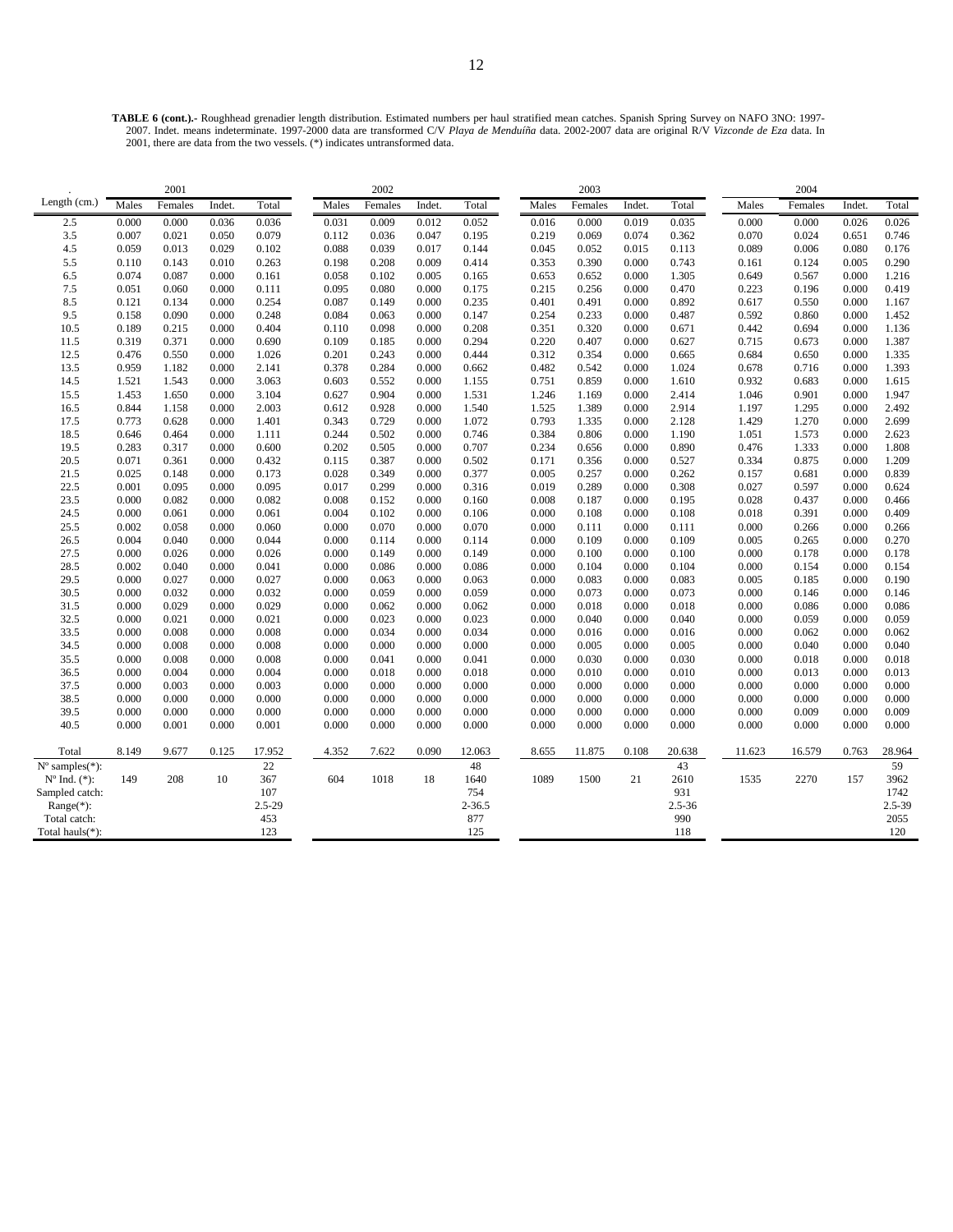|                         |       | 2005    |        |          |       | 2006    |        |          |       | 2007    |        |          |
|-------------------------|-------|---------|--------|----------|-------|---------|--------|----------|-------|---------|--------|----------|
| Length (cm.)            | Males | Females | Indet. | Total    | Males | Females | Indet. | Total    | Males | Females | Indet. | Total    |
| 2.5                     | 0.000 | 0.000   | 0.000  | 0.000    | 0.000 | 0.000   | 0.000  | 0.000    | 0.000 | 0.000   | 0.027  | 0.027    |
| 3.5                     | 0.030 | 0.026   | 0.289  | 0.344    | 0.120 | 0.012   | 0.141  | 0.273    | 0.090 | 0.041   | 0.623  | 0.754    |
| 4.5                     | 0.046 | 0.030   | 0.106  | 0.182    | 0.155 | 0.063   | 0.007  | 0.225    | 0.010 | 0.027   | 0.089  | 0.126    |
| 5.5                     | 0.015 | 0.038   | 0.000  | 0.053    | 0.069 | 0.063   | 0.000  | 0.132    | 0.054 | 0.077   | 0.000  | 0.131    |
| 6.5                     | 0.499 | 0.510   | 0.000  | 1.009    | 0.374 | 0.448   | 0.004  | 0.826    | 0.266 | 0.278   | 0.005  | 0.550    |
| 7.5                     | 0.324 | 0.308   | 0.000  | 0.633    | 0.386 | 0.312   | 0.000  | 0.698    | 0.089 | 0.083   | 0.000  | 0.173    |
| 8.5                     | 0.339 | 0.383   | 0.009  | 0.732    | 0.216 | 0.140   | 0.000  | 0.356    | 0.129 | 0.355   | 0.000  | 0.485    |
| 9.5                     | 0.393 | 0.671   | 0.000  | 1.064    | 0.378 | 0.317   | 0.000  | 0.695    | 0.315 | 0.204   | 0.000  | 0.520    |
| 10.5                    | 0.452 | 0.603   | 0.000  | 1.055    | 0.194 | 0.331   | 0.000  | 0.524    | 0.301 | 0.249   | 0.000  | 0.550    |
| 11.5                    | 0.939 | 1.113   | 0.000  | 2.052    | 0.381 | 0.428   | 0.000  | 0.810    | 0.364 | 0.414   | 0.000  | 0.778    |
| 12.5                    | 0.740 | 0.907   | 0.000  | 1.647    | 0.493 | 0.653   | 0.000  | 1.146    | 0.264 | 0.414   | 0.000  | 0.678    |
| 13.5                    | 0.631 | 0.792   | 0.000  | 1.423    | 0.846 | 0.672   | 0.000  | 1.519    | 0.370 | 0.397   | 0.000  | 0.768    |
| 14.5                    | 0.560 | 0.795   | 0.000  | 1.355    | 0.637 | 0.790   | 0.000  | 1.427    | 0.475 | 0.511   | 0.000  | 0.987    |
| 15.5                    | 0.621 | 0.821   | 0.000  | 1.442    | 0.748 | 0.912   | 0.000  | 1.660    | 0.459 | 0.457   | 0.000  | 0.916    |
| 16.5                    | 0.781 | 0.646   | 0.000  | 1.427    | 0.704 | 0.522   | 0.000  | 1.225    | 0.470 | 0.471   | 0.000  | 0.941    |
| 17.5                    | 1.170 | 1.050   | 0.000  | 2.220    | 0.876 | 0.619   | 0.000  | 1.495    | 0.317 | 0.323   | 0.000  | 0.639    |
| 18.5                    | 1.129 | 0.991   | 0.000  | 2.120    | 0.884 | 0.834   | 0.000  | 1.718    | 0.403 | 0.318   | 0.000  | 0.721    |
| 19.5                    | 0.668 | 1.323   | 0.000  | 1.991    | 0.695 | 1.050   | 0.000  | 1.745    | 0.568 | 0.373   | 0.000  | 0.941    |
| 20.5                    | 0.258 | 1.113   | 0.000  | 1.371    | 0.387 | 1.165   | 0.000  | 1.552    | 0.274 | 0.407   | 0.000  | 0.681    |
| 21.5                    | 0.066 | 0.708   | 0.000  | 0.774    | 0.154 | 1.101   | 0.000  | 1.255    | 0.105 | 0.492   | 0.000  | 0.597    |
| 22.5                    | 0.061 | 0.546   | 0.000  | 0.607    | 0.038 | 0.923   | 0.000  | 0.961    | 0.067 | 0.422   | 0.000  | 0.489    |
| 23.5                    | 0.009 | 0.551   | 0.000  | 0.559    | 0.013 | 0.748   | 0.000  | 0.761    | 0.020 | 0.437   | 0.000  | 0.456    |
| 24.5                    | 0.016 | 0.481   | 0.000  | 0.497    | 0.008 | 0.483   | 0.000  | 0.491    | 0.000 | 0.442   | 0.000  | 0.442    |
| 25.5                    | 0.009 | 0.259   | 0.000  | 0.268    | 0.000 | 0.387   | 0.000  | 0.387    | 0.014 | 0.299   | 0.000  | 0.314    |
| 26.5                    | 0.006 | 0.173   | 0.000  | 0.179    | 0.000 | 0.266   | 0.000  | 0.266    | 0.000 | 0.261   | 0.000  | 0.261    |
| 27.5                    | 0.000 | 0.235   | 0.000  | 0.235    | 0.013 | 0.091   | 0.000  | 0.105    | 0.000 | 0.219   | 0.000  | 0.219    |
| 28.5                    | 0.000 | 0.106   | 0.000  | 0.106    | 0.005 | 0.120   | 0.000  | 0.125    | 0.005 | 0.095   | 0.000  | 0.101    |
| 29.5                    | 0.000 | 0.119   | 0.000  | 0.119    | 0.000 | 0.112   | 0.000  | 0.112    | 0.000 | 0.115   | 0.000  | 0.115    |
| 30.5                    | 0.000 | 0.120   | 0.000  | 0.120    | 0.000 | 0.105   | 0.000  | 0.105    | 0.000 | 0.089   | 0.000  | 0.089    |
| 31.5                    | 0.000 | 0.083   | 0.000  | 0.083    | 0.000 | 0.107   | 0.000  | 0.107    | 0.000 | 0.031   | 0.000  | 0.031    |
| 32.5                    | 0.000 | 0.029   | 0.000  | 0.029    | 0.000 | 0.080   | 0.000  | 0.080    | 0.000 | 0.016   | 0.000  | 0.016    |
| 33.5                    | 0.000 | 0.025   | 0.000  | 0.025    | 0.000 | 0.060   | 0.000  | 0.060    | 0.000 | 0.033   | 0.000  | 0.033    |
| 34.5                    | 0.000 | 0.046   | 0.000  | 0.046    | 0.000 | 0.000   | 0.000  | 0.000    | 0.000 | 0.014   | 0.000  | 0.014    |
| 35.5                    | 0.000 | 0.016   | 0.000  | 0.016    | 0.000 | 0.015   | 0.000  | 0.015    | 0.000 | 0.000   | 0.000  | 0.000    |
| 36.5                    | 0.000 | 0.016   | 0.000  | 0.016    | 0.000 | 0.004   | 0.000  | 0.004    | 0.000 | 0.000   | 0.000  | 0.000    |
| 37.5                    | 0.000 | 0.000   | 0.000  | 0.000    | 0.000 | 0.000   | 0.000  | 0.000    | 0.000 | 0.000   | 0.000  | 0.000    |
| 38.5                    | 0.000 | 0.000   | 0.000  | 0.000    | 0.000 | 0.000   | 0.000  | 0.000    | 0.000 | 0.000   | 0.000  | 0.000    |
| 39.5                    | 0.000 | 0.009   | 0.000  | 0.009    | 0.000 | 0.000   | 0.000  | 0.000    | 0.000 | 0.000   | 0.000  | 0.000    |
| 40.5                    | 0.000 | 0.000   | 0.000  | 0.000    | 0.000 | 0.000   | 0.000  | 0.000    | 0.000 | 0.000   | 0.000  | 0.000    |
| Total                   | 9.762 | 15.641  | 0.403  | 25.807   | 8.775 | 13.935  | 0.152  | 22.862   | 5.432 | 8.365   | 0.744  | 14.541   |
| $N^{\circ}$ samples(*): |       |         |        | 61       |       |         |        | 57       |       |         |        | 46       |
| $No$ Ind. $(*)$ :       | 1250  | 2028    | 57     | 3335     | 1140  | 1930    | 20     | 3090     | 671   | 1149    | 83     | 1903     |
| Sampled catch:          |       |         |        | 1499     |       |         |        | 1629     |       |         |        | 1009     |
| $Range(*)$ :            |       |         |        | $3 - 39$ |       |         |        | $3 - 36$ |       |         |        | 2.5-34.5 |
| Total catch:            |       |         |        | 1781     |       |         |        | 1779     |       |         |        | 1009     |
| Total hauls(*):         |       |         |        | 119      |       |         |        | 120      |       |         |        | 110      |

**TABLE 6 (cont.).-** Roughhead grenadier length distribution. Estimated numbers per haul stratified mean catches. Spanish Spring Survey on NAFO 3NO: 1997- 2007. Indet. means indeterminate. 1997-2000 data are transformed C/V *Playa de Menduíña* data. 2002-2007 data are original R/V *Vizconde de Eza* data. In 2001, there are data from the two vessels. (\*) indicates untransformed data.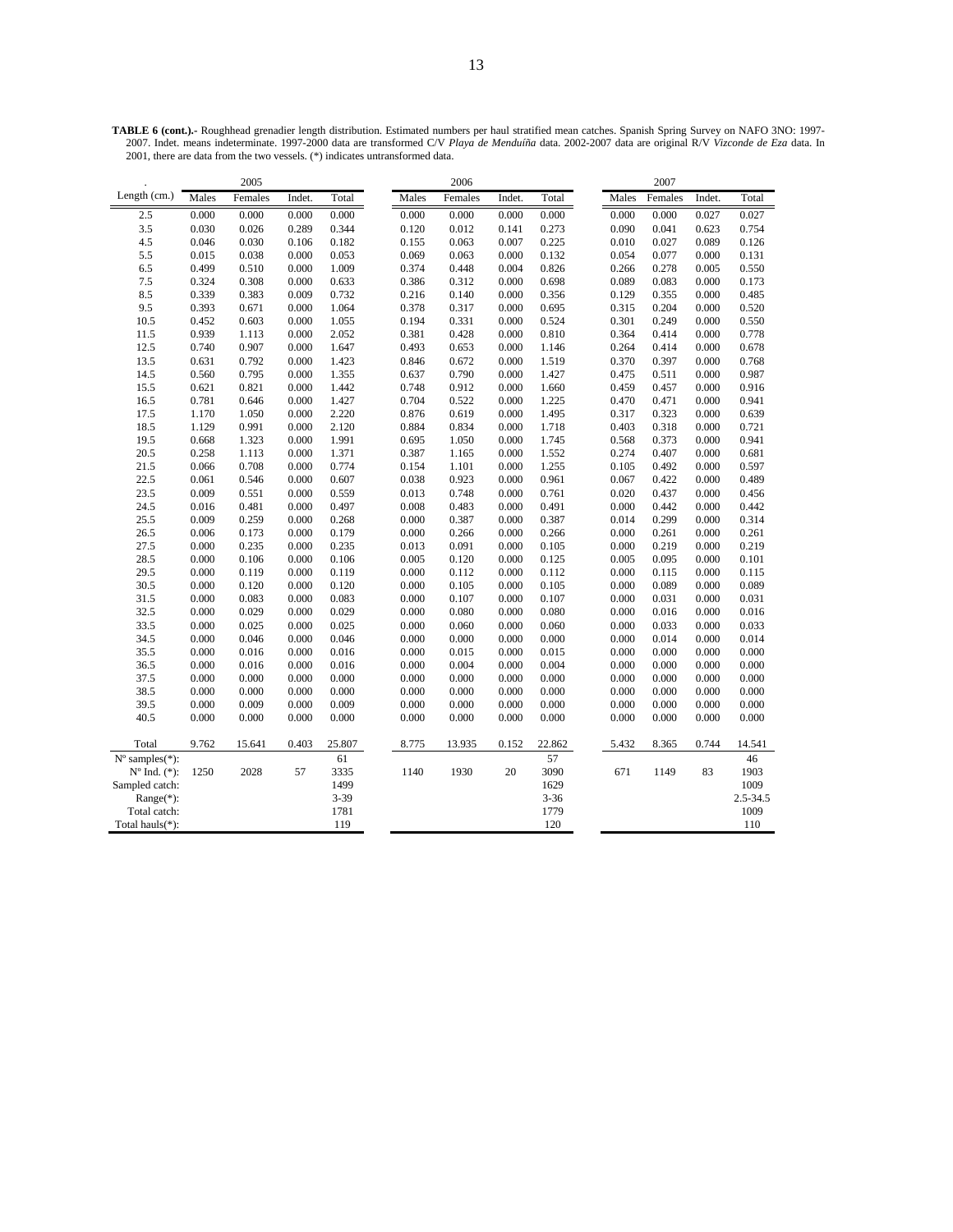**TABLE 7.-** Swept area, number of hauls and Thorny skate mean catch (kg) and SD by stratum. Spanish Spring Surveys on NAFO Div. 3NO: 1997-2007. Swept area in square miles. n.s. means stratum not surveyed. 1997-2000 data are transformed C/V *Playa de Menduíña* data, and 2002-2007 data are original from R/V *Vizconde de Eza*. In 2001, there are data from the two vessels.

| T. skate<br>T. skate<br>T. skate<br>T. skate<br>Tow<br>T. skate<br>T. skate<br>Tow<br>Tow<br>T. skate<br>Tow<br>T. skate<br>Swept<br>Swept<br>Swept<br>Swept<br>SD<br>number<br>Mean<br>SD<br>Mean<br>SD<br>number<br>Mean<br>SD<br>Stratum<br>Mean<br>number<br>number<br>area<br>area<br>area<br>area<br>0.0480<br>1.73<br>89.29<br>44.45<br>353<br>$\overline{4}$<br>6.21<br>0.0465<br>$\overline{4}$<br>26.06<br>11.09<br>0.0360<br>3<br>319.35<br>0.0356<br>3<br>149.95<br>1.20<br>$\overline{2}$<br>0.0233<br>$\mathbf{2}$<br>1.12<br>0.0356<br>3<br>68.23<br>87.97<br>20.21<br>28.57<br>0.0356<br>3<br>82.44<br>34.12<br>354<br>0.0218<br>0.0233<br>$\mathbf{2}$<br>22.38<br>0.0221<br>$\sqrt{2}$<br>0.0229<br>2<br>17.54<br>0.0233<br>41.19<br>355<br>27.19<br>3.43<br>0.23<br>12.40<br>$\overline{c}$<br>33.14<br>$\mathbf{2}$<br>$\overline{2}$<br>$\mathbf{2}$<br>0.0225<br>2.72<br>0.61<br>0.0221<br>0.69<br>0.42<br>0.0229<br>1.55<br>0.28<br>0.0225<br>2<br>2.21<br>0.51<br>356<br>$\overline{4}$<br>1.32<br>0.0240<br>$\overline{2}$<br>1.37<br>$\overline{2}$<br>0.0124<br>0.00<br>357<br>0.0443<br>1.56<br>1.69<br>0.0236<br>2.98<br>1.74<br>$\mathbf{1}$<br>3<br>358<br>5<br>1.52<br>0.0236<br>0.99<br>1.17<br>3<br>2.22<br>0.0341<br>3<br>0.0563<br>1.56<br>0.0349<br>2.81<br>15.49<br>17.71<br>6<br>2.92<br>3<br>91.22<br>359<br>7.47<br>0.0698<br>6<br>7.93<br>5.95<br>0.0364<br>13.25<br>14.73<br>0.0469<br>71.73<br>0.0690<br>$\overline{4}$<br>32<br>0.2325<br>19<br>55.88<br>0.2396<br>142.67<br>360<br>0.3754<br>10.11<br>11.61<br>0.2561<br>25<br>17.95<br>23.86<br>67.68<br>20<br>132.15<br>3<br>2.29<br>1.19<br>$\mathfrak{Z}$<br>$\overline{2}$<br>0.14<br>$\overline{2}$<br>1.00<br>374<br>0.0353<br>0.0353<br>0.41<br>0.61<br>0.0244<br>5.91<br>0.0240<br>0.71<br>2<br>0.77<br>2<br>375<br>1<br>0.84<br>0.0345<br>3<br>1.97<br>1.81<br>0.0236<br>6.57<br>0.0244<br>3.48<br>0.40<br>0.0116<br>$\sim$<br>0.0930<br>10<br>52.60<br>376<br>0.1583<br>14<br>15.16<br>16.62<br>10<br>24.06<br>35.48<br>0.1219<br>75.94<br>45.71<br>0.1200<br>10<br>68.84<br>$\overline{2}$<br>$\sqrt{2}$<br>377<br>1.28<br>0.0229<br>$\overline{c}$<br>0.32<br>0.31<br>0.0240<br>1.04<br>0.18<br>0.0229<br>0.57<br>0.81<br>0.0116<br>-1<br>$\mathbf{2}$<br>$\overline{2}$<br>2.07<br>0.59<br>0.0120<br>$\sqrt{2}$<br>0.0229<br>8.32<br>5.01<br>0.0233<br>2<br>5.54<br>3.31<br>378<br>0.0210<br>2.07<br>2.40<br>$\sqrt{2}$<br>$\overline{c}$<br>0.24<br>$\mathfrak{Z}$<br>0.53<br>0.0225<br>$\mathbf{2}$<br>0.51<br>379<br>0.0206<br>0.54<br>0.0356<br>1.69<br>1.09<br>0.0236<br>0.76<br>1.10<br>$\mathbf{2}$<br>380<br>0.0210<br>1.27<br>0.37<br>0.0113<br>$\overline{c}$<br>4.50<br>2.78<br>0.0236<br>$\overline{2}$<br>3.96<br>1.95<br>0.0236<br>2<br>1.26<br>1.17<br>$\mathbf{2}$<br>7.81<br>0.0229<br>$\overline{2}$<br>0.24<br>0.0229<br>$\mathbf{2}$<br>0.28<br>0.0236<br>$\overline{2}$<br>3.94<br>0.36<br>381<br>0.0221<br>6.17<br>7.65<br>1.03<br>$\overline{4}$<br>0.95<br>0.0229<br>3<br>$\overline{4}$<br>382<br>0.64<br>1.02<br>0.85<br>0.0484<br>4.44<br>3.05<br>0.0499<br>$\overline{4}$<br>5.36<br>0.80<br>0.0461<br>$\mathbf{2}$<br>721<br>2.28<br>0.18<br>0.0203<br>$\overline{c}$<br>8.17<br>9.33<br>$\overline{c}$<br>0.0236<br>$\overline{c}$<br>0.0221<br>0.0244<br>1.16<br>1.64<br>6.54<br>6.27<br>$\sqrt{2}$<br>$\overline{2}$<br>$\overline{c}$<br>722<br>0.0214<br>7.54<br>0.0101<br>0.0229<br>15.26<br>0.0218<br>$\mathbf{2}$<br>13.79<br>6.07<br>10.66<br>38.34<br>45.25<br>10.79<br>$\mathbf{2}$<br>0.0233<br>$\overline{2}$<br>$\mathbf{2}$<br>$\mathbf{2}$<br>723<br>0.0210<br>6.32<br>7.25<br>2.62<br>0.40<br>0.0229<br>3.77<br>3.99<br>0.0248<br>4.05<br>4.37<br>$\mathbf{2}$<br>2.45<br>$\overline{c}$<br>3.71<br>0.0225<br>2<br>0.0233<br>2<br>2.33<br>3.29<br>724<br>0.0225<br>2.06<br>0.0206<br>12.29<br>9.83<br>6.80<br>$\sqrt{2}$<br>$\overline{c}$<br>$\sqrt{2}$<br>0.31<br>0.0086<br>0.0229<br>0.0210<br>4.11<br>5.03<br>725<br>0.0206<br>0.27<br>3.89<br>3.63<br>5.13<br>$\mathbf{1}$<br>$\sim$<br>$\sqrt{2}$<br>0.37<br>$\mathbf{2}$<br>$\sqrt{2}$<br>9.68<br>726<br>0.0094<br>0.26<br>0.0225<br>0.89<br>1.25<br>0.0221<br>10.56<br>n.s.<br>n.s.<br>n.s.<br>n.s.<br>727<br>3.37<br>0.0233<br>$\overline{2}$<br>0.0236<br>$\mathbf{2}$<br>0.63<br>0.0210<br>$\mathbf{2}$<br>0.0094<br>$\mathbf{1}$<br>6.02<br>2.84<br>2.83<br>0.58<br>0.60<br>$\sim$<br>$\mathbf{2}$<br>0.0206<br>$\sqrt{2}$<br>4.68<br>$\overline{c}$<br>3.22<br>$\sqrt{2}$<br>1.22<br>728<br>0.0214<br>1.45<br>1.11<br>2.68<br>0.0233<br>4.91<br>0.0210<br>1.85<br>$\overline{2}$<br>$\mathbf{2}$<br>$\mathbf{2}$<br>$\overline{2}$<br>752<br>4.25<br>2.51<br>0.0229<br>0.0233<br>2.24<br>1.11<br>0.0206<br>1.20<br>1.30<br>0.0218<br>58.62<br>78.69<br>$\overline{2}$<br>$\overline{c}$<br>753<br>0.0214<br>2<br>0.0218<br>0.0229<br>19.39<br>0.0218<br>$\mathbf{2}$<br>3.01<br>13.56<br>17.61<br>4.01<br>5.19<br>17.13<br>4.26<br>3<br>$\mathbf{2}$<br>754<br>0.0330<br>45.32<br>25.00<br>0.0210<br>$\overline{c}$<br>112.25<br>14.65<br>0.0206<br>23.56<br>0.0195<br>$\overline{c}$<br>54.96<br>23.46<br>16.66<br>3<br>0.0206<br>$\overline{2}$<br>7.84<br>5.34<br>0.00<br>0.00<br>0.0431<br>2.74<br>5.48<br>755<br>0.0311<br>$\overline{4}$<br>n.s.<br>n.s.<br>n.s.<br>n.s.<br>$\overline{2}$<br>0.0225<br>$\overline{2}$<br>0.0203<br>$\mathbf{2}$<br>756<br>0.0109<br>13.91<br>0.0225<br>36.74<br>16.21<br>19.54<br>3.69<br>3.64<br>$\mathbf{1}$<br>63.66<br>÷,<br>3<br>$\mathbf{2}$<br>757<br>32.68<br>39.04<br>0.0206<br>$\overline{c}$<br>67.38<br>86.94<br>0.0233<br>10.74<br>10.98<br>0.0214<br>$\overline{c}$<br>55.50<br>20.36<br>0.0304<br>$\overline{2}$<br>758<br>$\mathbf{2}$<br>52.54<br>7.90<br>0.0105<br>239.70<br>0.0214<br>2<br>142.60<br>0.0210<br>$\mathbf{2}$<br>55.87<br>79.01<br>0.0214<br>235.97<br>117.49<br>2<br>$\overline{c}$<br>56.21<br>759<br>0.0214<br>$\overline{c}$<br>114.12<br>147.96<br>0.0218<br>0.43<br>0.26<br>0.0210<br>41.86<br>n.s.<br>n.s.<br>n.s.<br>n.s.<br>0.00<br>0.0214<br>$\overline{c}$<br>6.73<br>3.05<br>0.0225<br>$\overline{2}$<br>$\overline{c}$<br>11.59<br>760<br>0.0105<br>1<br>9.20<br>11.14<br>0.0210<br>12.97<br>$\sim$<br>$\overline{2}$<br>3<br>0.0206<br>$\sqrt{2}$<br>17.62<br>0.0210<br>0.32<br>0.0221<br>$\sqrt{2}$<br>13.55<br>0.0315<br>59.26<br>86.28<br>10.16<br>0.71<br>10.20<br>761<br>3<br>$\overline{2}$<br>$\overline{2}$<br>762<br>0.0308<br>50.77<br>82.75<br>0.0094<br>5.24<br>4.35<br>0.0210<br>8.28<br>10.49<br>0.0203<br>2<br>5.54<br>7.83<br>3<br>0.0218<br>$\overline{c}$<br>0.00<br>0.00<br>0.0311<br>0.00<br>0.0416<br>0.00<br>0.00<br>763<br>0.00<br>$\overline{4}$<br>n.s.<br>n.s.<br>n.s.<br>n.s.<br>$\mathbf{2}$<br>5.60<br>0.0225<br>$\overline{2}$<br>0.00<br>764<br>0.0206<br>14.84<br>0.0218<br>$\overline{c}$<br>12.47<br>10.81<br>0.00<br>0.00<br>0.0218<br>$\overline{c}$<br>0.00<br>$\mathbf{2}$<br>$\sqrt{2}$<br>$\sqrt{2}$<br>$\mathbf{2}$<br>765<br>14.88<br>18.39<br>0.0098<br>12.08<br>0.0221<br>0.00<br>0.00<br>0.0203<br>1.35<br>1.91<br>0.0206<br>15.52 |  | 1997 |  | 1998 |  | 1999 |  | 2000 |  |
|----------------------------------------------------------------------------------------------------------------------------------------------------------------------------------------------------------------------------------------------------------------------------------------------------------------------------------------------------------------------------------------------------------------------------------------------------------------------------------------------------------------------------------------------------------------------------------------------------------------------------------------------------------------------------------------------------------------------------------------------------------------------------------------------------------------------------------------------------------------------------------------------------------------------------------------------------------------------------------------------------------------------------------------------------------------------------------------------------------------------------------------------------------------------------------------------------------------------------------------------------------------------------------------------------------------------------------------------------------------------------------------------------------------------------------------------------------------------------------------------------------------------------------------------------------------------------------------------------------------------------------------------------------------------------------------------------------------------------------------------------------------------------------------------------------------------------------------------------------------------------------------------------------------------------------------------------------------------------------------------------------------------------------------------------------------------------------------------------------------------------------------------------------------------------------------------------------------------------------------------------------------------------------------------------------------------------------------------------------------------------------------------------------------------------------------------------------------------------------------------------------------------------------------------------------------------------------------------------------------------------------------------------------------------------------------------------------------------------------------------------------------------------------------------------------------------------------------------------------------------------------------------------------------------------------------------------------------------------------------------------------------------------------------------------------------------------------------------------------------------------------------------------------------------------------------------------------------------------------------------------------------------------------------------------------------------------------------------------------------------------------------------------------------------------------------------------------------------------------------------------------------------------------------------------------------------------------------------------------------------------------------------------------------------------------------------------------------------------------------------------------------------------------------------------------------------------------------------------------------------------------------------------------------------------------------------------------------------------------------------------------------------------------------------------------------------------------------------------------------------------------------------------------------------------------------------------------------------------------------------------------------------------------------------------------------------------------------------------------------------------------------------------------------------------------------------------------------------------------------------------------------------------------------------------------------------------------------------------------------------------------------------------------------------------------------------------------------------------------------------------------------------------------------------------------------------------------------------------------------------------------------------------------------------------------------------------------------------------------------------------------------------------------------------------------------------------------------------------------------------------------------------------------------------------------------------------------------------------------------------------------------------------------------------------------------------------------------------------------------------------------------------------------------------------------------------------------------------------------------------------------------------------------------------------------------------------------------------------------------------------------------------------------------------------------------------------------------------------------------------------------------------------------------------------------------------------------------------------------------------------------------------------------------------------------------------------------------------------------------------------------------------------------------------------------------------------------------------------------------------------------------------------------------------------------------------------------------------------------------------------------------------------------------------------------------------------------------------------------------------------------------------------------------------------------------------------------------------------------------------------------------------------------------------------------------------------------------------------------------------------------------------------------------------------------------------------------------------------------------------------------------------------------------------------------------------------------------------------------------------------------------------------------------------------------------------------------------------------------------------------------------------------------------------------------------------------------------------|--|------|--|------|--|------|--|------|--|
|                                                                                                                                                                                                                                                                                                                                                                                                                                                                                                                                                                                                                                                                                                                                                                                                                                                                                                                                                                                                                                                                                                                                                                                                                                                                                                                                                                                                                                                                                                                                                                                                                                                                                                                                                                                                                                                                                                                                                                                                                                                                                                                                                                                                                                                                                                                                                                                                                                                                                                                                                                                                                                                                                                                                                                                                                                                                                                                                                                                                                                                                                                                                                                                                                                                                                                                                                                                                                                                                                                                                                                                                                                                                                                                                                                                                                                                                                                                                                                                                                                                                                                                                                                                                                                                                                                                                                                                                                                                                                                                                                                                                                                                                                                                                                                                                                                                                                                                                                                                                                                                                                                                                                                                                                                                                                                                                                                                                                                                                                                                                                                                                                                                                                                                                                                                                                                                                                                                                                                                                                                                                                                                                                                                                                                                                                                                                                                                                                                                                                                                                                                                                                                                                                                                                                                                                                                                                                                                                                                                                                                                                                              |  |      |  |      |  |      |  |      |  |
|                                                                                                                                                                                                                                                                                                                                                                                                                                                                                                                                                                                                                                                                                                                                                                                                                                                                                                                                                                                                                                                                                                                                                                                                                                                                                                                                                                                                                                                                                                                                                                                                                                                                                                                                                                                                                                                                                                                                                                                                                                                                                                                                                                                                                                                                                                                                                                                                                                                                                                                                                                                                                                                                                                                                                                                                                                                                                                                                                                                                                                                                                                                                                                                                                                                                                                                                                                                                                                                                                                                                                                                                                                                                                                                                                                                                                                                                                                                                                                                                                                                                                                                                                                                                                                                                                                                                                                                                                                                                                                                                                                                                                                                                                                                                                                                                                                                                                                                                                                                                                                                                                                                                                                                                                                                                                                                                                                                                                                                                                                                                                                                                                                                                                                                                                                                                                                                                                                                                                                                                                                                                                                                                                                                                                                                                                                                                                                                                                                                                                                                                                                                                                                                                                                                                                                                                                                                                                                                                                                                                                                                                                              |  |      |  |      |  |      |  |      |  |
|                                                                                                                                                                                                                                                                                                                                                                                                                                                                                                                                                                                                                                                                                                                                                                                                                                                                                                                                                                                                                                                                                                                                                                                                                                                                                                                                                                                                                                                                                                                                                                                                                                                                                                                                                                                                                                                                                                                                                                                                                                                                                                                                                                                                                                                                                                                                                                                                                                                                                                                                                                                                                                                                                                                                                                                                                                                                                                                                                                                                                                                                                                                                                                                                                                                                                                                                                                                                                                                                                                                                                                                                                                                                                                                                                                                                                                                                                                                                                                                                                                                                                                                                                                                                                                                                                                                                                                                                                                                                                                                                                                                                                                                                                                                                                                                                                                                                                                                                                                                                                                                                                                                                                                                                                                                                                                                                                                                                                                                                                                                                                                                                                                                                                                                                                                                                                                                                                                                                                                                                                                                                                                                                                                                                                                                                                                                                                                                                                                                                                                                                                                                                                                                                                                                                                                                                                                                                                                                                                                                                                                                                                              |  |      |  |      |  |      |  |      |  |
|                                                                                                                                                                                                                                                                                                                                                                                                                                                                                                                                                                                                                                                                                                                                                                                                                                                                                                                                                                                                                                                                                                                                                                                                                                                                                                                                                                                                                                                                                                                                                                                                                                                                                                                                                                                                                                                                                                                                                                                                                                                                                                                                                                                                                                                                                                                                                                                                                                                                                                                                                                                                                                                                                                                                                                                                                                                                                                                                                                                                                                                                                                                                                                                                                                                                                                                                                                                                                                                                                                                                                                                                                                                                                                                                                                                                                                                                                                                                                                                                                                                                                                                                                                                                                                                                                                                                                                                                                                                                                                                                                                                                                                                                                                                                                                                                                                                                                                                                                                                                                                                                                                                                                                                                                                                                                                                                                                                                                                                                                                                                                                                                                                                                                                                                                                                                                                                                                                                                                                                                                                                                                                                                                                                                                                                                                                                                                                                                                                                                                                                                                                                                                                                                                                                                                                                                                                                                                                                                                                                                                                                                                              |  |      |  |      |  |      |  |      |  |
|                                                                                                                                                                                                                                                                                                                                                                                                                                                                                                                                                                                                                                                                                                                                                                                                                                                                                                                                                                                                                                                                                                                                                                                                                                                                                                                                                                                                                                                                                                                                                                                                                                                                                                                                                                                                                                                                                                                                                                                                                                                                                                                                                                                                                                                                                                                                                                                                                                                                                                                                                                                                                                                                                                                                                                                                                                                                                                                                                                                                                                                                                                                                                                                                                                                                                                                                                                                                                                                                                                                                                                                                                                                                                                                                                                                                                                                                                                                                                                                                                                                                                                                                                                                                                                                                                                                                                                                                                                                                                                                                                                                                                                                                                                                                                                                                                                                                                                                                                                                                                                                                                                                                                                                                                                                                                                                                                                                                                                                                                                                                                                                                                                                                                                                                                                                                                                                                                                                                                                                                                                                                                                                                                                                                                                                                                                                                                                                                                                                                                                                                                                                                                                                                                                                                                                                                                                                                                                                                                                                                                                                                                              |  |      |  |      |  |      |  |      |  |
|                                                                                                                                                                                                                                                                                                                                                                                                                                                                                                                                                                                                                                                                                                                                                                                                                                                                                                                                                                                                                                                                                                                                                                                                                                                                                                                                                                                                                                                                                                                                                                                                                                                                                                                                                                                                                                                                                                                                                                                                                                                                                                                                                                                                                                                                                                                                                                                                                                                                                                                                                                                                                                                                                                                                                                                                                                                                                                                                                                                                                                                                                                                                                                                                                                                                                                                                                                                                                                                                                                                                                                                                                                                                                                                                                                                                                                                                                                                                                                                                                                                                                                                                                                                                                                                                                                                                                                                                                                                                                                                                                                                                                                                                                                                                                                                                                                                                                                                                                                                                                                                                                                                                                                                                                                                                                                                                                                                                                                                                                                                                                                                                                                                                                                                                                                                                                                                                                                                                                                                                                                                                                                                                                                                                                                                                                                                                                                                                                                                                                                                                                                                                                                                                                                                                                                                                                                                                                                                                                                                                                                                                                              |  |      |  |      |  |      |  |      |  |
|                                                                                                                                                                                                                                                                                                                                                                                                                                                                                                                                                                                                                                                                                                                                                                                                                                                                                                                                                                                                                                                                                                                                                                                                                                                                                                                                                                                                                                                                                                                                                                                                                                                                                                                                                                                                                                                                                                                                                                                                                                                                                                                                                                                                                                                                                                                                                                                                                                                                                                                                                                                                                                                                                                                                                                                                                                                                                                                                                                                                                                                                                                                                                                                                                                                                                                                                                                                                                                                                                                                                                                                                                                                                                                                                                                                                                                                                                                                                                                                                                                                                                                                                                                                                                                                                                                                                                                                                                                                                                                                                                                                                                                                                                                                                                                                                                                                                                                                                                                                                                                                                                                                                                                                                                                                                                                                                                                                                                                                                                                                                                                                                                                                                                                                                                                                                                                                                                                                                                                                                                                                                                                                                                                                                                                                                                                                                                                                                                                                                                                                                                                                                                                                                                                                                                                                                                                                                                                                                                                                                                                                                                              |  |      |  |      |  |      |  |      |  |
|                                                                                                                                                                                                                                                                                                                                                                                                                                                                                                                                                                                                                                                                                                                                                                                                                                                                                                                                                                                                                                                                                                                                                                                                                                                                                                                                                                                                                                                                                                                                                                                                                                                                                                                                                                                                                                                                                                                                                                                                                                                                                                                                                                                                                                                                                                                                                                                                                                                                                                                                                                                                                                                                                                                                                                                                                                                                                                                                                                                                                                                                                                                                                                                                                                                                                                                                                                                                                                                                                                                                                                                                                                                                                                                                                                                                                                                                                                                                                                                                                                                                                                                                                                                                                                                                                                                                                                                                                                                                                                                                                                                                                                                                                                                                                                                                                                                                                                                                                                                                                                                                                                                                                                                                                                                                                                                                                                                                                                                                                                                                                                                                                                                                                                                                                                                                                                                                                                                                                                                                                                                                                                                                                                                                                                                                                                                                                                                                                                                                                                                                                                                                                                                                                                                                                                                                                                                                                                                                                                                                                                                                                              |  |      |  |      |  |      |  |      |  |
|                                                                                                                                                                                                                                                                                                                                                                                                                                                                                                                                                                                                                                                                                                                                                                                                                                                                                                                                                                                                                                                                                                                                                                                                                                                                                                                                                                                                                                                                                                                                                                                                                                                                                                                                                                                                                                                                                                                                                                                                                                                                                                                                                                                                                                                                                                                                                                                                                                                                                                                                                                                                                                                                                                                                                                                                                                                                                                                                                                                                                                                                                                                                                                                                                                                                                                                                                                                                                                                                                                                                                                                                                                                                                                                                                                                                                                                                                                                                                                                                                                                                                                                                                                                                                                                                                                                                                                                                                                                                                                                                                                                                                                                                                                                                                                                                                                                                                                                                                                                                                                                                                                                                                                                                                                                                                                                                                                                                                                                                                                                                                                                                                                                                                                                                                                                                                                                                                                                                                                                                                                                                                                                                                                                                                                                                                                                                                                                                                                                                                                                                                                                                                                                                                                                                                                                                                                                                                                                                                                                                                                                                                              |  |      |  |      |  |      |  |      |  |
|                                                                                                                                                                                                                                                                                                                                                                                                                                                                                                                                                                                                                                                                                                                                                                                                                                                                                                                                                                                                                                                                                                                                                                                                                                                                                                                                                                                                                                                                                                                                                                                                                                                                                                                                                                                                                                                                                                                                                                                                                                                                                                                                                                                                                                                                                                                                                                                                                                                                                                                                                                                                                                                                                                                                                                                                                                                                                                                                                                                                                                                                                                                                                                                                                                                                                                                                                                                                                                                                                                                                                                                                                                                                                                                                                                                                                                                                                                                                                                                                                                                                                                                                                                                                                                                                                                                                                                                                                                                                                                                                                                                                                                                                                                                                                                                                                                                                                                                                                                                                                                                                                                                                                                                                                                                                                                                                                                                                                                                                                                                                                                                                                                                                                                                                                                                                                                                                                                                                                                                                                                                                                                                                                                                                                                                                                                                                                                                                                                                                                                                                                                                                                                                                                                                                                                                                                                                                                                                                                                                                                                                                                              |  |      |  |      |  |      |  |      |  |
|                                                                                                                                                                                                                                                                                                                                                                                                                                                                                                                                                                                                                                                                                                                                                                                                                                                                                                                                                                                                                                                                                                                                                                                                                                                                                                                                                                                                                                                                                                                                                                                                                                                                                                                                                                                                                                                                                                                                                                                                                                                                                                                                                                                                                                                                                                                                                                                                                                                                                                                                                                                                                                                                                                                                                                                                                                                                                                                                                                                                                                                                                                                                                                                                                                                                                                                                                                                                                                                                                                                                                                                                                                                                                                                                                                                                                                                                                                                                                                                                                                                                                                                                                                                                                                                                                                                                                                                                                                                                                                                                                                                                                                                                                                                                                                                                                                                                                                                                                                                                                                                                                                                                                                                                                                                                                                                                                                                                                                                                                                                                                                                                                                                                                                                                                                                                                                                                                                                                                                                                                                                                                                                                                                                                                                                                                                                                                                                                                                                                                                                                                                                                                                                                                                                                                                                                                                                                                                                                                                                                                                                                                              |  |      |  |      |  |      |  |      |  |
|                                                                                                                                                                                                                                                                                                                                                                                                                                                                                                                                                                                                                                                                                                                                                                                                                                                                                                                                                                                                                                                                                                                                                                                                                                                                                                                                                                                                                                                                                                                                                                                                                                                                                                                                                                                                                                                                                                                                                                                                                                                                                                                                                                                                                                                                                                                                                                                                                                                                                                                                                                                                                                                                                                                                                                                                                                                                                                                                                                                                                                                                                                                                                                                                                                                                                                                                                                                                                                                                                                                                                                                                                                                                                                                                                                                                                                                                                                                                                                                                                                                                                                                                                                                                                                                                                                                                                                                                                                                                                                                                                                                                                                                                                                                                                                                                                                                                                                                                                                                                                                                                                                                                                                                                                                                                                                                                                                                                                                                                                                                                                                                                                                                                                                                                                                                                                                                                                                                                                                                                                                                                                                                                                                                                                                                                                                                                                                                                                                                                                                                                                                                                                                                                                                                                                                                                                                                                                                                                                                                                                                                                                              |  |      |  |      |  |      |  |      |  |
|                                                                                                                                                                                                                                                                                                                                                                                                                                                                                                                                                                                                                                                                                                                                                                                                                                                                                                                                                                                                                                                                                                                                                                                                                                                                                                                                                                                                                                                                                                                                                                                                                                                                                                                                                                                                                                                                                                                                                                                                                                                                                                                                                                                                                                                                                                                                                                                                                                                                                                                                                                                                                                                                                                                                                                                                                                                                                                                                                                                                                                                                                                                                                                                                                                                                                                                                                                                                                                                                                                                                                                                                                                                                                                                                                                                                                                                                                                                                                                                                                                                                                                                                                                                                                                                                                                                                                                                                                                                                                                                                                                                                                                                                                                                                                                                                                                                                                                                                                                                                                                                                                                                                                                                                                                                                                                                                                                                                                                                                                                                                                                                                                                                                                                                                                                                                                                                                                                                                                                                                                                                                                                                                                                                                                                                                                                                                                                                                                                                                                                                                                                                                                                                                                                                                                                                                                                                                                                                                                                                                                                                                                              |  |      |  |      |  |      |  |      |  |
|                                                                                                                                                                                                                                                                                                                                                                                                                                                                                                                                                                                                                                                                                                                                                                                                                                                                                                                                                                                                                                                                                                                                                                                                                                                                                                                                                                                                                                                                                                                                                                                                                                                                                                                                                                                                                                                                                                                                                                                                                                                                                                                                                                                                                                                                                                                                                                                                                                                                                                                                                                                                                                                                                                                                                                                                                                                                                                                                                                                                                                                                                                                                                                                                                                                                                                                                                                                                                                                                                                                                                                                                                                                                                                                                                                                                                                                                                                                                                                                                                                                                                                                                                                                                                                                                                                                                                                                                                                                                                                                                                                                                                                                                                                                                                                                                                                                                                                                                                                                                                                                                                                                                                                                                                                                                                                                                                                                                                                                                                                                                                                                                                                                                                                                                                                                                                                                                                                                                                                                                                                                                                                                                                                                                                                                                                                                                                                                                                                                                                                                                                                                                                                                                                                                                                                                                                                                                                                                                                                                                                                                                                              |  |      |  |      |  |      |  |      |  |
|                                                                                                                                                                                                                                                                                                                                                                                                                                                                                                                                                                                                                                                                                                                                                                                                                                                                                                                                                                                                                                                                                                                                                                                                                                                                                                                                                                                                                                                                                                                                                                                                                                                                                                                                                                                                                                                                                                                                                                                                                                                                                                                                                                                                                                                                                                                                                                                                                                                                                                                                                                                                                                                                                                                                                                                                                                                                                                                                                                                                                                                                                                                                                                                                                                                                                                                                                                                                                                                                                                                                                                                                                                                                                                                                                                                                                                                                                                                                                                                                                                                                                                                                                                                                                                                                                                                                                                                                                                                                                                                                                                                                                                                                                                                                                                                                                                                                                                                                                                                                                                                                                                                                                                                                                                                                                                                                                                                                                                                                                                                                                                                                                                                                                                                                                                                                                                                                                                                                                                                                                                                                                                                                                                                                                                                                                                                                                                                                                                                                                                                                                                                                                                                                                                                                                                                                                                                                                                                                                                                                                                                                                              |  |      |  |      |  |      |  |      |  |
|                                                                                                                                                                                                                                                                                                                                                                                                                                                                                                                                                                                                                                                                                                                                                                                                                                                                                                                                                                                                                                                                                                                                                                                                                                                                                                                                                                                                                                                                                                                                                                                                                                                                                                                                                                                                                                                                                                                                                                                                                                                                                                                                                                                                                                                                                                                                                                                                                                                                                                                                                                                                                                                                                                                                                                                                                                                                                                                                                                                                                                                                                                                                                                                                                                                                                                                                                                                                                                                                                                                                                                                                                                                                                                                                                                                                                                                                                                                                                                                                                                                                                                                                                                                                                                                                                                                                                                                                                                                                                                                                                                                                                                                                                                                                                                                                                                                                                                                                                                                                                                                                                                                                                                                                                                                                                                                                                                                                                                                                                                                                                                                                                                                                                                                                                                                                                                                                                                                                                                                                                                                                                                                                                                                                                                                                                                                                                                                                                                                                                                                                                                                                                                                                                                                                                                                                                                                                                                                                                                                                                                                                                              |  |      |  |      |  |      |  |      |  |
|                                                                                                                                                                                                                                                                                                                                                                                                                                                                                                                                                                                                                                                                                                                                                                                                                                                                                                                                                                                                                                                                                                                                                                                                                                                                                                                                                                                                                                                                                                                                                                                                                                                                                                                                                                                                                                                                                                                                                                                                                                                                                                                                                                                                                                                                                                                                                                                                                                                                                                                                                                                                                                                                                                                                                                                                                                                                                                                                                                                                                                                                                                                                                                                                                                                                                                                                                                                                                                                                                                                                                                                                                                                                                                                                                                                                                                                                                                                                                                                                                                                                                                                                                                                                                                                                                                                                                                                                                                                                                                                                                                                                                                                                                                                                                                                                                                                                                                                                                                                                                                                                                                                                                                                                                                                                                                                                                                                                                                                                                                                                                                                                                                                                                                                                                                                                                                                                                                                                                                                                                                                                                                                                                                                                                                                                                                                                                                                                                                                                                                                                                                                                                                                                                                                                                                                                                                                                                                                                                                                                                                                                                              |  |      |  |      |  |      |  |      |  |
|                                                                                                                                                                                                                                                                                                                                                                                                                                                                                                                                                                                                                                                                                                                                                                                                                                                                                                                                                                                                                                                                                                                                                                                                                                                                                                                                                                                                                                                                                                                                                                                                                                                                                                                                                                                                                                                                                                                                                                                                                                                                                                                                                                                                                                                                                                                                                                                                                                                                                                                                                                                                                                                                                                                                                                                                                                                                                                                                                                                                                                                                                                                                                                                                                                                                                                                                                                                                                                                                                                                                                                                                                                                                                                                                                                                                                                                                                                                                                                                                                                                                                                                                                                                                                                                                                                                                                                                                                                                                                                                                                                                                                                                                                                                                                                                                                                                                                                                                                                                                                                                                                                                                                                                                                                                                                                                                                                                                                                                                                                                                                                                                                                                                                                                                                                                                                                                                                                                                                                                                                                                                                                                                                                                                                                                                                                                                                                                                                                                                                                                                                                                                                                                                                                                                                                                                                                                                                                                                                                                                                                                                                              |  |      |  |      |  |      |  |      |  |
|                                                                                                                                                                                                                                                                                                                                                                                                                                                                                                                                                                                                                                                                                                                                                                                                                                                                                                                                                                                                                                                                                                                                                                                                                                                                                                                                                                                                                                                                                                                                                                                                                                                                                                                                                                                                                                                                                                                                                                                                                                                                                                                                                                                                                                                                                                                                                                                                                                                                                                                                                                                                                                                                                                                                                                                                                                                                                                                                                                                                                                                                                                                                                                                                                                                                                                                                                                                                                                                                                                                                                                                                                                                                                                                                                                                                                                                                                                                                                                                                                                                                                                                                                                                                                                                                                                                                                                                                                                                                                                                                                                                                                                                                                                                                                                                                                                                                                                                                                                                                                                                                                                                                                                                                                                                                                                                                                                                                                                                                                                                                                                                                                                                                                                                                                                                                                                                                                                                                                                                                                                                                                                                                                                                                                                                                                                                                                                                                                                                                                                                                                                                                                                                                                                                                                                                                                                                                                                                                                                                                                                                                                              |  |      |  |      |  |      |  |      |  |
|                                                                                                                                                                                                                                                                                                                                                                                                                                                                                                                                                                                                                                                                                                                                                                                                                                                                                                                                                                                                                                                                                                                                                                                                                                                                                                                                                                                                                                                                                                                                                                                                                                                                                                                                                                                                                                                                                                                                                                                                                                                                                                                                                                                                                                                                                                                                                                                                                                                                                                                                                                                                                                                                                                                                                                                                                                                                                                                                                                                                                                                                                                                                                                                                                                                                                                                                                                                                                                                                                                                                                                                                                                                                                                                                                                                                                                                                                                                                                                                                                                                                                                                                                                                                                                                                                                                                                                                                                                                                                                                                                                                                                                                                                                                                                                                                                                                                                                                                                                                                                                                                                                                                                                                                                                                                                                                                                                                                                                                                                                                                                                                                                                                                                                                                                                                                                                                                                                                                                                                                                                                                                                                                                                                                                                                                                                                                                                                                                                                                                                                                                                                                                                                                                                                                                                                                                                                                                                                                                                                                                                                                                              |  |      |  |      |  |      |  |      |  |
|                                                                                                                                                                                                                                                                                                                                                                                                                                                                                                                                                                                                                                                                                                                                                                                                                                                                                                                                                                                                                                                                                                                                                                                                                                                                                                                                                                                                                                                                                                                                                                                                                                                                                                                                                                                                                                                                                                                                                                                                                                                                                                                                                                                                                                                                                                                                                                                                                                                                                                                                                                                                                                                                                                                                                                                                                                                                                                                                                                                                                                                                                                                                                                                                                                                                                                                                                                                                                                                                                                                                                                                                                                                                                                                                                                                                                                                                                                                                                                                                                                                                                                                                                                                                                                                                                                                                                                                                                                                                                                                                                                                                                                                                                                                                                                                                                                                                                                                                                                                                                                                                                                                                                                                                                                                                                                                                                                                                                                                                                                                                                                                                                                                                                                                                                                                                                                                                                                                                                                                                                                                                                                                                                                                                                                                                                                                                                                                                                                                                                                                                                                                                                                                                                                                                                                                                                                                                                                                                                                                                                                                                                              |  |      |  |      |  |      |  |      |  |
|                                                                                                                                                                                                                                                                                                                                                                                                                                                                                                                                                                                                                                                                                                                                                                                                                                                                                                                                                                                                                                                                                                                                                                                                                                                                                                                                                                                                                                                                                                                                                                                                                                                                                                                                                                                                                                                                                                                                                                                                                                                                                                                                                                                                                                                                                                                                                                                                                                                                                                                                                                                                                                                                                                                                                                                                                                                                                                                                                                                                                                                                                                                                                                                                                                                                                                                                                                                                                                                                                                                                                                                                                                                                                                                                                                                                                                                                                                                                                                                                                                                                                                                                                                                                                                                                                                                                                                                                                                                                                                                                                                                                                                                                                                                                                                                                                                                                                                                                                                                                                                                                                                                                                                                                                                                                                                                                                                                                                                                                                                                                                                                                                                                                                                                                                                                                                                                                                                                                                                                                                                                                                                                                                                                                                                                                                                                                                                                                                                                                                                                                                                                                                                                                                                                                                                                                                                                                                                                                                                                                                                                                                              |  |      |  |      |  |      |  |      |  |
|                                                                                                                                                                                                                                                                                                                                                                                                                                                                                                                                                                                                                                                                                                                                                                                                                                                                                                                                                                                                                                                                                                                                                                                                                                                                                                                                                                                                                                                                                                                                                                                                                                                                                                                                                                                                                                                                                                                                                                                                                                                                                                                                                                                                                                                                                                                                                                                                                                                                                                                                                                                                                                                                                                                                                                                                                                                                                                                                                                                                                                                                                                                                                                                                                                                                                                                                                                                                                                                                                                                                                                                                                                                                                                                                                                                                                                                                                                                                                                                                                                                                                                                                                                                                                                                                                                                                                                                                                                                                                                                                                                                                                                                                                                                                                                                                                                                                                                                                                                                                                                                                                                                                                                                                                                                                                                                                                                                                                                                                                                                                                                                                                                                                                                                                                                                                                                                                                                                                                                                                                                                                                                                                                                                                                                                                                                                                                                                                                                                                                                                                                                                                                                                                                                                                                                                                                                                                                                                                                                                                                                                                                              |  |      |  |      |  |      |  |      |  |
|                                                                                                                                                                                                                                                                                                                                                                                                                                                                                                                                                                                                                                                                                                                                                                                                                                                                                                                                                                                                                                                                                                                                                                                                                                                                                                                                                                                                                                                                                                                                                                                                                                                                                                                                                                                                                                                                                                                                                                                                                                                                                                                                                                                                                                                                                                                                                                                                                                                                                                                                                                                                                                                                                                                                                                                                                                                                                                                                                                                                                                                                                                                                                                                                                                                                                                                                                                                                                                                                                                                                                                                                                                                                                                                                                                                                                                                                                                                                                                                                                                                                                                                                                                                                                                                                                                                                                                                                                                                                                                                                                                                                                                                                                                                                                                                                                                                                                                                                                                                                                                                                                                                                                                                                                                                                                                                                                                                                                                                                                                                                                                                                                                                                                                                                                                                                                                                                                                                                                                                                                                                                                                                                                                                                                                                                                                                                                                                                                                                                                                                                                                                                                                                                                                                                                                                                                                                                                                                                                                                                                                                                                              |  |      |  |      |  |      |  |      |  |
|                                                                                                                                                                                                                                                                                                                                                                                                                                                                                                                                                                                                                                                                                                                                                                                                                                                                                                                                                                                                                                                                                                                                                                                                                                                                                                                                                                                                                                                                                                                                                                                                                                                                                                                                                                                                                                                                                                                                                                                                                                                                                                                                                                                                                                                                                                                                                                                                                                                                                                                                                                                                                                                                                                                                                                                                                                                                                                                                                                                                                                                                                                                                                                                                                                                                                                                                                                                                                                                                                                                                                                                                                                                                                                                                                                                                                                                                                                                                                                                                                                                                                                                                                                                                                                                                                                                                                                                                                                                                                                                                                                                                                                                                                                                                                                                                                                                                                                                                                                                                                                                                                                                                                                                                                                                                                                                                                                                                                                                                                                                                                                                                                                                                                                                                                                                                                                                                                                                                                                                                                                                                                                                                                                                                                                                                                                                                                                                                                                                                                                                                                                                                                                                                                                                                                                                                                                                                                                                                                                                                                                                                                              |  |      |  |      |  |      |  |      |  |
|                                                                                                                                                                                                                                                                                                                                                                                                                                                                                                                                                                                                                                                                                                                                                                                                                                                                                                                                                                                                                                                                                                                                                                                                                                                                                                                                                                                                                                                                                                                                                                                                                                                                                                                                                                                                                                                                                                                                                                                                                                                                                                                                                                                                                                                                                                                                                                                                                                                                                                                                                                                                                                                                                                                                                                                                                                                                                                                                                                                                                                                                                                                                                                                                                                                                                                                                                                                                                                                                                                                                                                                                                                                                                                                                                                                                                                                                                                                                                                                                                                                                                                                                                                                                                                                                                                                                                                                                                                                                                                                                                                                                                                                                                                                                                                                                                                                                                                                                                                                                                                                                                                                                                                                                                                                                                                                                                                                                                                                                                                                                                                                                                                                                                                                                                                                                                                                                                                                                                                                                                                                                                                                                                                                                                                                                                                                                                                                                                                                                                                                                                                                                                                                                                                                                                                                                                                                                                                                                                                                                                                                                                              |  |      |  |      |  |      |  |      |  |
|                                                                                                                                                                                                                                                                                                                                                                                                                                                                                                                                                                                                                                                                                                                                                                                                                                                                                                                                                                                                                                                                                                                                                                                                                                                                                                                                                                                                                                                                                                                                                                                                                                                                                                                                                                                                                                                                                                                                                                                                                                                                                                                                                                                                                                                                                                                                                                                                                                                                                                                                                                                                                                                                                                                                                                                                                                                                                                                                                                                                                                                                                                                                                                                                                                                                                                                                                                                                                                                                                                                                                                                                                                                                                                                                                                                                                                                                                                                                                                                                                                                                                                                                                                                                                                                                                                                                                                                                                                                                                                                                                                                                                                                                                                                                                                                                                                                                                                                                                                                                                                                                                                                                                                                                                                                                                                                                                                                                                                                                                                                                                                                                                                                                                                                                                                                                                                                                                                                                                                                                                                                                                                                                                                                                                                                                                                                                                                                                                                                                                                                                                                                                                                                                                                                                                                                                                                                                                                                                                                                                                                                                                              |  |      |  |      |  |      |  |      |  |
|                                                                                                                                                                                                                                                                                                                                                                                                                                                                                                                                                                                                                                                                                                                                                                                                                                                                                                                                                                                                                                                                                                                                                                                                                                                                                                                                                                                                                                                                                                                                                                                                                                                                                                                                                                                                                                                                                                                                                                                                                                                                                                                                                                                                                                                                                                                                                                                                                                                                                                                                                                                                                                                                                                                                                                                                                                                                                                                                                                                                                                                                                                                                                                                                                                                                                                                                                                                                                                                                                                                                                                                                                                                                                                                                                                                                                                                                                                                                                                                                                                                                                                                                                                                                                                                                                                                                                                                                                                                                                                                                                                                                                                                                                                                                                                                                                                                                                                                                                                                                                                                                                                                                                                                                                                                                                                                                                                                                                                                                                                                                                                                                                                                                                                                                                                                                                                                                                                                                                                                                                                                                                                                                                                                                                                                                                                                                                                                                                                                                                                                                                                                                                                                                                                                                                                                                                                                                                                                                                                                                                                                                                              |  |      |  |      |  |      |  |      |  |
|                                                                                                                                                                                                                                                                                                                                                                                                                                                                                                                                                                                                                                                                                                                                                                                                                                                                                                                                                                                                                                                                                                                                                                                                                                                                                                                                                                                                                                                                                                                                                                                                                                                                                                                                                                                                                                                                                                                                                                                                                                                                                                                                                                                                                                                                                                                                                                                                                                                                                                                                                                                                                                                                                                                                                                                                                                                                                                                                                                                                                                                                                                                                                                                                                                                                                                                                                                                                                                                                                                                                                                                                                                                                                                                                                                                                                                                                                                                                                                                                                                                                                                                                                                                                                                                                                                                                                                                                                                                                                                                                                                                                                                                                                                                                                                                                                                                                                                                                                                                                                                                                                                                                                                                                                                                                                                                                                                                                                                                                                                                                                                                                                                                                                                                                                                                                                                                                                                                                                                                                                                                                                                                                                                                                                                                                                                                                                                                                                                                                                                                                                                                                                                                                                                                                                                                                                                                                                                                                                                                                                                                                                              |  |      |  |      |  |      |  |      |  |
|                                                                                                                                                                                                                                                                                                                                                                                                                                                                                                                                                                                                                                                                                                                                                                                                                                                                                                                                                                                                                                                                                                                                                                                                                                                                                                                                                                                                                                                                                                                                                                                                                                                                                                                                                                                                                                                                                                                                                                                                                                                                                                                                                                                                                                                                                                                                                                                                                                                                                                                                                                                                                                                                                                                                                                                                                                                                                                                                                                                                                                                                                                                                                                                                                                                                                                                                                                                                                                                                                                                                                                                                                                                                                                                                                                                                                                                                                                                                                                                                                                                                                                                                                                                                                                                                                                                                                                                                                                                                                                                                                                                                                                                                                                                                                                                                                                                                                                                                                                                                                                                                                                                                                                                                                                                                                                                                                                                                                                                                                                                                                                                                                                                                                                                                                                                                                                                                                                                                                                                                                                                                                                                                                                                                                                                                                                                                                                                                                                                                                                                                                                                                                                                                                                                                                                                                                                                                                                                                                                                                                                                                                              |  |      |  |      |  |      |  |      |  |
|                                                                                                                                                                                                                                                                                                                                                                                                                                                                                                                                                                                                                                                                                                                                                                                                                                                                                                                                                                                                                                                                                                                                                                                                                                                                                                                                                                                                                                                                                                                                                                                                                                                                                                                                                                                                                                                                                                                                                                                                                                                                                                                                                                                                                                                                                                                                                                                                                                                                                                                                                                                                                                                                                                                                                                                                                                                                                                                                                                                                                                                                                                                                                                                                                                                                                                                                                                                                                                                                                                                                                                                                                                                                                                                                                                                                                                                                                                                                                                                                                                                                                                                                                                                                                                                                                                                                                                                                                                                                                                                                                                                                                                                                                                                                                                                                                                                                                                                                                                                                                                                                                                                                                                                                                                                                                                                                                                                                                                                                                                                                                                                                                                                                                                                                                                                                                                                                                                                                                                                                                                                                                                                                                                                                                                                                                                                                                                                                                                                                                                                                                                                                                                                                                                                                                                                                                                                                                                                                                                                                                                                                                              |  |      |  |      |  |      |  |      |  |
|                                                                                                                                                                                                                                                                                                                                                                                                                                                                                                                                                                                                                                                                                                                                                                                                                                                                                                                                                                                                                                                                                                                                                                                                                                                                                                                                                                                                                                                                                                                                                                                                                                                                                                                                                                                                                                                                                                                                                                                                                                                                                                                                                                                                                                                                                                                                                                                                                                                                                                                                                                                                                                                                                                                                                                                                                                                                                                                                                                                                                                                                                                                                                                                                                                                                                                                                                                                                                                                                                                                                                                                                                                                                                                                                                                                                                                                                                                                                                                                                                                                                                                                                                                                                                                                                                                                                                                                                                                                                                                                                                                                                                                                                                                                                                                                                                                                                                                                                                                                                                                                                                                                                                                                                                                                                                                                                                                                                                                                                                                                                                                                                                                                                                                                                                                                                                                                                                                                                                                                                                                                                                                                                                                                                                                                                                                                                                                                                                                                                                                                                                                                                                                                                                                                                                                                                                                                                                                                                                                                                                                                                                              |  |      |  |      |  |      |  |      |  |
|                                                                                                                                                                                                                                                                                                                                                                                                                                                                                                                                                                                                                                                                                                                                                                                                                                                                                                                                                                                                                                                                                                                                                                                                                                                                                                                                                                                                                                                                                                                                                                                                                                                                                                                                                                                                                                                                                                                                                                                                                                                                                                                                                                                                                                                                                                                                                                                                                                                                                                                                                                                                                                                                                                                                                                                                                                                                                                                                                                                                                                                                                                                                                                                                                                                                                                                                                                                                                                                                                                                                                                                                                                                                                                                                                                                                                                                                                                                                                                                                                                                                                                                                                                                                                                                                                                                                                                                                                                                                                                                                                                                                                                                                                                                                                                                                                                                                                                                                                                                                                                                                                                                                                                                                                                                                                                                                                                                                                                                                                                                                                                                                                                                                                                                                                                                                                                                                                                                                                                                                                                                                                                                                                                                                                                                                                                                                                                                                                                                                                                                                                                                                                                                                                                                                                                                                                                                                                                                                                                                                                                                                                              |  |      |  |      |  |      |  |      |  |
|                                                                                                                                                                                                                                                                                                                                                                                                                                                                                                                                                                                                                                                                                                                                                                                                                                                                                                                                                                                                                                                                                                                                                                                                                                                                                                                                                                                                                                                                                                                                                                                                                                                                                                                                                                                                                                                                                                                                                                                                                                                                                                                                                                                                                                                                                                                                                                                                                                                                                                                                                                                                                                                                                                                                                                                                                                                                                                                                                                                                                                                                                                                                                                                                                                                                                                                                                                                                                                                                                                                                                                                                                                                                                                                                                                                                                                                                                                                                                                                                                                                                                                                                                                                                                                                                                                                                                                                                                                                                                                                                                                                                                                                                                                                                                                                                                                                                                                                                                                                                                                                                                                                                                                                                                                                                                                                                                                                                                                                                                                                                                                                                                                                                                                                                                                                                                                                                                                                                                                                                                                                                                                                                                                                                                                                                                                                                                                                                                                                                                                                                                                                                                                                                                                                                                                                                                                                                                                                                                                                                                                                                                              |  |      |  |      |  |      |  |      |  |
|                                                                                                                                                                                                                                                                                                                                                                                                                                                                                                                                                                                                                                                                                                                                                                                                                                                                                                                                                                                                                                                                                                                                                                                                                                                                                                                                                                                                                                                                                                                                                                                                                                                                                                                                                                                                                                                                                                                                                                                                                                                                                                                                                                                                                                                                                                                                                                                                                                                                                                                                                                                                                                                                                                                                                                                                                                                                                                                                                                                                                                                                                                                                                                                                                                                                                                                                                                                                                                                                                                                                                                                                                                                                                                                                                                                                                                                                                                                                                                                                                                                                                                                                                                                                                                                                                                                                                                                                                                                                                                                                                                                                                                                                                                                                                                                                                                                                                                                                                                                                                                                                                                                                                                                                                                                                                                                                                                                                                                                                                                                                                                                                                                                                                                                                                                                                                                                                                                                                                                                                                                                                                                                                                                                                                                                                                                                                                                                                                                                                                                                                                                                                                                                                                                                                                                                                                                                                                                                                                                                                                                                                                              |  |      |  |      |  |      |  |      |  |
|                                                                                                                                                                                                                                                                                                                                                                                                                                                                                                                                                                                                                                                                                                                                                                                                                                                                                                                                                                                                                                                                                                                                                                                                                                                                                                                                                                                                                                                                                                                                                                                                                                                                                                                                                                                                                                                                                                                                                                                                                                                                                                                                                                                                                                                                                                                                                                                                                                                                                                                                                                                                                                                                                                                                                                                                                                                                                                                                                                                                                                                                                                                                                                                                                                                                                                                                                                                                                                                                                                                                                                                                                                                                                                                                                                                                                                                                                                                                                                                                                                                                                                                                                                                                                                                                                                                                                                                                                                                                                                                                                                                                                                                                                                                                                                                                                                                                                                                                                                                                                                                                                                                                                                                                                                                                                                                                                                                                                                                                                                                                                                                                                                                                                                                                                                                                                                                                                                                                                                                                                                                                                                                                                                                                                                                                                                                                                                                                                                                                                                                                                                                                                                                                                                                                                                                                                                                                                                                                                                                                                                                                                              |  |      |  |      |  |      |  |      |  |
|                                                                                                                                                                                                                                                                                                                                                                                                                                                                                                                                                                                                                                                                                                                                                                                                                                                                                                                                                                                                                                                                                                                                                                                                                                                                                                                                                                                                                                                                                                                                                                                                                                                                                                                                                                                                                                                                                                                                                                                                                                                                                                                                                                                                                                                                                                                                                                                                                                                                                                                                                                                                                                                                                                                                                                                                                                                                                                                                                                                                                                                                                                                                                                                                                                                                                                                                                                                                                                                                                                                                                                                                                                                                                                                                                                                                                                                                                                                                                                                                                                                                                                                                                                                                                                                                                                                                                                                                                                                                                                                                                                                                                                                                                                                                                                                                                                                                                                                                                                                                                                                                                                                                                                                                                                                                                                                                                                                                                                                                                                                                                                                                                                                                                                                                                                                                                                                                                                                                                                                                                                                                                                                                                                                                                                                                                                                                                                                                                                                                                                                                                                                                                                                                                                                                                                                                                                                                                                                                                                                                                                                                                              |  |      |  |      |  |      |  |      |  |
|                                                                                                                                                                                                                                                                                                                                                                                                                                                                                                                                                                                                                                                                                                                                                                                                                                                                                                                                                                                                                                                                                                                                                                                                                                                                                                                                                                                                                                                                                                                                                                                                                                                                                                                                                                                                                                                                                                                                                                                                                                                                                                                                                                                                                                                                                                                                                                                                                                                                                                                                                                                                                                                                                                                                                                                                                                                                                                                                                                                                                                                                                                                                                                                                                                                                                                                                                                                                                                                                                                                                                                                                                                                                                                                                                                                                                                                                                                                                                                                                                                                                                                                                                                                                                                                                                                                                                                                                                                                                                                                                                                                                                                                                                                                                                                                                                                                                                                                                                                                                                                                                                                                                                                                                                                                                                                                                                                                                                                                                                                                                                                                                                                                                                                                                                                                                                                                                                                                                                                                                                                                                                                                                                                                                                                                                                                                                                                                                                                                                                                                                                                                                                                                                                                                                                                                                                                                                                                                                                                                                                                                                                              |  |      |  |      |  |      |  |      |  |
|                                                                                                                                                                                                                                                                                                                                                                                                                                                                                                                                                                                                                                                                                                                                                                                                                                                                                                                                                                                                                                                                                                                                                                                                                                                                                                                                                                                                                                                                                                                                                                                                                                                                                                                                                                                                                                                                                                                                                                                                                                                                                                                                                                                                                                                                                                                                                                                                                                                                                                                                                                                                                                                                                                                                                                                                                                                                                                                                                                                                                                                                                                                                                                                                                                                                                                                                                                                                                                                                                                                                                                                                                                                                                                                                                                                                                                                                                                                                                                                                                                                                                                                                                                                                                                                                                                                                                                                                                                                                                                                                                                                                                                                                                                                                                                                                                                                                                                                                                                                                                                                                                                                                                                                                                                                                                                                                                                                                                                                                                                                                                                                                                                                                                                                                                                                                                                                                                                                                                                                                                                                                                                                                                                                                                                                                                                                                                                                                                                                                                                                                                                                                                                                                                                                                                                                                                                                                                                                                                                                                                                                                                              |  |      |  |      |  |      |  |      |  |
|                                                                                                                                                                                                                                                                                                                                                                                                                                                                                                                                                                                                                                                                                                                                                                                                                                                                                                                                                                                                                                                                                                                                                                                                                                                                                                                                                                                                                                                                                                                                                                                                                                                                                                                                                                                                                                                                                                                                                                                                                                                                                                                                                                                                                                                                                                                                                                                                                                                                                                                                                                                                                                                                                                                                                                                                                                                                                                                                                                                                                                                                                                                                                                                                                                                                                                                                                                                                                                                                                                                                                                                                                                                                                                                                                                                                                                                                                                                                                                                                                                                                                                                                                                                                                                                                                                                                                                                                                                                                                                                                                                                                                                                                                                                                                                                                                                                                                                                                                                                                                                                                                                                                                                                                                                                                                                                                                                                                                                                                                                                                                                                                                                                                                                                                                                                                                                                                                                                                                                                                                                                                                                                                                                                                                                                                                                                                                                                                                                                                                                                                                                                                                                                                                                                                                                                                                                                                                                                                                                                                                                                                                              |  |      |  |      |  |      |  |      |  |
| $\overline{2}$<br>3<br>$\mathbf{2}$<br>$\mathbf{2}$<br>0.0308<br>15.23<br>9.42<br>0.0191<br>0.51<br>0.20<br>0.0218<br>0.00<br>0.00<br>0.0214<br>0.00<br>0.00<br>766                                                                                                                                                                                                                                                                                                                                                                                                                                                                                                                                                                                                                                                                                                                                                                                                                                                                                                                                                                                                                                                                                                                                                                                                                                                                                                                                                                                                                                                                                                                                                                                                                                                                                                                                                                                                                                                                                                                                                                                                                                                                                                                                                                                                                                                                                                                                                                                                                                                                                                                                                                                                                                                                                                                                                                                                                                                                                                                                                                                                                                                                                                                                                                                                                                                                                                                                                                                                                                                                                                                                                                                                                                                                                                                                                                                                                                                                                                                                                                                                                                                                                                                                                                                                                                                                                                                                                                                                                                                                                                                                                                                                                                                                                                                                                                                                                                                                                                                                                                                                                                                                                                                                                                                                                                                                                                                                                                                                                                                                                                                                                                                                                                                                                                                                                                                                                                                                                                                                                                                                                                                                                                                                                                                                                                                                                                                                                                                                                                                                                                                                                                                                                                                                                                                                                                                                                                                                                                                          |  |      |  |      |  |      |  |      |  |
| $\overline{2}$<br>2.83<br>$\overline{2}$<br>$\overline{2}$<br>0.00<br>0.00<br>767<br>0.0109<br>3.87<br>0.0214<br>0.00<br>0.00<br>0.0210<br>n.s.<br>n.s.<br>n.s.<br>n.s.                                                                                                                                                                                                                                                                                                                                                                                                                                                                                                                                                                                                                                                                                                                                                                                                                                                                                                                                                                                                                                                                                                                                                                                                                                                                                                                                                                                                                                                                                                                                                                                                                                                                                                                                                                                                                                                                                                                                                                                                                                                                                                                                                                                                                                                                                                                                                                                                                                                                                                                                                                                                                                                                                                                                                                                                                                                                                                                                                                                                                                                                                                                                                                                                                                                                                                                                                                                                                                                                                                                                                                                                                                                                                                                                                                                                                                                                                                                                                                                                                                                                                                                                                                                                                                                                                                                                                                                                                                                                                                                                                                                                                                                                                                                                                                                                                                                                                                                                                                                                                                                                                                                                                                                                                                                                                                                                                                                                                                                                                                                                                                                                                                                                                                                                                                                                                                                                                                                                                                                                                                                                                                                                                                                                                                                                                                                                                                                                                                                                                                                                                                                                                                                                                                                                                                                                                                                                                                                      |  |      |  |      |  |      |  |      |  |

$$
SD = \frac{\sum (x_i - \overline{x})^2}{n - 1}
$$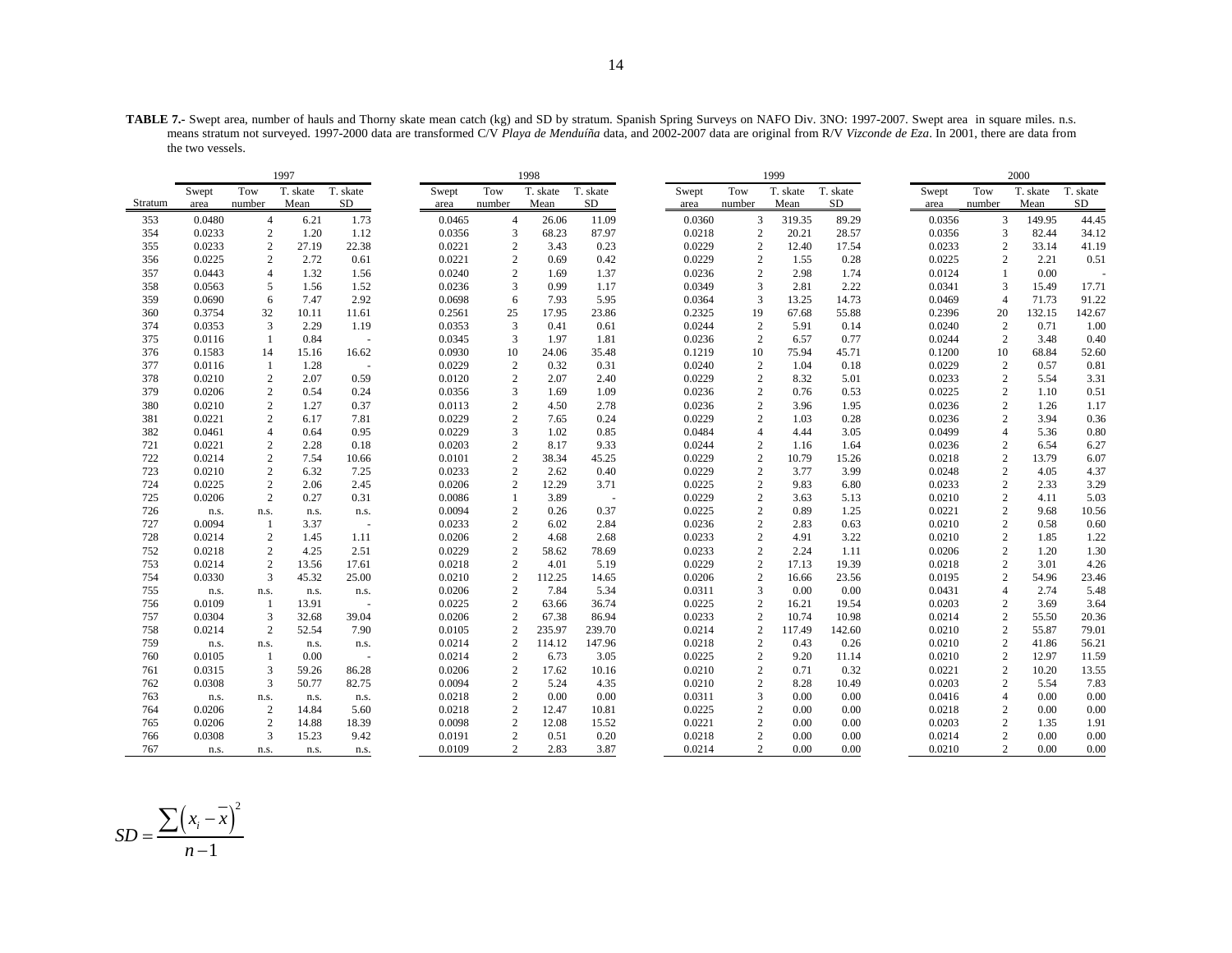**TABLE 7 (cont.).-** Swept area, number of hauls and Thorny skate mean catch (kg) and SD by stratum. Spanish Spring Surveys on NAFO Div. 3NO: 1997-2007. Swept area in square miles. n.s. means stratum not surveyed. 1997-2000 data are transformed C/V *Playa de Menduíña* data, and 2002-2007 data are original from R/V *Vizconde de Eza*. In 2001,there are data from the two vessels.

|         |        |                  | 2001     |           |        |                | 2002     |          |       |        |                 | 2003     |                         |        |                 | 2004     |          |
|---------|--------|------------------|----------|-----------|--------|----------------|----------|----------|-------|--------|-----------------|----------|-------------------------|--------|-----------------|----------|----------|
|         | Swept  | Tow              | T. skate | T. skate  | Swept  | Tow            | T. skate | T. skate | Swept |        | Tow             | T. skate | T. skate                | Swept  | Tow             | T. skate | T. skate |
| Stratum | area   | number           | Mean     | <b>SD</b> | area   | number         | Mean     | SD       | area  |        | number          | Mean     | SD                      | area   | number          | Mean     | SD       |
| 353     | 0.0341 | 3                | 351.90   | 283.060   | 0.0476 | $\overline{4}$ | 356.30   | 215.772  |       | 0.0334 | 3               | 78.36    | 33.796                  | 0.0338 | 3               | 53.70    | 33.407   |
| 354     | 0.0338 | 3                | 67.63    | 19.515    | 0.0356 | 3              | 89.80    | 80.809   |       | 0.0338 | 3               | 40.33    | 40.683                  | 0.0345 | 3               | 147.46   | 134.348  |
| 355     | 0.0240 | $\overline{c}$   | 20.60    | 11.031    | 0.0236 | $\overline{c}$ | 2.67     | 3.723    |       | 0.0229 | 2               | 19.53    | 22.422                  | 0.0229 | $\overline{2}$  | 25.07    | 4.384    |
| 356     | 0.0240 | $\overline{c}$   | 0.29     | 0.410     | 0.0233 | $\mathbf{2}$   | 1.55     | 2.192    |       | 0.0225 | $\overline{2}$  | 5.19     | 7.333                   | 0.0221 | $\mathbf{2}$    | 16.31    | 7.732    |
| 357     | 0.0244 | $\overline{c}$   | 2.35     | 1.669     | 0.0240 | 2              | 2.00     | 2.828    |       | 0.0229 | 2               | 2.25     | 3.182                   | 0.0229 | 2               | 46.05    | 28.438   |
| 358     | 0.0345 | 3                | 4.05     | 6.974     | 0.0345 | 3              | 11.47    | 19.861   |       | 0.0338 | 3               | 21.14    | 25.809                  | 0.0330 | 3               | 42.24    | 13.838   |
| 359     | 0.0803 | $\overline{7}$   | 15.45    | 24.999    | 0.0686 | 6              | 72.34    | 148.583  |       | 0.0791 | $7\phantom{.0}$ | 25.86    | 23.965                  | 0.0791 | $7\phantom{.0}$ | 46.56    | 62.119   |
| 360     | 0.2423 | 20               | 67.67    | 79.827    | 0.2865 | 25             | 20.63    | 24.987   |       | 0.2254 | 20              | 35.53    | 29.397                  | 0.2310 | 20              | 93.53    | 78.305   |
| 374     | 0.0240 | $\overline{c}$   | 0.73     | 1.032     | 0.0345 | 3              | 0.30     | 0.520    |       | 0.0225 | $\overline{c}$  | 0.00     | 0.000                   | 0.0233 | 2               | 1.89     | 2.673    |
| 375     | 0.0338 | 3                | 0.51     | 0.878     | 0.0353 | 3              | 1.40     | 2.425    |       | 0.0330 | 3               | 2.29     | 2.414                   | 0.0338 | 3               | 10.32    | 5.359    |
| 376     | 0.1155 | 10               | 22.67    | 19.650    | 0.1140 | 10             | 12.59    | 12.093   |       | 0.1125 | 10              | 10.77    | 12.802                  | 0.1166 | 10              | 89.67    | 62.815   |
| 377     | 0.0229 | $\boldsymbol{2}$ | 5.70     | 2.270     | 0.0229 | $\overline{c}$ | 1.17     | 1.655    |       | 0.0225 | $\overline{c}$  | 0.46     | 0.438                   | 0.0218 | 2               | 7.23     | 9.648    |
| 378     | 0.0236 | $\overline{c}$   | 0.16     | 0.099     | 0.0233 | 2              | 0.02     | 0.021    |       | 0.0225 | 2               | 2.98     | 4.076                   | 0.0225 | 2               | 26.20    | 17.402   |
| 379     | 0.0229 | $\overline{c}$   | 0.00     | 0.000     | 0.0229 | $\overline{c}$ | 5.45     | 1.909    |       | 0.0229 | $\mathbf{2}$    | 0.01     | 0.014                   | 0.0124 |                 | 13.61    |          |
| 380     | 0.0206 | $\overline{c}$   | 1.35     | 0.209     | 0.0225 | $\mathbf{2}$   | 4.42     | 4.476    |       | 0.0229 | 2               | 4.09     | 0.559                   | 0.0221 | 2               | 119.25   | 56.639   |
| 381     | 0.0236 | $\overline{c}$   | 0.74     | 0.419     | 0.0229 | 2              | 0.71     | 0.071    |       | 0.0229 | 2               | 3.40     | 3.394                   | 0.0225 | 2               | 70.60    | 17.536   |
| 382     | 0.0469 | $\overline{4}$   | 1.77     | 1.265     | 0.0341 | 3              | 0.65     | 0.257    |       | 0.0454 | $\overline{4}$  | 0.00     | 0.000                   | 0.0461 | $\overline{4}$  | 6.28     | 6.990    |
| 721     | 0.0248 | 2                | 0.00     | 0.000     | 0.0233 | $\overline{2}$ | 0.00     | 0.000    |       | 0.0225 | 2               | 10.63    | 7.481                   | 0.0221 | 2               | 2.70     | 3.818    |
| 722     | 0.0233 | $\sqrt{2}$       | 10.10    | 5.374     | 0.0236 | $\sqrt{2}$     | 0.00     | 0.000    |       | 0.0221 | $\mathbf{2}$    | 0.91     | 0.021                   | 0.0218 | $\overline{2}$  | 0.00     | 0.000    |
| 723     | 0.0240 | $\boldsymbol{2}$ | 2.40     | 2.121     | 0.0233 | $\overline{c}$ | 0.60     | 0.849    |       | 0.0229 | 2               | 5.19     | 4.865                   | 0.0229 | $\overline{c}$  | 4.85     | 1.913    |
| 724     | 0.0353 | 3                | 67.38    | 91.221    | 0.0225 | 2              | 25.85    | 14.354   |       | 0.0225 | 2               | 26.32    | 0.226                   | 0.0214 | 2               | 0.00     | 0.000    |
| 725     | 0.0116 | $\sqrt{2}$       | 1.91     | 1.235     | 0.0225 | 2              | 1.82     | 2.574    |       | 0.0229 | $\sqrt{2}$      | 1.31     | 0.506                   | 0.0225 | $\mathbf{2}$    | 44.22    | 57.679   |
| 726     | 0.0116 | $\boldsymbol{2}$ | 1.32     | 1.381     | 0.0214 | $\mathbf{2}$   | 3.30     | 1.980    |       | 0.0225 | $\mathbf{2}$    | 0.00     | 0.000                   | 0.0225 | $\mathbf{2}$    | 0.00     | 0.000    |
| 727     | 0.0225 | $\overline{c}$   | 0.64     | 0.905     | 0.0233 | $\mathbf{2}$   | 3.05     | 4.313    |       | 0.0218 | 2               | 96.69    | 91.097                  | 0.0233 | $\mathbf{2}$    | 10.16    | 10.380   |
| 728     | 0.0229 | $\overline{c}$   | 1.65     | 1.531     | 0.0229 | $\overline{2}$ | 6.69     | 9.454    |       | 0.0225 | 2               | 17.23    | 8.301                   | 0.0180 | 2               | 2.69     | 3.804    |
| 752     | 0.0210 | $\overline{c}$   | 8.93     | 5.430     | 0.0116 | -1             | 0.49     | 0.686    |       | 0.0229 | 2               | 183.35   | 38.537                  | 0.0214 | 2               | 0.00     | 0.000    |
| 753     | 0.0214 | $\overline{c}$   | 13.11    | 15.123    | 0.0229 | $\overline{c}$ | 12.90    | 18.243   |       | 0.0229 | $\mathbf{2}$    | 7.99     | 1.775                   | 0.0218 | 2               | 0.00     | 0.000    |
| 754     | 0.0195 | $\boldsymbol{2}$ | 98.76    | 126.307   | 0.0341 | 3              | 595.65   | 819.042  |       | 0.0218 | 2               | 3.35     | 4.731                   | 0.0214 | 2               | 0.00     | 0.000    |
| 755     | 0.0416 | $\overline{4}$   | 0.14     | 0.283     | 0.0338 | 3              | 0.00     | 0.000    |       | 0.0221 | 2               | 0.00     | 0.000                   | 0.0319 | 3               | 1.26     | 2.188    |
| 756     | 0.0113 | $\overline{c}$   | 7.04     | 3.761     | 0.0229 | $\overline{c}$ | 9.36     | 7.835    |       | 0.0221 | 2               | 133.16   | 187.864                 | 0.0218 | $\overline{c}$  | 0.00     | 0.000    |
| 757     | 0.0233 | $\sqrt{2}$       | 15.10    | 19.889    | 0.0225 | $\mathbf{2}$   | 1.55     | 2.192    |       | 0.0221 | 2               | 6.99     | 9.885                   | 0.0218 | 2               | 0.00     | 0.000    |
| 758     | 0.0218 | $\mathbf{2}$     | 184.47   | 248.733   | 0.0225 | 2              | 32.45    | 41.224   |       | 0.0221 | 2               | 4.29     | 6.060                   | 0.0214 | $\overline{c}$  | 0.00     | 0.000    |
| 759     | 0.0221 | $\overline{c}$   | 4.93     | 3.950     | 0.0225 | $\mathbf{2}$   | 3.70     | 5.233    |       | 0.0113 | -1              | 3.89     | $#$ <sub>i</sub> DIV/0! | 0.0214 | $\overline{c}$  | 0.00     | 0.000    |
| 760     | 0.0229 | $\boldsymbol{2}$ | 6.47     | 5.282     | 0.0229 | $\overline{c}$ | 1.89     | 2.673    |       | 0.0218 | $\overline{c}$  | 30.68    | 30.717                  | 0.0221 | $\overline{2}$  | 0.00     | 0.000    |
| 761     | 0.0225 | $\sqrt{2}$       | 66.60    | 89.661    | 0.0225 | 2              | 11.90    | 4.667    |       | 0.0225 | $\mathbf{2}$    | 0.00     | 0.000                   | 0.0221 | $\overline{2}$  | 2.69     | 0.912    |
| 762     | 0.0116 | $\overline{c}$   | 0.00     | 0.000     | 0.0225 | 2              | 0.00     | 0.000    |       | 0.0225 | 2               | 2.99     | 1.570                   | 0.0233 | 2               | 1.15     | 1.619    |
| 763     | 0.0330 | 3                | 0.00     | 0.000     | 0.0225 | 2              | 0.00     | 0.000    |       | 0.0311 | 3               | 0.00     | 0.000                   | 0.0326 | 3               | 0.00     | 0.000    |
| 764     | 0.0240 | $\sqrt{2}$       | 2.45     | 3.465     | 0.0236 | $\sqrt{2}$     | 0.00     | 0.000    |       | 0.0221 | $\overline{2}$  | 42.05    | 45.064                  | 0.0229 | $\overline{c}$  | 4.35     | 6.152    |
| 765     | 0.0113 | $\sqrt{2}$       | 1.03     | 1.462     | 0.0236 | $\sqrt{2}$     | 0.71     | 1.004    |       | 0.0113 | $\mathbf{1}$    | 2.23     |                         | 0.0225 | $\overline{c}$  | 0.00     | 0.000    |
| 766     | 0.0203 | $\overline{c}$   | 0.00     | 0.000     | 0.0233 | $\mathbf{2}$   | 0.00     | 0.000    |       | 0.0225 | 2               | 0.00     | 0.000                   | 0.0225 | 2               | 0.67     | 0.940    |
| 767     | 0.0218 | $\overline{c}$   | 0.00     | 0.000     | 0.0225 | $\overline{2}$ | 0.00     | 0.000    |       | 0.0229 | 2               | 1.13     | 0.215                   | 0.0218 | $\overline{2}$  | 2.41     | 3.401    |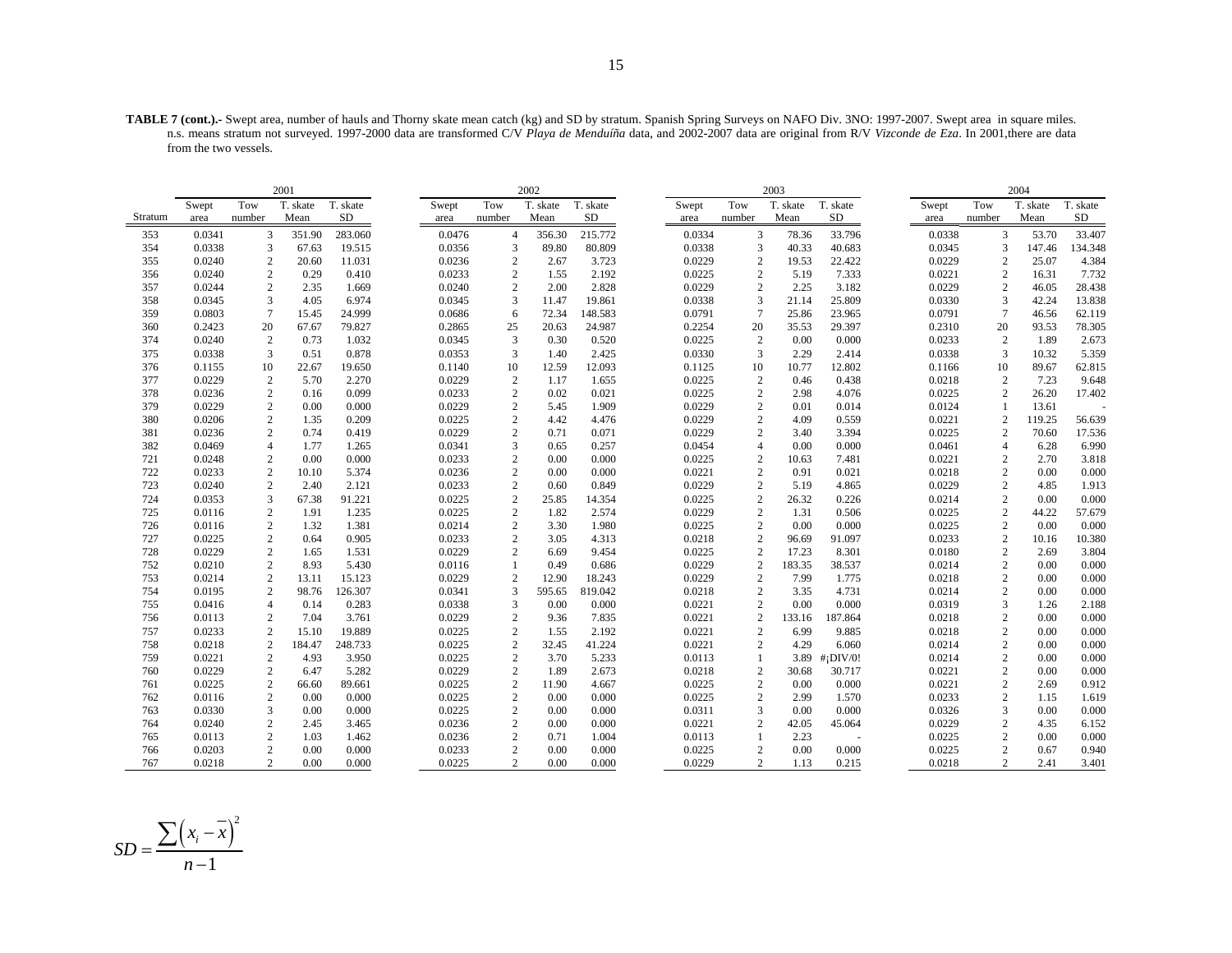**TABLE 7 (cont.).-** Swept area, number of hauls and Thorny skate mean catch (kg) and SD by stratum. Spanish Spring Surveys on NAFO Div. 3NO: 1997-2007. Swept area in square miles. n.s. means stratum not surveyed. 1997-2000 data are transformed C/V *Playa de Menduíña* data, and 2002-2007 data are original from R/V *Vizconde de Eza*. In 2001,there are data from the two vessels.

|         | 2005   |                |            |           |        |                | 2006       |          |        |                | 2007       |          |
|---------|--------|----------------|------------|-----------|--------|----------------|------------|----------|--------|----------------|------------|----------|
|         | Swept  | Tow            | T. skate   | T. skate  | Swept  | Tow            | T. skate   | T. skate | Swept  | Tow            | T. skate   | T. skate |
| Stratum | area   | number         | Mean catch | <b>SD</b> | area   | number         | Mean catch | SD       | area   | number         | Mean catch | $\rm SD$ |
| 353     | 0.0353 | 3              | 40.97      | 40.382    | 0.0371 | 3              | 48.27      | 33.965   | 0.0364 | 3              | 23.20      | 8.044    |
| 354     | 0.0353 | 3              | 48.19      | 40.450    | 0.0364 | $\mathfrak 3$  | 62.30      | 19.336   | 0.0364 | 3              | 52.94      | 32.333   |
| 355     | 0.0225 | $\mathbf{2}$   | 17.80      | 2.628     | 0.0248 | $\sqrt{2}$     | 1.51       | 2.128    | 0.0240 | $\overline{2}$ | 20.47      | 0.990    |
| 356     | 0.0233 | $\overline{2}$ | 10.81      | 2.242     | 0.0240 | $\sqrt{2}$     | 19.15      | 18.314   | 0.0240 | $\overline{2}$ | 4.02       | 2.461    |
| 357     | 0.0233 | 2              | 51.88      | 55.763    | 0.0244 | $\sqrt{2}$     | 28.29      | 40.007   | 0.0360 | 3              | 7.02       | 6.365    |
| 358     | 0.0349 | 3              | 72.15      | 80.699    | 0.0349 | 3              | 5.75       | 6.983    | 0.0368 | 3              | 76.01      | 65.231   |
| 359     | 0.0814 | $\overline{7}$ | 45.11      | 63.415    | 0.0975 | $\,$ 8 $\,$    | 45.28      | 34.608   | 0.0855 | $\overline{7}$ | 28.01      | 25.576   |
| 360     | 0.2325 | 20             | 59.30      | 63.584    | 0.2340 | 19             | 74.59      | 59.722   | 0.2378 | 20             | 46.42      | 42.247   |
| 374     | 0.0229 | $\overline{2}$ | 2.70       | 1.082     | 0.0236 | $\sqrt{2}$     | 9.84       | 3.118    | 0.0240 | $\sqrt{2}$     | 0.00       | 0.000    |
| 375     | 0.0349 | 3              | 12.31      | 10.043    | 0.0364 | 3              | 34.35      | 17.964   | 0.0364 | 3              | 35.80      | 59.229   |
| 376     | 0.1174 | 10             | 154.50     | 136.423   | 0.1219 | 10             | 183.56     | 254.026  | 0.1185 | 10             | 40.71      | 34.911   |
| 377     | 0.0233 | $\mathbf{2}$   | 29.36      | 30.186    | 0.0236 | $\sqrt{2}$     | 61.48      | 33.411   | 0.0240 | $\sqrt{2}$     | 1.08       | 1.520    |
| 378     | 0.0225 | 2              | 6.10       | 7.264     | 0.0240 | $\sqrt{2}$     | 5.86       | 8.280    | 0.0233 | $\sqrt{2}$     | 7.48       | 3.055    |
| 379     | 0.0236 | $\overline{2}$ | 32.60      | 16.971    | 0.0236 | $\overline{2}$ | 181.31     | 256.409  | 0.0240 | $\overline{2}$ | 33.71      | 20.209   |
| 380     | 0.0229 | $\overline{c}$ | 66.74      | 45.199    | 0.0229 | $\sqrt{2}$     | 110.30     | 2.687    | 0.0240 | $\overline{2}$ | 77.10      | 66.320   |
| 381     | 0.0233 | $\mathbf{2}$   | 52.28      | 28.354    | 0.0229 | $\overline{2}$ | 72.41      | 8.775    | 0.0240 | $\overline{2}$ | 5.05       | 7.142    |
| 382     | 0.0458 | $\overline{4}$ | 5.06       | 4.563     | 0.0469 | $\overline{4}$ | 3.41       | 3.064    | 0.0484 | $\overline{4}$ | 0.00       | 0.000    |
| 721     | 0.0229 | 2              | 6.15       | 8.697     | 0.0236 | $\sqrt{2}$     | 0.00       | 0.000    | 0.0116 | $\mathbf{1}$   | 0.00       |          |
| 722     | 0.0233 | $\overline{2}$ | 6.90       | 9.758     | 0.0240 | $\sqrt{2}$     | 0.00       | 0.000    | 0.0225 | $\sqrt{2}$     | 3.43       | 4.844    |
| 723     | 0.0233 | $\overline{2}$ | 0.00       | 0.000     | 0.0236 | $\sqrt{2}$     | 5.41       | 4.226    | 0.0240 | $\overline{2}$ | 13.23      | 10.529   |
| 724     | 0.0225 | $\mathbf{2}$   | 4.20       | 5.940     | 0.0233 | $\sqrt{2}$     | 0.00       | 0.000    | 0.0233 | $\overline{2}$ | 7.22       | 10.204   |
| 725     | 0.0236 | $\overline{2}$ | 30.95      | 43.775    | 0.0233 | $\sqrt{2}$     | 73.01      | 100.261  | 0.0225 | $\overline{2}$ | 19.87      | 18.314   |
| 726     | 0.0113 |                | 0.00       |           | 0.0225 | $\sqrt{2}$     | 3.66       | 1.237    | 0.0229 | $\overline{2}$ | 2.11       | 2.984    |
| 727     | 0.0229 | 2              | 7.57       | 7.969     | 0.0225 | $\sqrt{2}$     | 0.00       | 0.000    | 0.0240 | $\overline{2}$ | 10.56      | 4.327    |
| 728     | 0.0109 |                | 0.00       |           | 0.0225 | $\sqrt{2}$     | 1.32       | 1.860    | 0.0225 | $\overline{2}$ | 12.85      | 14.107   |
| 752     | 0.0236 | 2              | 0.00       | 0.000     | 0.0225 | $\sqrt{2}$     | 0.73       | 1.025    | 0.0225 | $\overline{2}$ | 0.00       | 0.000    |
| 753     | 0.0225 | $\mathbf{2}$   | 0.00       | 0.000     | 0.0225 | $\overline{c}$ | 0.00       | 0.000    | 0.0225 | $\overline{2}$ | 0.00       | 0.000    |
| 754     | 0.0225 | $\sqrt{2}$     | 0.00       | 0.000     | 0.0225 | $\sqrt{2}$     | 0.00       | 0.000    | 0.0225 | $\overline{2}$ | 0.00       | 0.000    |
| 755     | 0.0450 | $\overline{4}$ | 0.00       | 0.000     | 0.0338 | 3              | 0.00       | 0.000    | 0.0338 | 3              | 0.00       | 0.000    |
| 756     | 0.0233 | $\overline{2}$ | 0.00       | 0.000     | 0.0229 | $\sqrt{2}$     | 0.01       | 0.008    | 0.0225 | $\overline{2}$ | 0.00       | 0.000    |
| 757     | 0.0225 | $\overline{c}$ | 0.00       | 0.000     | 0.0225 | $\sqrt{2}$     | 0.51       | 0.718    | 0.0229 | $\overline{2}$ | 0.00       | 0.000    |
| 758     | 0.0225 | $\overline{c}$ | 0.00       | 0.000     | 0.0225 | $\sqrt{2}$     | 0.00       | 0.000    | 0.0225 | $\mathbf{2}$   | 0.00       | 0.000    |
| 759     | 0.0229 | $\overline{c}$ | 0.00       | 0.000     | 0.0225 | $\sqrt{2}$     | 0.00       | 0.000    | n.s.   | n.s.           | n.s.       | n.s.     |
| 760     | 0.0229 | 2              | 4.43       | 6.265     | 0.0225 | $\overline{c}$ | 0.00       | 0.000    | 0.0233 | $\overline{2}$ | 1.65       | 2.333    |
| 761     | 0.0221 | $\overline{2}$ | 0.00       | 0.000     | 0.0233 | $\sqrt{2}$     | 0.00       | 0.000    | 0.0225 | 2              | 0.00       | 0.000    |
| 762     | 0.0225 | $\overline{2}$ | 0.00       | 0.000     | 0.0233 | $\sqrt{2}$     | 1.45       | 2.044    | n.s.   | n.s.           | n.s.       | n.s.     |
| 763     | 0.0334 | 3              | 0.00       | 0.000     | 0.0225 | $\sqrt{2}$     | 0.00       | 0.000    | n.s.   | n.s.           | n.s.       | n.s.     |
| 764     | 0.0233 | $\overline{2}$ | 0.00       | 0.000     | 0.0233 | $\overline{c}$ | 7.90       | 11.172   | 0.0225 | $\overline{c}$ | 0.00       | 0.000    |
| 765     | 0.0229 | 2              | 0.00       | 0.000     | 0.0236 | $\overline{c}$ | 4.40       | 6.223    | 0.0225 | 2              | 3.92       | 5.537    |
| 766     | 0.0229 | $\overline{c}$ | 0.00       | 0.000     | 0.0229 | $\overline{2}$ | 0.00       | 0.000    | n.s.   | n.s.           | n.s.       | n.s.     |
| 767     | 0.0113 |                | 0.00       | ٠         | 0.0233 | $\overline{c}$ | 0.00       | 0.000    | n.s.   | n.s.           | n.s.       | n.s.     |

$$
SD = \frac{\sum (x_i - \overline{x})^2}{n - 1}
$$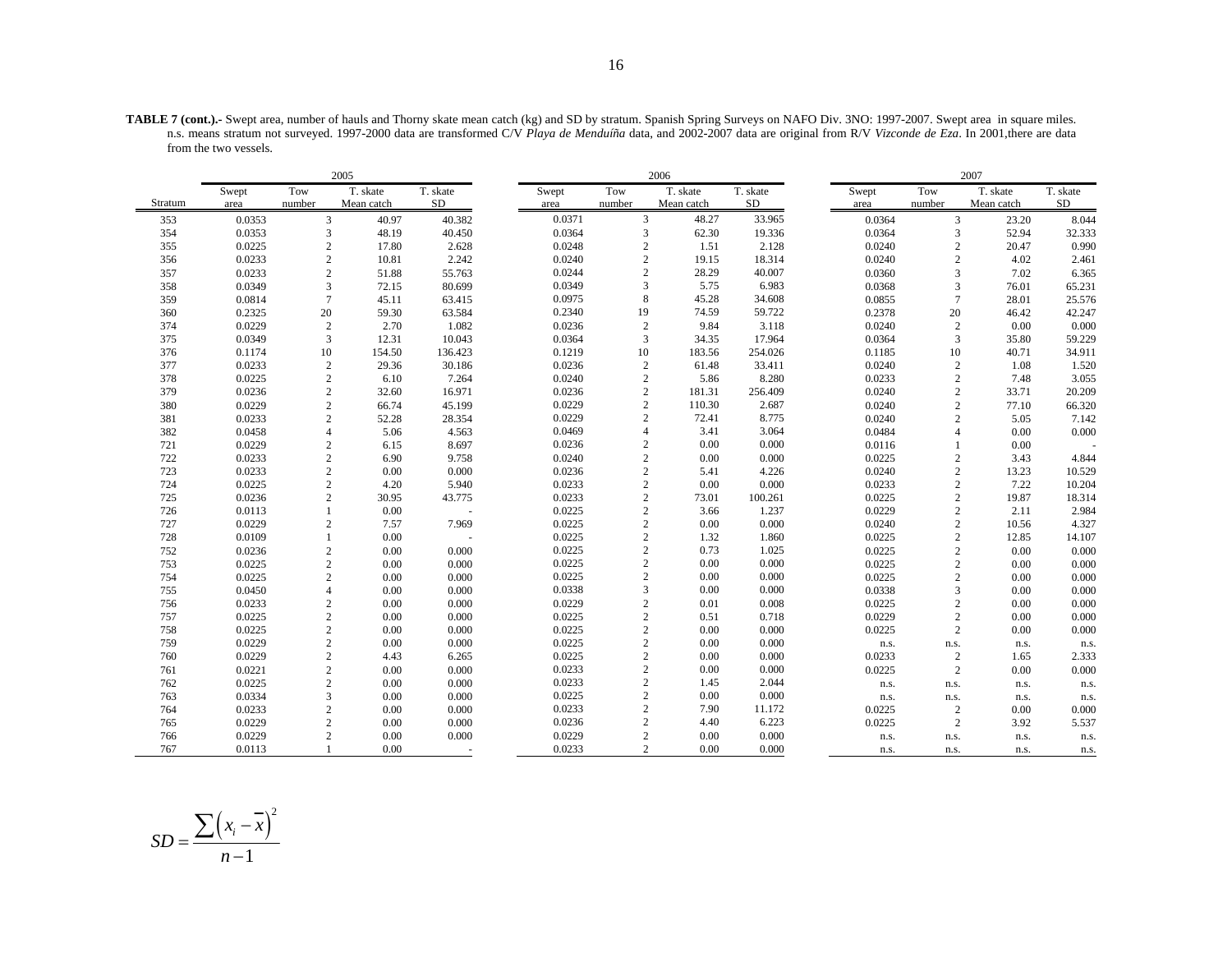**TABLE 8.-** Stratified mean catches (Kg) by stratum and year and SD by year of Thorny skate (1997-2007). n.s. means stratum not surveyed. 1997-2000 data are transformed C/V *Playa de Menduíña* data. 2002-2007 data are original from R/V *Vizconde de Eza*. In 2001, there are data from the two vessels.

| Stratum | 1997      | 1998      | 1999      | 2000      | 2001      | 2002      | 2003               | 2004               | 2005               | 2006      | 2007      |
|---------|-----------|-----------|-----------|-----------|-----------|-----------|--------------------|--------------------|--------------------|-----------|-----------|
| 353     | 1669.97   | 7010.90   | 85905.05  | 40337.51  | 94661.10  | 95844.70  | 21079.74           | 14444.04           | 11021.83           | 12983.73  | 6241.70   |
| 354     | 295.14    | 16784.41  | 4970.54   | 20279.74  | 16637.80  | 22090.80  | 9922.00            | 36275.57           | 11854.08           | 15324.98  | 13024.06  |
| 355     | 2012.42   | 254.06    | 917.88    | 2452.15   | 1524.40   | 197.40    | 1444.85            | 1855.18            | 1317.05            | 111.37    | 1514.78   |
| 356     | 127.82    | 32.39     | 72.76     | 104.05    | 13.63     | 72.85     | 243.70             | 766.45             | 507.84             | 900.05    | 188.94    |
| 357     | 216.74    | 276.48    | 488.38    | $0.00\,$  | 385.40    | 328.00    | 369.00             | 7551.46            | 8508.73            | 4639.40   | 1151.83   |
| 358     | 351.96    | 223.34    | 632.19    | 3484.89   | 910.50    | 2580.00   | 4755.75            | 9504.23            | 16232.63           | 1293.75   | 17102.25  |
| 359     | 3142.88   | 3339.74   | 5577.75   | 30200.14  | 6505.05   | 30455.91  | 10885.26           | 19600.14           | 18990.11           | 19063.93  | 11792.21  |
| 360     | 28142.65  | 49941.51  | 188345.34 | 367770.68 | 188311.70 | 57415.52  | 98885.56           | 260307.63          | 165039.55          | 207581.48 | 129182.27 |
| 374     | 490.16    | 87.78     | 1264.01   | 151.68    | 156.22    | 64.20     | 0.00               | 404.46             | 576.73             | 2104.69   | 0.00      |
| 375     | 226.76    | 533.56    | 1780.76   | 942.07    | 137.31    | 379.40    | 619.69             | 2796.27            | 3336.91            | 9307.95   | 9702.70   |
| 376     | 20225.18  | 32095.39  | 101299.43 | 91833.65  | 30244.45  | 16788.39  | 14361.84           | 119622.45          | 206104.33          | 244867.71 | 54306.47  |
| 377     | 127.98    | 31.99     | 103.98    | 56.97     | 569.50    | 117.05    | 46.00              | 723.25             | 2935.50            | 6147.50   | 107.50    |
| 378     | 287.36    | 287.36    | 1156.26   | 769.70    | 22.24     | 2.09      | 413.87             | 3641.11            | 847.41             | 813.85    | 1039.72   |
| 379     | 57.26     | 179.13    | 80.48     | 116.74    | $0.00\,$  | 577.70    | 1.06               | 1442.66            | 3455.60            | 19218.70  | 3573.26   |
| 380     | 121.68    | 432.36    | 380.38    | 121.44    | 129.94    | 423.84    | 392.16             | 11448.00           | 6406.99            | 10588.80  | 7401.12   |
| 381     | 887.94    | 1102.17   | 148.85    | 567.92    | 106.50    | 102.24    | 489.60             | 10166.40           | 7528.46            | 10426.32  | 727.20    |
| 382     | 220.75    | 350.60    | 1522.42   | 1838.77   | 607.79    | 224.32    | 0.00               | 2153.18            | 1734.72            | 1167.92   | 0.00      |
| 721     | 148.37    | 531.10    | 75.19     | 425.20    | 0.00      | 0.00      | 690.95             | 175.50             | 399.75             | 0.00      | 0.00      |
| 722     | 633.11    | 3220.86   | 906.51    | 1158.73   | 848.40    | 0.00      | 76.02              | 0.00               | 579.60             | 0.00      | 287.70    |
| 723     | 979.42    | 406.26    | 584.98    | 627.32    | 372.00    | 93.00     | 804.45             | 752.22             | $0.00\,$           | 838.78    | 2049.88   |
| 724     | 254.82    | 1524.34   | 1219.17   | 288.39    | 8355.12   | 3205.40   | 3263.68            | 0.00               | 520.80             | 0.00      | 894.66    |
| 725     | 28.43     | 408.29    | 381.16    | 431.94    | 200.22    | 191.10    | 137.81             | 4642.58            | 3250.12            | 7665.53   | 2086.35   |
| 726     | n.s.      | 18.61     | 63.79     | 697.27    | 95.29     | 237.60    | 0.00               | 0.00               | 0.00               | 263.16    | 151.92    |
| 727     | 323.68    | 577.66    | 271.70    | 56.11     | 61.43     | 292.80    | 9281.76            | 975.36             | 726.24             | 0.00      | 1013.76   |
| 728     | 113.26    | 364.73    | 382.97    | 143.97    | 128.62    | 521.43    | 1343.94            | 209.82             | $0.00\,$           | 102.57    | 1001.91   |
| 752     | 556.95    | 7679.60   | 293.39    | 157.17    | 1170.32   | 63.54     | 24018.85           | 0.00               | $0.00\,$           | 94.98     | 0.00      |
| 753     | 1871.36   | 553.60    | 2364.16   | 416.05    | 1808.52   | 1780.20   | 1101.93            | $0.00\,$           | $0.00\,$           | 0.00      | 0.00      |
| 754     | 8157.59   | 20204.97  | 2999.07   | 9892.06   | 17777.36  | 107217.00 | 602.10             | $0.00\,$           | $0.00\,$           | 0.00      | $0.00\,$  |
| 755     | n.s.      | 3017.84   | 0.00      | 1054.11   | 54.48     | 0.00      | 0.00               | 486.38             | $0.00\,$           | 0.00      | $0.00\,$  |
| 756     | 1404.41   | 6429.24   | 1636.83   | 372.60    | 711.08    | 945.36    | 13449.16           | $0.00\,$           | $0.00\,$           | 0.61      | 0.00      |
| 757     | 3333.76   | 6873.20   | 1095.75   | 5660.73   | 1540.20   | 158.10    | 712.98             | 0.00               | $0.00\,$           | 51.77     | $0.00\,$  |
| 758     | 5201.49   | 23360.86  | 11631.70  | 5530.78   | 18262.55  | 3212.55   | 424.22             | $0.00\,$           | $0.00\,$           | 0.00      | $0.00\,$  |
| 759     | n.s.      | 14493.27  | 54.38     | 5316.60   | 626.68    | 469.90    | 494.03             | $0.00\,$           | $0.00\,$           | 0.00      | n.s.      |
| 760     | 0.00      | 1036.58   | 1417.48   | 1997.36   | 995.61    | 291.06    | 4724.72            | $0.00\,$           | 682.22             | 0.00      | 254.10    |
| 761     | 10133.38  | 3013.25   | 121.20    | 1744.82   | 11388.60  | 2034.90   | 0.00               | 459.14             | 0.00               | 0.00      | 0.00      |
| 762     | 10763.16  | 1111.32   | 1755.68   | 1173.93   | 0.00      | 0.00      | 633.88             | 242.74             | $0.00\,$           | 306.34    | n.s.      |
| 763     | n.s.      | 0.00      | 0.00      | 0.00      | 0.00      | 0.00      | 0.00               | 0.00               | 0.00               | 0.00      | n.s.      |
| 764     | 1484.03   | 1246.54   | 0.00      | 0.00      | 245.00    | 0.00      | 4204.50            | 435.00             | 0.00               | 790.00    | 0.00      |
| 765     | 1844.78   | 1498.40   | 0.00      | 167.85    | 128.17    | 88.04     | 276.52             | 0.00               | 0.00               | 545.60    | 485.46    |
| 766     | 2192.53   | 73.89     | 0.00      | 0.00      | 0.00      | 0.00      | 0.00               | 95.76              | 0.00               | 0.00      | n.s.      |
| 767     | n.s.      | 446.89    | 0.00      | 0.00      | 0.00      | 0.00      | 178.22             | 379.99             | 0.00               | 0.00      | n.s.      |
| TOTAL   | 108029.16 | 211054.49 | 421901.59 | 598341.10 | 405693.16 | 348466.38 |                    |                    |                    | 577201.44 | 265281.74 |
|         | 11.57     | 20.41     | 40.79     | 57.86     | 39.23     | 33.69     | 230329.79<br>22.27 | 511556.95<br>49.46 | 472557.21<br>45.69 | 55.81     | 28.10     |
| S.D.    | 1.74      | 3.26      | 4.32      | 9.12      | 6.99      | 10.91     | 2.57               | 5.82               | 7.00               | 11.22     | 3.57      |
|         |           |           |           |           |           |           |                    |                    |                    |           |           |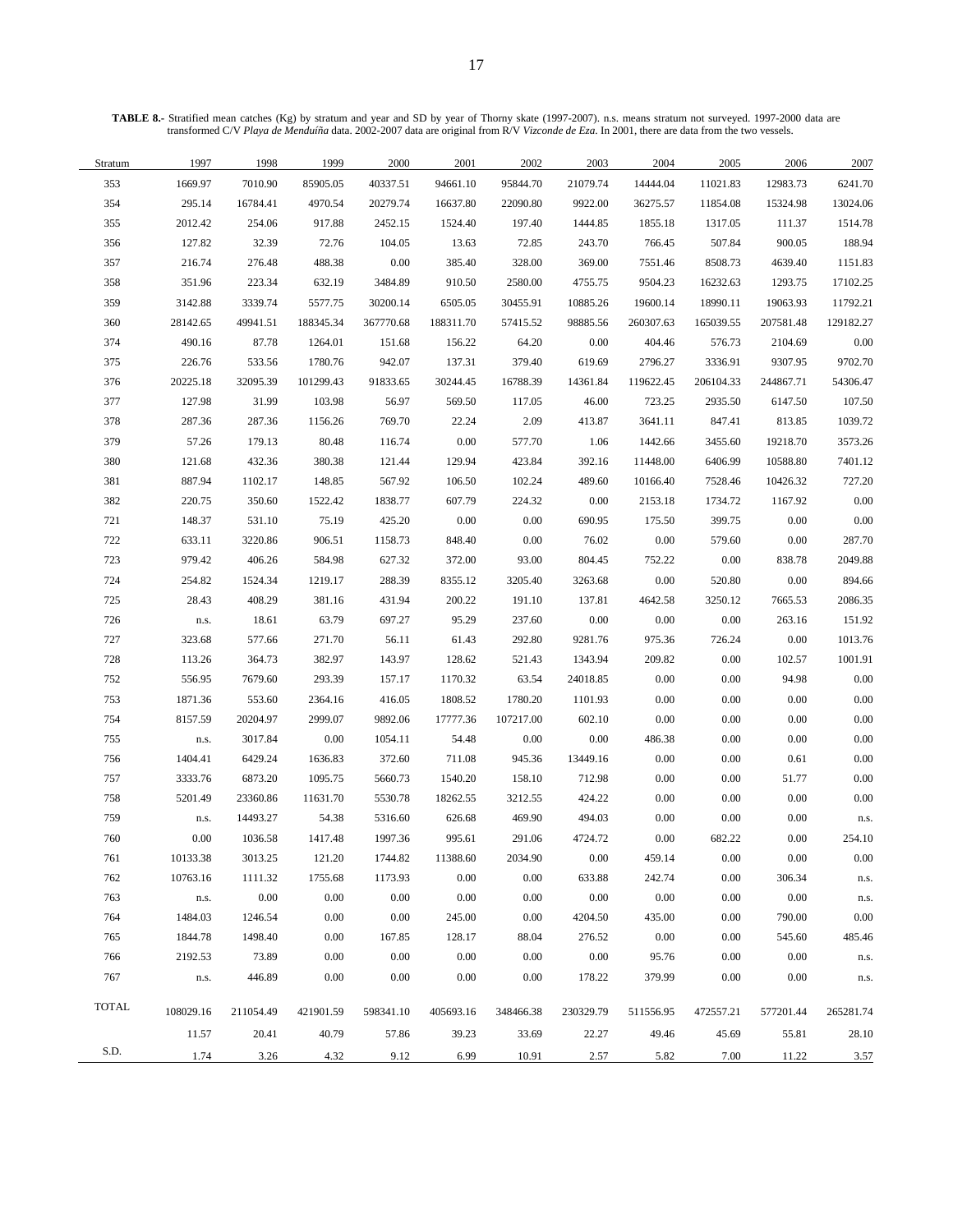**TABLE 9.-** Survey estimates (by the swept area method) of Thorny skate biomass (t) and SD by stratum and year on NAFO Div. 3NO. n.s. means stratum not surveyed. 1997- 2000 data are transformed C/V *Playa de Menduíña* data. 2002-2007 data are original from R/V *Vizconde de Eza*. In 2001, there are data from the two vessels.

| 2007             | 2006             | 2005             | 2004                  | 2003             | 2002             | 2001             | 2000             | 1999             | 1998             | 1997             | Stratum      |
|------------------|------------------|------------------|-----------------------|------------------|------------------|------------------|------------------|------------------|------------------|------------------|--------------|
| 515              | 1049             | 938              | 1284                  | 1895             | 8050             | 8321             | 3397             | 7159             | 603              | 139              | 353          |
| 1074             | 1264             | 1009             | 3154                  | 882              | 1860             | 1479             | 1708             | 457              | 1413             | $25\,$           | 354          |
| 126              | $\boldsymbol{9}$ | 117              | 162                   | 126              | 17               | 127              | 211              | 80               | 23               | 173              | 355          |
| 16               | 75               | 44               | 69                    | $22\,$           | $\sqrt{6}$       | $1\,$            | 9                | 6                | $\overline{3}$   | $11\,$           | 356          |
| 96               | 381              | 732              | 660                   | $32\,$           | 27               | $32\,$           | $\boldsymbol{0}$ | 41               | 23               | $20\,$           | 357          |
| 1396             | $111\,$          | 1396             | 864                   | 423              | 224              | 79               | 306              | 54               | 19               | 31               | 358          |
| 965              | 1564             | 1634             | 1734                  | 963              | 2663             | 567              | 2577             | 460              | 287              | 273              | 359          |
| 10867            | 16855            | 14197            | 22537                 | 8775             | 5010             | 15548            | 30696            | 15392            | 4307             | 2399             | 360          |
| $\boldsymbol{0}$ | 178              | 50               | 35                    | $\boldsymbol{0}$ | $\sqrt{6}$       | 13               | 13               | 104              | $\boldsymbol{7}$ | 42               | 374          |
| 800              | 768              | 287              | 249                   | 56               | 32               | 12               | 77               | 151              | $46\,$           | 20               | 375          |
| 4583             | 20092            | 17559            | 10257                 | 1277             | 1473             | 2618             | 7653             | 8312             | 2779             | 1789             | 376          |
| 9                | 520              | 253              | 67                    | $\sqrt{4}$       | $10\,$           | 50               | $\sqrt{5}$       | 9                | $\mathfrak{Z}$   | $11\,$           | 377          |
| 89               | 68               | 75               | 324                   | 37               | $\boldsymbol{0}$ | $\overline{c}$   | 66               | 101              | 25               | 27               | 378          |
| 298              | 1627             | 293              | 117                   | $\boldsymbol{0}$ | 51               | $\boldsymbol{0}$ | 10               | $\boldsymbol{7}$ | 15               | $\sqrt{6}$       | 379          |
| 617              | 926              | 560              | 1035                  | 34               | 38               | 13               | 10               | 32               | 38               | 12               | 380          |
| 61               | 912              | 648              | 904                   | 43               | $\boldsymbol{9}$ | 9                | 48               | 13               | 96               | 80               | 381          |
| $\boldsymbol{0}$ | $100\,$          | 152              | 187                   | $\boldsymbol{0}$ | $20\,$           | 52               | 147              | 126              | 31               | 19               | 382          |
| $\boldsymbol{0}$ | $\boldsymbol{0}$ | 35               | 16                    | 61               | $\boldsymbol{0}$ | $\boldsymbol{0}$ | 36               | $\sqrt{6}$       | 52               | 13               | $721\,$      |
| 26               | $\boldsymbol{0}$ | 50               | $\boldsymbol{0}$      | $\tau$           | $\boldsymbol{0}$ | 73               | 107              | 79               | 301              | 59               | 722          |
| 171              | $71\,$           | $\boldsymbol{0}$ | 66                    | $70\,$           | $\,$ 8 $\,$      | 31               | 51               | 51               | 35               | 93               | 723          |
| 77               | $\boldsymbol{0}$ | $46\,$           | $\mathbf{0}$          | $290\,$          | 285              | 711              | $25\,$           | 108              | $148\,$          | $23\,$           | 724          |
| 185              | 659              | 275              | 413                   | 12               | 17               | 17               | 41               | 33               | 47               | $\mathfrak{Z}$   | 725          |
| 13               | 23               | $\boldsymbol{0}$ | $\boldsymbol{0}$      | $\boldsymbol{0}$ | $22\,$           | $\,$ 8 $\,$      | 63               | $\sqrt{6}$       | $\sqrt{2}$       | n.s.             | 726          |
| 84               | $\boldsymbol{0}$ | 63               | 84                    | 853              | 25               | $\sqrt{5}$       | $\sqrt{5}$       | 23               | $50\,$           | 35               | $727\,$      |
| 89               | 9                | $\boldsymbol{0}$ | 23                    | 119              | 46               | $11\,$           | 14               | 33               | 35               | $11\,$           | 728          |
| $\boldsymbol{0}$ | $\,$ 8 $\,$      | $\boldsymbol{0}$ | $\boldsymbol{0}$      | 2100             | $\sqrt{6}$       | 111              | 15               | 25               | 671              | 51               | 752          |
| $\overline{0}$   | $\boldsymbol{0}$ | $\boldsymbol{0}$ | $\boldsymbol{0}$      | 96               | 156              | 169              | 38               | 207              | $51\,$           | 175              | 753          |
| $\overline{0}$   | $\boldsymbol{0}$ | $\boldsymbol{0}$ | $\boldsymbol{0}$      | 55               | 9374             | 1822             | 1015             | 291              | 1924             | 742              | 754          |
| $\mathbf{0}$     | $\boldsymbol{0}$ | $\boldsymbol{0}$ | $46\,$                | $\boldsymbol{0}$ | $\boldsymbol{0}$ | $\sqrt{5}$       | 98               | $\boldsymbol{0}$ | 293              | n.s.             | 755          |
| $\overline{0}$   | $\boldsymbol{0}$ | $\boldsymbol{0}$ | $\boldsymbol{0}$      | 1216             | 83               | 62               | 37               | 145              | 571              | 129              | 756          |
| $\overline{0}$   | 5                | $\boldsymbol{0}$ | $\boldsymbol{0}$      | 64               | 14               | 132              | 530              | 94               | 666              | 329              | 757          |
| $\mathbf{0}$     | $\boldsymbol{0}$ | $\boldsymbol{0}$ | $\boldsymbol{0}$      | 38               | 286              | 1679             | 527              | 1088             | 2148             | 487              | 758          |
| n.s.             | $\boldsymbol{0}$ | $\boldsymbol{0}$ | $\boldsymbol{0}$      | 44               | 42               | 57               | 506              | $\sqrt{5}$       | 1356             | n.s.             | 759          |
| 22               | $\boldsymbol{0}$ | 60               | $\boldsymbol{0}$      | 434              | 25               | 87               | 190              | 126              | 97               | $\boldsymbol{0}$ | 760          |
| $\boldsymbol{0}$ | $\boldsymbol{0}$ | $\boldsymbol{0}$ | 42                    | $\mathbf{0}$     | 181              | 1012             | 158              | 12               | 292              | 965              | 761          |
| n.s.             | 26               | $\boldsymbol{0}$ | $21\,$                | 56               | $\boldsymbol{0}$ | $\boldsymbol{0}$ | 116              | 167              | $108\,$          | 1050             | 762          |
| n.s.             | $\boldsymbol{0}$ | $\boldsymbol{0}$ | $\boldsymbol{0}$      | $\boldsymbol{0}$ | $\boldsymbol{0}$ | $\boldsymbol{0}$ | $\boldsymbol{0}$ | $\boldsymbol{0}$ | $\boldsymbol{0}$ | n.s.             | 763          |
| $\boldsymbol{0}$ | 68               | $\boldsymbol{0}$ | 38                    | 380              | $\boldsymbol{0}$ | $20\,$           | $\boldsymbol{0}$ | $\boldsymbol{0}$ | 115              | 144              | 764          |
| 43               | 46               | $\boldsymbol{0}$ | $\boldsymbol{0}$<br>9 | 25               | $\boldsymbol{7}$ | 12               | 17               | $\boldsymbol{0}$ | 143              | 179              | 765          |
| n.s.             | $\boldsymbol{0}$ | $\boldsymbol{0}$ |                       | $\boldsymbol{0}$ | $\boldsymbol{0}$ | $\boldsymbol{0}$ | $\boldsymbol{0}$ | $\boldsymbol{0}$ | $\,8\,$          | 214              | 766          |
| n.s.             | $\boldsymbol{0}$ | $\boldsymbol{0}$ | 35                    | 16               | $\boldsymbol{0}$ | $\boldsymbol{0}$ | $\boldsymbol{0}$ | $\boldsymbol{0}$ | 40               | n.s.             | 767          |
| 22223            | 47415            | 40473            | 44429                 | 20508            | 30072            | 34948            | 50521            | 35004            | 18875            | 9779             | <b>TOTAL</b> |
| 2898             | 9207             | 6171             | 5281                  | 2371             | 9699             | 10687            | 7991             | 3736             | 3114             | 1544             | S.D.         |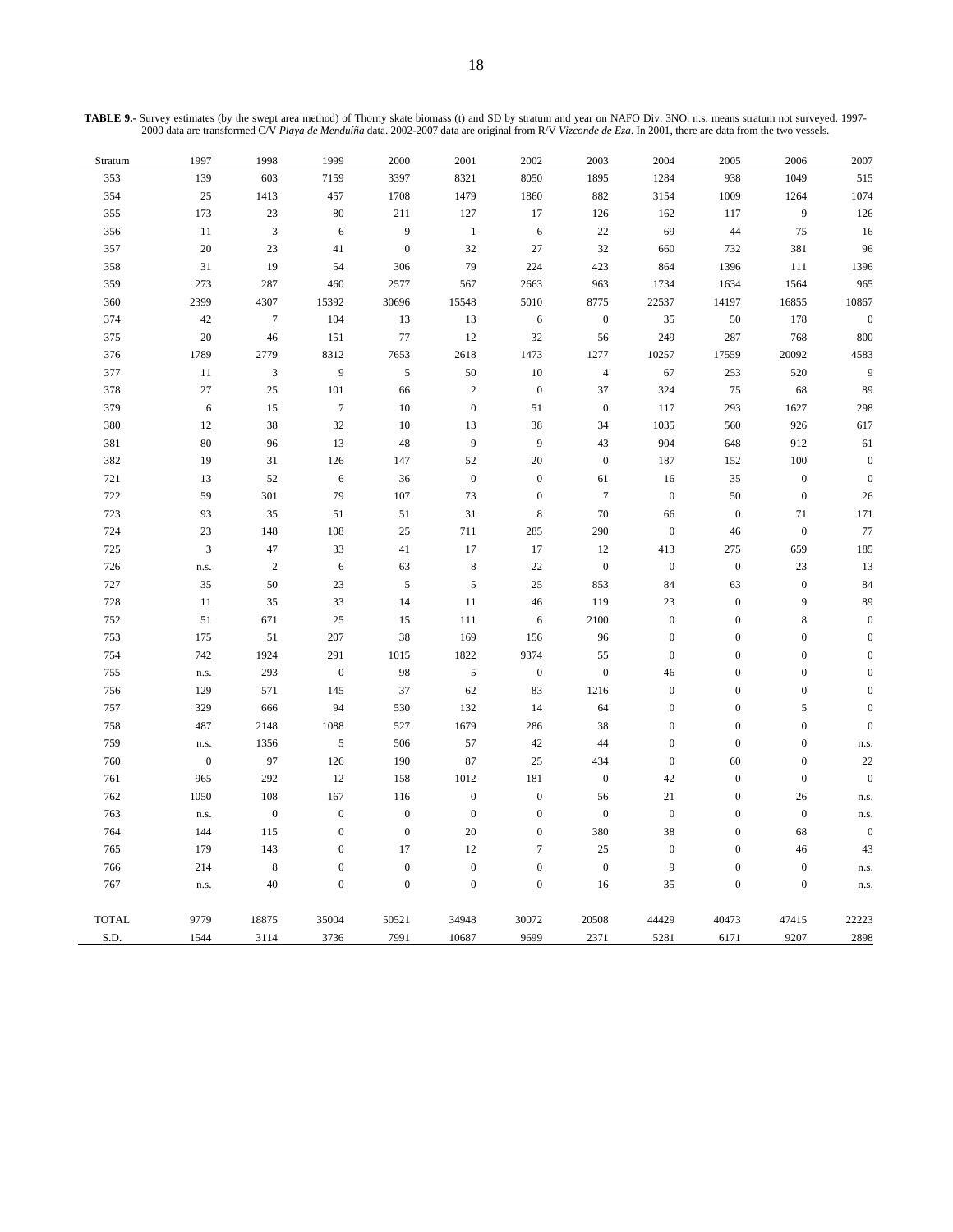**TABLE 10.-** Length weight relationships in the calculation of Thorny skate biomass. The equation is Spanish Spring Surveys on NAFO Div. 3NO: 1997-2007. To calculate the parameters for the indeterminate individuals, we used the total data (males + females + indeterminate individuals). *E* means Error.  $Weight = a(l + 0.5)^{b}$ 

|         |              | 1997          | 1998          | 1999          | 2000          | 2001          | 2002          | 2003          | 2004          | 2005          | 2006                        | 2007         |
|---------|--------------|---------------|---------------|---------------|---------------|---------------|---------------|---------------|---------------|---------------|-----------------------------|--------------|
| Males   | a            | 0.0069        | 0.0064        | 0.025         | 0.0506        | 0.0085        | 0.0075        | 0.0079        | 0.0060        | 0.0066        | 0.0079                      | 0.0091       |
|         |              | $E = 0.202$   | $E = 0.259$   | $E = 0.456$   | $E = 0.192$   | $E = 0.091$   | $E = 0.086$   | $E = 0.101$   | $E = 0.0978$  | $E = 0.0954$  | $E = 0.1133$                | $E = 0.0916$ |
|         | b            | 3.0921        | 3.1161        | 2.769         | 2.5954        | 3.0171        | 3.0566        | 3.0414        | 3.1122        | 3.0882        | 3.0399                      | 3.0106       |
|         |              | $E = 0.052$   | $E = 0.075$   | $E = 0.124$   | $E = 0.049$   | $E = 0.022$   | $E = 0.022$   | $E = 0.026$   | $E = 0.0251$  |               | $E = 0.0246$ $E = 0.0292$   | $E = 0.0232$ |
|         |              | $R2 = 0.987$  | $R2 = 0.986$  | $R2 = 0.967$  | $R2 = 0.983$  | $R2 = 0.998$  | $R2 = 0.996$  | $R2 = 0.995$  | $R2 = 0.996$  |               | $R2 = 0.996$ $R2 = 0.997$   | $R2 = 0.996$ |
|         |              | $N = 107$     | $N = 67$      | $N = 33$      | $N = 199$     | $N = 104$     | $N = 374$     | $N = 426$     | $N = 368$     | $N = 360$     | $N = 7492$                  | $N = 346$    |
| Females | $\mathbf{a}$ | 0.0072        | 0.0098        | 0.0294        | 0.0313        | 0.0073        | 0.0061        | 0.0067        | 0.0071        | 0.0036        | 0.0104                      | 0.0082       |
|         |              | $E = 0.182$   | $E = 0.169$   | $E = 0.268$   | $E = 0.223$   | $E = 0.119$   | $E = 0.074$   | $E = 0.101$   | $E = 0.1072$  | $E = 0.2213$  | $E = 0.2042$                | $E = 0.0952$ |
|         | b            | 3.0927        | 2.9904        | 2.7383        | 2.7247        | 3.0509        | 3.1115        | 3.0887        | 3.0752        | 3.2435        | 2.9798                      | 3.0399       |
|         |              | $E = 0.046$   | $E = 0.046$   | $E = 0.072$   | $E = 0.058$   | $E = 0.031$   | $E = 0.019$   | $E = 0.026$   | $E = 0.0281$  | $E = 0.0575$  | $E = 0.0534$                | $E = 0.0246$ |
|         |              | $R2 = 0.991$  | $R2 = 0.992$  | $R2 = 0.985$  | $R2 = 0.977$  | $R2 = 0.996$  | $R2 = 0.997$  | $R2 = 0.996$  | $R2 = 0.994$  |               | $R2 = 0.980$   $R2 = 0.990$ | $R2 = 0.996$ |
|         |              | $N = 113$     | $N = 89$      | $N = 53$      | $N = 245$     | $N = 77$      | $N = 425$     | $N = 477$     | $N = 442$     | $N = 396$     | $N = 583$                   | $N = 423$    |
| Indet.  | a            | 0.0068        | 0.0072        | 0.0267        | 0.0423        | 0.0077        | 0.0066        | 0.0075        | 0.0071        | 0.0057        | 0.0091                      | 0.0081       |
|         |              | $E = 0.144$   | $E = 0.166$   | $E = 0.205$   | $E = 0.174$   | $E = 0.079$   | $E = 0.068$   | $E = 0.095$   | $E = 0.0091$  | $E = 0.1146$  | $E = 0.1258$                | $E = 0.0800$ |
|         | $\mathbf b$  | 3.099         | 3.073         | 2.7618        | 2.6472        | 3.0411        | 3.0887        | 3.0552        | 3.0730        | 3.1287        | 3.0086                      | 3.0385       |
|         |              | $E = 0.037$   | $E = 0.046$   | $E = 0.055$   | $E = 0.045$   | $E = 0.020$   | $E = 0.018$   | $E = 0.025$   | $E = 0.0237$  | $E = 0.0298$  | $E = 0.0326$                | $E = 0.0206$ |
|         |              | $R^2 = 0.993$ | $R^2 = 0.991$ | $R^2 = 0.990$ | $R^2 = 0.984$ | $R^2 = 0.998$ | $R^2 = 0.998$ | $R^2 = 0.995$ | $R^2 = 0.996$ | $R^2 = 0.993$ | $R^2 = 0.995$               | $R2 = 0.997$ |
|         |              | $N = 220$     | $N = 156$     | $N = 86$      | $N = 444$     | $N = 181$     | $N = 800$     | $N = 903$     | $N = 810$     | $N = 756$     | $N = 1075$                  | $N = 769$    |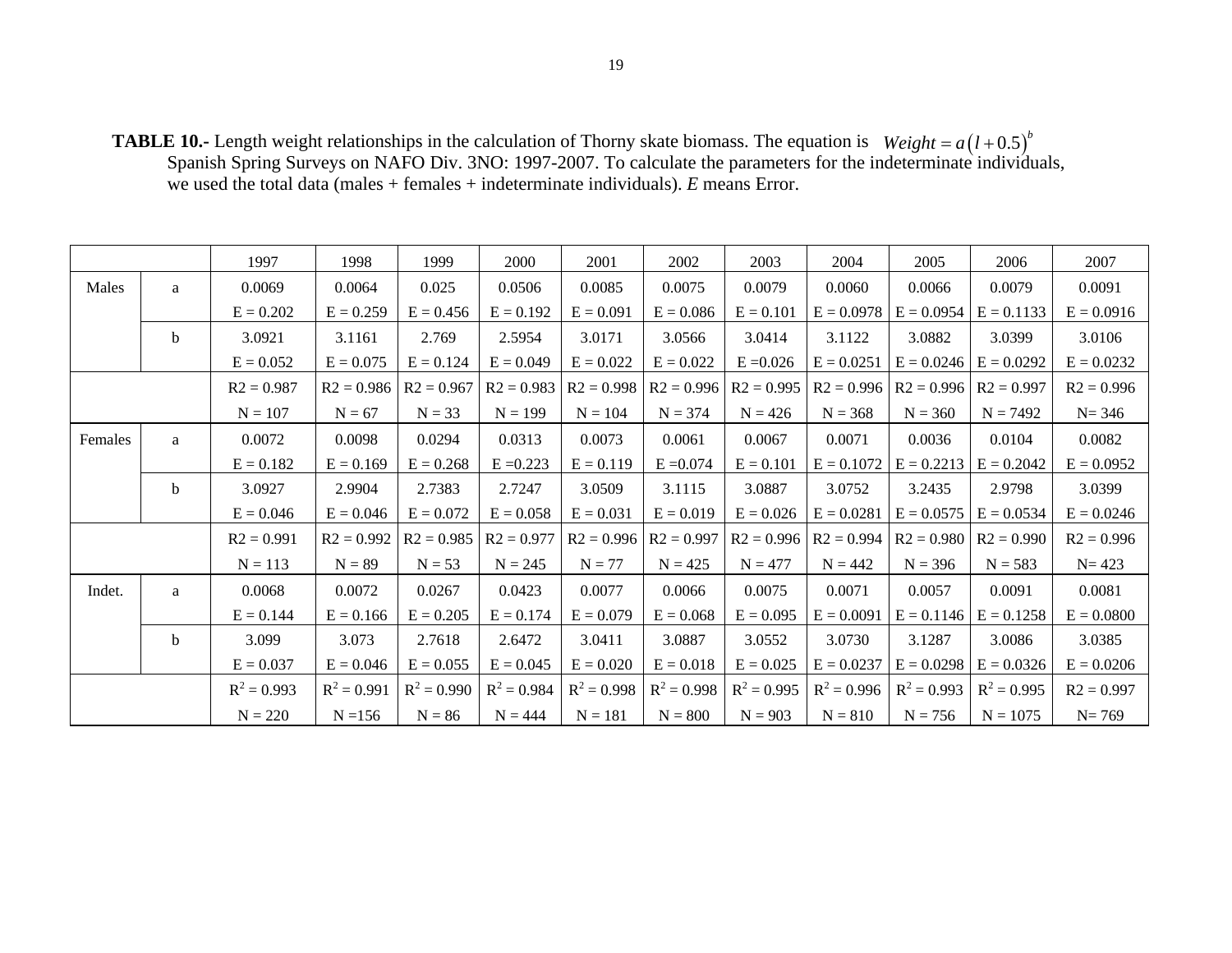**TABLE 11.-** Thorny skate length distribution. Estimated numbers per haul stratified mean catches. Spanish Spring Survey on NAFO 3NO: 1997-2007. Indet. means indeterminate. 1997-2000 data are transformed C/V *Playa de Menduíña* data. 2002-2007 data are original R/V *Vizconde de Eza* data. In 2001, there are data from the two vessels. (\*) indicates untransformed data.

|                             |                | 1997           |                  |                |                | 1998           |                  |                |                | 1999           |                |                |                | 2000           |                  |                |
|-----------------------------|----------------|----------------|------------------|----------------|----------------|----------------|------------------|----------------|----------------|----------------|----------------|----------------|----------------|----------------|------------------|----------------|
| Length (cm.)                | Males          | Females        | Indet.           | Total          | Males          | Females        | Indet            | Total          | Males          | Females        | Indet.         | Total          | Males          | Females        | Indet.           | Total          |
| 12                          | 0.014          | 0.394          | 0.000            | 0.408          | 0.014          | 0.000          | 0.000            | 0.014          | 0.000          | 0.013          | 0.006          | 0.019          | 0.006          | 0.006          | 0.000            | 0.013          |
| 14                          | 0.254          | 0.224          | 0.000            | 0.479          | 0.021          | 0.013          | 0.000            | 0.034          | 0.035          | 0.053          | 0.006          | 0.094          | 0.037          | 0.047          | 0.000            | 0.083          |
| 16                          | 0.116          | 0.272          | 0.000            | 0.388          | 0.026          | 0.009          | 0.000            | 0.035          | 0.049          | 0.092          | 0.006          | 0.148          | 0.271          | 0.106          | 0.000            | 0.377          |
| 18                          | 0.033          | 0.132          | 0.000            | 0.165          | 0.042          | 0.294          | 0.000            | 0.336          | 0.075          | 0.120          | 0.000          | 0.195          | 0.039          | 0.065          | 0.000            | 0.104          |
| 20                          | 0.331          | 0.112          | 0.000            | 0.443          | 0.164          | 0.030          | 0.000            | 0.193          | 0.094          | 0.115          | 0.000          | 0.209          | 0.197          | 0.167          | 0.000            | 0.364          |
| 22                          | 0.728          | 0.202          | 0.000            | 0.930          | 0.337          | 0.886          | 0.000            | 1.223          | 0.115          | 0.091          | 0.000          | 0.206          | 0.058          | 0.135          | 0.000            | 0.193          |
| 24                          | 0.635          | 0.670          | 0.000            | 1.305          | 1.239          | 0.171          | 0.000            | 1.410          | 0.176          | 0.073          | 0.000          | 0.249          | 0.178          | 0.175          | 0.000            | 0.353          |
| 26                          | 0.416          | 0.781          | 0.000            | 1.197          | 0.314          | 0.238          | 0.000            | 0.552          | 0.305          | 0.240          | 0.000          | 0.545          | 0.290          | 0.206          | 0.000            | 0.496          |
| 28                          | 0.064          | 0.282          | 0.000            | 0.346          | 0.217          | 0.268          | 0.000            | 0.485          | 0.143          | 0.321          | 0.000          | 0.464          | 0.217          | 0.174          | 0.000            | 0.391          |
| 30                          | 0.044          | 0.037          | 0.000            | 0.080          | 0.095          | 0.069          | 0.000            | 0.164          | 0.060          | 0.041          | 0.000          | 0.102          | 0.028          | 0.038          | 0.000            | 0.066          |
| 32                          | 0.033          | 0.038          | 0.000            | 0.071          | 0.071          | 0.156          | 0.000            | 0.227          | 0.105          | 0.091          | 0.000          | 0.196          | 0.048          | 0.054          | 0.000            | 0.101          |
| 34                          | 0.068          | 0.085          | 0.000            | 0.153          | 0.190          | 0.217          | 0.000            | 0.407          | 0.165          | 0.112          | 0.000          | 0.277          | 0.119          | 0.105          | 0.000            | 0.224          |
| 36<br>38                    | 0.131<br>0.086 | 0.067<br>0.141 | 0.000<br>0.000   | 0.197<br>0.227 | 0.160<br>0.256 | 0.295<br>0.217 | 0.000<br>0.000   | 0.454<br>0.472 | 0.205<br>0.294 | 0.237<br>0.371 | 0.000<br>0.000 | 0.442<br>0.665 | 0.170<br>0.228 | 0.105<br>0.265 | 0.000<br>0.000   | 0.275<br>0.493 |
| 40                          | 0.123          | 0.058          | 0.000            | 0.181          | 0.168          | 0.242          | 0.000            | 0.410          | 0.431          | 0.483          | 0.000          | 0.914          | 0.300          | 0.322          | 0.000            | 0.621          |
| 42                          | 0.092          | 0.097          | 0.000            | 0.189          | 0.254          | 0.241          | 0.000            | 0.494          | 0.676          | 0.634          | 0.000          | 1.310          | 0.410          | 0.498          | 0.000            | 0.908          |
| 44                          | 0.172          | 0.129          | 0.000            | 0.301          | 0.291          | 0.191          | 0.000            | 0.482          | 0.737          | 0.720          | 0.000          | 1.458          | 0.549          | 0.617          | 0.000            | 1.166          |
| 46                          | 0.165          | 0.100          | 0.000            | 0.265          | 0.169          | 0.309          | 0.000            | 0.478          | 0.546          | 0.787          | 0.010          | 1.343          | 0.629          | 0.762          | 0.000            | 1.391          |
| 48                          | 0.066          | 0.064          | 0.000            | 0.130          | 0.211          | 0.378          | 0.000            | 0.589          | 0.608          | 0.541          | 0.000          | 1.149          | 1.035          | 0.690          | 0.000            | 1.725          |
| 50                          | 0.089          | 0.156          | 0.000            | 0.245          | 0.260          | 0.286          | 0.000            | 0.546          | 0.709          | 0.580          | 0.000          | 1.290          | 0.745          | 0.730          | 0.000            | 1.475          |
| 52                          | 0.098          | 0.181          | 0.000            | 0.279          | 0.231          | 0.216          | 0.000            | 0.447          | 0.605          | 0.665          | 0.000          | 1.270          | 0.847          | 0.726          | 0.000            | 1.573          |
| 54                          | 0.064          | 0.118          | 0.000            | 0.182          | 0.122          | 0.265          | 0.000            | 0.388          | 0.418          | 0.436          | 0.000          | 0.854          | 0.702          | 0.623          | 0.000            | 1.325          |
| 56                          | 0.078          | 0.139          | 0.000            | 0.217          | 0.292          | 0.341          | 0.000            | 0.633          | 0.411          | 0.413          | 0.000          | 0.824          | 0.814          | 0.849          | 0.000            | 1.663          |
| 58                          | 0.055          | 0.071          | 0.000            | 0.126          | 0.186          | 0.211          | 0.000            | 0.397          | 0.378          | 0.379          | 0.000          | 0.757          | 0.700          | 0.605          | 0.000            | 1.305          |
| 60                          | 0.200          | 0.105          | 0.000            | 0.305          | 0.222          | 0.290          | 0.000            | 0.512          | 0.523          | 0.523          | 0.000          | 1.047          | 0.562          | 0.581          | 0.000            | 1.143          |
| 62                          | 0.066          | 0.227          | 0.000            | 0.293          | 0.188          | 0.227          | 0.000            | 0.415          | 0.364          | 0.379          | 0.000          | 0.743          | 0.548          | 0.532          | 0.000            | 1.080          |
| 64                          | 0.103          | 0.079          | 0.000            | 0.182          | 0.403          | 0.276          | 0.000            | 0.679          | 0.350          | 0.388          | 0.000          | 0.739          | 0.621          | 0.600          | 0.000            | 1.221          |
| 66                          | 0.116          | 0.206          | 0.000            | 0.322          | 0.213          | 0.327          | 0.000            | 0.540          | 0.289          | 0.339          | 0.000          | 0.628          | 0.317          | 0.842          | 0.000            | 1.159          |
| 68                          | 0.074          | 0.127          | 0.000            | 0.200          | 0.119          | 0.331          | 0.000            | 0.449          | 0.439          | 0.397          | 0.000          | 0.836          | 0.387          | 0.621          | 0.000            | 1.008          |
| 70<br>72                    | 0.075<br>0.040 | 0.116<br>0.079 | 0.000<br>0.000   | 0.191<br>0.119 | 0.066          | 0.257<br>0.124 | 0.000<br>0.000   | 0.323<br>0.312 | 0.334<br>0.301 | 0.393          | 0.000<br>0.000 | 0.726<br>0.644 | 0.398<br>0.398 | 0.799<br>0.585 | 0.000            | 1.197<br>0.983 |
| 74                          | 0.044          | 0.151          | 0.000            | 0.195          | 0.188<br>0.187 | 0.125          | 0.000            | 0.312          | 0.179          | 0.343<br>0.268 | 0.000          | 0.447          | 0.434          | 0.505          | 0.000<br>0.000   | 0.939          |
| 76                          | 0.000          | 0.098          | 0.000            | 0.098          | 0.085          | 0.058          | 0.000            | 0.144          | 0.288          | 0.192          | 0.000          | 0.480          | 0.373          | 0.405          | 0.000            | 0.778          |
| 78                          | 0.067          | 0.100          | 0.000            | 0.167          | 0.047          | 0.033          | 0.000            | 0.080          | 0.251          | 0.282          | 0.000          | 0.533          | 0.317          | 0.282          | 0.000            | 0.599          |
| 80                          | 0.027          | 0.000          | 0.000            | 0.027          | 0.045          | 0.012          | 0.000            | 0.057          | 0.161          | 0.092          | 0.000          | 0.253          | 0.209          | 0.167          | 0.000            | 0.377          |
| 82                          | 0.005          | 0.055          | 0.000            | 0.059          | 0.050          | 0.009          | 0.000            | 0.060          | 0.196          | 0.027          | 0.000          | 0.224          | 0.166          | 0.077          | 0.000            | 0.243          |
| 84                          | 0.005          | 0.000          | 0.000            | 0.005          | 0.010          | 0.000          | 0.000            | 0.010          | 0.066          | 0.028          | 0.000          | 0.093          | 0.109          | 0.040          | 0.000            | 0.149          |
| 86                          | 0.029          | 0.000          | 0.000            | 0.029          | 0.000          | 0.031          | 0.000            | 0.031          | 0.050          | 0.006          | 0.000          | 0.056          | 0.087          | 0.066          | 0.000            | 0.153          |
| 88                          | 0.000          | 0.000          | 0.000            | 0.000          | 0.000          | 0.000          | 0.000            | 0.000          | 0.009          | 0.000          | 0.000          | 0.009          | 0.116          | 0.010          | 0.000            | 0.126          |
| 90                          | 0.000          | 0.000          | 0.000            | 0.000          | 0.000          | 0.000          | 0.000            | 0.000          | 0.014          | 0.001          | 0.000          | 0.015          | 0.046          | 0.000          | 0.000            | 0.046          |
| 92                          | 0.000          | 0.000          | 0.000            | 0.000          | 0.000          | 0.000          | 0.000            | 0.000          | 0.017          | 0.003          | 0.000          | 0.020          | 0.023          | 0.000          | 0.000            | 0.023          |
| 94                          | 0.000          | 0.000          | 0.000            | 0.000          | 0.000          | 0.000          | 0.000            | 0.000          | 0.000          | 0.000          | 0.000          | 0.000          | 0.011          | 0.000          | 0.000            | 0.011          |
| 96                          | 0.000          | 0.000          | 0.000            | 0.000          | 0.000          | 0.000          | 0.000            | 0.000          | 0.000          | 0.000          | 0.000          | 0.000          | 0.022          | 0.000          | 0.000            | 0.022          |
| 98                          | 0.000          | 0.000          | 0.000            | 0.000          | 0.000          | 0.000          | 0.000            | 0.000          | 0.000          | 0.000          | 0.000          | 0.000          | 0.000          | 0.001          | 0.000            | 0.001          |
| 100                         | 0.000          | 0.000          | 0.000            | 0.000          | 0.000          | 0.004          | 0.000            | 0.004          | 0.000          | 0.000          | 0.000          | 0.000          | 0.000          | 0.000          | 0.000            | 0.000          |
| 102                         | 0.000          | 0.000          | 0.000            | 0.000          | 0.000          | 0.000          | 0.000            | 0.000          | 0.000          | 0.000          | 0.000          | 0.000          | 0.000          | 0.000          | 0.000            | 0.000          |
| 104<br>106                  | 0.000<br>0.000 | 0.000<br>0.000 | 0.000<br>0.000   | 0.000<br>0.000 | 0.000<br>0.000 | 0.000<br>0.000 | 0.000<br>0.000   | 0.000<br>0.000 | 0.000<br>0.000 | 0.000<br>0.000 | 0.000<br>0.000 | 0.000<br>0.000 | 0.000<br>0.000 | 0.000<br>0.000 | 0.000<br>0.000   | 0.000<br>0.000 |
| 108                         | 0.000          | 0.000          | 0.000            | 0.000          | 0.000          | 0.000          | 0.000            | 0.000          | 0.000          | 0.000          | 0.000          | 0.000          | 0.000          | 0.000          | 0.000            | 0.000          |
| 110                         | 0.000          | 0.000          | 0.000            | 0.000          | 0.000          | 0.000          | 0.000            | 0.000          | 0.000          | 0.000          | 0.000          | 0.000          | 0.000          | 0.000          | 0.000            | 0.000          |
| 112                         | 0.000          | 0.000          | 0.000            | 0.000          | 0.000          | 0.000          | 0.000            | 0.000          | 0.000          | 0.000          | 0.000          | 0.000          | 0.000          | 0.000          | 0.000            | 0.000          |
| 114                         | 0.000          | 0.000          | 0.000            | 0.000          | 0.000          | 0.000          | 0.000            | 0.000          | 0.000          | 0.000          | 0.000          | 0.000          | 0.000          | 0.000          | 0.000            | 0.000          |
| 116                         | 0.000          | 0.000          | 0.000            | 0.000          | 0.003          | 0.000          | 0.000            | 0.003          | 0.000          | 0.000          | 0.000          | 0.000          | 0.000          | 0.000          | 0.000            | 0.000          |
| 118                         | 0.000          | 0.000          | 0.000            | 0.000          | 0.000          | 0.000          | 0.000            | 0.000          | 0.000          | 0.000          | 0.000          | 0.000          | 0.000          | 0.000          | 0.000            | 0.000          |
| 120                         | 0.000          | 0.000          | 0.000            | 0.000          | 0.000          | 0.000          | 0.000            | 0.000          | 0.000          | 0.000          | 0.000          | 0.000          | 0.000          | 0.000          | 0.000            | 0.000          |
| 122                         | 0.000          | 0.000          | 0.000            | 0.000          | 0.000          | 0.000          | 0.000            | 0.000          | 0.000          | 0.000          | 0.000          | 0.000          | 0.000          | 0.000          | 0.000            | 0.000          |
| 124                         | 0.000          | 0.000          | 0.000            | 0.000          | 0.003          | 0.000          | 0.000            | 0.003          | 0.000          | 0.000          | 0.000          | 0.000          | 0.000          | 0.000          | 0.000            | 0.000          |
| 126                         | 0.000          | 0.000          | 0.000            | 0.000          | 0.000          | 0.000          | 0.000            | 0.000          | 0.000          | 0.000          | 0.000          | 0.000          | 0.000          | 0.000          | 0.000            | 0.000          |
| 128                         | 0.000          | 0.000          | 0.000            | 0.000          | 0.000          | 0.000          | 0.000            | 0.000          | 0.000          | 0.000          | 0.000          | 0.000          | 0.000          | 0.000          | 0.000            | 0.000          |
| 130                         | 0.000          | 0.000          | 0.000            | 0.000          | 0.000          | 0.002          | 0.000            | 0.002          | 0.000          | 0.000          | 0.000          | 0.000          | 0.000          | 0.000          | 0.000            | 0.000          |
|                             |                |                |                  |                |                |                |                  |                |                |                |                |                |                |                |                  |                |
| Total                       | 4.803          | 5.892          | 0.000            | 10.695         | 7.158          | 7.649          | 0.000            | 14.808         | 11.173         | 11.271         | 0.029          | 22.472         | 13.760         | 14.185         | 0.000            | 27.945         |
| $N^{\circ}$ samples $(*)$ : |                |                |                  | 33             |                |                |                  | 33             |                |                |                | 88             |                |                |                  | 83             |
| $N^{\circ}$ Ind. $(*)$ :    | 404            | 425            | $\boldsymbol{0}$ | 829            | 723            | 812            | $\boldsymbol{0}$ | 1535           | 2082           | 2200           | $\overline{4}$ | 4286           | 2397           | 2429           | $\boldsymbol{0}$ | 4826           |
| Sampled catch:              |                |                |                  | 212            |                |                |                  | 461            |                |                |                | 1526           |                |                |                  | 2289           |
| Range $(*)$ :               |                |                |                  | 12-87          |                |                |                  | 13-131         |                |                |                | 13-93          |                |                |                  | 13-99          |
| Total catch:                |                |                |                  | 1580           |                |                |                  | 2696           |                |                |                | 3672           |                |                |                  | 5076           |
| Total hauls (*):            |                |                |                  | 128            |                |                |                  | 124            |                |                |                | 114            |                |                |                  | 118            |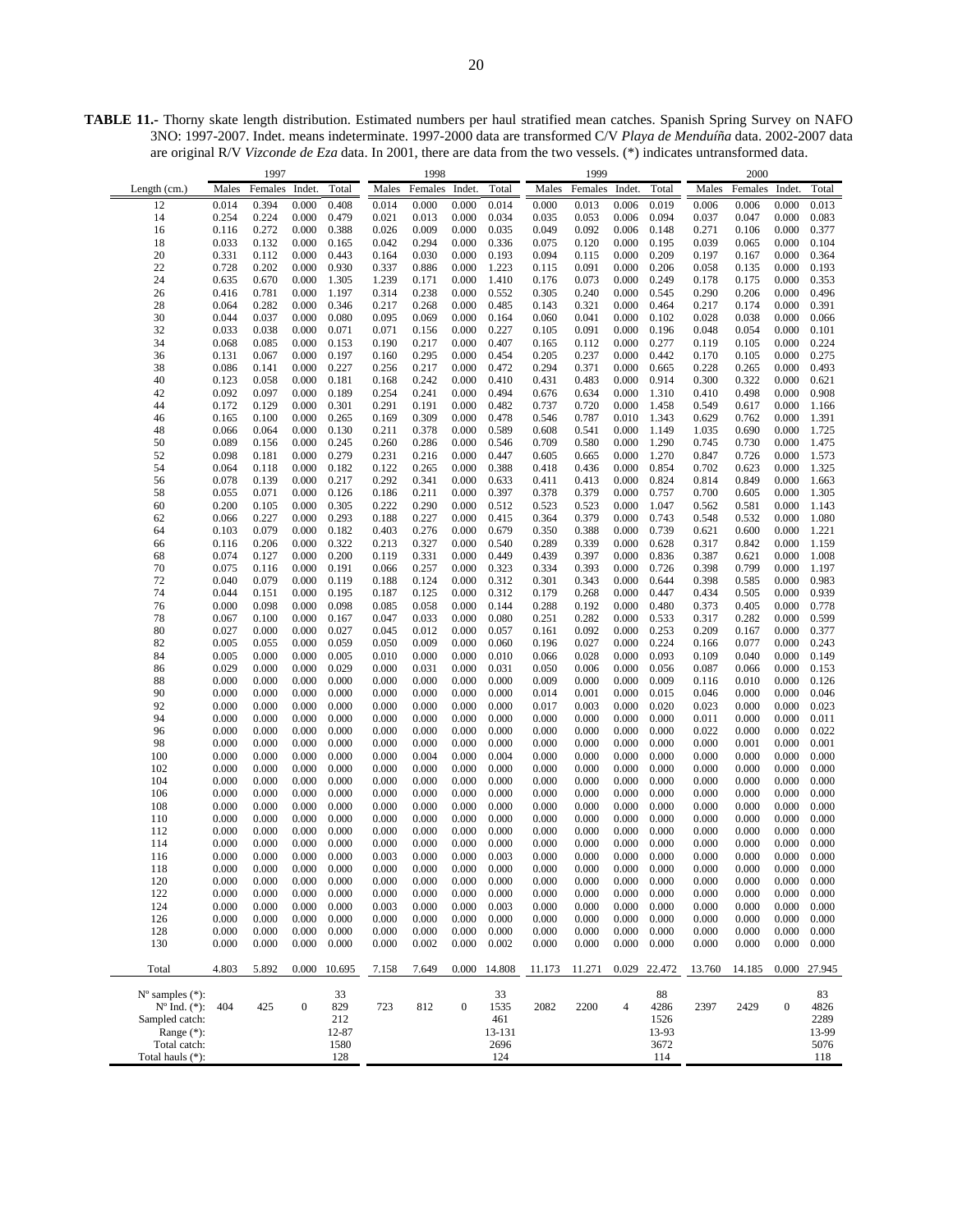**TABLE 11 (cont.).-** Thorny skate length distribution. Estimated numbers per haul stratified mean catches. Spanish Spring Survey on NAFO 3NO: 1997-2007. Indet. means indeterminate. 1997-2000 data are transformed C/V *Playa de Menduíña* data. 2002- 2007 data are original R/V *Vizconde de Eza* data. In 2001, there are data from the two vessels. (\*) indicates untransformed data.

|                             |                | 2001           |                  |                |                | 2002           |                |                |                | 2003           |                  |                |                | 2004           |                |                |
|-----------------------------|----------------|----------------|------------------|----------------|----------------|----------------|----------------|----------------|----------------|----------------|------------------|----------------|----------------|----------------|----------------|----------------|
| Length $(cm.)$              | Males          | Females        | Indet.           | Total          | Males          | Females        | Indet.         | Total          | Males          | Females        | Indet.           | Total          | Males          | Females        | Indet.         | Total          |
| 12                          | 0.000          | 0.011          | 0.000            | 0.011          | 0.035          | 0.021          | 0.000          | 0.056          | 0.007          | 0.000          | 0.000            | 0.007          | 0.038          | 0.019          | 0.000          | 0.057          |
| 14                          | 0.063          | 0.089          | 0.000            | 0.153          | 0.089          | 0.192          | 0.005          | 0.285          | 0.026          | 0.043          | 0.000            | 0.069          | 0.090          | 0.076          | 0.000          | 0.166          |
| 16                          | 0.026          | 0.088          | 0.000            | 0.114          | 0.125          | 0.181          | 0.000          | 0.305          | 0.016          | 0.011          | 0.000            | 0.027          | 0.036          | 0.058          | 0.000          | 0.094          |
| 18                          | 0.018          | 0.020          | 0.000            | 0.038          | 0.094          | 0.320          | 0.000          | 0.415          | 0.040          | 0.035          | 0.000            | 0.075          | 0.061          | 0.059          | 0.000          | 0.120          |
| 20                          | 0.033          | 0.010          | 0.000            | 0.043          | 0.049          | 0.096          | 0.000          | 0.146          | 0.059          | 0.008          | 0.000            | 0.067          | 0.076          | 0.062          | 0.000          | 0.138          |
| 22                          | 0.008          | 0.042          | 0.000            | 0.050          | 0.034          | 0.074          | 0.000          | 0.109          | 0.050          | 0.056          | 0.000            | 0.106          | 0.078          | 0.057          | 0.000          | 0.135          |
| 24                          | 0.000          | 0.037          | 0.000            | 0.037          | 0.014          | 0.027          | 0.000          | 0.041          | 0.007          | 0.020          | 0.000            | 0.027          | 0.095          | 0.048          | 0.000          | 0.143          |
| 26                          | 0.045          | 0.019          | 0.000            | 0.064          | 0.023          | 0.047          | 0.000          | 0.070          | 0.027          | 0.000          | 0.000            | 0.027          | 0.085          | 0.042          | 0.000          | 0.127          |
| 28                          | 0.000          | 0.070          | 0.000            | 0.070          | 0.021          | 0.044          | 0.000          | 0.065          | 0.040          | 0.019          | 0.000            | 0.059          | 0.064          | 0.047          | 0.000          | 0.111          |
| 30                          | 0.023          | 0.040          | 0.000            | 0.063          | 0.060          | 0.056          | 0.000          | 0.115          | 0.038          | 0.023          | 0.000            | 0.061          | 0.129          | 0.133          | 0.000          | 0.263          |
| 32                          | 0.029<br>0.075 | 0.077          | 0.000            | 0.106<br>0.215 | 0.059          | 0.105          | 0.000          | 0.164<br>0.419 | 0.145          | 0.095          | 0.000            | 0.239<br>0.174 | 0.217<br>0.200 | 0.133<br>0.244 | 0.000          | 0.349<br>0.444 |
| 34<br>36                    | 0.124          | 0.140<br>0.255 | 0.000<br>0.000   | 0.379          | 0.082<br>0.180 | 0.336<br>0.151 | 0.000<br>0.000 | 0.331          | 0.096<br>0.175 | 0.078<br>0.137 | 0.000<br>0.000   | 0.312          | 0.295          | 0.284          | 0.000<br>0.000 | 0.579          |
| 38                          | 0.184          | 0.249          | 0.000            | 0.434          | 0.344          | 0.333          | 0.000          | 0.677          | 0.209          | 0.172          | 0.000            | 0.382          | 0.332          | 0.422          | 0.000          | 0.755          |
| 40                          | 0.400          | 0.497          | 0.000            | 0.897          | 0.733          | 0.617          | 0.000          | 1.350          | 0.295          | 0.399          | 0.000            | 0.694          | 0.373          | 0.402          | 0.000          | 0.776          |
| 42                          | 0.343          | 0.372          | 0.000            | 0.715          | 0.811          | 0.913          | 0.000          | 1.724          | 0.358          | 0.323          | 0.000            | 0.681          | 0.709          | 0.681          | 0.000          | 1.390          |
| 44                          | 0.396          | 0.575          | 0.000            | 0.971          | 0.763          | 0.887          | 0.000          | 1.650          | 0.382          | 0.400          | 0.000            | 0.782          | 0.760          | 0.744          | 0.000          | 1.504          |
| 46                          | 0.474          | 0.576          | 0.000            | 1.049          | 0.849          | 0.920          | 0.000          | 1.769          | 0.309          | 0.374          | 0.000            | 0.683          | 0.575          | 0.672          | 0.000          | 1.247          |
| 48                          | 0.452          | 0.623          | 0.000            | 1.075          | 0.651          | 1.024          | 0.000          | 1.675          | 0.320          | 0.456          | 0.000            | 0.776          | 0.653          | 0.759          | 0.000          | 1.413          |
| 50                          | 0.548          | 0.473          | 0.000            | 1.021          | 0.773          | 0.698          | 0.000          | 1.471          | 0.283          | 0.377          | 0.000            | 0.660          | 0.469          | 0.627          | 0.000          | 1.096          |
| 52                          | 0.618          | 0.582          | 0.000            | 1.199          | 0.551          | 0.711          | 0.000          | 1.261          | 0.257          | 0.372          | 0.000            | 0.630          | 0.824          | 0.621          | 0.000          | 1.444          |
| 54                          | 0.452          | 0.580          | 0.000            | 1.032          | 0.482          | 0.452          | 0.000          | 0.934          | 0.324          | 0.394          | 0.000            | 0.718          | 0.419          | 0.576          | 0.000          | 0.995          |
| 56                          | 0.672          | 0.381          | 0.000            | 1.053          | 0.244          | 0.389          | 0.000          | 0.633          | 0.256          | 0.285          | 0.000            | 0.541          | 0.498          | 0.899          | 0.000          | 1.398          |
| 58                          | 0.377          | 0.448          | 0.000            | 0.825          | 0.487          | 0.325          | 0.000          | 0.812          | 0.284          | 0.342          | 0.000            | 0.626          | 0.511          | 0.781          | 0.000          | 1.293          |
| 60                          | 0.342          | 0.434          | 0.000            | 0.776          | 0.179          | 0.196          | 0.000          | 0.375          | 0.247          | 0.330          | 0.000            | 0.578          | 0.424          | 0.680          | 0.000          | 1.104          |
| 62                          | 0.197          | 0.349          | 0.000            | 0.547          | 0.279          | 0.187          | 0.000          | 0.466          | 0.186          | 0.257          | 0.000            | 0.443          | 0.449          | 0.735          | 0.000          | 1.184          |
| 64                          | 0.392          | 0.389          | 0.000            | 0.781          | 0.221          | 0.212          | 0.000          | 0.433          | 0.083          | 0.259          | 0.000            | 0.342          | 0.383          | 0.655          | 0.000          | 1.038          |
| 66                          | 0.233          | 0.561          | 0.000            | 0.794          | 0.171          | 0.334          | 0.000          | 0.505          | 0.187          | 0.203          | 0.000            | 0.390          | 0.349          | 0.562          | 0.000          | 0.911          |
| 68                          | 0.228<br>0.274 | 0.580<br>0.401 | 0.000            | 0.808          | 0.155          | 0.254<br>0.292 | 0.000          | 0.409          | 0.152          | 0.332          | 0.000            | 0.484          | 0.343          | 0.418          | 0.000          | 0.761<br>0.994 |
| 70<br>72                    | 0.218          | 0.438          | 0.000<br>0.000   | 0.675<br>0.656 | 0.240<br>0.142 | 0.437          | 0.000<br>0.000 | 0.532<br>0.580 | 0.144<br>0.136 | 0.221<br>0.159 | 0.000<br>0.000   | 0.365<br>0.295 | 0.503<br>0.245 | 0.492<br>0.461 | 0.000<br>0.000 | 0.705          |
| 74                          | 0.327          | 0.342          | 0.000            | 0.668          | 0.195          | 0.305          | 0.000          | 0.501          | 0.134          | 0.274          | 0.000            | 0.408          | 0.360          | 0.392          | 0.000          | 0.752          |
| 76                          | 0.481          | 0.335          | 0.000            | 0.816          | 0.210          | 0.086          | 0.000          | 0.296          | 0.091          | 0.150          | 0.000            | 0.240          | 0.392          | 0.299          | 0.000          | 0.692          |
| 78                          | 0.334          | 0.189          | 0.000            | 0.523          | 0.152          | 0.092          | 0.000          | 0.245          | 0.096          | 0.111          | 0.000            | 0.207          | 0.259          | 0.164          | 0.000          | 0.423          |
| 80                          | 0.171          | 0.196          | 0.000            | 0.367          | 0.164          | 0.035          | 0.000          | 0.199          | 0.073          | 0.040          | 0.000            | 0.113          | 0.226          | 0.117          | 0.000          | 0.342          |
| 82                          | 0.131          | 0.067          | 0.000            | 0.198          | 0.135          | 0.157          | 0.000          | 0.292          | 0.074          | 0.014          | 0.000            | 0.088          | 0.121          | 0.073          | 0.000          | 0.194          |
| 84                          | 0.109          | 0.011          | 0.000            | 0.120          | 0.048          | 0.013          | 0.000          | 0.062          | 0.020          | 0.033          | 0.000            | 0.053          | 0.180          | 0.003          | 0.000          | 0.183          |
| 86                          | 0.142          | 0.014          | 0.000            | 0.157          | 0.015          | 0.008          | 0.000          | 0.023          | 0.023          | 0.000          | 0.000            | 0.023          | 0.076          | 0.018          | 0.000          | 0.094          |
| 88                          | 0.031          | 0.010          | 0.000            | 0.041          | 0.041          | 0.013          | 0.000          | 0.054          | 0.000          | 0.000          | 0.000            | 0.000          | 0.055          | 0.014          | 0.000          | 0.069          |
| 90                          | 0.009          | 0.000          | 0.000            | 0.009          | 0.000          | 0.000          | 0.000          | 0.000          | 0.009          | 0.000          | 0.000            | 0.009          | 0.028          | 0.000          | 0.000          | 0.028          |
| 92                          | 0.011          | 0.000          | 0.000            | 0.011          | 0.000          | 0.000          | 0.000          | 0.000          | 0.000          | 0.000          | 0.000            | 0.000          | 0.000          | 0.000          | 0.000          | 0.000          |
| 94                          | 0.000          | 0.000          | 0.000            | 0.000          | 0.000          | 0.000          | 0.000          | 0.000          | 0.000          | 0.000          | 0.000            | 0.000          | 0.005          | 0.000          | 0.000          | 0.005          |
| 96                          | 0.000          | 0.000          | 0.000            | 0.000          | 0.000          | 0.000          | 0.000          | 0.000          | 0.000          | 0.000          | 0.000            | 0.000          | 0.000          | 0.000          | 0.000          | 0.000          |
| 98                          | 0.004          | 0.003          | 0.000            | 0.008          | 0.000          | 0.000          | 0.000          | 0.000          | 0.000          | 0.000          | 0.000            | 0.000          | 0.000          | 0.000          | 0.000          | 0.000          |
| 100                         | 0.000          | 0.000          | 0.000            | 0.000          | 0.000          | 0.000          | 0.000          | 0.000          | 0.000          | 0.000          | 0.000            | 0.000          | 0.000          | 0.000          | 0.000          | 0.000          |
| 102                         | 0.000          | 0.000          | 0.000            | 0.000          | 0.000          | 0.000          | 0.000          | 0.000          | 0.000          | 0.000          | 0.000            | 0.000          | 0.000          | 0.000          | 0.000          | 0.000          |
| 104                         | 0.000          | 0.000          | 0.000            | 0.000          | 0.000          | 0.000          | 0.000          | 0.000          | 0.000          | 0.000          | 0.000            | 0.000          | 0.000          | 0.000          | 0.000          | 0.000          |
| 106<br>108                  | 0.000<br>0.000 | 0.000<br>0.000 | 0.000<br>0.000   | 0.000<br>0.000 | 0.000<br>0.000 | 0.000<br>0.000 | 0.000<br>0.000 | 0.000<br>0.000 | 0.000<br>0.000 | 0.000<br>0.000 | 0.000<br>0.000   | 0.000<br>0.000 | 0.000<br>0.000 | 0.000<br>0.000 | 0.000<br>0.000 | 0.000<br>0.000 |
| 110                         | 0.000          | 0.000          | 0.000            | 0.000          | 0.000          | 0.000          | 0.000          | 0.000          | 0.000          | 0.000          | 0.000            | 0.000          | 0.000          | 0.000          | 0.000          | 0.000          |
| 112                         | 0.000          | 0.000          | 0.000            | 0.000          | 0.000          | 0.000          | 0.000          | 0.000          | 0.000          | 0.000          | 0.000            | 0.000          | 0.000          | 0.000          | 0.000          | 0.000          |
| 114                         | 0.000          | 0.000          | 0.000            | 0.000          | 0.000          | 0.000          | 0.000          | 0.000          | 0.000          | 0.000          | 0.000            | 0.000          | 0.000          | 0.000          | 0.000          | 0.000          |
| 116                         | 0.000          | 0.000          | 0.000            | 0.000          | 0.000          | 0.000          | 0.000          | 0.000          | 0.000          | 0.000          | 0.000            | 0.000          | 0.000          | 0.000          | 0.000          | 0.000          |
| 118                         | 0.000          | 0.000          | 0.000            | 0.000          | 0.000          | 0.000          | 0.000          | 0.000          | 0.000          | 0.000          | 0.000            | 0.000          | 0.000          | 0.000          | 0.000          | 0.000          |
| 120                         | 0.000          | 0.000          | 0.000            | 0.000          | 0.000          | 0.000          | 0.000          | 0.000          | 0.000          | 0.000          | 0.000            | 0.000          | 0.000          | 0.000          | 0.000          | 0.000          |
| 122                         | 0.000          | 0.000          | 0.000            | 0.000          | 0.000          | 0.000          | 0.000          | 0.000          | 0.000          | 0.000          | 0.000            | 0.000          | 0.000          | 0.000          | 0.000          | 0.000          |
| 124                         | 0.000          | 0.000          | 0.000            | 0.000          | 0.000          | 0.000          | 0.000          | 0.000          | 0.000          | 0.000          | 0.000            | 0.000          | 0.000          | 0.000          | 0.000          | 0.000          |
| 126                         | 0.000          | 0.000          | 0.000            | 0.000          | 0.000          | 0.000          | 0.000          | 0.000          | 0.000          | 0.000          | 0.000            | 0.000          | 0.000          | 0.000          | 0.000          | 0.000          |
| 128                         | 0.000          | 0.000          | 0.000            | 0.000          | 0.000          | 0.000          | 0.000          | 0.000          | 0.000          | 0.000          | 0.000            | 0.000          | 0.000          | 0.000          | 0.000          | 0.000          |
| 130                         | 0.000          | 0.000          | 0.000            | 0.000          | 0.000          | 0.000          | 0.000          | 0.000          | 0.000          | 0.000          | 0.000            | 0.000          | 0.000          | 0.000          | 0.000          | 0.000          |
| Total                       | 8.996          | 10.572         | 0.000            | 19.568         | 9.903          | 11.540         | 0.005          | 21.448         | 5.660          | 6.802          | 0.000            | 12.461         | 11.985         | 13.529         | 0.000          | 25.514         |
| $N^{\circ}$ samples $(*)$ : |                |                |                  | 66             |                |                |                | 78             |                |                |                  | 88             |                |                |                | 83             |
| $N^{\circ}$ Ind. $(*)$ :    | 629            | 632            | $\boldsymbol{0}$ | 1261           | 888            | 928            | $\mathbf{1}$   | 1817           | 743            | 811            | $\boldsymbol{0}$ | 1554           | 1150           | 1290           | $\overline{0}$ | 2440           |
| Sampled catch:              |                |                |                  | 2777           |                |                |                | 2961           |                |                |                  | 2627           |                |                |                | 4666           |
| Range (*):                  |                |                |                  | 13-99          |                |                |                | 12-89          |                |                |                  | 13-90          |                |                |                | 12-95          |
| Total catch:                |                |                |                  | 3413           |                |                |                | 4271           |                |                |                  | 2656           |                |                |                | 4674           |
| Total hauls (*):            |                |                |                  | 123            |                |                |                | 125            |                |                |                  | 118            |                |                |                | 120            |
|                             |                |                |                  |                |                |                |                |                |                |                |                  |                |                |                |                |                |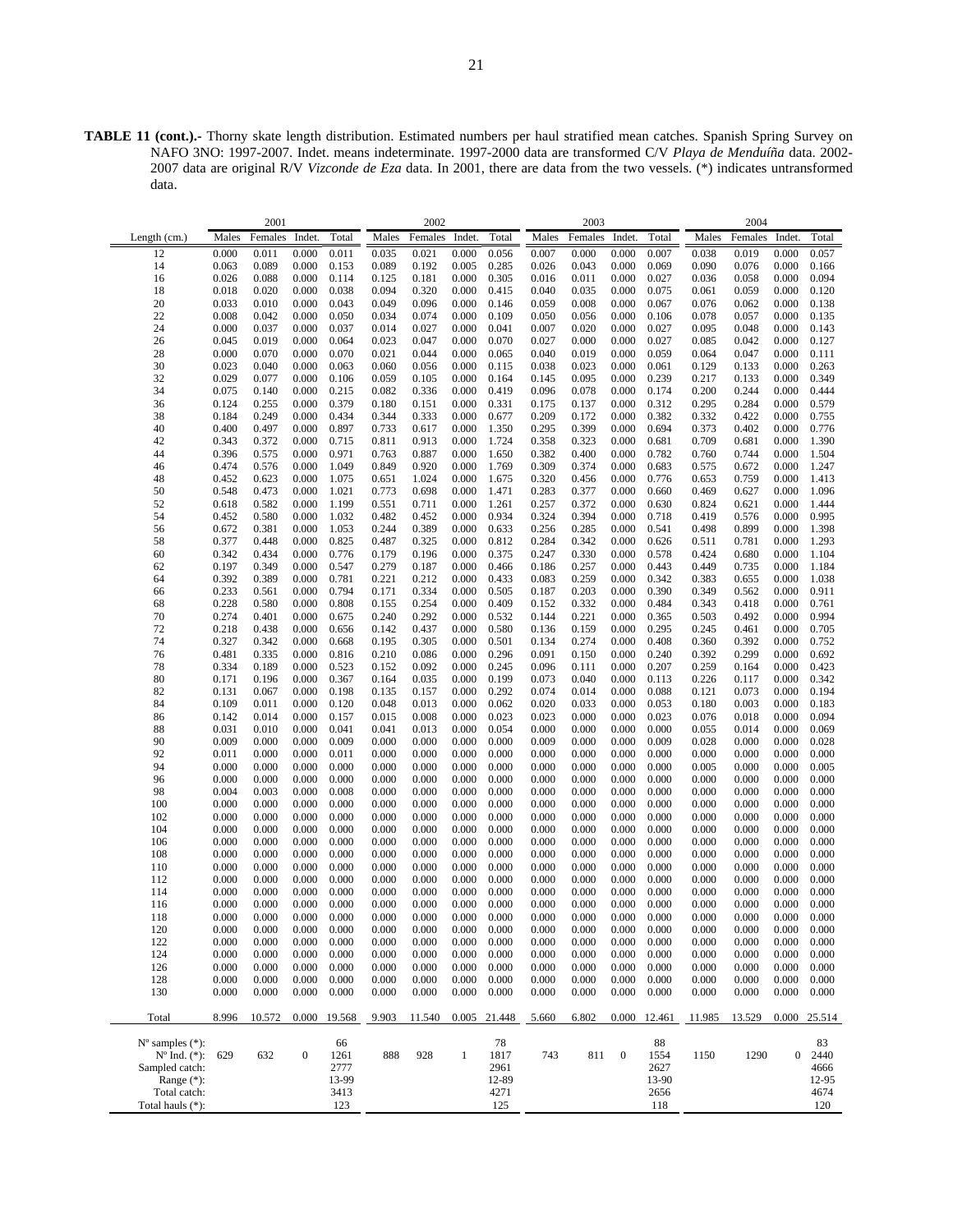**TABLE 11 (cont.).-** Thorny skate length distribution. Estimated numbers per haul stratified mean catches. Spanish Spring Survey on NAFO 3NO: 1997-2007. Indet. means indeterminate. 1997-2000 data are transformed C/V *Playa de Menduíña* data. 2002- 2007 data are original R/V *Vizconde de Eza* data. In 2001, there are data from the two vessels. (\*) indicates untransformed data.

|                                                         |                | 2005           |                  |                |                | 2006           |                  |                |                |     | 2007           |                  |                |
|---------------------------------------------------------|----------------|----------------|------------------|----------------|----------------|----------------|------------------|----------------|----------------|-----|----------------|------------------|----------------|
| Length (cm.)                                            | Males          | Females        | Indet.           | Total          |                | Males Females  | Indet.           | Total          |                |     | Males Females  | Indet.           | Total          |
| 12                                                      | 0.030          | 0.015          | 0.000            | 0.045          | 0.009          | 0.005          | 0.000            | 0.014          | 0.000          |     | 0.000          | 0.000            | 0.000          |
| 14                                                      | 0.030          | 0.039          | 0.000            | 0.070          | 0.036          | 0.022          | 0.000            | 0.059          | 0.035          |     | 0.000          | 0.000            | 0.035          |
| 16                                                      | 0.034          | 0.013          | 0.000            | 0.047          | 0.014          | 0.013          | 0.000            | 0.027          | 0.006          |     | 0.006          | 0.000            | 0.012          |
| 18                                                      | 0.085          | 0.070          | 0.000            | 0.155          | 0.025          | 0.010          | 0.000            | 0.036          | 0.000          |     | 0.006          | 0.000            | 0.006          |
| 20                                                      | 0.053          | 0.045          | 0.000            | 0.098          | 0.041          | 0.085          | 0.000            | 0.126          | 0.012          |     | 0.013          | 0.000            | 0.024          |
| 22                                                      | 0.066          | 0.064          | 0.000            | 0.130          | 0.090          | 0.078          | 0.000            | 0.168          | 0.006          |     | 0.039          | 0.000            | 0.045          |
| 24                                                      | 0.116          | 0.117          | 0.000            | 0.233          | 0.039          | 0.113          | 0.000            | 0.153          | 0.015          |     | 0.067          | 0.000            | 0.082          |
| 26                                                      | 0.128          | 0.089          | 0.000            | 0.217          | 0.054          | 0.049          | 0.000            | 0.103          | 0.006          |     | 0.040          | 0.000            | 0.046          |
| 28                                                      | 0.123          | 0.120          | 0.000            | 0.243          | 0.066          | 0.154          | 0.000            | 0.220          | 0.052          |     | 0.072          | 0.000            | 0.124          |
| 30                                                      | 0.149          | 0.115          | 0.000            | 0.264          | 0.059          | 0.173          | 0.000            | 0.232          | 0.060          |     | 0.067          | 0.000            | 0.127          |
| 32                                                      | 0.158          | 0.247          | 0.000            | 0.405          | 0.086          | 0.260          | 0.000            | 0.346          | 0.040          |     | 0.065          | 0.000            | 0.105          |
| 34<br>36                                                | 0.180<br>0.241 | 0.136<br>0.338 | 0.000            | 0.316<br>0.579 | 0.142<br>0.194 | 0.211<br>0.219 | 0.000            | 0.353<br>0.413 | 0.087          |     | 0.098          | 0.000            | 0.185<br>0.277 |
| 38                                                      | 0.266          | 0.255          | 0.000<br>0.000   | 0.521          | 0.226          | 0.164          | 0.000<br>0.000   | 0.390          | 0.111<br>0.080 |     | 0.165<br>0.085 | 0.000<br>0.000   | 0.165          |
| 40                                                      | 0.286          | 0.306          | 0.000            | 0.592          | 0.296          | 0.351          | 0.000            | 0.647          | 0.072          |     | 0.156          | 0.000            | 0.227          |
| 42                                                      | 0.455          | 0.554          | 0.000            | 1.009          | 0.328          | 0.401          | 0.000            | 0.729          | 0.162          |     | 0.111          | 0.000            | 0.273          |
| 44                                                      | 0.454          | 0.534          | 0.000            | 0.987          | 0.239          | 0.635          | 0.000            | 0.874          | 0.168          |     | 0.101          | 0.000            | 0.268          |
| 46                                                      | 0.541          | 0.592          | 0.000            | 1.134          | 0.484          | 0.494          | 0.000            | 0.977          | 0.212          |     | 0.159          | 0.000            | 0.371          |
| 48                                                      | 0.693          | 0.575          | 0.000            | 1.268          | 0.456          | 0.608          | 0.000            | 1.064          | 0.201          |     | 0.222          | 0.000            | 0.423          |
| 50                                                      | 0.711          | 0.680          | 0.000            | 1.390          | 0.638          | 0.680          | 0.000            | 1.318          | 0.134          |     | 0.151          | 0.000            | 0.285          |
| 52                                                      | 0.686          | 0.615          | 0.000            | 1.302          | 0.872          | 1.205          | 0.000            | 2.077          | 0.168          |     | 0.298          | 0.000            | 0.466          |
| 54                                                      | 0.531          | 0.581          | 0.000            | 1.112          | 0.932          | 0.929          | 0.000            | 1.861          | 0.230          |     | 0.189          | 0.000            | 0.419          |
| 56                                                      | 0.741          | 0.696          | 0.000            | 1.436          | 0.700          | 0.939          | 0.000            | 1.640          | 0.227          |     | 0.349          | 0.000            | 0.576          |
| 58                                                      | 0.576          | 0.525          | 0.000            | 1.100          | 0.644          | 0.724          | 0.000            | 1.367          | 0.278          |     | 0.348          | 0.000            | 0.626          |
| 60                                                      | 0.527          | 0.586          | 0.000            | 1.114          | 0.707          | 0.692          | 0.000            | 1.398          | 0.234          |     | 0.243          | 0.000            | 0.477          |
| 62                                                      | 0.375          | 0.640          | 0.000            | 1.016          | 0.549          | 0.776          | 0.000            | 1.325          | 0.208          |     | 0.296          | 0.000            | 0.505          |
| 64                                                      | 0.469          | 0.394          | 0.000            | 0.863          | 0.472          | 0.780          | 0.000            | 1.252          | 0.205          |     | 0.406          | 0.000            | 0.611          |
| 66                                                      | 0.398          | 0.586          | 0.000            | 0.984          | 0.448          | 0.669          | 0.000            | 1.117          | 0.282          |     | 0.343          | 0.000            | 0.625          |
| 68                                                      | 0.252          | 0.664          | 0.000            | 0.916          | 0.344          | 0.766          | 0.000            | 1.111          | 0.317          |     | 0.500          | 0.000            | 0.817          |
| 70<br>72                                                | 0.324          | 0.433          | 0.000            | 0.757          | 0.429          | 0.858          | 0.000            | 1.287          | 0.342          |     | 0.266          | 0.000            | 0.608          |
| 74                                                      | 0.248<br>0.254 | 0.523<br>0.377 | 0.000<br>0.000   | 0.771<br>0.631 | 0.230<br>0.270 | 0.829<br>0.519 | 0.000<br>0.000   | 1.059<br>0.789 | 0.247<br>0.324 |     | 0.379<br>0.277 | 0.000<br>0.000   | 0.626<br>0.601 |
| 76                                                      | 0.242          | 0.186          | 0.000            | 0.428          | 0.377          | 0.300          | 0.000            | 0.677          | 0.257          |     | 0.208          | 0.000            | 0.465          |
| 78                                                      | 0.263          | 0.168          | 0.000            | 0.431          | 0.282          | 0.196          | 0.000            | 0.478          | 0.245          |     | 0.133          | 0.000            | 0.378          |
| 80                                                      | 0.193          | 0.178          | 0.000            | 0.371          | 0.312          | 0.077          | 0.000            | 0.389          | 0.165          |     | 0.045          | 0.000            | 0.210          |
| 82                                                      | 0.190          | 0.004          | 0.000            | 0.194          | 0.234          | 0.000          | 0.000            | 0.234          | 0.128          |     | 0.023          | 0.000            | 0.151          |
| 84                                                      | 0.062          | 0.034          | 0.000            | 0.096          | 0.187          | 0.000          | 0.000            | 0.187          | 0.103          |     | 0.025          | 0.000            | 0.129          |
| 86                                                      | 0.074          | 0.020          | 0.000            | 0.094          | 0.075          | 0.017          | 0.000            | 0.092          | 0.039          |     | 0.000          | 0.000            | 0.039          |
| 88                                                      | 0.026          | 0.000          | 0.000            | 0.026          | 0.058          | 0.000          | 0.000            | 0.058          | 0.033          |     | 0.006          | 0.000            | 0.039          |
| 90                                                      | 0.000          | 0.000          | 0.000            | 0.000          | 0.000          | 0.005          | 0.000            | 0.005          | 0.006          |     | 0.000          | 0.000            | 0.006          |
| 92                                                      | 0.000          | 0.000          | 0.000            | 0.000          | 0.000          | 0.000          | 0.000            | 0.000          | 0.000          |     | 0.000          | 0.000            | 0.000          |
| 94                                                      | 0.003          | 0.006          | 0.000            | 0.009          | 0.000          | 0.000          | 0.000            | 0.000          | 0.000          |     | 0.000          | 0.000            | 0.000          |
| 96                                                      | 0.000          | 0.004          | 0.000            | 0.004          | 0.000          | 0.000          | 0.000            | 0.000          | 0.000          |     | 0.000          | 0.000            | 0.000          |
| 98                                                      | 0.000          | 0.000          | 0.000            | 0.000          | 0.012          | 0.000          | 0.000            | 0.012          | 0.000          |     | 0.000          | 0.000            | 0.000          |
| 100                                                     | 0.000          | 0.000          | 0.000            | 0.000          | 0.000          | 0.000          | 0.000            | 0.000          | 0.000          |     | 0.000          | 0.000            | 0.000          |
| 102                                                     | 0.000          | 0.000          | 0.000            | 0.000          | 0.000          | 0.000          | 0.000            | 0.000          | 0.000          |     | 0.000          | 0.000            | 0.000          |
| 104                                                     | 0.000          | 0.000          | 0.000            | 0.000          | 0.000          | 0.000          | 0.000            | 0.000          | 0.000          |     | 0.000          | 0.000            | 0.000          |
| 106                                                     | 0.000          | 0.000          | 0.000            | 0.000          | 0.000          | 0.000          | 0.000            | 0.000          | 0.000          |     | 0.000          | 0.000            | 0.000          |
| 108<br>110                                              | 0.000<br>0.000 | 0.000<br>0.000 | 0.000<br>0.000   | 0.000<br>0.000 | 0.000<br>0.000 | 0.000<br>0.000 | 0.000<br>0.000   | 0.000<br>0.000 | 0.000<br>0.000 |     | 0.000<br>0.000 | 0.000<br>0.000   | 0.000<br>0.000 |
| 112                                                     | 0.000          | 0.000          | 0.000            | 0.000          | 0.000          | 0.000          | 0.000            | 0.000          | 0.000          |     | 0.000          | 0.000            | 0.000          |
| 114                                                     | 0.000          | 0.000          | 0.000            | 0.000          | 0.000          | 0.000          | 0.000            | 0.000          | 0.000          |     | 0.000          | 0.000            | 0.000          |
| 116                                                     | 0.000          | 0.000          | 0.000            | 0.000          | 0.000          | 0.000          | 0.000            | 0.000          | 0.000          |     | 0.000          | 0.000            | 0.000          |
| 118                                                     | 0.000          | 0.000          | 0.000            | 0.000          | 0.000          | 0.000          | 0.000            | 0.000          | 0.000          |     | 0.000          | 0.000            | 0.000          |
| 120                                                     | 0.000          | 0.000          | 0.000            | 0.000          | 0.000          | 0.000          | 0.000            | 0.000          | 0.000          |     | 0.000          | 0.000            | 0.000          |
| 122                                                     | 0.000          | 0.000          | 0.000            | 0.000          | 0.000          | 0.000          | 0.000            | 0.000          | 0.000          |     | 0.000          | 0.000            | 0.000          |
| 124                                                     | 0.000          | 0.000          | 0.000            | 0.000          | 0.000          | 0.000          | 0.000            | 0.000          | 0.000          |     | 0.000          | 0.000            | 0.000          |
| 126                                                     | 0.000          | 0.000          | 0.000            | 0.000          | 0.000          | 0.000          | 0.000            | 0.000          | 0.000          |     | 0.000          | 0.000            | 0.000          |
| 128                                                     | 0.000          | 0.000          | 0.000            | 0.000          | 0.000          | 0.000          | 0.000            | 0.000          | 0.000          |     | 0.000          | 0.000            | 0.000          |
| 130                                                     | 0.000          | 0.000          | 0.000            | 0.000          | 0.000          | 0.000          | 0.000            | 0.000          | 0.000          |     | 0.000          | 0.000            | 0.000          |
| Total                                                   | 11.235         | 12.125         | 0.000            | 23.360         | 11.658         | 15.005         | 0.000            | 26.663         | 5.501          |     | 5.955          | 0.000            | 11.456         |
| $N^{\circ}$ samples $(*)$ :<br>$N^{\circ}$ Ind. $(*)$ : | 1012           | 1102           | $\boldsymbol{0}$ | 78<br>2114     | 928            | 1198           | $\boldsymbol{0}$ | 45<br>2126     |                | 494 | 534            | $\boldsymbol{0}$ | 73<br>1028     |
| Sampled catch:<br>Range $(*)$ :                         |                |                |                  | 4130<br>12-96  |                |                |                  | 4595<br>13-99  |                |     |                |                  | 2564<br>14-90  |
| Total catch:                                            |                |                |                  | 4249           |                |                |                  | 5258           |                |     |                |                  | 2564           |
| Total hauls (*):                                        |                |                |                  | 119            |                |                |                  |                |                |     |                |                  |                |
|                                                         |                |                |                  |                |                |                |                  | 120            |                |     |                |                  | 110            |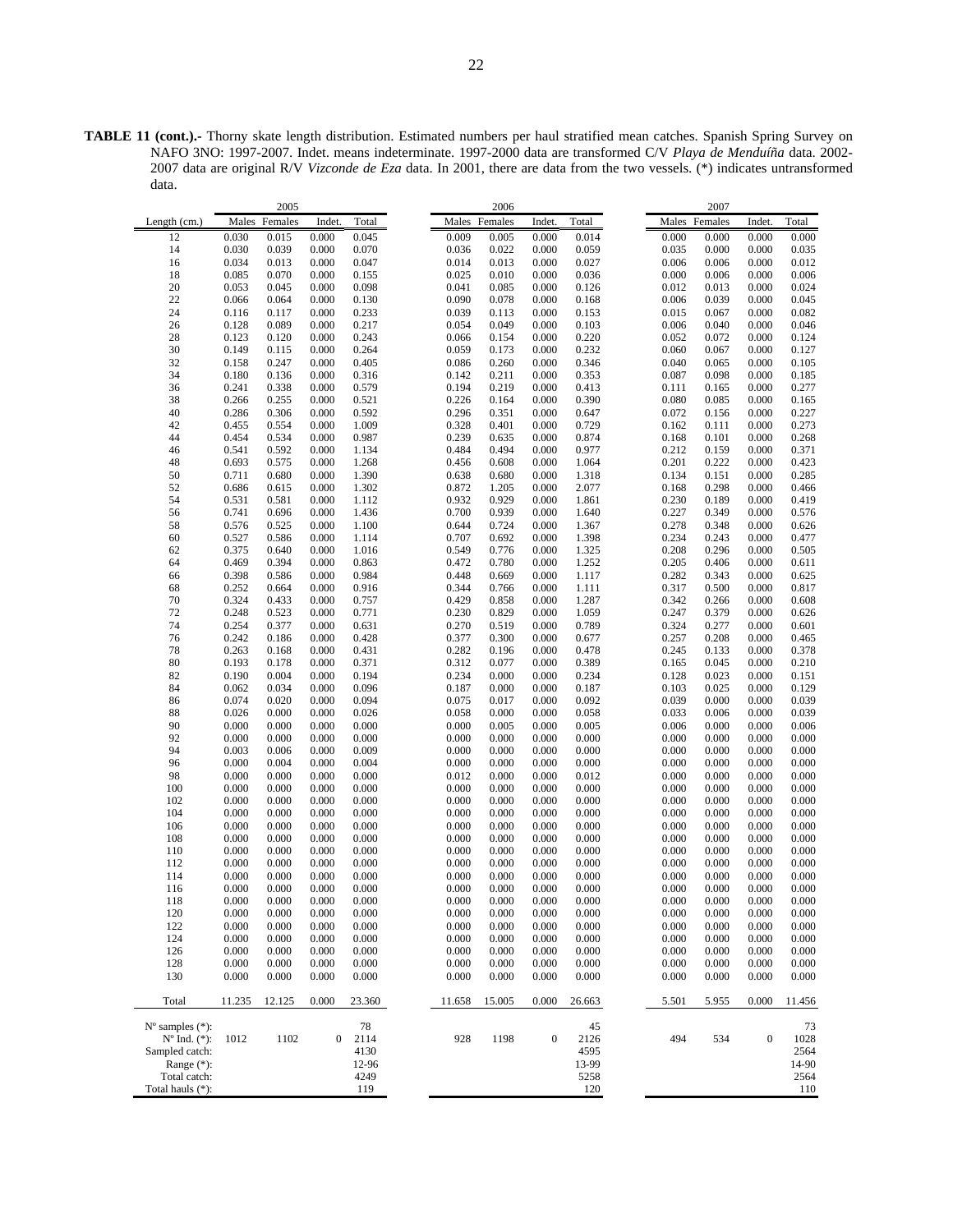**TABLE 12.-** Swept area, number of hauls and White hake mean catch (kg) and SD by stratum. Spanish Spring Surveys on NAFO Div. 3NO: 2001-2007. Swept area in square miles. n.s. means strata not surveyed.

|            | 2001             |                          |              |                                  |                  |                          | 2002         |                |                  |                              | 2003                  |                |                  |                              | 2004                  |                |
|------------|------------------|--------------------------|--------------|----------------------------------|------------------|--------------------------|--------------|----------------|------------------|------------------------------|-----------------------|----------------|------------------|------------------------------|-----------------------|----------------|
|            | Swept            | Tow                      | White hake   | White hake                       | Swept            | Tow                      | White hake   | White hake     | Swept            | Tow                          | White hake White hake |                | Swept            | Tow                          | White hake White hake |                |
| Stratum    | area             | number                   | Mean catch   | SD                               | area             | number                   | Mean catch   | SD.            | area             | number                       | Mean catch            | <b>SD</b>      | area             |                              | number Mean catch     | <b>SD</b>      |
| 353        | 0.0356           | 3                        | 1.04         | 1.180                            | 0.0476           | 4                        | 0.05         | 0.100          | 0.0334           | 3                            | 0.00                  | 0.000          | 0.0338           | 3                            | 0.00                  | 0.000          |
| 354        | 0.0356           | $\mathfrak{Z}$           | 76.70        | 117.298                          | 0.0356           | $\mathfrak{Z}$           | 0.07         | 0.115          | 0.0338           | $\mathfrak{Z}$               | $0.00\,$              | 0.000          | 0.0345           | $\mathfrak{Z}$               | 23.15                 | 32.074         |
| 355        | 0.0233           | $\overline{2}$           | 131.95       | 135.128                          | 0.0236           | $\sqrt{2}$               | 156.75       | 55.649         | 0.0229           | $\overline{2}$               | 31.24                 | 26.955         | 0.0229           | $\sqrt{2}$                   | 14.95                 | 15.203         |
| 356        | 0.0225           | $\mathbf{2}$             | 23.95        | 12.092                           | 0.0233           | $\sqrt{2}$               | 85.90        | 90.651         | 0.0225           | $\overline{2}$               | 14.83                 | 9.935          | 0.0221           | $\mathbf{2}$                 | 4.15                  | 5.869          |
| 357        | 0.0124           | $\sqrt{2}$               | 1.75         | 2.475                            | 0.0240           | $\sqrt{2}$               | 0.00         | 0.000          | 0.0229           | $\overline{2}$               | 2.25                  | 3.182          | 0.0229           | $\sqrt{2}$                   | 0.90                  | 1.273          |
| 358        | 0.0341           | 3                        | 0.43         | 0.751                            | 0.0345           | 3                        | 0.17         | 0.289          | 0.0338           | 3                            | 0.40                  | 0.693          | 0.0330           | 3                            | 12.02                 | 20.597         |
| 359        | 0.0469           | $7\phantom{.0}$          | 16.50        | 41.790                           | 0.0686           | 6                        | 0.00         | 0.000          | 0.0791           | $7\phantom{.0}$              | 0.00                  | 0.000          | 0.0791           | $7\phantom{.0}$              | 0.00                  | 0.000          |
| 360        | 0.2396           | 20                       | 0.01         | 0.022                            | 0.2865           | 25                       | 0.00         | 0.000          | 0.2254           | 20                           | 0.00                  | 0.000          | 0.2310           | 20                           | 0.07                  | 0.172          |
| 374        | 0.0240           | $\overline{2}$           | 0.00         | 0.000                            | 0.0345           | $\mathfrak{Z}$           | 0.00         | 0.000          | 0.0225           | $\overline{2}$               | 0.00                  | 0.000          | 0.0233           | $\overline{c}$               | 0.00                  | 0.000          |
| 375        | 0.0244           | $\mathfrak{Z}$           | 0.00         | 0.000                            | 0.0353           | $\mathfrak{Z}$           | 0.00         | 0.000          | 0.0330           | 3                            | 0.00                  | 0.000          | 0.0338           | $\mathfrak{Z}$               | 0.00                  | 0.000          |
| 376        | 0.1200           | 10                       | 0.00         | 0.000                            | 0.1140           | 10                       | 0.00         | 0.000          | 0.1125           | 10                           | 0.00                  | 0.000          | 0.1166           | 10                           | 0.00                  | 0.000          |
| 377        | 0.0229           | $\overline{2}$           | 0.00         | 0.000                            | 0.0229           | $\sqrt{2}$               | 0.00         | 0.000          | 0.0225           | $\sqrt{2}$                   | 0.00                  | 0.000          | 0.0218           | $\sqrt{2}$                   | 0.00                  | 0.000          |
| 378        | 0.0233           | $\sqrt{2}$               | 0.03         | 0.042                            | 0.0233           | $\sqrt{2}$               | 0.00         | 0.000          | 0.0225           | $\mathbf{2}$                 | 0.00                  | 0.000          | 0.0225           | $\overline{c}$               | 0.00                  | 0.000          |
| 379        | 0.0225           | $\sqrt{2}$               | 0.00         | 0.000                            | 0.0229           | $\sqrt{2}$               | 0.02         | 0.033          | 0.0229           | $\sqrt{2}$                   | 0.00                  | 0.000          | 0.0124           | $\mathbf{1}$                 | 0.00                  |                |
| 380        | 0.0236           | $\mathbf{2}$             | n.s.         | n.s.                             | 0.0225           | $\sqrt{2}$               | 0.00         | 0.000          | 0.0229           | $\mathbf{2}$                 | 0.00                  | 0.000          | 0.0221           | $\sqrt{2}$                   | 0.04                  | 0.049          |
| 381        | 0.0236           | $\sqrt{2}$               | n.s.         | n.s.                             | 0.0229           | $\sqrt{2}$               | 0.00         | 0.000          | 0.0229           | $\overline{2}$               | 0.00                  | 0.000          | 0.0225           | $\sqrt{2}$                   | 0.00                  | 0.000          |
| 382        | 0.0499           | $\overline{4}$           | n.s.         | n.s.                             | 0.0341           | 3                        | 0.00         | 0.000          | 0.0454           | $\overline{4}$               | 0.00                  | 0.000          | 0.0461           | $\overline{4}$               | 0.00                  | 0.000          |
| 721        | 0.0236           | $\boldsymbol{2}$         | 10.90        | 2.828                            | 0.0233           | $\sqrt{2}$               | 50.00        | 6.223          | 0.0225           | $\sqrt{2}$                   | 23.69                 | 27.280         | 0.0221           | $\overline{c}$               | 3.50                  | 0.544          |
| 722        | 0.0218           | $\sqrt{2}$               | 21.75        | 30.759                           | 0.0236           | $\sqrt{2}$               | 18.20        | 23.624         | 0.0221           | $\sqrt{2}$                   | 28.08                 | 24.911         | 0.0218           | $\sqrt{2}$                   | 1.29                  | 1.824          |
| 723        | 0.0248           | $\mathbf{2}$             | 1.60         | 2.263                            | 0.0233           | $\sqrt{2}$               | 0.00         | 0.000          | 0.0229           | $\overline{c}$               | 0.00                  | 0.000          | 0.0229           | $\sqrt{2}$                   | 1.05                  | 1.485          |
| 724        | 0.0233           | 3                        | 1.34         | 1.404                            | 0.0225           | $\sqrt{2}$               | 2.05         | 0.071          | 0.0225           | $\sqrt{2}$                   | 0.00                  | 0.000          | 0.0214           | $\overline{c}$               | 0.00                  | 0.000          |
| 725        | 0.0210           |                          | 0.00         | $\sim$                           | 0.0225           | $\sqrt{2}$               | 0.00         | 0.000          | 0.0229           | $\sqrt{2}$                   | 0.00                  | 0.000          | 0.0225           | $\sqrt{2}$                   | 0.00                  | 0.000          |
| 726        | 0.0221           | -1                       | 0.00         | $\sim$                           | 0.0214           | $\sqrt{2}$               | 0.00         | 0.000          | 0.0225           | $\overline{2}$               | 0.00                  | 0.000          | 0.0225           | $\sqrt{2}$                   | 0.00                  | 0.000          |
| 727<br>728 | 0.0210<br>0.0210 | $\overline{2}$           | n.s.         | n.s.                             | 0.0233           | $\sqrt{2}$<br>$\sqrt{2}$ | 0.00<br>0.00 | 0.000<br>0.000 | 0.0218<br>0.0225 | $\sqrt{2}$<br>$\overline{2}$ | 0.00<br>0.00          | 0.000<br>0.000 | 0.0233<br>0.0180 | $\sqrt{2}$<br>$\sqrt{2}$     | 0.00<br>0.06          | 0.000<br>0.078 |
| 752        | 0.0206           | $\sqrt{2}$               | n.s.         | n.s.                             | 0.0229<br>0.0116 | $\mathbf{1}$             |              |                | 0.0229           | $\overline{2}$               | 0.00                  |                |                  | $\sqrt{2}$                   | 0.00                  |                |
| 753        | 0.0218           | $\sqrt{2}$<br>$\sqrt{2}$ | n.s.         | n.s.                             | 0.0229           |                          | 0.00<br>0.00 | 0.000<br>0.000 | 0.0229           | $\sqrt{2}$                   | 0.00                  | 0.000<br>0.000 | 0.0214<br>0.0218 |                              | 0.73                  | 0.000<br>1.025 |
| 754        | 0.0195           | $\overline{2}$           | n.s.<br>n.s. | n.s.<br>n.s.                     | 0.0341           | $\sqrt{2}$<br>3          | 0.00         | 0.000          | 0.0218           | $\mathbf{2}$                 | 0.00                  | 0.000          | 0.0214           | $\sqrt{2}$<br>$\overline{2}$ | 0.00                  | 0.000          |
| 755        | 0.0431           | $\overline{4}$           |              |                                  | 0.0338           | $\mathfrak{Z}$           | 0.00         | 0.000          | 0.0221           | $\sqrt{2}$                   | 0.00                  | 0.000          | 0.0319           | $\overline{3}$               | 0.00                  | 0.000          |
| 756        | 0.0203           |                          | n.s.<br>0.00 | n.s.<br>$\overline{\phantom{a}}$ | 0.0229           | $\sqrt{2}$               | 0.00         | 0.006          | 0.0221           | $\overline{2}$               | 0.00                  | 0.000          | 0.0218           | $\sqrt{2}$                   | 0.00                  | 0.000          |
| 757        | 0.0214           | $\overline{2}$           | n.s.         | n.s.                             | 0.0225           | $\sqrt{2}$               | 0.00         | 0.000          | 0.0221           | $\mathbf{2}$                 | 0.00                  | 0.000          | 0.0218           | $\mathbf{2}$                 | 0.00                  | 0.000          |
| 758        | 0.0210           | $\sqrt{2}$               | n.s.         | n.s.                             | 0.0225           | $\sqrt{2}$               | 0.00         | 0.000          | 0.0221           | $\overline{2}$               | 0.00                  | 0.000          | 0.0214           | $\sqrt{2}$                   | 0.00                  | 0.000          |
| 759        | 0.0210           | $\overline{2}$           | n.s.         | n.s.                             | 0.0225           | $\sqrt{2}$               | 0.00         | 0.000          | 0.0113           | $\mathbf{1}$                 | 0.00                  | $\sim$ $\sim$  | 0.0214           | $\sqrt{2}$                   | 0.00                  | 0.000          |
| 760        | 0.0210           | $\mathbf{2}$             | 0.00         | 0.000                            | 0.0229           | $\sqrt{2}$               | 0.00         | 0.000          | 0.0218           | $\overline{2}$               | 0.00                  | 0.000          | 0.0221           | $\sqrt{2}$                   | 0.00                  | 0.000          |
| 761        | 0.0221           | $\overline{2}$           | 0.00         | 0.000                            | 0.0225           | $\sqrt{2}$               | 0.00         | 0.000          | 0.0225           | $\overline{2}$               | 0.00                  | 0.000          | 0.0221           | $\overline{c}$               | 0.00                  | 0.000          |
| 762        | 0.0203           |                          | 0.00         | $\sim$                           | 0.0225           | $\sqrt{2}$               | 0.00         | 0.000          | 0.0225           | $\overline{2}$               | 0.00                  | 0.000          | 0.0233           | $\mathbf{2}$                 | 0.00                  | 0.000          |
| 763        | 0.0416           | 3                        | n.s.         | n.s.                             | 0.0225           | $\sqrt{2}$               | 0.00         | 0.000          | 0.0311           | 3                            | 0.00                  | 0.000          | 0.0326           | 3                            | 0.00                  | 0.000          |
| 764        | 0.0218           | $\sqrt{2}$               | 0.00         | 0.000                            | 0.0236           | $\sqrt{2}$               | 0.00         | 0.000          | 0.0221           | $\overline{2}$               | 3.78                  | 4.236          | 0.0229           | $\sqrt{2}$                   | 0.00                  | 0.000          |
| 765        | 0.0203           |                          | 0.00         | $\overline{\phantom{a}}$         | 0.0236           | $\sqrt{2}$               | 1.65         | 2.333          | 0.0113           | $\mathbf{1}$                 | 0.00                  | $\sim$         | 0.0225           | 2                            | 0.00                  | 0.000          |
| 766        | 0.0214           | $\overline{c}$           | n.s.         | n.s.                             | 0.0233           | $\sqrt{2}$               | 0.00         | 0.000          | 0.0225           | $\mathbf{2}$                 | 0.00                  | 0.000          | 0.0225           | $\sqrt{2}$                   | 0.00                  | 0.000          |
| 767        | 0.0210           | $\overline{2}$           | n.s.         | n.s.                             | 0.0225           | $\overline{2}$           | 0.00         | 0.000          | 0.0229           | $\overline{c}$               | 0.00                  | 0.000          | 0.0218           | $\overline{c}$               | 0.00                  | 0.000          |

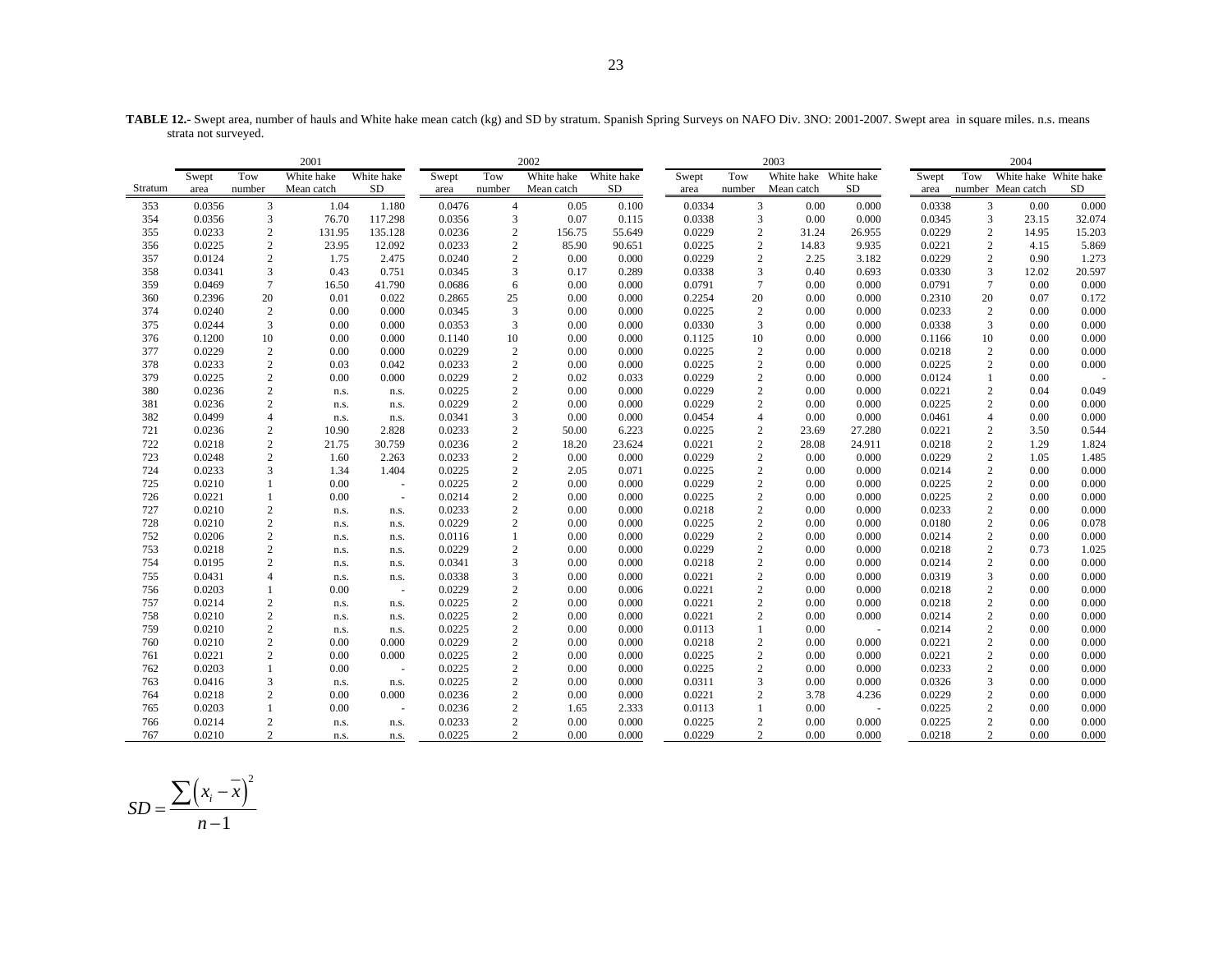**TABLE 12 (cont.).-** Swept area, number of hauls and White hake mean catch (kg) and SD by stratum. Spanish Spring Surveys on NAFO Div. 3NO: 2001-2007. Swept area in square miles. n.s. means strata not surveyed.

|         |        |        | 2005                    |           |        |                | 2006                  |           |        |                | 2007                  |           |
|---------|--------|--------|-------------------------|-----------|--------|----------------|-----------------------|-----------|--------|----------------|-----------------------|-----------|
|         | Swept  | Tow    | White hake White hake   |           | Swept  | Tow            | White hake White hake |           | Swept  | Tow            | White hake White hake |           |
| Stratum | area   | number | Mean catch              | <b>SD</b> | area   | number         | Mean catch            | <b>SD</b> | area   | number         | Mean catch            | <b>SD</b> |
| 353     | 0.0353 |        | 3<br>0.01               | 0.023     | 0.0371 | 3              | 1.87                  | 3.245     | 0.0364 | $\overline{3}$ | 0.00                  | 0.000     |
| 354     | 0.0353 |        | 3<br>54.33              | 91.362    | 0.0364 | 3              | 34.59                 | 33.056    | 0.0364 | 3              | 14.76                 | 5.726     |
| 355     | 0.0225 |        | $\mathbf{2}$<br>41.75   | 40.489    | 0.0248 | $\mathfrak{2}$ | 2.17                  | 3.062     | 0.0240 | $\mathfrak{2}$ | 0.00                  | 0.000     |
| 356     | 0.0233 |        | $\overline{c}$<br>12.32 | 6.795     | 0.0240 | $\overline{2}$ | 0.80                  | 1.131     | 0.0240 | $\overline{c}$ | 0.00                  | 0.000     |
| 357     | 0.0233 |        | $\mathbf{2}$<br>0.00    | 0.000     | 0.0244 | $\mathfrak{2}$ | 0.00                  | 0.000     | 0.0360 | 3              | 4.02                  | 6.957     |
| 358     | 0.0349 |        | 3<br>30.64              | 53.008    | 0.0349 | 3              | 1.69                  | 2.923     | 0.0368 | 3              | 1.54                  | 2.662     |
| 359     | 0.0814 |        | $\overline{7}$<br>0.00  | 0.000     | 0.0975 | 8              | 6.29                  | 10.192    | 0.0855 | $\overline{7}$ | 0.04                  | 0.090     |
| 360     | 0.2325 | 20     | 0.00                    | 0.007     | 0.2340 | 19             | 0.00                  | 0.000     | 0.2378 | 20             | 0.00                  | 0.000     |
| 374     | 0.0229 |        | $\overline{2}$<br>0.00  | 0.000     | 0.0236 | $\sqrt{2}$     | 0.00                  | 0.000     | 0.0240 | $\mathfrak{2}$ | 0.00                  | 0.000     |
| 375     | 0.0349 |        | 3<br>0.00               | 0.000     | 0.0364 | 3              | 0.00                  | 0.000     | 0.0364 | 3              | 0.00                  | 0.000     |
| 376     | 0.1174 | 10     | 0.01                    | 0.019     | 0.1219 | 10             | 0.00                  | 0.000     | 0.1185 | 10             | 0.00                  | 0.000     |
| 377     | 0.0233 |        | $\overline{c}$<br>0.00  | 0.000     | 0.0236 | $\sqrt{2}$     | 0.00                  | 0.000     | 0.0240 | $\sqrt{2}$     | 0.00                  | 0.000     |
| 378     | 0.0225 |        | $\sqrt{2}$<br>0.00      | 0.000     | 0.0240 | $\sqrt{2}$     | 0.00                  | 0.000     | 0.0233 | $\mathbf{2}$   | 0.00                  | 0.000     |
| 379     | 0.0236 |        | $\overline{c}$<br>0.07  | 0.099     | 0.0236 | $\overline{c}$ | 0.10                  | 0.141     | 0.0240 | $\overline{c}$ | 0.00                  | 0.000     |
| 380     | 0.0229 |        | $\overline{c}$<br>0.53  | 0.049     | 0.0229 | $\mathfrak{2}$ | 0.15                  | 0.212     | 0.0240 | $\mathbf{2}$   | 0.00                  | 0.000     |
| 381     | 0.0233 |        | $\overline{c}$<br>0.00  | 0.000     | 0.0229 | $\mathfrak{2}$ | 0.00                  | 0.000     | 0.0240 | $\overline{c}$ | 0.00                  | 0.000     |
| 382     | 0.0458 |        | $\overline{4}$<br>0.00  | 0.000     | 0.0469 | $\overline{4}$ | 0.00                  | 0.000     | 0.0484 | $\overline{4}$ | 0.00                  | 0.000     |
| 721     | 0.0229 |        | $\overline{c}$<br>0.00  | 0.000     | 0.0236 | $\mathfrak{2}$ | 6.18                  | 6.901     | 0.0116 | $\mathbf{1}$   | 6.10                  |           |
| 722     | 0.0233 |        | $\overline{c}$<br>0.00  | 0.000     | 0.0240 | $\sqrt{2}$     | 0.00                  | 0.000     | 0.0225 | $\mathfrak{2}$ | 2.56                  | 3.620     |
| 723     | 0.0233 |        | $\sqrt{2}$<br>1.51      | 2.128     | 0.0236 | $\sqrt{2}$     | 1.84                  | 2.496     | 0.0240 | $\overline{c}$ | 0.10                  | 0.134     |
| 724     | 0.0225 |        | $\mathbf{2}$<br>0.00    | 0.000     | 0.0233 | $\overline{c}$ | 0.00                  | 0.000     | 0.0233 | $\overline{c}$ | 0.00                  | 0.000     |
| 725     | 0.0236 |        | $\overline{c}$<br>0.00  | 0.000     | 0.0233 | $\overline{c}$ | 0.51                  | 0.714     | 0.0225 | $\mathbf{2}$   | 0.04                  | 0.055     |
| 726     | 0.0113 |        | $\mathbf{1}$<br>0.00    |           | 0.0225 | $\mathbf{2}$   | 0.00                  | 0.000     | 0.0229 | $\overline{c}$ | 0.14                  | 0.193     |
| 727     | 0.0229 |        | $\overline{c}$<br>0.00  | 0.000     | 0.0225 | $\mathbf{2}$   | 0.00                  | 0.000     | 0.0240 | $\overline{c}$ | 0.00                  | 0.000     |
| 728     | 0.0109 |        | 0.00<br>$\mathbf{1}$    |           | 0.0225 | $\overline{c}$ | 0.00                  | 0.000     | 0.0225 | $\sqrt{2}$     | 0.00                  | 0.000     |
| 752     | 0.0236 |        | $\sqrt{2}$<br>0.00      | 0.000     | 0.0225 | $\sqrt{2}$     | 0.00                  | 0.000     | 0.0225 | $\mathbf{2}$   | 0.00                  | 0.000     |
| 753     | 0.0225 |        | $\overline{c}$<br>0.00  | 0.000     | 0.0225 | $\mathbf{2}$   | 0.00                  | 0.000     | 0.0225 | $\overline{c}$ | 0.00                  | 0.000     |
| 754     | 0.0225 |        | $\overline{c}$<br>0.00  | 0.000     | 0.0225 | $\mathbf{2}$   | 0.00                  | 0.000     | 0.0225 | $\mathbf{2}$   | 0.00                  | 0.000     |
| 755     | 0.0450 |        | 0.00<br>$\overline{4}$  | 0.000     | 0.0338 | 3              | 0.00                  | 0.000     | 0.0338 | 3              | 0.00                  | 0.000     |
| 756     | 0.0233 |        | $\overline{c}$<br>0.00  | 0.000     | 0.0229 | $\overline{2}$ | 0.00                  | 0.000     | 0.0225 | $\overline{c}$ | 0.00                  | 0.000     |
| 757     | 0.0225 |        | $\overline{c}$<br>0.00  | 0.000     | 0.0225 | $\mathbf{2}$   | 0.00                  | 0.000     | 0.0229 | $\overline{c}$ | 0.00                  | 0.000     |
| 758     | 0.0225 |        | 0.00<br>$\overline{c}$  | 0.000     | 0.0225 | $\sqrt{2}$     | 0.00                  | 0.000     | 0.0225 | $\overline{c}$ | 0.00                  | 0.000     |
| 759     | 0.0229 |        | $\sqrt{2}$<br>0.00      | 0.000     | 0.0225 | $\mathbf{2}$   | 0.00                  | 0.000     | n.s.   | n.s.           | n.s.                  | n.s.      |
| 760     | 0.0229 |        | $\overline{c}$<br>0.00  | 0.000     | 0.0225 | $\mathbf{2}$   | 0.00                  | 0.000     | 0.0233 | $\mathbf{2}$   | 0.00                  | 0.000     |
| 761     | 0.0221 |        | $\overline{c}$<br>0.00  | 0.000     | 0.0233 | $\overline{c}$ | 0.00                  | 0.000     | 0.0225 | $\overline{c}$ | 0.00                  | 0.000     |
| 762     | 0.0225 |        | $\overline{c}$<br>0.01  | 0.014     | 0.0233 | $\mathbf{2}$   | 0.00                  | 0.000     | n.s.   | n.s.           | n.s.                  | n.s.      |
| 763     | 0.0334 |        | 3<br>0.00               | 0.000     | 0.0225 | $\overline{c}$ | 0.00                  | 0.000     | n.s.   | n.s.           | n.s.                  | n.s.      |
| 764     | 0.0233 |        | $\overline{c}$<br>0.00  | 0.000     | 0.0233 | 2              | 0.00                  | 0.000     | 0.0225 | $\sqrt{2}$     | 0.00                  | 0.000     |
| 765     | 0.0229 |        | $\mathbf{2}$<br>0.00    | 0.000     | 0.0236 | $\sqrt{2}$     | 0.00                  | 0.000     | 0.0225 | $\overline{2}$ | 0.00                  | 0.000     |
| 766     | 0.0229 |        | $\overline{c}$<br>0.00  | 0.000     | 0.0229 | $\mathbf{2}$   | 0.00                  | 0.000     | n.s.   | n.s.           | n.s.                  | n.s.      |
| 767     | 0.0113 |        | 0.00                    |           | 0.0233 | $\overline{c}$ | 0.00                  | 0.000     | n.s.   | n.s.           | n.s.                  | n.s.      |

$$
SD = \frac{\sum (x_i - \overline{x})^2}{n - 1}
$$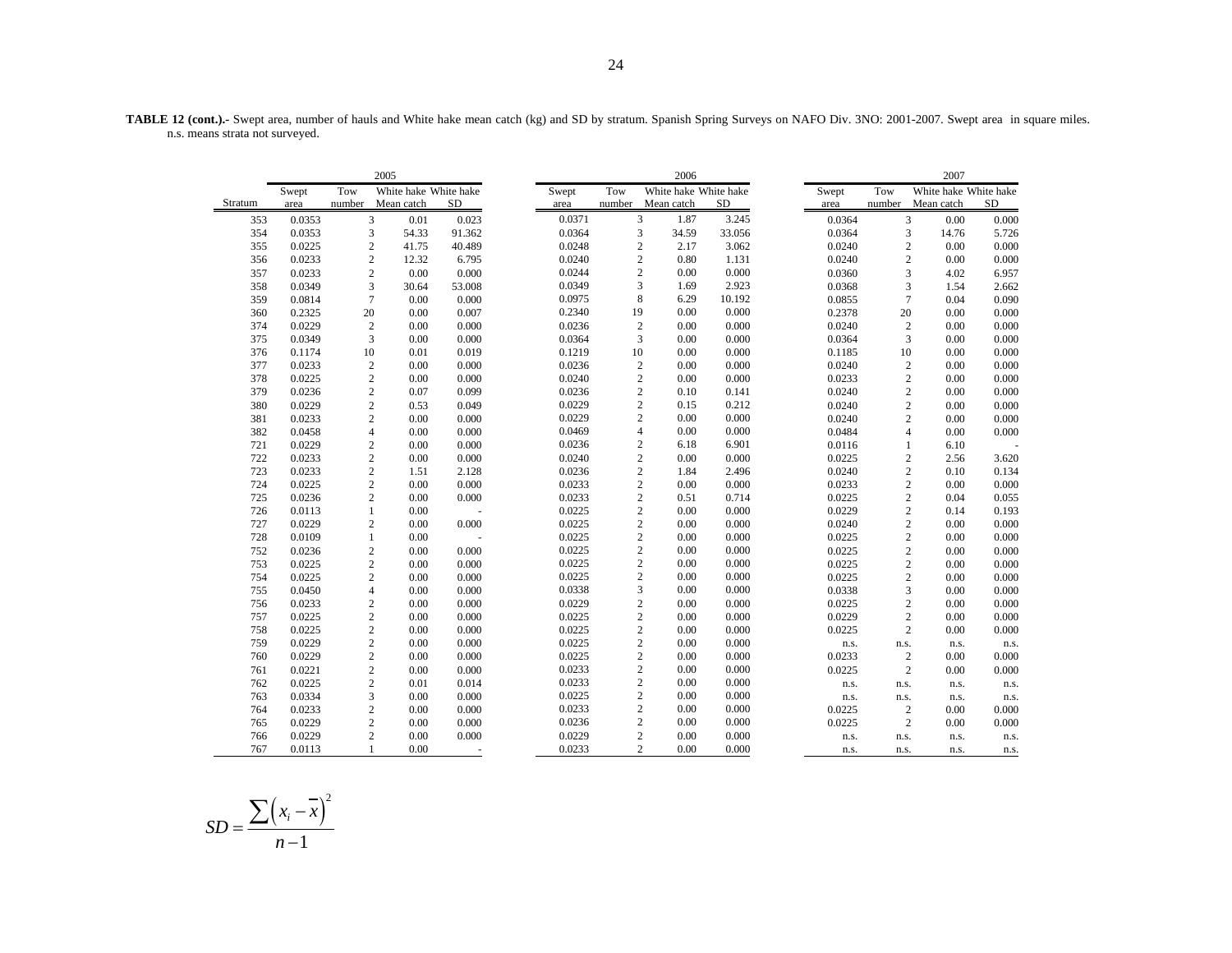| Stratum      | 2001     | 2002     | 2003    | 2004     | 2005     | 2006     | 2007    |
|--------------|----------|----------|---------|----------|----------|----------|---------|
| 353          | 279.76   | 13.45    | 0.00    | 0.00     | 3.59     | 503.93   | 0.00    |
| 354          | 18868.20 | 16.40    | 0.00    | 5694.08  | 13365.18 | 8509.96  | 3631.37 |
| 355          | 9764.30  | 11599.50 | 2311.76 | 1106.30  | 3089.50  | 160.21   | 0.00    |
| 356          | 1125.65  | 4037.30  | 696.78  | 195.05   | 578.81   | 37.60    | 0.00    |
| 357          | 287.00   | 0.00     | 369.00  | 147.60   | 0.00     | 0.00     | 658.73  |
| 358          | 97.50    | 37.50    | 90.00   | 2703.75  | 6894.98  | 379.73   | 345.75  |
| 359          | 6946.50  | 0.00     | 0.00    | 0.00     | 0.00     | 2648.25  | 18.28   |
| 360          | 13.92    | 0.00     | 0.00    | 201.77   | 6.26     | 0.00     | 0.00    |
| 374          | 0.00     | 0.00     | 0.00    | 0.00     | 0.00     | 0.00     | 0.00    |
| 375          | 0.00     | 0.00     | 0.00    | 0.00     | 0.00     | 0.00     | 0.00    |
| 376          | 0.00     | 0.00     | 0.00    | 0.00     | 8.14     | 0.00     | 0.00    |
| 377          | 0.00     | 0.00     | 0.00    | 0.00     | 0.00     | 0.00     | 0.00    |
| 378          | 4.17     | 0.00     | 0.00    | 0.00     | 0.00     | 0.00     | 0.00    |
| 379          | 0.00     | 2.44     | 0.00    | 0.00     | 7.42     | 10.55    | 0.00    |
| 380          | n.s.     | 0.00     | 0.00    | 3.36     | 50.40    | 14.40    | 0.00    |
| 381          | n.s.     | 0.00     | 0.00    | 0.00     | 0.00     | 0.00     | 0.00    |
| 382          | n.s.     | 0.00     | 0.00    | 0.00     | 0.00     | 0.00     | 0.00    |
| 721          | 708.50   | 3250.00  | 1539.85 | 227.18   | 0.00     | 401.70   | 396.50  |
| 722          | 1827.00  | 1528.38  | 2358.30 | 108.36   | 0.00     | 0.00     | 215.04  |
| 723          | 248.00   | 0.00     | 0.00    | 162.75   | 233.28   | 284.43   | 14.73   |
| 724          | 166.16   | 254.20   | 0.00    | 0.00     | 0.00     | 0.00     | 0.00    |
| 725          | 0.00     | 0.00     | 0.00    | 0.00     | 0.00     | 53.03    | 4.10    |
| 726          | 0.00     | 0.00     | 0.00    | 0.00     | 0.00     | 0.00     | 9.83    |
| 727          | n.s.     | 0.00     | 0.00    | 0.00     | 0.00     | 0.00     | 0.00    |
| 728          | n.s.     | 0.00     | 0.00    | 4.29     | 0.00     | 0.00     | 0.00    |
| 752          | n.s.     | 0.00     | 0.00    | 0.00     | 0.00     | 0.00     | 0.00    |
| 753          | n.s.     | 0.00     | 0.00    | 100.05   | 0.00     | 0.00     | 0.00    |
| 754          | n.s.     | 0.00     | 0.00    | 0.00     | 0.00     | 0.00     | 0.00    |
| 755          | n.s.     | 0.00     | 0.00    | 0.00     | 0.00     | 0.00     | 0.00    |
| 756          | 0.00     | 0.45     | 0.00    | 0.00     | 0.00     | 0.00     | 0.00    |
| 757          | n.s.     | 0.00     | 0.00    | 0.00     | 0.00     | 0.00     | 0.00    |
| 758          | n.s.     | 0.00     | 0.00    | 0.00     | 0.00     | 0.00     | 0.00    |
| 759          | n.s.     | 0.00     | 0.00    | 0.00     | 0.00     | 0.00     | n.s.    |
| 760          | 0.00     | 0.00     | 0.00    | 0.00     | 0.00     | 0.00     | 0.00    |
| 761          | 0.00     | 0.00     | 0.00    | 0.00     | 0.00     | 0.00     | 0.00    |
| 762          | 0.00     | 0.00     | 0.00    | 0.00     | 2.12     | 0.00     | n.s.    |
| 763          | n.s.     | 0.00     | 0.00    | 0.00     | 0.00     | 0.00     | n.s.    |
| 764          | 0.00     | 0.00     | 377.50  | 0.00     | 0.00     | 0.00     | 0.00    |
| 765          | 0.00     | 204.60   | 0.00    | 0.00     | 0.00     | 0.00     | 0.00    |
| 766          | n.s.     | 0.00     | 0.00    | 0.00     | 0.00     | 0.00     | n.s.    |
| 767          | n.s.     | 0.00     | 0.00    | 0.00     | 0.00     | 0.00     | n.s.    |
|              |          |          |         |          |          |          |         |
| <b>TOTAL</b> | 40336.66 | 20944.22 | 7743.19 | 10654.53 | 24239.66 | 13003.77 | 5294.32 |
| $(\bar{Y})$  | 5.13     | 2.03     | 0.75    | 1.03     | 2.34     | 1.26     | 0.56    |
| S.D.         | 1.87     | 0.43     | 0.24    | 0.52     | 1.44     | 0.48     | 0.12    |

**TABLE 13.-** Stratified mean catches (Kg) by stratum and year and SD by year of White hake (2001-2007). n.s. means strata not surveyed.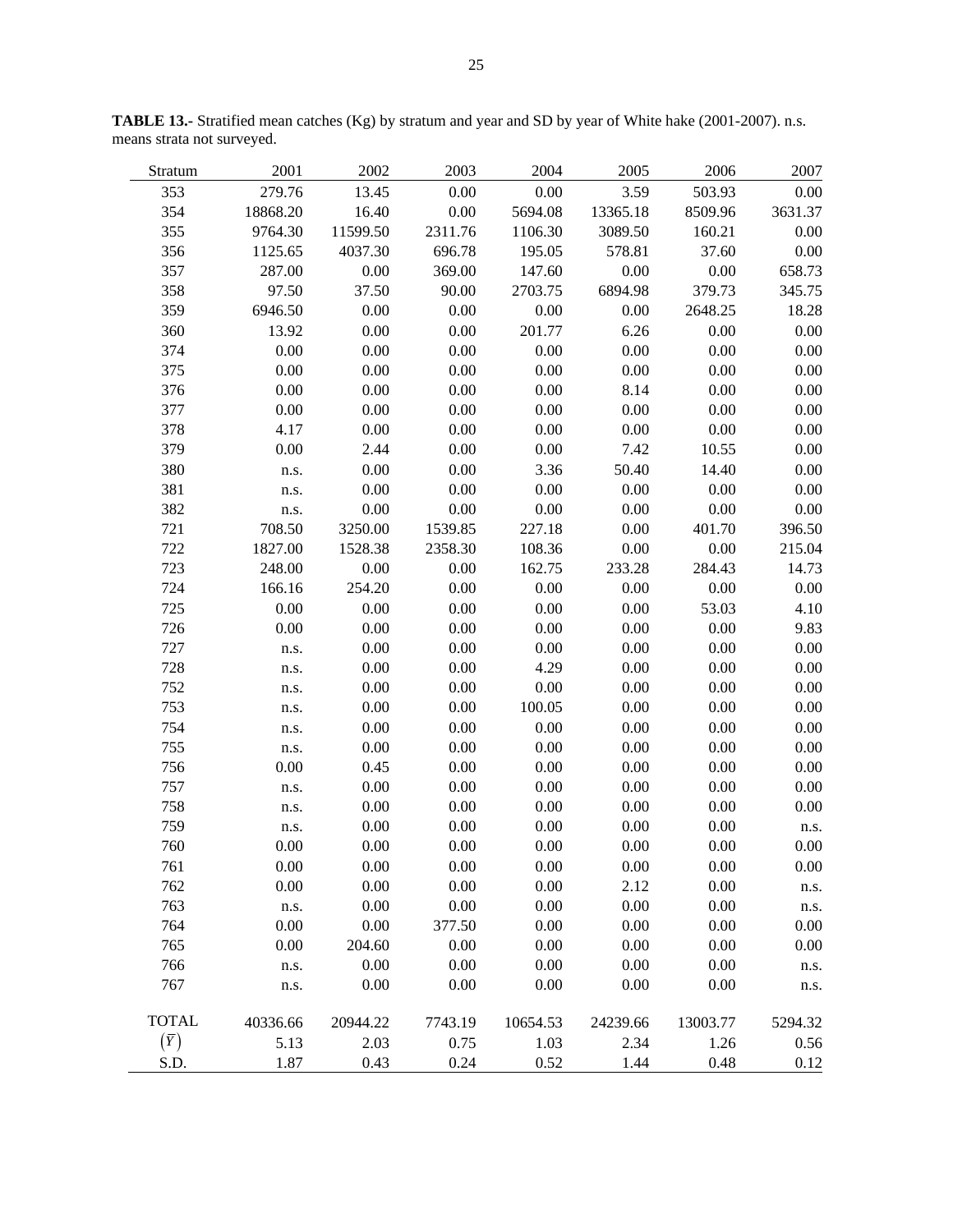| Stratum      | 2001             | 2002             | 2003             | 2004             | 2005             | 2006             | 2007             |
|--------------|------------------|------------------|------------------|------------------|------------------|------------------|------------------|
| 353          | 25               | 1                | $\boldsymbol{0}$ | $\boldsymbol{0}$ | $\boldsymbol{0}$ | 41               | $\theta$         |
| 354          | 1677             | $\mathbf{1}$     | $\boldsymbol{0}$ | 495              | 1137             | 702              | 299              |
| 355          | 814              | 982              | 202              | 97               | 275              | 13               | $\boldsymbol{0}$ |
| 356          | 94               | 347              | 62               | 18               | 50               | 3                | $\boldsymbol{0}$ |
| 357          | 24               | $\boldsymbol{0}$ | 32               | 13               | $\boldsymbol{0}$ | $\boldsymbol{0}$ | 55               |
| 358          | $\,8\,$          | $\mathfrak{Z}$   | $\,8\,$          | 246              | 593              | 33               | 28               |
| 359          | 606              | $\boldsymbol{0}$ | $\boldsymbol{0}$ | $\boldsymbol{0}$ | $\boldsymbol{0}$ | 217              | $\mathbf{1}$     |
| 360          | $\,1$            | $\boldsymbol{0}$ | $\boldsymbol{0}$ | 17               | $\mathbf{1}$     | $\boldsymbol{0}$ | $\boldsymbol{0}$ |
| 374          | $\mathbf{0}$     | $\boldsymbol{0}$ | $\boldsymbol{0}$ | $\boldsymbol{0}$ | $\boldsymbol{0}$ | $\boldsymbol{0}$ | $\boldsymbol{0}$ |
| 375          | $\boldsymbol{0}$ | $\boldsymbol{0}$ | $\boldsymbol{0}$ | $\boldsymbol{0}$ | $\boldsymbol{0}$ | $\boldsymbol{0}$ | $\boldsymbol{0}$ |
| 376          | $\boldsymbol{0}$ | $\boldsymbol{0}$ | $\boldsymbol{0}$ | $\boldsymbol{0}$ | $\mathbf{1}$     | $\boldsymbol{0}$ | 0                |
| 377          | $\boldsymbol{0}$ | $\boldsymbol{0}$ | $\boldsymbol{0}$ | $\boldsymbol{0}$ | $\boldsymbol{0}$ | $\boldsymbol{0}$ | $\boldsymbol{0}$ |
| 378          | $\mathbf{0}$     | $\boldsymbol{0}$ | $\boldsymbol{0}$ | $\boldsymbol{0}$ | $\boldsymbol{0}$ | $\boldsymbol{0}$ | $\boldsymbol{0}$ |
| 379          | $\mathbf{0}$     | $\boldsymbol{0}$ | $\boldsymbol{0}$ | $\boldsymbol{0}$ | $\mathbf{1}$     | $\mathbf{1}$     | $\boldsymbol{0}$ |
| 380          | $\boldsymbol{0}$ | $\boldsymbol{0}$ | $\boldsymbol{0}$ | $\boldsymbol{0}$ | $\overline{4}$   | $\mathbf{1}$     | $\boldsymbol{0}$ |
| 381          | $\overline{0}$   | $\boldsymbol{0}$ | $\overline{0}$   | $\boldsymbol{0}$ | $\boldsymbol{0}$ | $\boldsymbol{0}$ | $\boldsymbol{0}$ |
| 382          | $\boldsymbol{0}$ | $\boldsymbol{0}$ | $\boldsymbol{0}$ | $\boldsymbol{0}$ | $\boldsymbol{0}$ | $\boldsymbol{0}$ | $\boldsymbol{0}$ |
| 721          | 57               | 280              | 137              | 21               | $\boldsymbol{0}$ | 34               | 34               |
| 722          | 157              | 129              | 213              | 10               | $\boldsymbol{0}$ | $\boldsymbol{0}$ | 19               |
| 723          | 21               | $\boldsymbol{0}$ | $\boldsymbol{0}$ | 14               | 20               | 24               | $\mathbf{1}$     |
| 724          | 15               | 23               | $\boldsymbol{0}$ | $\boldsymbol{0}$ | $\boldsymbol{0}$ | $\boldsymbol{0}$ | $\boldsymbol{0}$ |
| 725          | $\boldsymbol{0}$ | $\boldsymbol{0}$ | $\boldsymbol{0}$ | $\boldsymbol{0}$ | $\boldsymbol{0}$ | 5                | $\boldsymbol{0}$ |
| 726          | $\boldsymbol{0}$ | $\boldsymbol{0}$ | $\boldsymbol{0}$ | $\boldsymbol{0}$ | $\boldsymbol{0}$ | $\boldsymbol{0}$ | $\mathbf{1}$     |
| 727          | $\boldsymbol{0}$ | $\boldsymbol{0}$ | $\boldsymbol{0}$ | $\boldsymbol{0}$ | $\boldsymbol{0}$ | $\boldsymbol{0}$ | $\boldsymbol{0}$ |
| 728          | $\boldsymbol{0}$ | $\boldsymbol{0}$ | $\boldsymbol{0}$ | $\boldsymbol{0}$ | $\boldsymbol{0}$ | $\boldsymbol{0}$ | $\boldsymbol{0}$ |
| 752          | $\boldsymbol{0}$ | $\boldsymbol{0}$ | $\boldsymbol{0}$ | $\boldsymbol{0}$ | $\boldsymbol{0}$ | $\boldsymbol{0}$ | $\boldsymbol{0}$ |
| 753          | $\boldsymbol{0}$ | $\boldsymbol{0}$ | $\boldsymbol{0}$ | 9                | $\boldsymbol{0}$ | $\boldsymbol{0}$ | $\boldsymbol{0}$ |
| 754          | $\mathbf{0}$     | $\boldsymbol{0}$ | $\boldsymbol{0}$ | $\boldsymbol{0}$ | $\boldsymbol{0}$ | $\boldsymbol{0}$ | $\boldsymbol{0}$ |
| 755          | $\overline{0}$   | $\boldsymbol{0}$ | $\boldsymbol{0}$ | $\boldsymbol{0}$ | $\boldsymbol{0}$ | $\boldsymbol{0}$ | $\boldsymbol{0}$ |
| 756          | $\boldsymbol{0}$ | $\boldsymbol{0}$ | $\boldsymbol{0}$ | $\boldsymbol{0}$ | $\boldsymbol{0}$ | $\boldsymbol{0}$ | 0                |
| 757          | $\mathbf{0}$     | $\boldsymbol{0}$ | $\boldsymbol{0}$ | $\boldsymbol{0}$ | $\boldsymbol{0}$ | $\boldsymbol{0}$ | $\overline{0}$   |
| 758          | $\mathbf{0}$     | $\boldsymbol{0}$ | $\boldsymbol{0}$ | $\boldsymbol{0}$ | $\boldsymbol{0}$ | $\boldsymbol{0}$ | $\mathbf{0}$     |
| 759          | $\boldsymbol{0}$ | $\boldsymbol{0}$ | $\boldsymbol{0}$ | $\boldsymbol{0}$ | $\boldsymbol{0}$ | $\boldsymbol{0}$ | n.s.             |
| 760          | $\boldsymbol{0}$ | $\boldsymbol{0}$ | $\boldsymbol{0}$ | $\boldsymbol{0}$ | $\boldsymbol{0}$ | $\boldsymbol{0}$ | $\boldsymbol{0}$ |
| 761          | $\mathbf{0}$     | $\boldsymbol{0}$ | $\overline{0}$   | $\boldsymbol{0}$ | $\mathbf{0}$     | $\boldsymbol{0}$ | $\boldsymbol{0}$ |
| 762          | $\boldsymbol{0}$ | $\boldsymbol{0}$ | $\boldsymbol{0}$ | $\boldsymbol{0}$ | $\boldsymbol{0}$ | $\boldsymbol{0}$ | n.s.             |
| 763          | $\boldsymbol{0}$ | $\boldsymbol{0}$ | $\boldsymbol{0}$ | $\boldsymbol{0}$ | $\boldsymbol{0}$ | $\boldsymbol{0}$ | n.s.             |
| 764          | $\boldsymbol{0}$ | $\boldsymbol{0}$ | 34               | $\boldsymbol{0}$ | $\boldsymbol{0}$ | $\boldsymbol{0}$ | $\boldsymbol{0}$ |
| 765          | $\mathbf{0}$     | 17               | $\boldsymbol{0}$ | $\boldsymbol{0}$ | $\boldsymbol{0}$ | $\boldsymbol{0}$ | $\boldsymbol{0}$ |
| 766          | $\boldsymbol{0}$ | $\boldsymbol{0}$ | $\boldsymbol{0}$ | $\boldsymbol{0}$ | $\boldsymbol{0}$ | $\boldsymbol{0}$ | n.s.             |
| 767          | $\boldsymbol{0}$ | $\boldsymbol{0}$ | $\overline{0}$   | $\boldsymbol{0}$ | $\boldsymbol{0}$ | $\boldsymbol{0}$ | n.s.             |
| <b>TOTAL</b> | 3498             | 1784             | 688              | 940              | 2082             | 1073             | 440              |
| S.D.         | 1107             | 389              | 224              | 464              | 1270             | 407              | 94               |

**TABLE 14.-** Survey estimates (by the swept area method) of White hake biomass (t) and SD by stratum and year on NAFO Div. 3NO. n.s. means stratum not surveyed.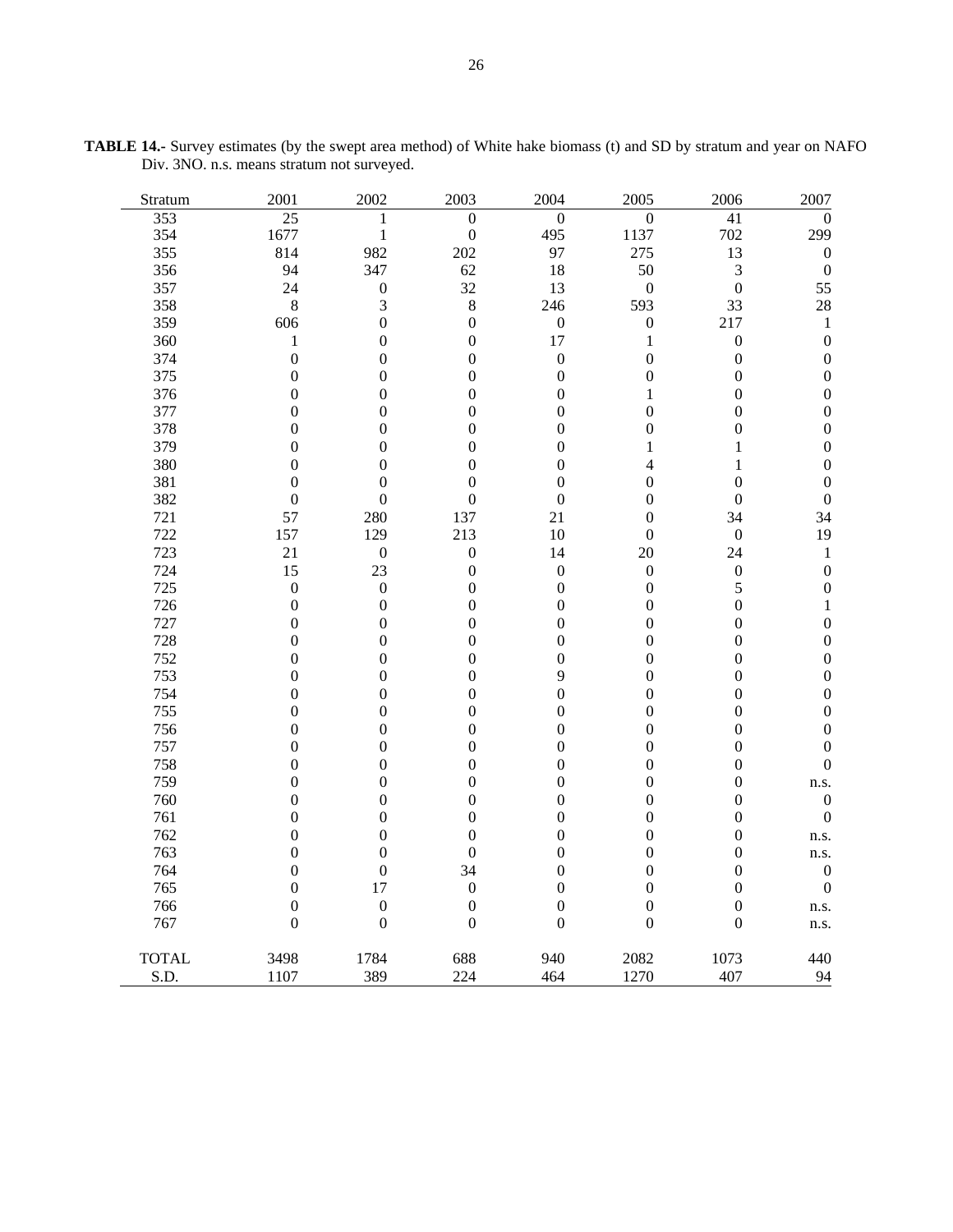**TABLE 15.-** Length weight relationships in the calculation of White hake biomass. The equation is Spanish Spring Surveys on NAFO Div. 3NO: 2002-2007. To calculate the parameters for the indeterminate individuals, we used the total data (males + females + indeterminate individuals).  $Weight = a(l + 0.5)^b$ 

|         |             | 2002            | 2003            | 2004            | 2005             | 2006                                               | 2007             |
|---------|-------------|-----------------|-----------------|-----------------|------------------|----------------------------------------------------|------------------|
| Males   | a           | 0.0018          | 0.0045          | 0.0043          | 0.0034           | 0.0175                                             | 0.0050           |
|         |             | $Error = 0.234$ | $Error = 0.243$ | $Error = 0.237$ |                  | $Error = 0.1497$ $Error = 0.5190$ $Error = 0.3158$ |                  |
|         | $\mathbf b$ | 3.3586          | 3.1161          | 3.1313          | 3.2086           | 2.7891                                             | 3.1245           |
|         |             | $Error = 0.060$ | $Error = 0.062$ | $Error = 0.063$ | $Error = 0.0395$ | $Error = 0.1320$                                   | $Error = 0.0828$ |
|         |             | $R2 = 0.991$    | $R2 = 0.992$    | $R2 = 0.992$    | $R2 = 0.995$     | $R2 = 0.965$                                       | $R2 = 0.992$     |
|         |             | $N = 107$       | $N = 73$        | $N = 41$        | $N = 108$        | $N = 75$                                           | $N=14$           |
| Females | a           | 0.0027          | 0.0013          | 0.0037          | 0.0043           | 0.0019                                             | 0.0025           |
|         |             | $Error = 0.221$ | $Error = 0.465$ | $Error = 0.202$ |                  | $Error = 0.0992$ $Error = 0.2136$ $Error = 0.2163$ |                  |
|         | $\mathbf b$ | 3.2537          | 3.4264          | 3.1960          | 3.1602           | 3.3563                                             | 3.3097           |
|         |             | $Error = 0.056$ | $Error = 0.115$ | $Error = 0.056$ |                  | $Error = 0.0253$ $Error = 0.0530$ $Error = 0.0541$ |                  |
|         |             | $R2 = 0.992$    | $R2 = 0.977$    | $R2 = 0.995$    | $R2 = 0.997$     | $R2 = 0.998$                                       | $R2 = 0.997$     |
|         |             | $N = 61$        | $N = 51$        | $N = 32$        | $N = 80$         | $N = 28$                                           | $N=18$           |
| Indet.  | a           | 0.0025          | 0.0026          | 0.0048          | 0.0036           | 0.0066                                             | 0.0031           |
|         |             | $Error = 0.152$ | $Error = 0.254$ | $Error = 0.127$ | $Error = 0.1026$ | $Error = 0.367$                                    | $Error = 0.1879$ |
|         | $\mathbf b$ | 3.2731          | 3.2565          | 3.1208          | 3.1961           | 3.0472                                             | 3.2481           |
|         |             | $Error = 0.039$ | $Error = 0.064$ | $Error = 0.035$ |                  | $Error = 0.0266$ $Error = 0.0930$ $Error = 0.0478$ |                  |
|         |             | $R2 = 0.995$    | $R2 = 0.989$    | $R2 = 0.997$    | $R2 = 0.997$     | $R2 = 0.980$                                       | $R2 = 0.995$     |
|         |             | $N = 168$       | $N = 125$       | $N = 91$        | $N = 188$        | $N = 103$                                          | $N = 32$         |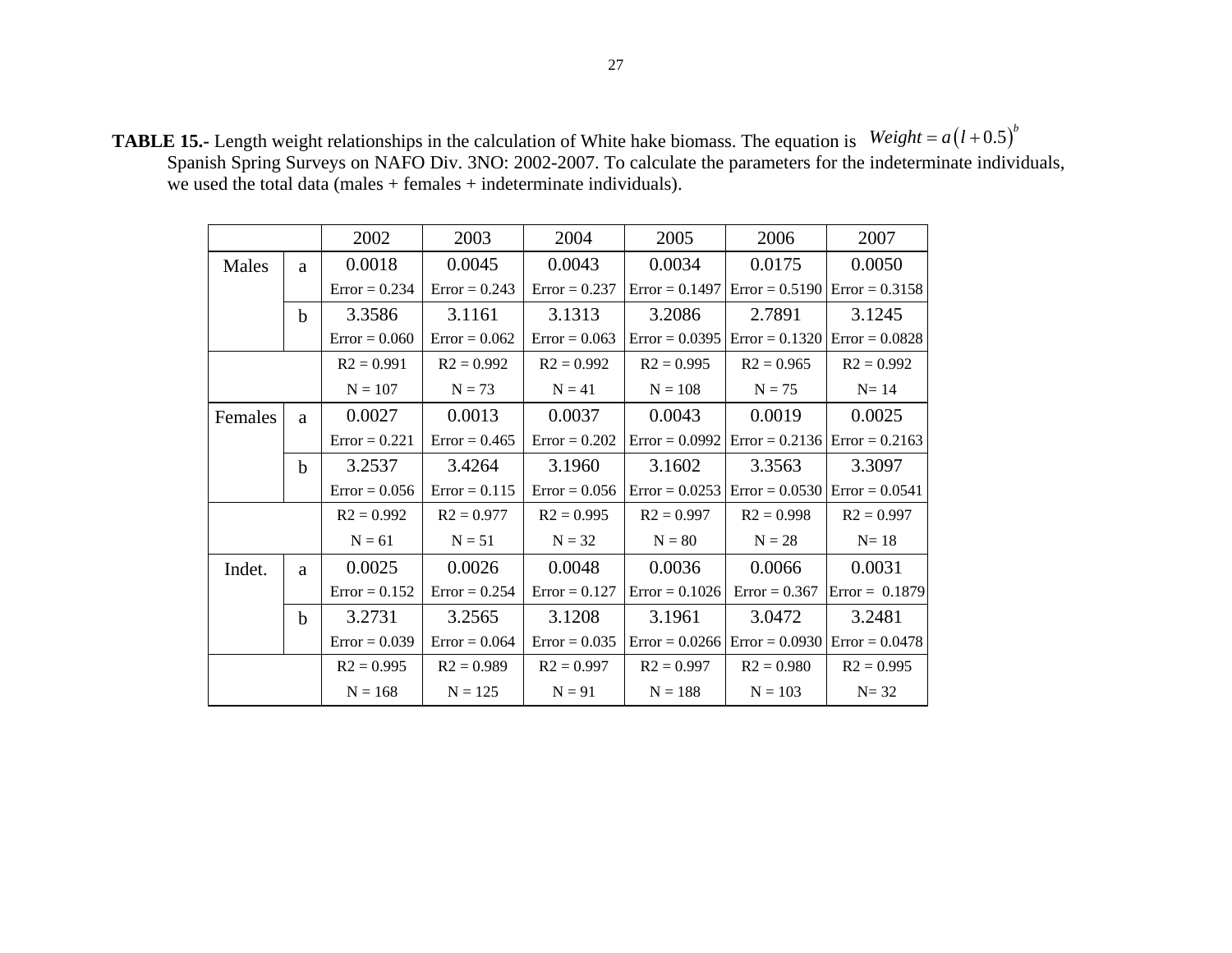**TABLE 16.-** White hake length distribution per haul mean catches by sex and year. Number per stratified mean catches. Spanish Spring Survey on NAFO 3NO: 2001-2007. Indet. means indeterminate.

|                             | 2001  |         |        |        | 2002  |         |                     |       | 2003  |         |                  |       | 2004  |         |              |       |
|-----------------------------|-------|---------|--------|--------|-------|---------|---------------------|-------|-------|---------|------------------|-------|-------|---------|--------------|-------|
| Length (cm.)                | Males | Females | Indet. | Total  | Males | Females | Indet.              | Total | Males | Females | Indet.           | Total | Males | Females | Indet.       | Total |
| 10                          | 0.000 | 0.000   | 0.015  | 0.015  | 0.000 | 0.000   | 0.000               | 0.000 | 0.000 | 0.000   | 0.000            | 0.000 | 0.000 | 0.000   | 0.000        | 0.000 |
| 12                          | 0.000 | 0.000   | 0.000  | 0.000  | 0.007 | 0.000   | 0.000               | 0.007 | 0.000 | 0.000   | 0.000            | 0.000 | 0.000 | 0.000   | 0.000        | 0.000 |
| 14                          | 0.009 | 0.020   | 0.000  | 0.029  | 0.000 | 0.000   | 0.000               | 0.000 | 0.000 | 0.000   | 0.000            | 0.000 | 0.000 | 0.000   | 0.000        | 0.000 |
| 16                          | 0.034 | 0.009   | 0.000  | 0.043  | 0.014 | 0.000   | 0.000               | 0.014 | 0.000 | 0.000   | 0.000            | 0.000 | 0.000 | 0.025   | 0.000        | 0.025 |
| 18                          | 0.048 | 0.024   | 0.000  | 0.073  | 0.014 | 0.012   | 0.000               | 0.026 | 0.000 | 0.000   | 0.000            | 0.000 | 0.058 | 0.034   | 0.000        | 0.092 |
| 20                          | 0.074 | 0.055   | 0.000  | 0.129  | 0.000 | 0.000   | 0.000               | 0.000 | 0.000 | 0.000   | 0.000            | 0.000 | 0.025 | 0.050   | 0.000        | 0.075 |
| 22                          | 0.075 | 0.044   | 0.000  | 0.120  | 0.000 | 0.000   | 0.000               | 0.000 | 0.000 | 0.004   | 0.000            | 0.004 | 0.050 | 0.042   | 0.000        | 0.091 |
| 24                          | 0.069 | 0.058   | 0.000  | 0.127  | 0.000 | 0.000   | 0.000               | 0.000 | 0.000 | 0.000   | 0.000            | 0.000 | 0.008 | 0.025   | 0.000        | 0.033 |
| 26                          | 0.055 | 0.055   | 0.000  | 0.110  | 0.000 | 0.000   | 0.000               | 0.000 | 0.011 | 0.004   | 0.000            | 0.015 | 0.000 | 0.005   | 0.000        | 0.005 |
| 28                          | 0.229 | 0.154   | 0.000  | 0.383  | 0.000 | 0.000   | 0.000               | 0.000 | 0.004 | 0.004   | 0.000            | 0.007 | 0.000 | 0.000   | 0.000        | 0.000 |
| 30                          | 0.399 | 0.188   | 0.000  | 0.587  | 0.000 | 0.000   | 0.000               | 0.000 | 0.000 | 0.000   | 0.000            | 0.000 | 0.000 | 0.000   | 0.000        | 0.000 |
| 32                          | 1.092 | 0.665   | 0.000  | 1.758  | 0.009 | 0.000   | 0.000               | 0.009 | 0.004 | 0.004   | 0.000            | 0.007 | 0.000 | 0.000   | 0.000        | 0.000 |
| 34                          | 1.019 | 0.873   | 0.000  | 1.892  | 0.007 | 0.004   | 0.000               | 0.011 | 0.000 | 0.004   | 0.000            | 0.004 | 0.000 | 0.000   | 0.000        | 0.000 |
| 36                          | 0.572 | 0.768   | 0.000  | 1.340  | 0.035 | 0.018   | 0.000               | 0.053 | 0.004 | 0.000   | 0.000            | 0.004 | 0.000 | 0.008   | 0.000        | 0.008 |
| 38                          | 0.294 | 0.511   | 0.000  | 0.806  | 0.123 | 0.017   | 0.000               | 0.140 | 0.000 | 0.004   | 0.000            | 0.004 | 0.000 | 0.000   | 0.000        | 0.000 |
| 40                          | 0.101 | 0.159   | 0.000  | 0.260  | 0.268 | 0.128   | 0.000               | 0.397 | 0.000 | 0.000   | 0.000            | 0.000 | 0.000 | 0.000   | 0.000        | 0.000 |
| 42                          | 0.134 | 0.131   | 0.000  | 0.265  | 0.340 | 0.212   | 0.000               | 0.553 | 0.010 | 0.015   | 0.000            | 0.025 | 0.000 | 0.000   | 0.000        | 0.000 |
| 44                          | 0.165 | 0.042   | 0.000  | 0.207  | 0.228 | 0.192   | $0.000 \quad 0.420$ |       | 0.033 | 0.004   | 0.000            | 0.037 | 0.000 | 0.000   | 0.000        | 0.000 |
| 46                          | 0.098 | 0.110   | 0.000  | 0.208  | 0.093 | 0.162   | 0.000               | 0.256 | 0.080 | 0.012   | 0.000            | 0.092 | 0.000 | 0.000   | 0.000        | 0.000 |
| 48                          | 0.107 | 0.069   | 0.000  | 0.177  | 0.055 | 0.074   | 0.000               | 0.128 | 0.079 | 0.028   | 0.000            | 0.107 | 0.046 | 0.000   | 0.000        | 0.046 |
| 50                          | 0.164 | 0.053   | 0.000  | 0.217  | 0.052 | 0.077   | 0.000               | 0.129 | 0.041 | 0.041   | 0.000            | 0.082 | 0.049 | 0.000   | 0.000        | 0.049 |
| 52                          | 0.203 | 0.105   | 0.000  | 0.308  | 0.054 | 0.033   | 0.000               | 0.086 | 0.061 | 0.028   | 0.000            | 0.089 | 0.057 | 0.024   | 0.000        | 0.082 |
| 54                          | 0.119 | 0.047   | 0.000  | 0.166  | 0.051 | 0.044   | 0.000               | 0.095 | 0.017 | 0.026   | 0.000            | 0.043 | 0.030 | 0.016   | 0.000        | 0.047 |
| 56                          | 0.119 | 0.050   | 0.000  | 0.168  | 0.028 | 0.025   | 0.000               | 0.053 | 0.014 | 0.027   | 0.000            | 0.041 | 0.058 | 0.016   | 0.000        | 0.075 |
| 58                          | 0.051 | 0.050   | 0.000  | 0.101  | 0.025 | 0.009   | 0.000               | 0.034 | 0.004 | 0.029   | 0.000            | 0.034 | 0.021 | 0.029   | 0.000        | 0.050 |
| 60                          | 0.078 | 0.063   | 0.000  | 0.141  | 0.048 | 0.021   | 0.000               | 0.070 | 0.000 | 0.016   | 0.000            | 0.016 | 0.017 | 0.028   | 0.000        | 0.045 |
| 62                          | 0.040 | 0.040   | 0.000  | 0.081  | 0.008 | 0.010   | 0.000               | 0.018 | 0.004 | 0.004   | 0.000            | 0.008 | 0.021 | 0.021   | 0.000        | 0.042 |
| 64                          | 0.034 | 0.022   | 0.000  | 0.056  | 0.020 | 0.018   | 0.000               | 0.038 | 0.000 | 0.013   | 0.000            | 0.013 | 0.008 | 0.032   | 0.000        | 0.041 |
| 66                          | 0.035 | 0.019   | 0.000  | 0.054  | 0.010 | 0.000   | 0.000               | 0.010 | 0.011 | 0.000   | 0.000            | 0.011 | 0.008 | 0.062   | 0.000        | 0.070 |
| 68                          | 0.019 | 0.046   | 0.000  | 0.065  | 0.011 | 0.016   | 0.000               | 0.027 | 0.004 | 0.009   | 0.000            | 0.013 | 0.004 | 0.013   | 0.000        | 0.017 |
| 70                          | 0.026 | 0.019   | 0.000  | 0.045  | 0.007 | 0.008   | 0.000               | 0.015 | 0.004 | 0.004   | 0.000            | 0.009 | 0.017 | 0.008   | 0.000        | 0.025 |
| 72                          | 0.000 | 0.000   | 0.000  | 0.000  | 0.004 | 0.007   | 0.000               | 0.011 | 0.000 | 0.000   | 0.000            | 0.000 | 0.000 | 0.000   | 0.000        | 0.000 |
| 74                          | 0.000 | 0.015   | 0.000  | 0.015  | 0.000 | 0.000   | 0.000               | 0.000 | 0.000 | 0.008   | 0.000            | 0.008 | 0.000 | 0.008   | 0.000        | 0.008 |
| 76                          | 0.000 | 0.016   | 0.000  | 0.016  | 0.000 | 0.000   | 0.000               | 0.000 | 0.000 | 0.000   | 0.000            | 0.000 | 0.000 | 0.000   | 0.000        | 0.000 |
| 78                          | 0.000 | 0.015   | 0.000  | 0.015  | 0.000 | 0.000   | 0.000               | 0.000 | 0.000 | 0.004   | 0.000            | 0.004 | 0.000 | 0.000   | 0.000        | 0.000 |
| 80                          | 0.000 | 0.016   | 0.000  | 0.016  | 0.000 | 0.003   | 0.000               | 0.003 | 0.000 | 0.003   | 0.000            | 0.003 | 0.000 | 0.000   | 0.000        | 0.000 |
| 82                          | 0.000 | 0.020   | 0.000  | 0.020  | 0.000 | 0.000   | 0.000               | 0.000 | 0.000 | 0.000   | 0.000            | 0.000 | 0.000 | 0.000   | 0.000        | 0.000 |
| 84                          | 0.000 | 0.006   | 0.000  | 0.006  | 0.000 | 0.000   | 0.000               | 0.000 | 0.000 | 0.000   | 0.000            | 0.000 | 0.000 | 0.000   | 0.000        | 0.000 |
| 86                          | 0.000 | 0.000   | 0.000  | 0.000  | 0.000 | 0.000   | 0.000               | 0.000 | 0.000 | 0.000   | 0.000            | 0.000 | 0.000 | 0.000   | 0.000        | 0.000 |
| 88                          | 0.000 | 0.006   | 0.000  | 0.006  | 0.000 | 0.000   | 0.000               | 0.000 | 0.000 | 0.000   | 0.000            | 0.000 | 0.000 | 0.000   | 0.000        | 0.000 |
| Total                       | 5.462 | 4.544   | 0.015  | 10.022 | 1.511 | 1.091   | 0.000               | 2.602 | 0.387 | 0.295   | 0.000            | 0.682 | 0.480 | 0.447   | 0.000        | 0.927 |
| $N^{\circ}$ samples $(*)$ : |       |         |        | 12     |       |         |                     | 11    |       |         |                  | 9     |       |         |              | 11    |
| $N^{\circ}$ Ind. $(*)$ :    | 427   | 328     | 1      | 756    | 329   | 222     | $\mathbf{0}$        | 551   | 102   | 79      | $\boldsymbol{0}$ | 181   | 59    | 59      | $\mathbf{0}$ | 118   |
| Sampled catch:              |       |         |        | 401    |       |         |                     | 303   |       |         |                  | 195   |       |         |              | 144   |
| Range $(*)$ :               |       |         |        | 10-89  |       |         |                     | 13-80 |       |         |                  | 22-80 |       |         |              | 16-75 |
| Total catch:                |       |         |        | 738    |       |         |                     | 630   |       |         |                  | 209   |       |         |              | 160   |
| Total hauls (*):            |       |         |        | 123    |       |         |                     | 125   |       |         |                  | 118   |       |         |              | 120   |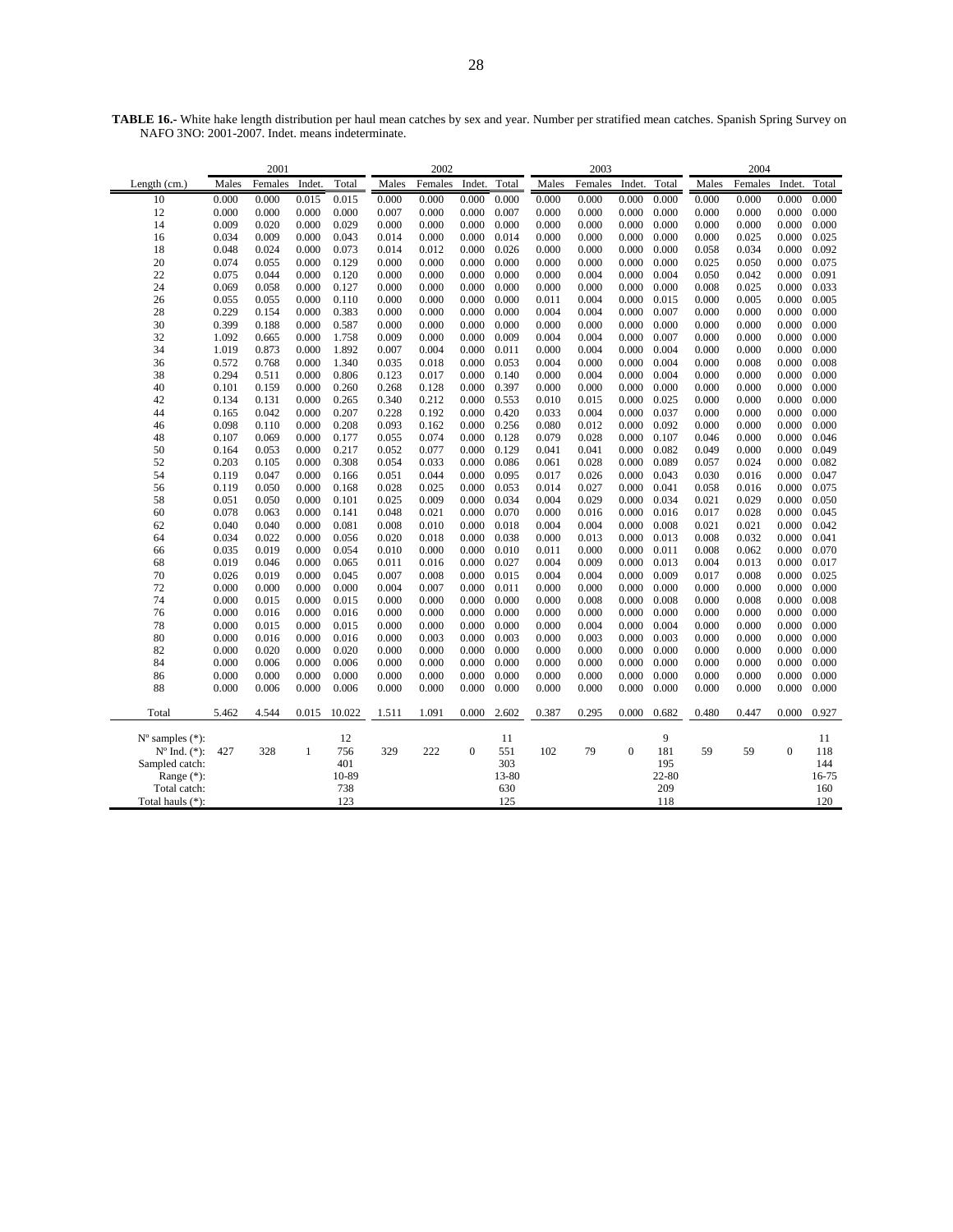**TABLE 16 (cont.).-** White hake length distribution per haul mean catches by sex and year. Number per stratified mean catches. Spanish Spring Survey on NAFO 3NO: 2001-2007. Indet. means indeterminate.

|                 |       | 2005    |                 |                     |       | 2006           |                         |           | 2007  |                |                         |           |  |
|-----------------|-------|---------|-----------------|---------------------|-------|----------------|-------------------------|-----------|-------|----------------|-------------------------|-----------|--|
| Length (cm.)    | Males | Females | Indet.          | Total               | Males | Females Indet. |                         | Total     | Males | Females Indet. |                         | Total     |  |
| 10              | 0.000 | 0.000   | 0.000           | 0.000               | 0.000 | 0.000          | 0.000                   | 0.000     | 0.000 | 0.000          | 0.000                   | 0.000     |  |
| 12              | 0.000 | 0.000   |                 | $0.000 \quad 0.000$ | 0.000 |                | $0.000 \quad 0.000$     | 0.000     | 0.000 |                | $0.000 \quad 0.000$     | 0.000     |  |
| 14              | 0.040 | 0.000   |                 | $0.000 \quad 0.040$ | 0.000 |                | $0.000 \quad 0.000$     | 0.000     | 0.000 |                | $0.000 \quad 0.000$     | 0.000     |  |
| 16              | 0.009 | 0.000   |                 | $0.000 \quad 0.009$ | 0.000 |                | $0.000 \quad 0.000$     | 0.000     | 0.000 |                | $0.000 \quad 0.000$     | 0.000     |  |
| 18              | 0.005 | 0.004   |                 | $0.000 \quad 0.009$ | 0.000 |                | $0.000 \quad 0.000$     | 0.000     | 0.000 |                | $0.000 \quad 0.000$     | 0.000     |  |
| $20\,$          | 0.028 | 0.015   |                 | 0.000 0.043         | 0.000 | 0.000          | 0.000                   | 0.000     | 0.006 | 0.000          | 0.000                   | 0.006     |  |
| 22              | 0.008 | 0.000   |                 | $0.000 \quad 0.008$ | 0.005 |                | $0.000$ $0.000$ $0.005$ |           | 0.000 |                | $0.006$ $0.000$         | 0.006     |  |
| 24              | 0.013 | 0.014   |                 | $0.000 \quad 0.027$ | 0.000 | 0.000          | 0.000                   | 0.000     | 0.009 |                | $0.000 \quad 0.000$     | 0.009     |  |
| 26              | 0.043 | 0.007   |                 | $0.000 \quad 0.051$ | 0.005 |                | $0.000$ $0.000$ $0.005$ |           | 0.000 |                | $0.000$ $0.000$ $0.000$ |           |  |
| 28              | 0.000 | 0.013   |                 | $0.000 \quad 0.013$ | 0.013 | 0.000          | 0.000                   | 0.013     | 0.000 | 0.009          | 0.000                   | 0.009     |  |
| 30              | 0.013 | 0.005   |                 | 0.000 0.017         | 0.000 | 0.011          | $0.000 \quad 0.011$     |           | 0.008 |                | $0.000 \quad 0.000$     | 0.008     |  |
| 32              | 0.016 | 0.000   |                 | $0.000 \quad 0.016$ | 0.000 |                | $0.000 \quad 0.000$     | 0.000     | 0.009 | 0.023          | 0.000                   | 0.032     |  |
| 34              | 0.007 | 0.038   |                 | $0.000 \quad 0.045$ | 0.000 |                | 0.011 0.000 0.011       |           | 0.009 |                | $0.000$ $0.000$ $0.009$ |           |  |
| 36              | 0.015 | 0.023   |                 | $0.000 \quad 0.038$ | 0.008 |                | 0.005 0.000 0.013       |           | 0.000 |                | $0.000 \quad 0.000$     | 0.000     |  |
| 38              | 0.023 | 0.023   |                 | $0.000 \quad 0.046$ | 0.012 | 0.000          | 0.000 0.012             |           | 0.000 |                | $0.000 \quad 0.000$     | 0.000     |  |
| 40              | 0.000 | 0.016   |                 | $0.000 \quad 0.016$ | 0.012 |                | 0.004 0.000 0.015       |           | 0.009 |                | $0.000 \quad 0.000$     | 0.009     |  |
| 42              | 0.008 | 0.019   |                 | 0.000 0.027         | 0.015 | 0.008          | 0.000 0.023             |           | 0.000 | 0.000          | 0.000                   | 0.000     |  |
| 44              | 0.008 | 0.007   |                 | $0.000 \quad 0.015$ | 0.000 |                | $0.000$ $0.000$ $0.000$ |           | 0.000 |                | $0.000 \quad 0.000$     | 0.000     |  |
| 46              | 0.007 | 0.000   |                 | $0.000 \quad 0.007$ | 0.016 | 0.000          | $0.000 \quad 0.016$     |           | 0.000 |                | $0.000 \quad 0.000$     | 0.000     |  |
| 48              | 0.008 | 0.000   |                 | $0.000 \quad 0.008$ | 0.009 |                | 0.008 0.000 0.017       |           | 0.017 |                | 0.017 0.000 0.034       |           |  |
| 50              | 0.016 | 0.000   |                 | $0.000 \quad 0.016$ | 0.020 | 0.000          | 0.000                   | 0.020     | 0.000 | 0.000          | 0.000                   | 0.000     |  |
| 52              | 0.068 | 0.004   |                 | 0.000 0.072         | 0.028 |                | $0.000$ $0.000$ $0.028$ |           | 0.000 |                | $0.000$ $0.000$ $0.000$ |           |  |
| 54              | 0.122 | 0.018   |                 | $0.000 \quad 0.140$ | 0.005 |                | 0.010 0.000 0.016       |           | 0.000 | 0.009          | 0.000                   | 0.009     |  |
| 56              | 0.085 | 0.019   |                 | $0.000 \quad 0.104$ | 0.028 |                | $0.008$ $0.000$ $0.036$ |           | 0.000 |                | $0.000$ $0.000$ $0.000$ |           |  |
| 58              | 0.151 | 0.028   |                 | 0.000 0.179         | 0.031 |                | $0.000$ $0.000$ $0.031$ |           | 0.000 | 0.009          | 0.000                   | 0.009     |  |
| 60              | 0.098 | 0.010   |                 | $0.000 \quad 0.108$ | 0.075 |                | 0.013 0.000 0.089       |           | 0.000 | 0.009          | 0.000                   | 0.009     |  |
| 62              | 0.092 | 0.030   |                 | 0.000 0.122         | 0.066 |                | $0.000$ $0.000$ $0.066$ |           | 0.017 |                | $0.000 \quad 0.000$     | 0.017     |  |
| 64              | 0.027 | 0.026   |                 | $0.000 \quad 0.052$ | 0.076 | 0.000          | 0.000                   | 0.076     | 0.014 | 0.000          | 0.000                   | 0.014     |  |
| 66              | 0.027 | 0.052   |                 | 0.000 0.079         | 0.024 |                | $0.000$ $0.000$ $0.024$ |           | 0.000 | 0.009          | 0.000                   | 0.009     |  |
| 68              | 0.019 | 0.038   |                 | $0.000 \quad 0.057$ | 0.021 | 0.000          | 0.000 0.021             |           | 0.009 |                | $0.006$ $0.000$         | 0.014     |  |
| 70              | 0.000 | 0.081   |                 | $0.000 \quad 0.081$ | 0.016 |                | 0.008 0.000 0.024       |           | 0.009 |                | $0.000$ $0.000$ $0.009$ |           |  |
| 72              | 0.000 | 0.032   |                 | 0.000 0.032         | 0.016 | 0.021          | 0.000                   | 0.037     | 0.000 | 0.009          | 0.000                   | 0.009     |  |
| 74              | 0.000 | 0.011   | $0.000$ $0.011$ |                     | 0.000 |                | $0.005$ $0.000$ $0.005$ |           | 0.000 | 0.009          | 0.000                   | 0.009     |  |
| 76              | 0.000 | 0.015   |                 | $0.000 \quad 0.015$ | 0.008 |                | 0.026 0.000 0.034       |           | 0.000 |                | $0.016$ $0.000$         | 0.016     |  |
| 78              | 0.000 | 0.022   |                 | $0.000 \quad 0.022$ | 0.000 |                | $0.020$ $0.000$ $0.020$ |           | 0.000 |                | 0.012 0.000 0.012       |           |  |
| 80              | 0.000 | 0.000   |                 | $0.000 \quad 0.000$ | 0.000 |                | 0.013 0.000 0.013       |           | 0.000 |                | $0.012$ $0.000$         | 0.012     |  |
| 82              | 0.000 | 0.000   |                 | $0.000 \quad 0.000$ | 0.000 |                | $0.000$ $0.000$ $0.000$ |           | 0.000 |                | $0.009$ $0.000$         | 0.009     |  |
| 84              | 0.000 | 0.008   |                 | $0.000 \quad 0.008$ | 0.000 |                | $0.000 \quad 0.000$     | 0.000     | 0.000 |                | $0.000 \quad 0.000$     | 0.000     |  |
| 86              | 0.000 | 0.000   |                 | $0.000 \quad 0.000$ | 0.000 | 0.000          | 0.000                   | 0.000     | 0.000 | 0.000          | 0.000                   | 0.000     |  |
| 88              | 0.000 | 0.000   |                 | $0.000 \quad 0.000$ | 0.000 |                | $0.000$ $0.000$ $0.000$ |           | 0.000 |                | $0.000$ $0.000$ $0.000$ |           |  |
| Total           | 0.953 | 0.579   | 0.000           | 1.532               | 0.512 |                | 0.172 0.000 0.684       |           | 0.115 |                | $0.161$ $0.000$ $0.275$ |           |  |
| N° samples:     |       |         |                 | 14                  |       |                |                         | 14        |       |                |                         | 11        |  |
| N° Ind.:<br>137 |       | 91      | $\mathbf{0}$    | 228                 | 73    | 28             | $\mathbf{0}$            | 101       | 14    | 21             | $\boldsymbol{0}$        | 35        |  |
| Sampled catch:  |       |         |                 | 367                 |       |                |                         | 187       |       |                |                         | 727       |  |
| Range:          |       |         |                 | 15-85               |       |                |                         | $23 - 80$ |       |                |                         | $21 - 83$ |  |
| Total catch:    |       |         |                 | 367                 |       |                |                         | 187       |       |                |                         | 73        |  |
| Total hauls:    |       |         |                 | 119                 |       |                |                         | 120       |       |                |                         | 110       |  |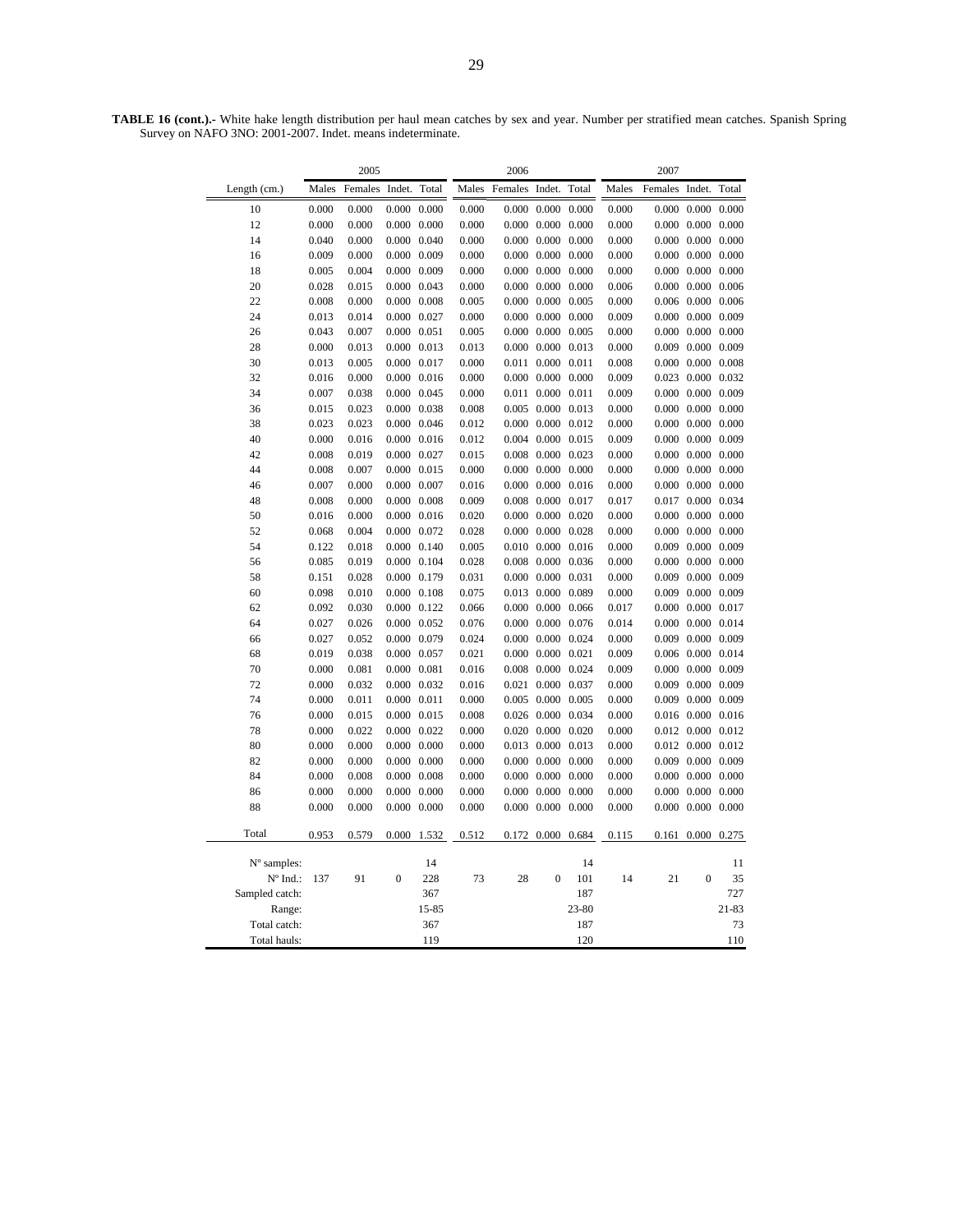

**FIGURE 1.-** Roughhead grenadier stratified mean catches in Kg and ±SD by year. Spanish Spring surveys on NAFO Div. 3NO: 1997-2007 (1997-2000 transformed data from C/V *Playa de Menduíña*; 2002-2007 original data from R/V *Vizconde de Eza*. In 2001, there are data from the two vessels).



**FIGURE 2.-** Roughhead grenadier biomass calculated by the swept area method in tons and ±SD by year. Spanish Spring surveys on NAFO Div. 3NO: 1997-2007 (1997-2000 transformed data from C/V *Playa de Menduíña*; 2002-2007 original data from R/V *Vizconde de Eza*. In 2001, there are data from the two vessels).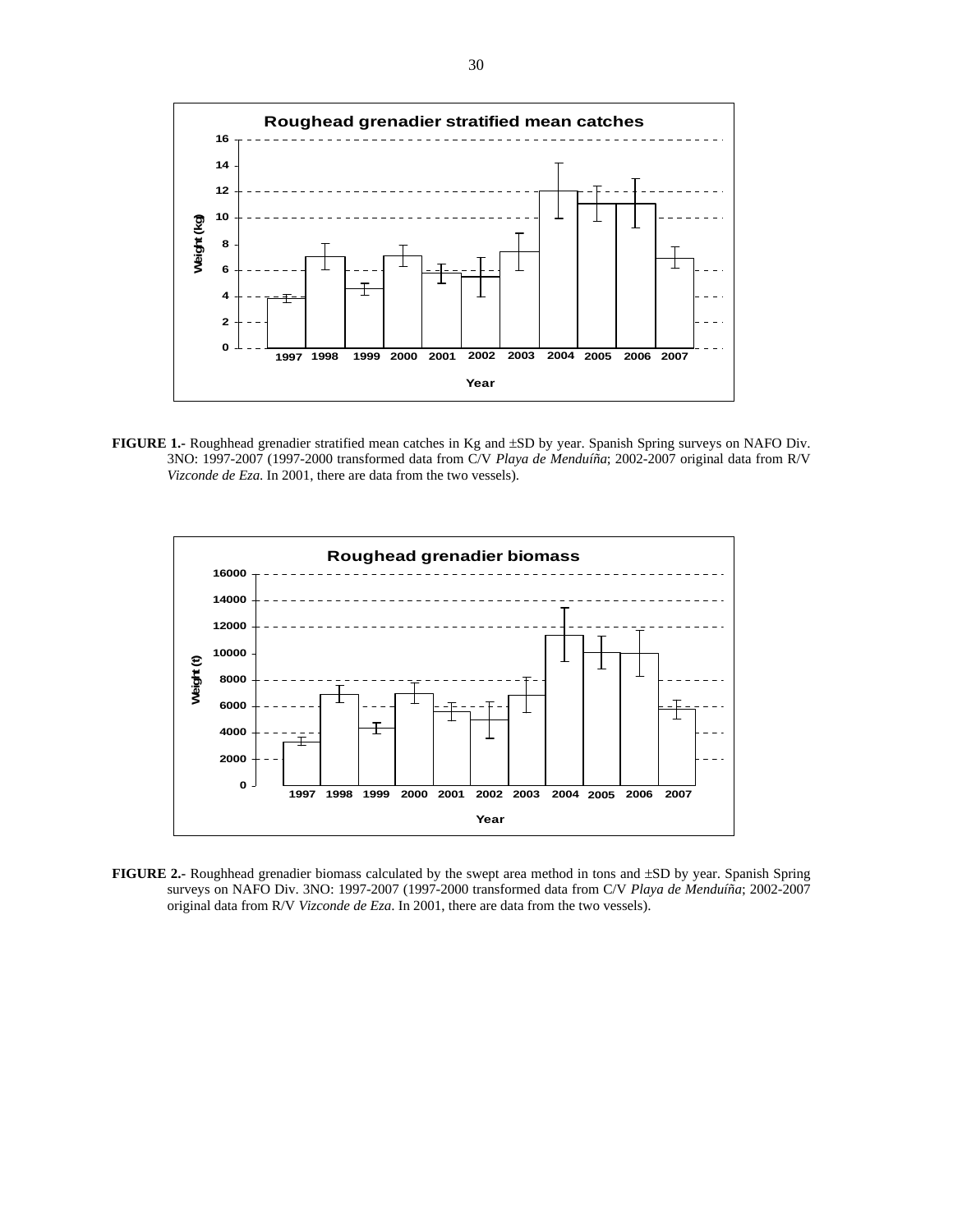

**FIGURE 3.-** Roughhead grenadier length distribution (cm) on NAFO 3NO: 1997-2007. Estimated numbers per haul stratified mean catches. 1997-2000 data are transformed data from C/V *Playa de Menduíña*, and 2002-2007 data are original from R/V *Vizconde de Eza*. In 2001, there are data from the two vessels.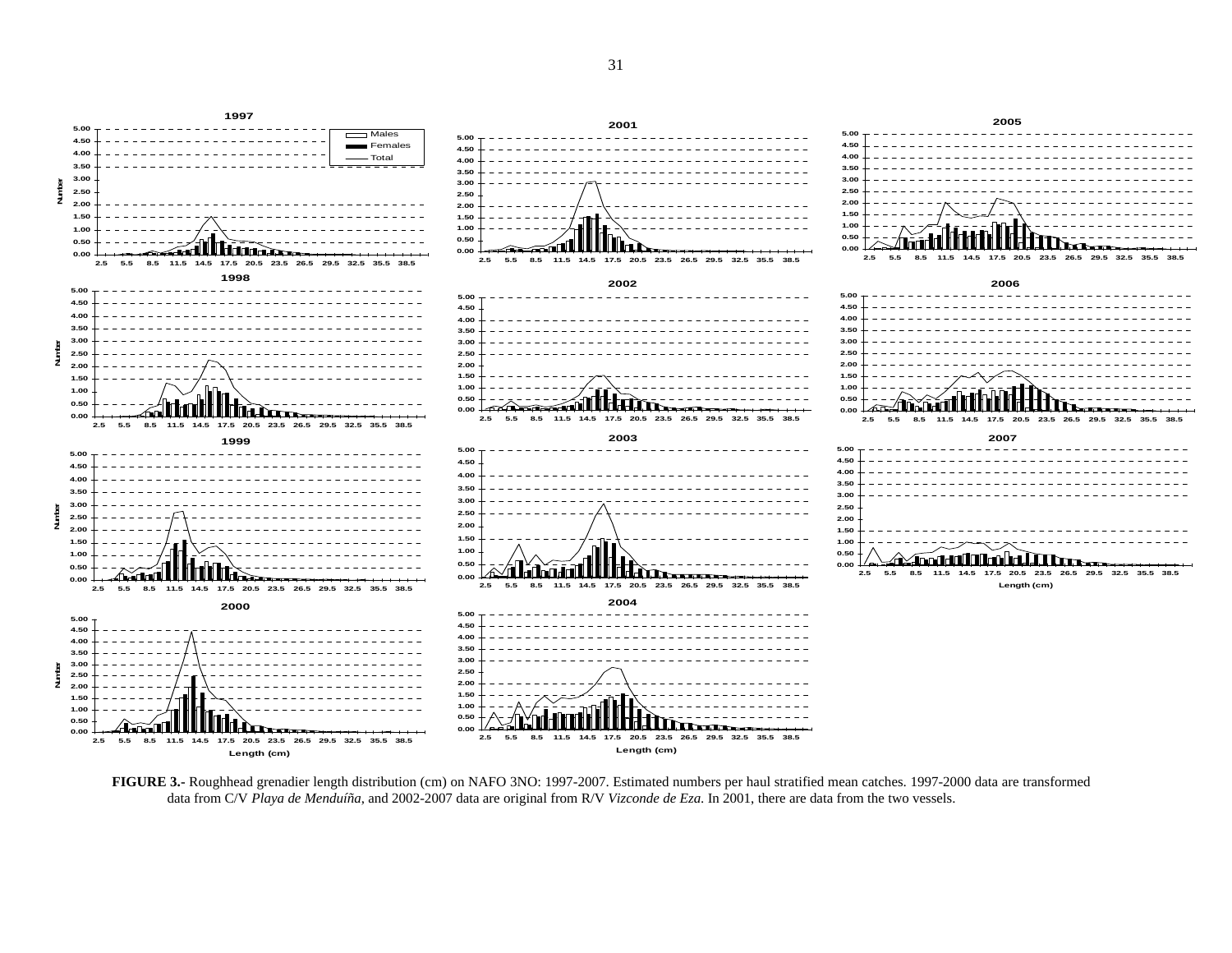

# **Roughhead grenadier length distribution**

**FIGURE 4.-** Roughhead grenadier mean catches per tow length distribution (cm) on NAFO 3NO: 1997-2007.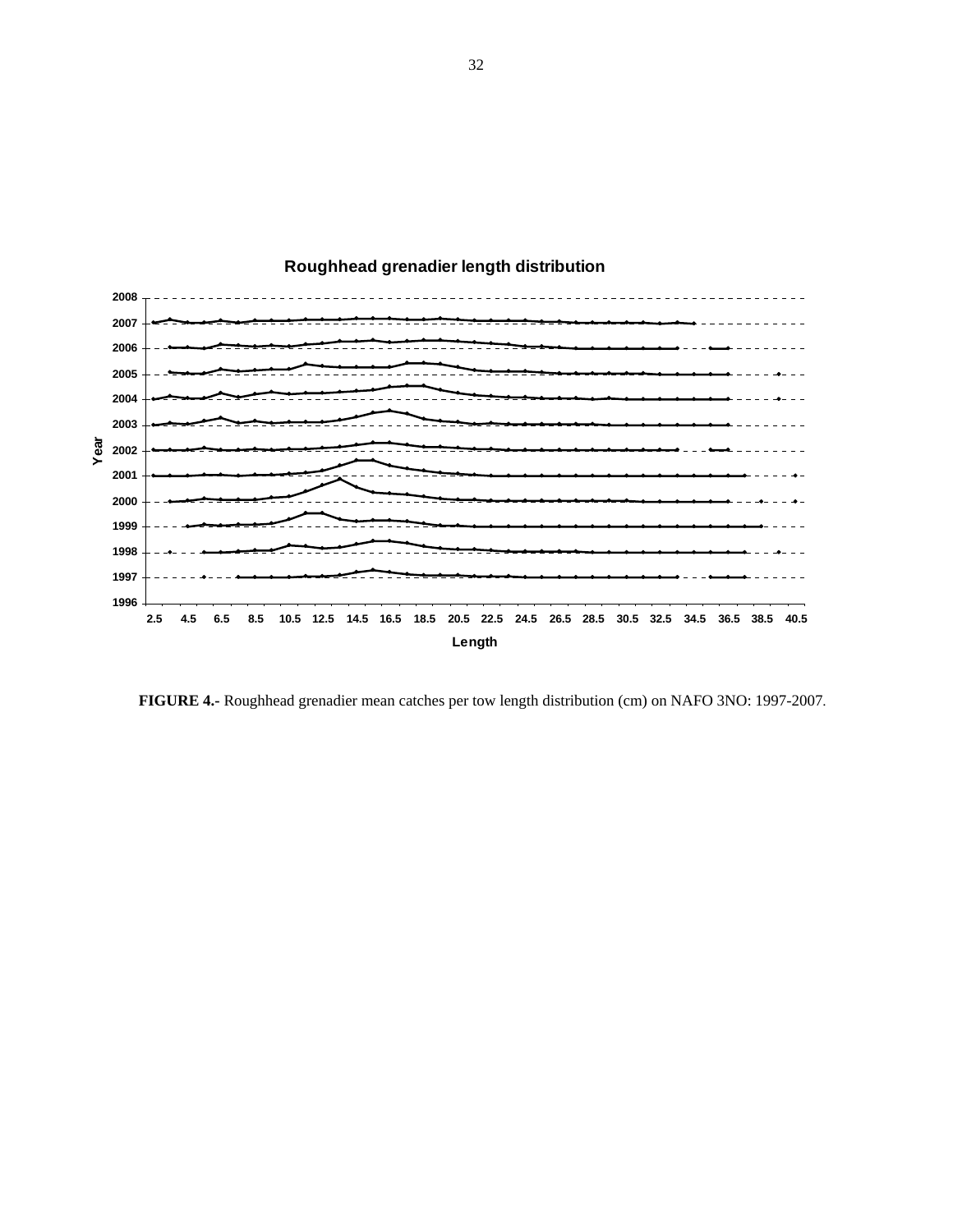

**FIGURE 5.-** Thorny skate stratified mean catches in Kg and ±SD by year. Spanish Spring surveys on NAFO Div. 3NO: 1997-2007 (1997-2000 transformed data from C/V *Playa de Menduíña*; 2002-2007 original data from R/V *Vizconde de Eza*. In 2001, there are data from the two vessels).



**FIGURE 6.-** Thorny skate biomass calculated by the swept area method in tons and ±SD by year. Spanish Spring surveys on NAFO Div. 3NO: 1997-2007 (1997-2000 transformed data from C/V *Playa de Menduíña*; 2002-2007 original data from R/V *Vizconde de Eza*. In 2001, there are data from the two vessels).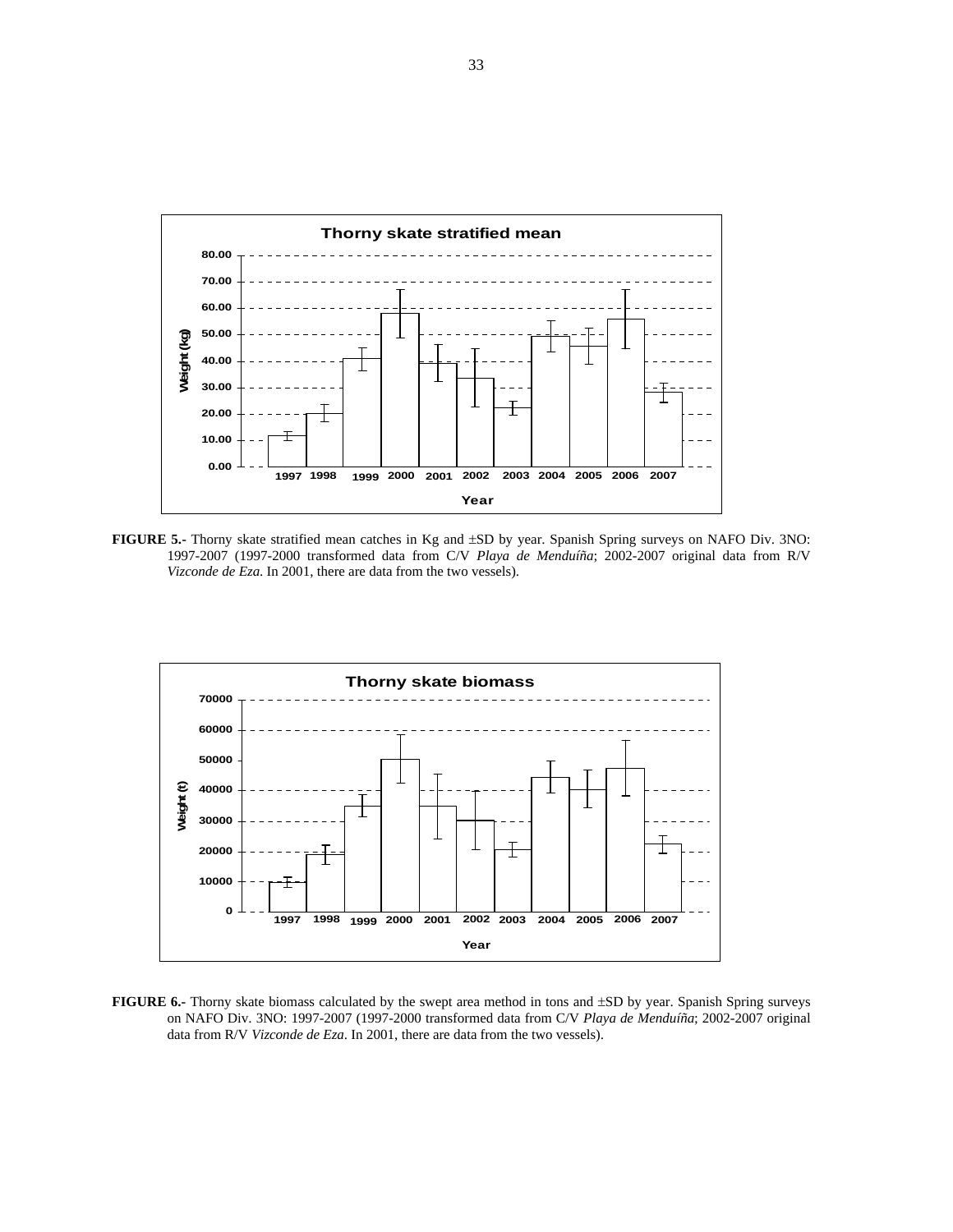

**FIGURE 7.-** Thorny skate length distribution (cm) on NAFO 3NO: 1997-2007. Estimated numbers per haul stratified mean catches. 1997-2000 data are transformed data from C/V *Playa de Menduíña*, and 2002-2007 data are original from R/V *Vizconde de Eza*. In 2001, there are data from the two vessels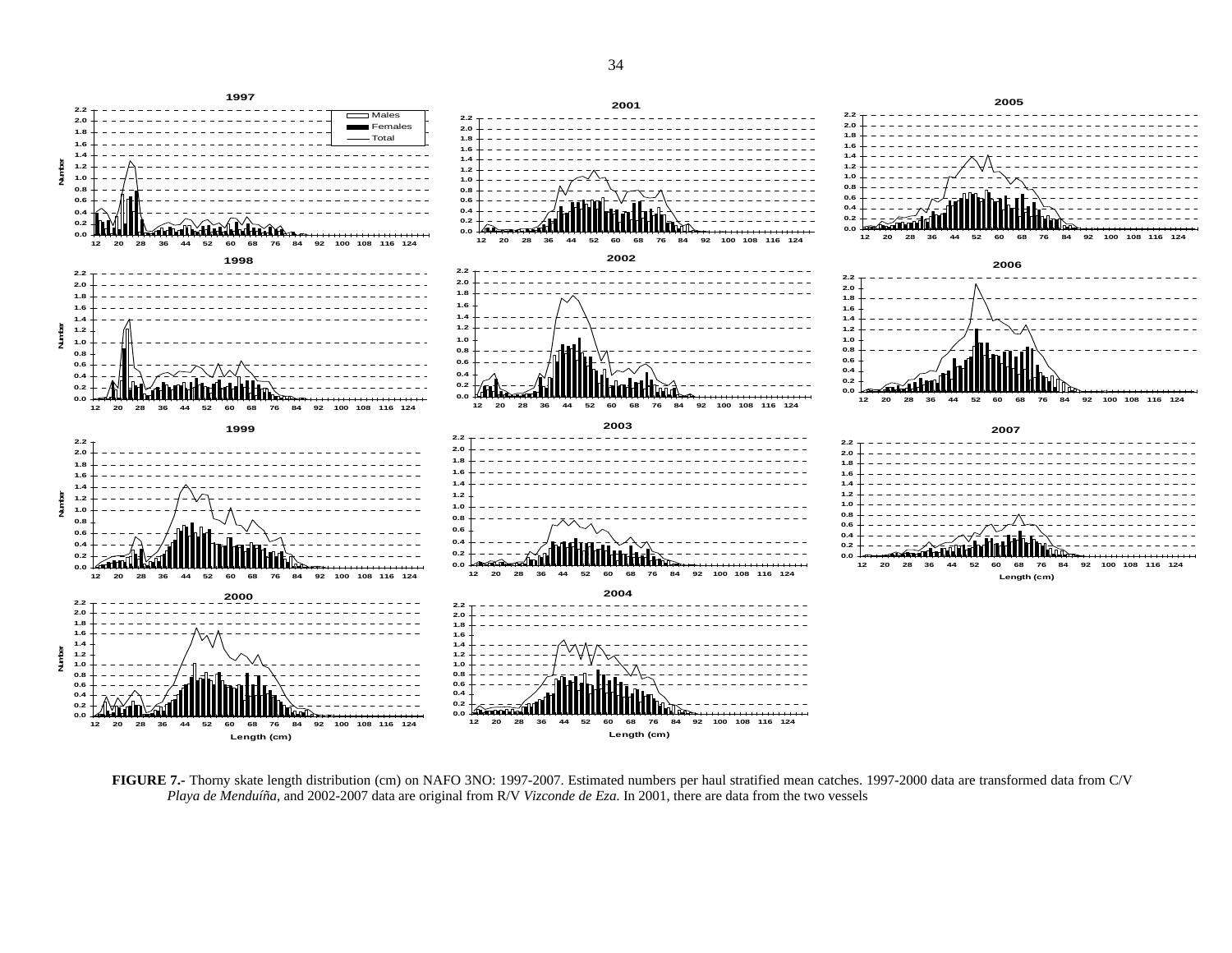

**FIGURE 8.-** Thorny skate mean catches per tow length distribution (cm) on NAFO 3NO: 1997-2007.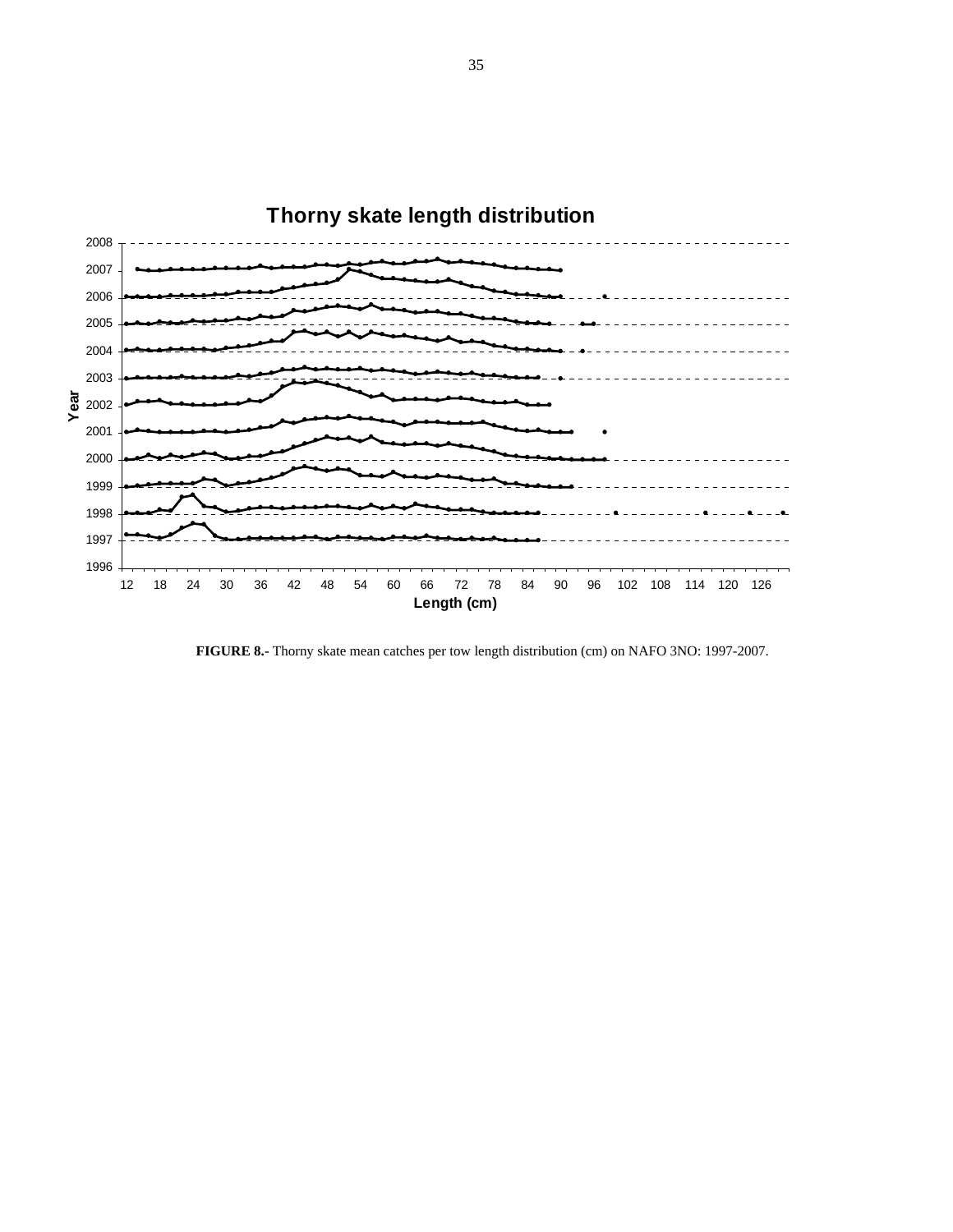

**FIGURE 9.-** White hake stratified mean catches in Kg and ±SD by year. Spanish Spring surveys on NAFO Div. 3NO: 2001-2007.



**FIGURE 10.-** White hake biomass calculated by the swept area method in tons and ±SD by year. Spanish Spring surveys on NAFO Div. 3NO: 2001-2007.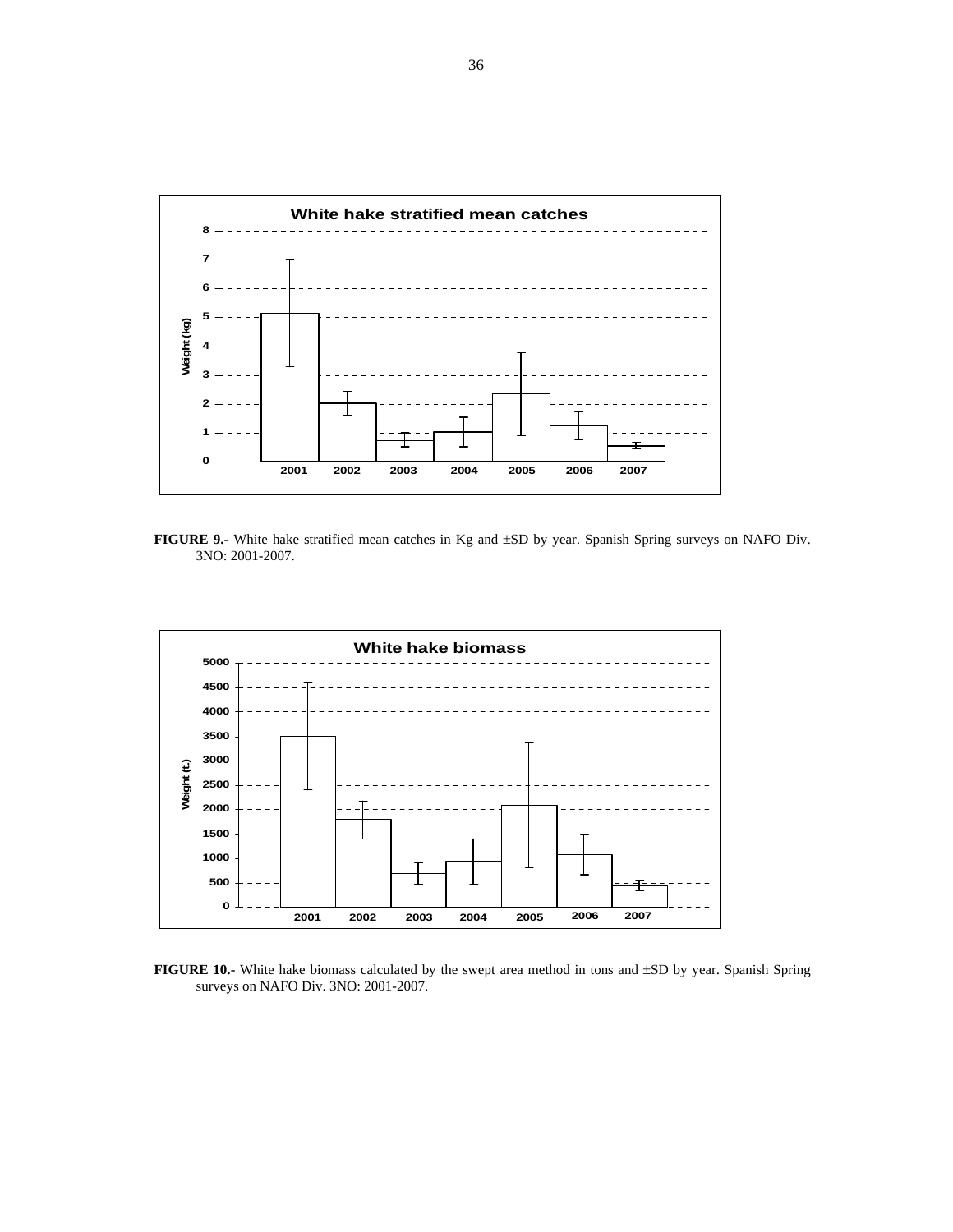

**FIGURE 11.-** White hake length distribution (cm) on NAFO 3NO: 2001-2007. Number per stratified mean catches.